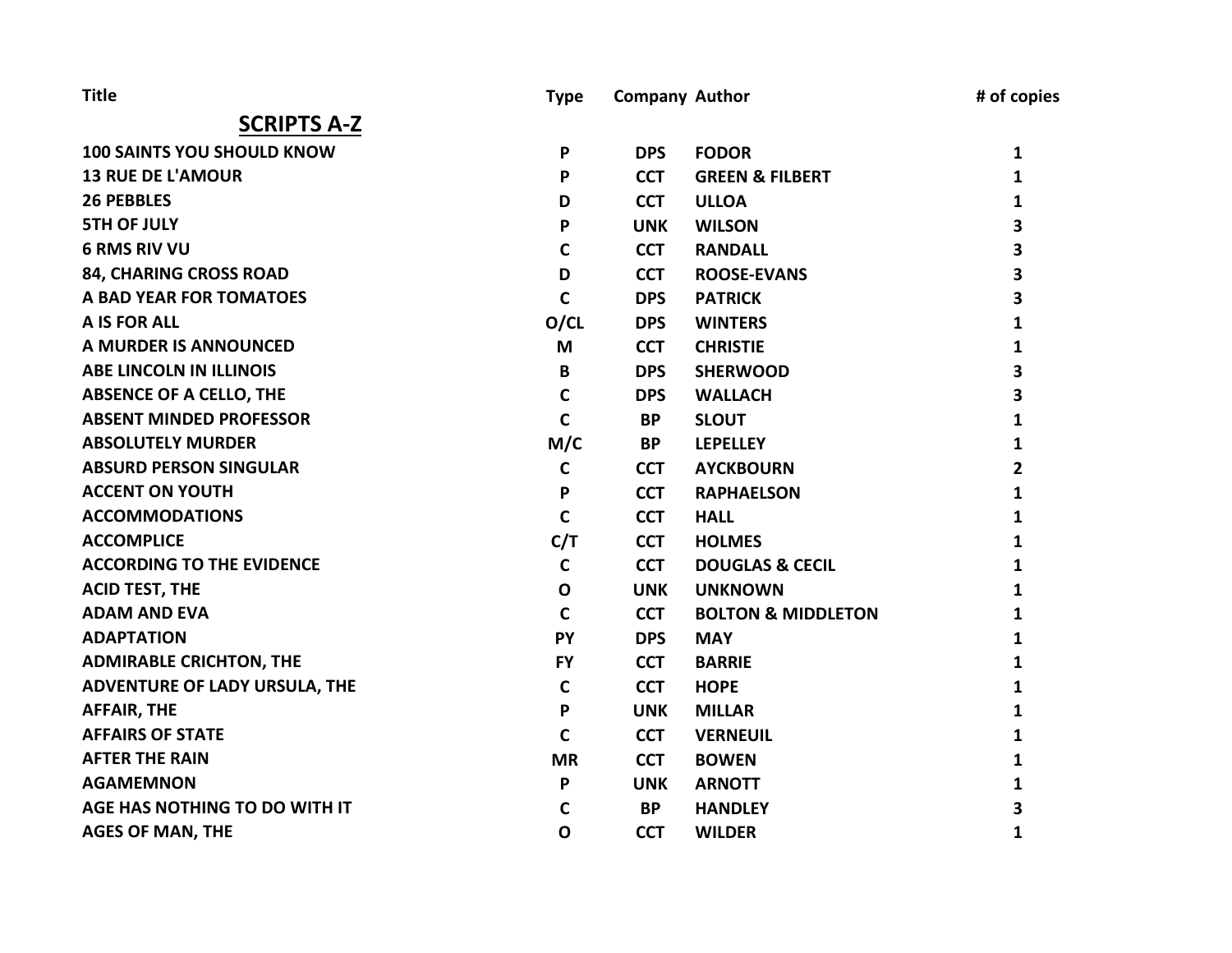| <b>AGNES OF GOD</b>                           | D           |            | <b>CCT &amp; BP PIELMEIER</b> | 3                       |
|-----------------------------------------------|-------------|------------|-------------------------------|-------------------------|
| <b>AH, EURYDICE</b>                           | $\mathbf O$ | <b>DPS</b> | <b>TAIKEFF</b>                | 1                       |
| AH, WILDERNESS                                | $\mathbf C$ | <b>CCT</b> | <b>O'NEILL</b>                | $\overline{\mathbf{3}}$ |
| AH, YESTERDAY                                 | $\mathbf C$ | <b>CCT</b> | <b>REACH</b>                  | $\mathbf{1}$            |
| <b>ALAS, BABYLON</b>                          | P           | <b>DPC</b> | <b>MARTENS</b>                | $\mathbf{2}$            |
| <b>ALBUM</b>                                  | C           | <b>DPS</b> | <b>RIMMER</b>                 | $\mathbf{1}$            |
| <b>ALIAS THE DEACON</b>                       | P           | <b>CCT</b> | <b>HYMER &amp; CLEMENS</b>    | $\mathbf{1}$            |
| <b>ALICE IN WONDERLAND</b>                    | P           | <b>DPS</b> | <b>GREGORY</b>                | $\mathbf{1}$            |
| <b>ALISON'S HOUSE</b>                         | P           | <b>CCT</b> | <b>GLASPELL</b>               | 3                       |
| <b>ALL BECAUSE OF AGATHA</b>                  | $\mathbf c$ | <b>DPS</b> | <b>TROY</b>                   | $\mathbf{1}$            |
| <b>ALL GOOD MINDS</b>                         | $\mathbf O$ | <b>CCT</b> | <b>WELLS</b>                  | 1                       |
| <b>ALL IN THE TIMING</b>                      | C/O         | <b>DPS</b> | <b>IVES</b>                   | 1                       |
| <b>ALL MY DARLINGS</b>                        | $\mathbf C$ | <b>CCT</b> | <b>BYRNS</b>                  | 1                       |
| <b>ALL MY SONS</b>                            | D           | <b>DPS</b> | <b>MILLER</b>                 | 3                       |
| <b>ALL OVER TOWN</b>                          | P           | <b>DPS</b> | <b>SCHISGAL</b>               | $\mathbf{1}$            |
| <b>ALL THE WAY HOME</b>                       | D           | <b>CCT</b> | <b>MOSEL</b>                  | 3                       |
| <b>ALLIGATORMAN</b>                           | $\mathbf O$ | <b>DPS</b> | <b>KAPLAN</b>                 | $\mathbf{1}$            |
| <b>ALMOST MAINE</b>                           | $\mathbf C$ | <b>DPS</b> | <b>CARIANI</b>                | 3                       |
| <b>ALONG CAME CHARLIE</b>                     | $\mathbf C$ | <b>UNK</b> | <b>HALE</b>                   | $\mathbf{1}$            |
| <b>AMADEUS</b>                                | D           | <b>BP</b>  | <b>SHAFFER</b>                | 3                       |
| <b>AMERICA TRIUMPHANT</b>                     | PG          | <b>UNK</b> | <b>MACKAY</b>                 | $\mathbf{1}$            |
| <b>AMERICAN BLUES</b>                         | O/CL        | <b>DPS</b> | <b>WILLAIMS</b>               | $\mathbf{1}$            |
| AMERICAN CLOCK, THE; THE ARCH BISHOPS CEILING | O/D         | <b>CCT</b> | <b>MILLER</b>                 | $\mathbf{1}$            |
| <b>AMERICAN DAME, THE</b>                     | P           | <b>DPS</b> | <b>LEWIS</b>                  | $\mathbf{1}$            |
| <b>AMERICAN GOTHIC SUMMER</b>                 | 0           | <b>SCP</b> | <b>DANEK</b>                  | $\mathbf{1}$            |
| <b>AMERICAN PRIMITIVE</b>                     | P           | <b>DPS</b> | <b>ADAMS</b>                  | $\mathbf{1}$            |
| <b>AMOROUS AMBASSADOR, THE</b>                | F           | <b>CCT</b> | <b>PARKER</b>                 | $\mathbf{1}$            |
| AN ACT OF THE IMAGINATION                     | M           | <b>CCT</b> | <b>SLADE</b>                  | 3                       |
| AN ALMOST PERFECT PERSON                      | $\mathbf c$ | <b>CCT</b> | <b>ROSS</b>                   | 1                       |
| <b>AN INSPECTOR CALLS</b>                     | M           | <b>DPS</b> | <b>PRIESTLEY</b>              | 3                       |
| <b>ANASTASIA</b>                              | D           | <b>CCT</b> | <b>MAUETTE &amp; BOLTON</b>   | $\overline{\mathbf{3}}$ |
| <b>ANATOMY OF A MURDER</b>                    | $\mathbf O$ | <b>CCT</b> | <b>WINER</b>                  | $\mathbf{1}$            |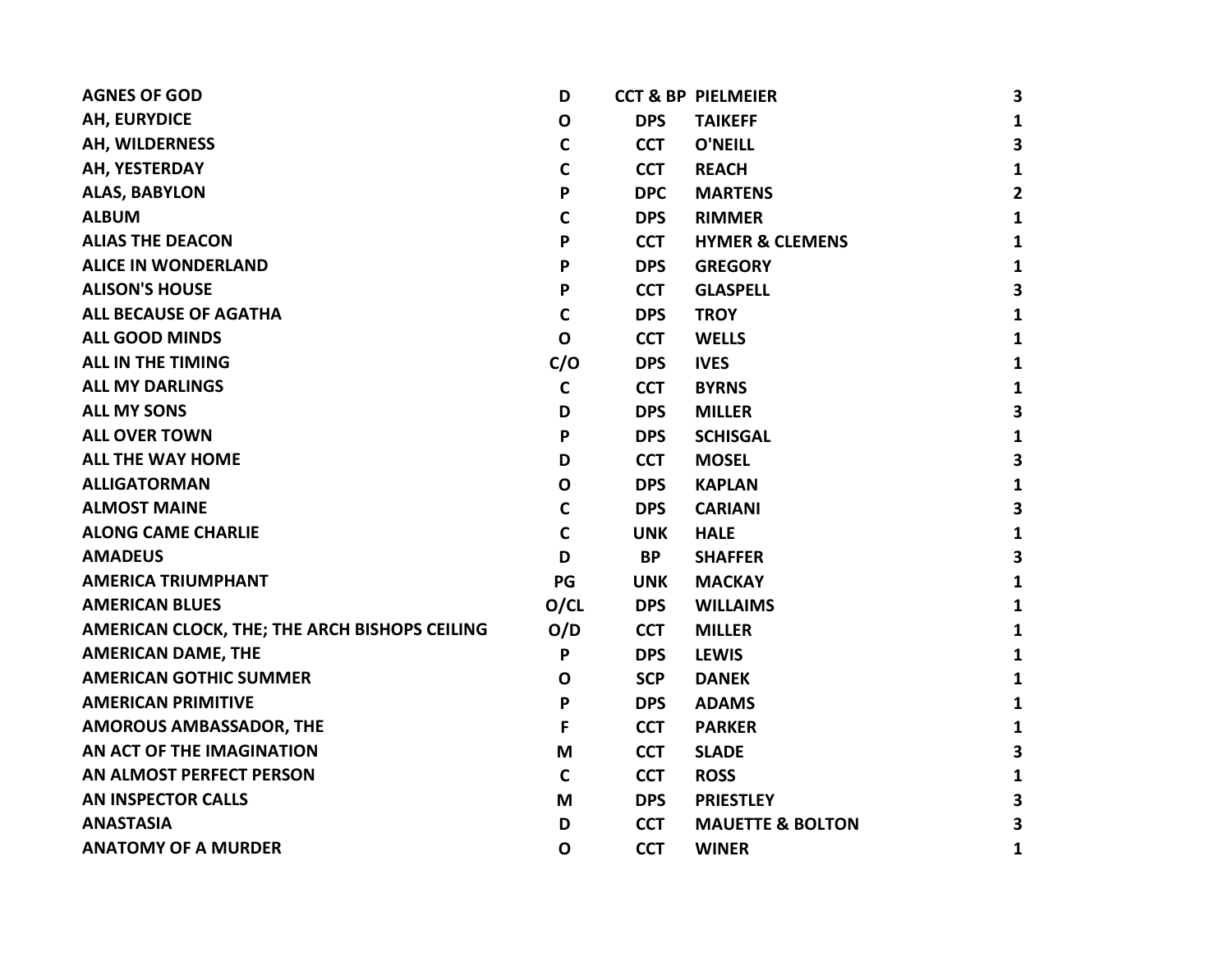| <b>AND A NIGHTINGALE SANG</b>            | C/D          | <b>DPC</b> | <b>TAYLOR</b>                   | 3                       |
|------------------------------------------|--------------|------------|---------------------------------|-------------------------|
| AND MISS REARDON DRINKS A LITTLE         | C/D          | <b>DPS</b> | <b>ZINDEL</b>                   | $\overline{2}$          |
| <b>AND PEOPLE ALL AROUND</b>             | P            | <b>DPS</b> | <b>SKLAR</b>                    | $\mathbf{1}$            |
| <b>AND SO THEY WERE MARRIED</b>          | $\mathbf C$  | <b>UNK</b> | <b>WILLIAMS</b>                 | $\mathbf{1}$            |
| <b>AND STUFF</b>                         | C/D          | <b>BP</b>  | <b>DEE</b>                      | 1                       |
| AND THEY DANCE REAL SLOW IN JACKSON      | P            | <b>DPS</b> | <b>LEONARD</b>                  | $\mathbf{1}$            |
| <b>ANDERSONVILLE TRIAL THE</b>           | D            | <b>DPS</b> | <b>LEVITT</b>                   | $\mathbf{1}$            |
| <b>ANDROCLES AND THE LION</b>            | C            | <b>BP</b>  | <b>SHAW</b>                     | $\mathbf{2}$            |
| <b>ANDY HARDY</b>                        | $\mathsf{C}$ | <b>CCT</b> | <b>ROUVEROL</b>                 | $\mathbf{1}$            |
| <b>ANGEL STREET</b>                      | T            | <b>CCT</b> | <b>HAMILTON</b>                 | $\overline{\mathbf{3}}$ |
| <b>ANGELS DON'T MARRY</b>                | $\mathbf O$  | <b>UNK</b> | <b>WILSON</b>                   | $\mathbf{1}$            |
| <b>ANGELS FALL</b>                       | P            | <b>UNK</b> | <b>RYERSON &amp; CLEMENTS</b>   | $\overline{2}$          |
| ANGELS IN AMERICA - PART ONE MILLENNIUM  |              |            |                                 |                         |
| <b>APPROACH</b>                          | P            | <b>CCT</b> | <b>KUSHNER</b>                  | $\overline{2}$          |
| ANGELS IN AMERICA - PART TWO PERESTROIKA | P            | <b>CCT</b> | <b>KUSHNER</b>                  | $\mathbf{1}$            |
| <b>ANIMAL FARM</b>                       | <b>FB</b>    | <b>CCT</b> | <b>ORWELL</b>                   | $\mathbf{1}$            |
| <b>ANNA CHRISTIE</b>                     | D            | <b>DPS</b> | <b>O'NEILL</b>                  | $\mathbf{1}$            |
| <b>ANNE FRANK</b>                        | P            | <b>UNK</b> | <b>LEVIN</b>                    | $\overline{2}$          |
| <b>ANNE OF GREEN GABLES</b>              | $\mathbf C$  | <b>CCT</b> | <b>CHADWICKE</b>                | $\mathbf{1}$            |
| <b>ANNE OF THE THOUSAND DAYS</b>         | D            | <b>DPS</b> | <b>ANDERSON</b>                 | $\mathbf{1}$            |
| <b>ANNIVERSARY WALTZ</b>                 | $\mathbf c$  | <b>DPS</b> | <b>CHODOROV &amp; FIELDS</b>    | 3                       |
| <b>ANNIVERSARY, THE</b>                  | $\mathbf C$  | <b>CCT</b> | <b>MACILWRAITH</b>              | $\mathbf{1}$            |
| <b>ANSWERS</b>                           | $\mathbf O$  | <b>DPS</b> | <b>TOPAR</b>                    | $\mathbf{1}$            |
| <b>ANTIGONE</b>                          | <b>TR</b>    | <b>CCT</b> | <b>ANOUILH</b>                  | $\overline{2}$          |
| <b>ANTIGONE OF SOPHOCLES, THE</b>        | P            | <b>BP</b>  | <b>FOGERTY</b>                  | $\mathbf{1}$            |
| <b>ANY NUMBER CAN DIE</b>                | C/M          | <b>CCT</b> | <b>CARMICHAEL</b>               | 3                       |
| <b>ANY WEDNESDAY</b>                     | $\mathbf c$  | <b>DPS</b> | <b>RESNIK</b>                   | 3                       |
| <b>ANYBODY OUT THERE</b>                 | $\mathbf c$  | <b>DPS</b> | <b>PATRICK</b>                  | $\mathbf{1}$            |
| <b>APOLLO OF BELLAC, THE</b>             | $\mathbf O$  | <b>CCT</b> | <b>GIRAUDOX</b>                 | 1                       |
| <b>APOSTLE, THE</b>                      | P            | <b>UNK</b> | <b>LOYSON</b>                   | $\mathbf{1}$            |
| <b>APPLE OF HIS EYE</b>                  | C            | <b>DPC</b> | <b>NICHOLSON &amp; ROBINSON</b> | $\mathbf{2}$            |
| <b>APPROACHING SIMONE</b>                | D            | <b>CCT</b> | <b>TERRY</b>                    | $\overline{\mathbf{2}}$ |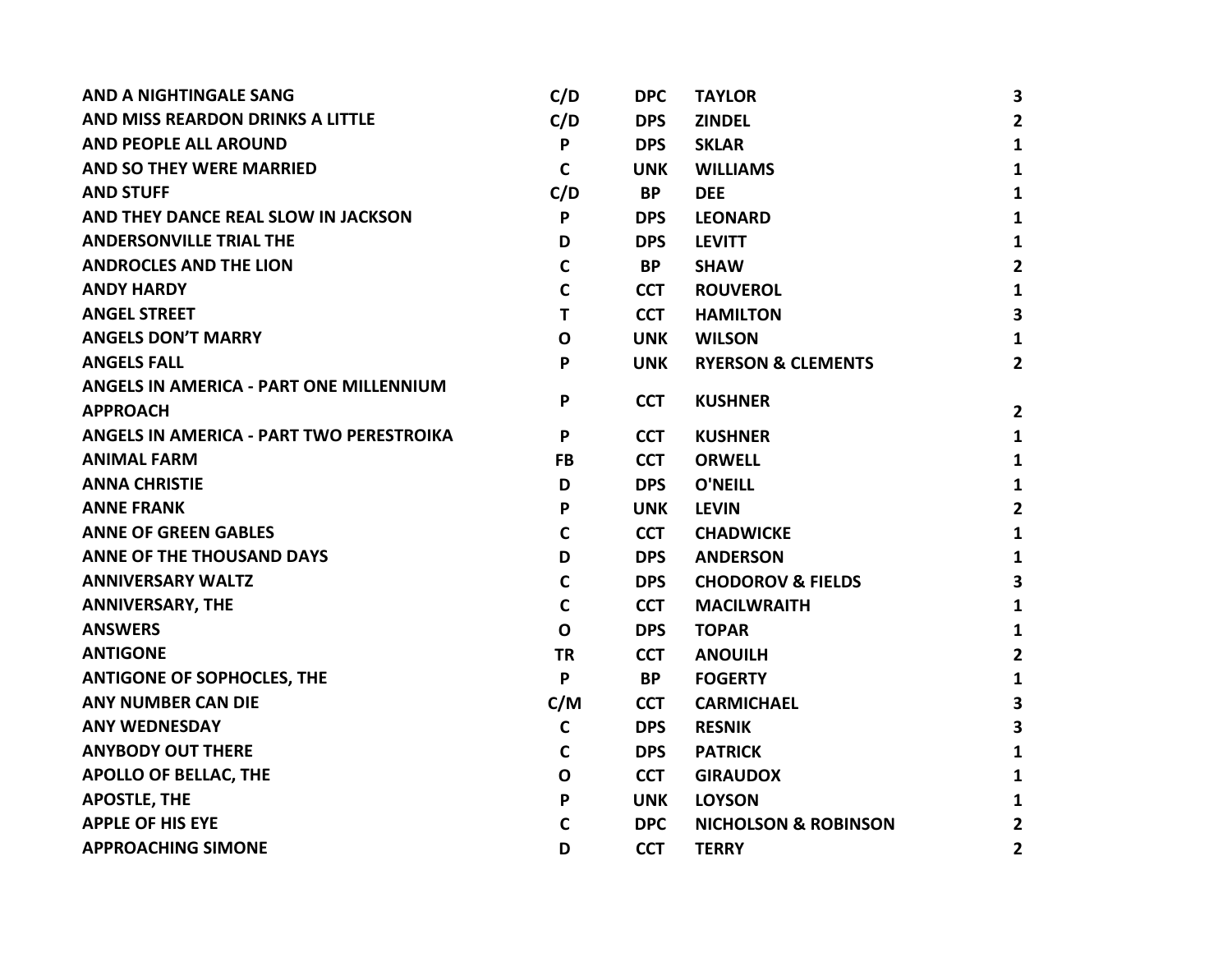| <b>APPROACHING ZANZIBAR</b>    | D            | <b>CCT</b> | <b>HOWE</b>               | $\mathbf{1}$            |
|--------------------------------|--------------|------------|---------------------------|-------------------------|
| <b>APRIL SNOW</b>              | O/P          | <b>DPS</b> | <b>LINNEY</b>             | $\mathbf{1}$            |
| <b>ARCADIA</b>                 | $\mathbf C$  | <b>CCT</b> | <b>STOPPARD</b>           | $\mathbf{1}$            |
| <b>ARCHIE IN THE HOSPITAL</b>  | $\mathbf{o}$ | <b>CCT</b> | <b>ROSS &amp; COHAN</b>   | $\mathbf{1}$            |
| <b>ARE YOU A MASON?</b>        | $\mathsf{C}$ | <b>CCT</b> | <b>DIRTRICHSTEIN</b>      | $\mathbf{1}$            |
| <b>ARE YOU SURE?</b>           | P            | <b>CCT</b> | <b>BOBRICK</b>            | $\mathbf{1}$            |
| <b>AREN'T WE ALL</b>           | $\mathbf c$  | <b>CCT</b> | <b>LONSDALE</b>           | $\mathbf{1}$            |
| <b>ARMS AND THE MAN</b>        | SA/C         | <b>CCT</b> | <b>SHAW</b>               | $\overline{2}$          |
| <b>ARREST, THE</b>             | D            | <b>CCT</b> | <b>ANOUILH</b>            | $\mathbf{1}$            |
| <b>ARSENIC AND OLD LACE</b>    | $\mathsf{C}$ | <b>DPS</b> | <b>KESSELRING</b>         | $\overline{\mathbf{3}}$ |
| <b>ART</b>                     | D            | <b>DPS</b> | <b>REZA</b>               | 3                       |
| <b>ART OF DINING, THE</b>      | P            | <b>CCT</b> | <b>HOWE</b>               | $\mathbf{1}$            |
| <b>ARTICHOKE</b>               | P            | <b>DPS</b> | <b>GLASS</b>              | $\overline{\mathbf{3}}$ |
| <b>AS HUSBANDS GO</b>          | $\mathbf C$  | <b>CCT</b> | <b>CROTHERS</b>           | $\mathbf{1}$            |
| AS <sub>IS</sub>               | P            | <b>DPS</b> | <b>HOFFMAN</b>            | $\mathbf{1}$            |
| <b>ASK ANY GIRL</b>            | $\mathbf C$  | <b>DPC</b> | <b>SERGEL</b>             | $\mathbf{1}$            |
| <b>ASK ME NO QUESTIONS</b>     | M            | <b>CCT</b> | <b>EDWARDS</b>            | $\mathbf{1}$            |
| <b>ASPERN PAPERS, THE</b>      | $\mathbf C$  | <b>CCT</b> | <b>JAMES</b>              | $\mathbf{1}$            |
| <b>ASTERISK!</b>               | $\mathsf{C}$ | <b>DPS</b> | <b>WEIDMAN</b>            | $\mathbf{1}$            |
| <b>AT HER AGE</b>              | P            | <b>CCT</b> | <b>MERRIAM</b>            | $\mathbf{1}$            |
| <b>AT MRS. BEAM'S</b>          | P            | <b>UNK</b> | <b>MUNROE</b>             | $\mathbf{1}$            |
| AT THIS EVENING'S PERFORMANCE  | $\mathsf{C}$ | <b>DPS</b> | <b>JACKSON</b>            | $\mathbf{1}$            |
| AT WAR WITH THE ARMY           | F            | <b>CCT</b> | <b>ALLARDICE</b>          | $\mathbf{1}$            |
| <b>AUDITION IS OVER, THE</b>   | O/D          | <b>CCT</b> | <b>KIRKPATRICK</b>        | $\mathbf{1}$            |
| <b>AUGUST OSAGE COUNTY</b>     | D            | <b>UNK</b> | <b>LETTS</b>              | $\mathbf{1}$            |
| <b>AUNTIE MAME</b>             | $\mathbf C$  | <b>DPS</b> | <b>LAWRENCE &amp; LEE</b> | 3                       |
| <b>AUTUMN CROCUS</b>           | P            | <b>UNK</b> | <b>ANTHONY</b>            | $\mathbf{1}$            |
| <b>AUTUMN FIRE</b>             | P            | <b>UNK</b> | <b>MURRAY</b>             | $\mathbf{1}$            |
| <b>AUTUMN GARDEN, THE</b>      | P            | <b>DPS</b> | <b>HELLMAN</b>            | $\mathbf{1}$            |
| <b>AVANTI</b>                  | $\mathbf C$  | <b>DPS</b> | <b>TAYLOR</b>             | $\mathbf{1}$            |
| <b>BAB</b>                     | C            | <b>CCT</b> | <b>CARPENTER</b>          | $\mathbf{1}$            |
| <b>BABY WITH THE BATHWATER</b> | $\mathbf C$  | <b>DPS</b> | <b>DURANG</b>             | $\mathbf{1}$            |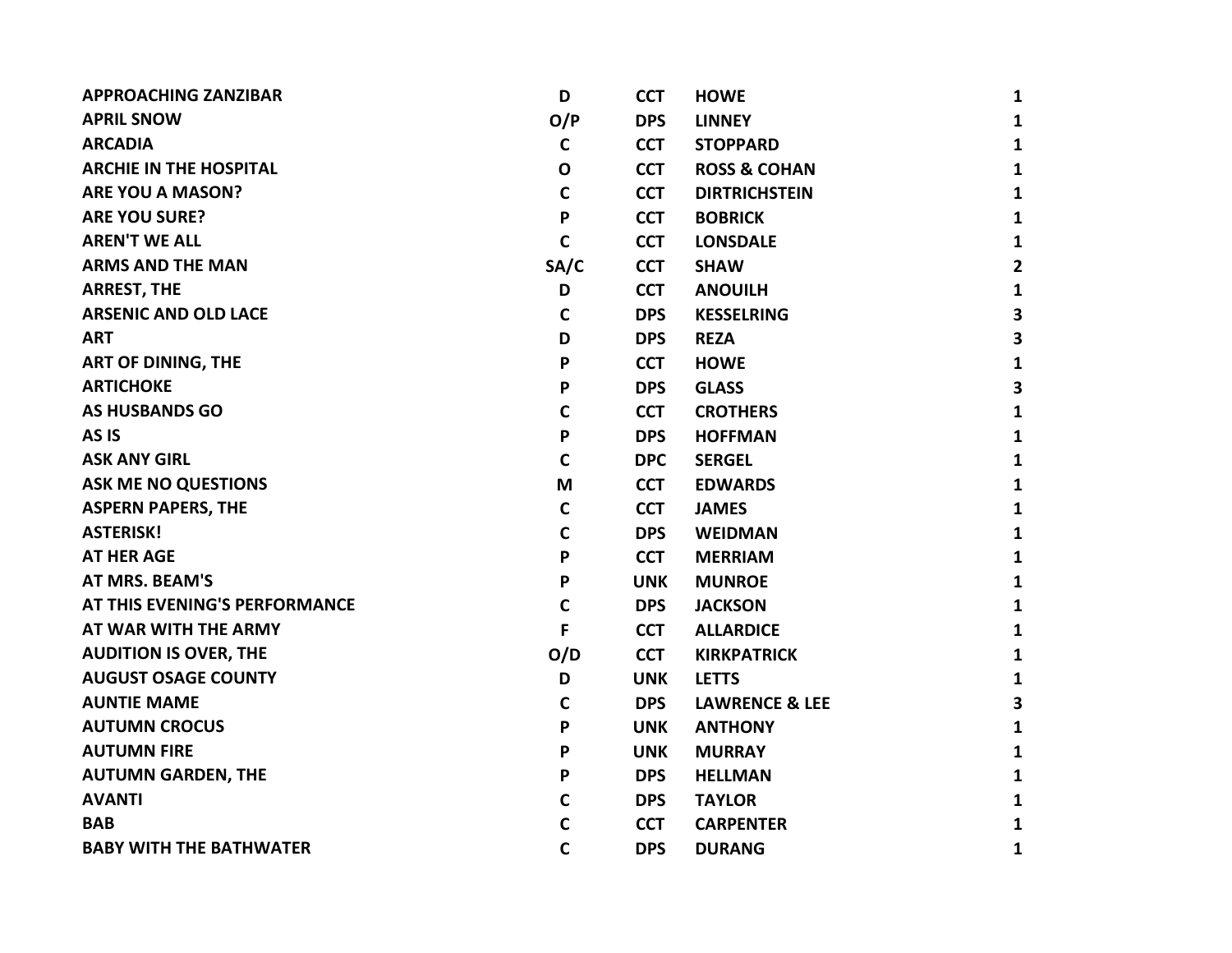| <b>BACHELOR PARTY, THE</b>            | P           | <b>UNK</b> | <b>CHAYETSKY</b>              | 1                       |
|---------------------------------------|-------------|------------|-------------------------------|-------------------------|
| <b>BACKSTAGE</b>                      | C           | <b>EP</b>  | <b>MCNICHOLS</b>              | $\mathbf{1}$            |
| <b>BAD DAY AT GOPHER'S BREATH, A</b>  | F           | <b>CCT</b> | <b>SCHURE</b>                 | $\mathbf{1}$            |
| <b>BAD HABITS</b>                     | P           | <b>DPS</b> | <b>MCNALLY</b>                | $\mathbf{1}$            |
| <b>BAD SEED</b>                       | D           | <b>DPS</b> | <b>ANDERSON</b>               | $\mathbf{1}$            |
| <b>BALCONY SCENE</b>                  | O/D         | <b>BP</b>  | <b>ELSER</b>                  | $\overline{2}$          |
| <b>BALCONY, THE</b>                   | D           | <b>CCT</b> | <b>GENET</b>                  | $\mathbf{1}$            |
| <b>BALLAD OF GOPHER GAP, THE</b>      | <b>MD</b>   | <b>PDS</b> | <b>KELLY</b>                  | $\mathbf{1}$            |
| <b>BALLAD OF THE SAD CAFÉ</b>         | D           | <b>DPS</b> | <b>ALBEE</b>                  | $\mathbf{1}$            |
| <b>BALLOON SHOT</b>                   | O/C         | <b>DPS</b> | <b>MANCHESTER</b>             | $\mathbf{1}$            |
| <b>BALM IN GILEAD</b>                 | D           | <b>DPS</b> | <b>WILSON</b>                 | $\mathbf{1}$            |
| <b>BAREFOOT IN ATHENS</b>             | D           | <b>DPS</b> | <b>ANDERSON</b>               | $\mathbf{1}$            |
| <b>BAREFOOT IN THE PARK</b>           | $\mathbf c$ | <b>CCT</b> | <b>SIMON</b>                  | $\overline{\mathbf{3}}$ |
| <b>BARRETS OF WIMPOLE STREET</b>      | $\mathbf c$ | <b>DPS</b> | <b>BESIER</b>                 | $\mathbf{1}$            |
| <b>BAT, THE</b>                       | <b>MD</b>   | <b>CCT</b> | <b>RINEHART &amp; HOPWOOD</b> | $\mathbf{1}$            |
| <b>BATTLE OF SHALLOWFORD, THE</b>     | P           | <b>CCT</b> | <b>SIMPSON</b>                | $\mathbf{1}$            |
| <b>BE CALM, CAMILLA</b>               | $\mathbf c$ | <b>CCT</b> | <b>KUMMER</b>                 | $\mathbf{1}$            |
| <b>BEAU JEST</b>                      | $\mathbf C$ | <b>CCT</b> | <b>SHERMAN</b>                | $\overline{\mathbf{2}}$ |
| <b>BEAUTY PART, THE</b>               | $\mathbf C$ | <b>CCT</b> | <b>PERELMAN</b>               | $\mathbf{1}$            |
| <b>BEAUX' STRATAGEM, THE</b>          | $\mathbf C$ | <b>CCT</b> | <b>FARQUHAR</b>               | $\mathbf{1}$            |
| <b>BECAUSE THEIR HEARTS WERE PURE</b> | <b>MD</b>   | <b>DPS</b> | <b>CARY</b>                   | $\mathbf{1}$            |
| <b>BECKETT</b>                        | D           | <b>CCT</b> | <b>ANOUILH</b>                | 3                       |
| <b>BECKY'S NEW CAR</b>                | $\mathbf c$ | <b>DPS</b> | <b>DIETZ</b>                  | $\mathbf{1}$            |
| <b>BEDROOM FARCE</b>                  | $\mathbf C$ | <b>CCT</b> | <b>AYCKBOURN</b>              | $\mathbf{1}$            |
| <b>BEDSIDE MANNER</b>                 | $\mathbf C$ | <b>CCT</b> | <b>BENFIELD</b>               | $\mathbf{1}$            |
| <b>BEEKMAN PLACE</b>                  | $\mathbf C$ | <b>CCT</b> | <b>TAYLOR</b>                 | $\mathbf{1}$            |
| <b>BEGGAR'S OPERA, THE</b>            | <b>OP</b>   | <b>UNK</b> | <b>GAY</b>                    | $\mathbf{1}$            |
| <b>BEGINNER'S LUCK</b>                | $\mathbf C$ | <b>CCT</b> | <b>BARASCH &amp; MOORE</b>    | $\overline{\mathbf{2}}$ |
| <b>BELIEVE ME XANTIPPE</b>            | $\mathbf C$ | <b>CCT</b> | <b>BALLARD</b>                | $\mathbf{1}$            |
| <b>BELL, BOOK AND CANDLE</b>          | $\mathbf C$ | <b>DPS</b> | <b>DRUTEN</b>                 | $\overline{\mathbf{3}}$ |
| <b>BELLE OF BISBEE</b>                | <b>MD</b>   | <b>PDS</b> | <b>KELLY</b>                  | $\mathbf{1}$            |
| <b>BELLES</b>                         | $\mathbf C$ | <b>CCT</b> | <b>DUNN</b>                   | 1                       |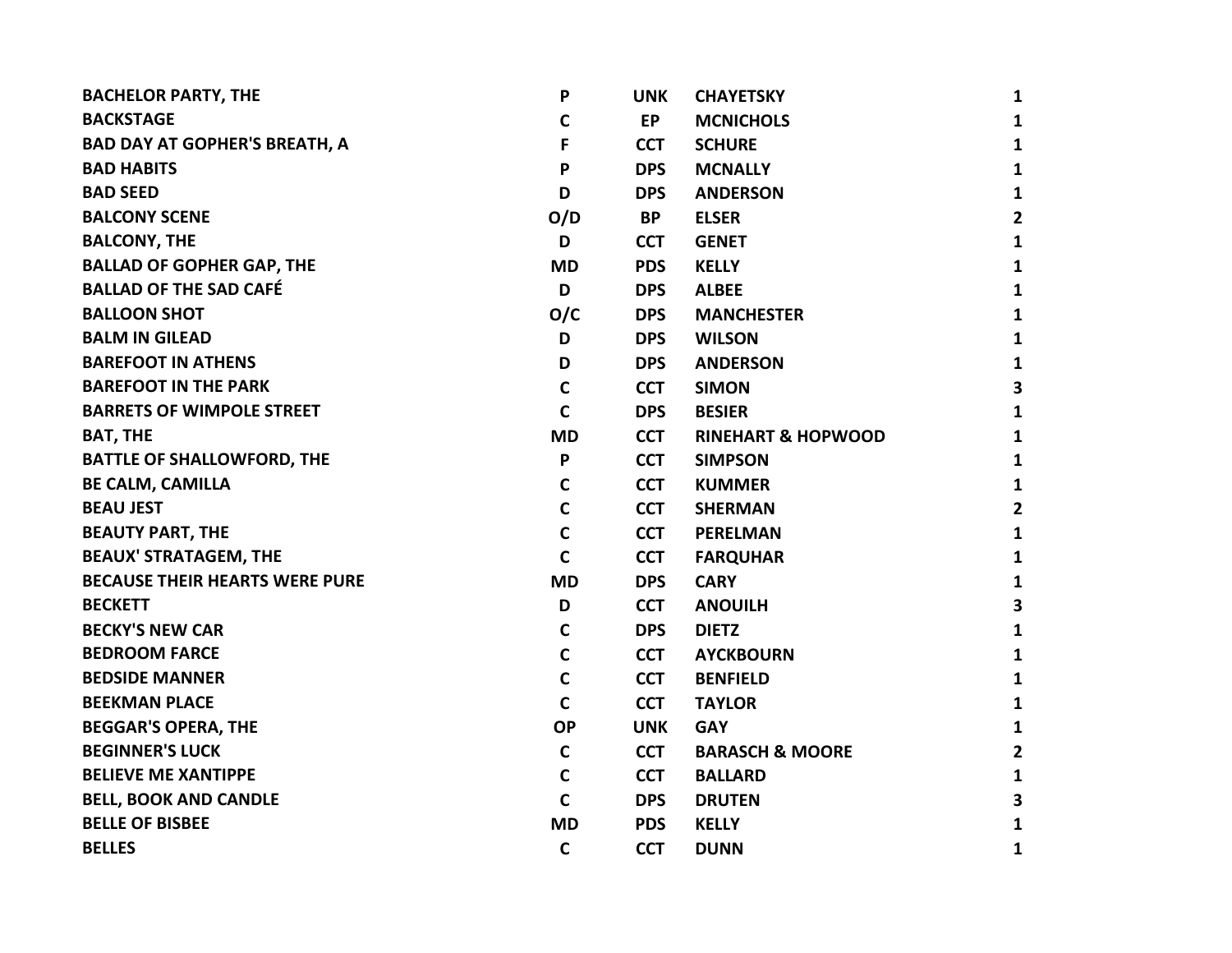| <b>BELOW THE BELT</b>                      | P            | <b>CCT</b> | <b>DRESSER</b>                           | 1                       |
|--------------------------------------------|--------------|------------|------------------------------------------|-------------------------|
| <b>BELVEDERE</b>                           | C            | <b>CCT</b> | <b>DAVENPORT</b>                         | 1                       |
| <b>BENEFACTORS</b>                         | C/D          | <b>CCT</b> | <b>FRAYN</b>                             | 1                       |
| <b>BEN-HUR</b>                             | P            | <b>DPC</b> | <b>MCGREEVEY</b>                         | $\mathbf{1}$            |
| <b>BENT</b>                                | D            | <b>CCT</b> | <b>SHERMAN</b>                           | 3                       |
| <b>BERKELEY SQUARE</b>                     | <b>FY</b>    | <b>CCT</b> | <b>BALDERSTON</b>                        | $\mathbf{2}$            |
| <b>BERNARDINE</b>                          | $\mathsf{C}$ | <b>DPS</b> | <b>CHASE</b>                             | $\mathbf{2}$            |
| BERTHA, THE BEAUTIFUL TYPEWRITER GIRL      | <b>MD</b>    | <b>BP</b>  | <b>GEORGE</b>                            | 1                       |
| <b>BESSIE, THE BANDIT'S BEAUTIFUL BABY</b> | <b>MD</b>    | <b>UNK</b> | <b>PRICE</b>                             | 1                       |
| BEST CHRISTMAS PAGEANT EVER, THE           | CM/C         | <b>CCT</b> | <b>ROBINSON</b>                          | $\overline{\mathbf{3}}$ |
| <b>BEST FOOT FORWARD</b>                   | $\mathsf{C}$ | <b>DPC</b> | <b>HOLM</b>                              | 1                       |
| <b>BEST MAN, THE</b>                       | P            | <b>DPS</b> | <b>VIDAL</b>                             | 3                       |
| <b>BEST OF FRIENDS</b>                     | $\mathsf{C}$ | <b>DPS</b> | <b>ELWARD</b>                            | $\mathbf{1}$            |
| <b>BEST PEOPLE, THE</b>                    | $\mathsf{C}$ | <b>CCT</b> | <b>GRAY &amp; HOPWOOD</b>                | $\mathbf{1}$            |
| <b>BETRAYAL</b>                            | D            | <b>DPS</b> | <b>PINTER</b>                            | 1                       |
| BETWEEN DAYLIGHT AND BOONVILLE             | P            | <b>CCT</b> | <b>WILLIAMS</b>                          | 1                       |
| <b>BEYOND THE FRINGE</b>                   | R            | <b>CCT</b> | <b>BENNETT, COOK, MILLER &amp; MOORE</b> | 2                       |
| <b>BEYOND THE HORIZON</b>                  | D            | <b>DPS</b> | <b>O'NEILL</b>                           | 1                       |
| <b>BIG HEARTED HERBERT</b>                 | C            | <b>CCT</b> | <b>KER &amp; RICHARDSON</b>              | 1                       |
| <b>BIG KNIFE, THE</b>                      | P            | <b>DPS</b> | <b>ODETS</b>                             | $\mathbf{1}$            |
| <b>BILLETED</b>                            | $\mathbf C$  | <b>CCT</b> | <b>JESSE &amp; HARDWOOD</b>              | 1                       |
| <b>BILLY</b>                               | $\mathbf C$  | <b>CCT</b> | <b>CAMERON</b>                           | 1                       |
| <b>BILOXI BLUES</b>                        | C/D          | <b>CCT</b> | <b>SIMON</b>                             | 3                       |
| <b>BIRD IN HAND</b>                        | P            | <b>CCT</b> | <b>WATER</b>                             | 1                       |
| <b>BIRDS CHRISTMAS CAROL</b>               | CM/C         | <b>BP</b>  | <b>WIGGIN</b>                            | 1                       |
| <b>BIRTHDAY OF INFANTA, THE</b>            | D            | <b>UNK</b> | <b>MOTTER</b>                            | 1                       |
| <b>BLACK COFFEE</b>                        | <b>MD</b>    | <b>CCT</b> | <b>CHRISTIE</b>                          | $\overline{2}$          |
| <b>BLACK COMEDY &amp; WHITE LIES</b>       | F            | <b>CCT</b> | <b>SHAFFER</b>                           | $\mathbf{2}$            |
| <b>BLACK DEEDS IN WHITEHORSE</b>           | <b>MD</b>    | <b>CCT</b> | <b>MCDONALD</b>                          | 1                       |
| <b>BLAZING GUNS AT ROARING GULCH</b>       | <b>MD</b>    | <b>PDS</b> | <b>FENDRICH</b>                          | 1                       |
| <b>BLEACHER BUMS</b>                       | $\mathsf{C}$ | <b>CCT</b> | <b>MANTEGNA</b>                          | $\mathbf{2}$            |
| <b>BLINDSPOT</b>                           | $\mathbf O$  | <b>DPC</b> | <b>GILSENAN</b>                          | 1                       |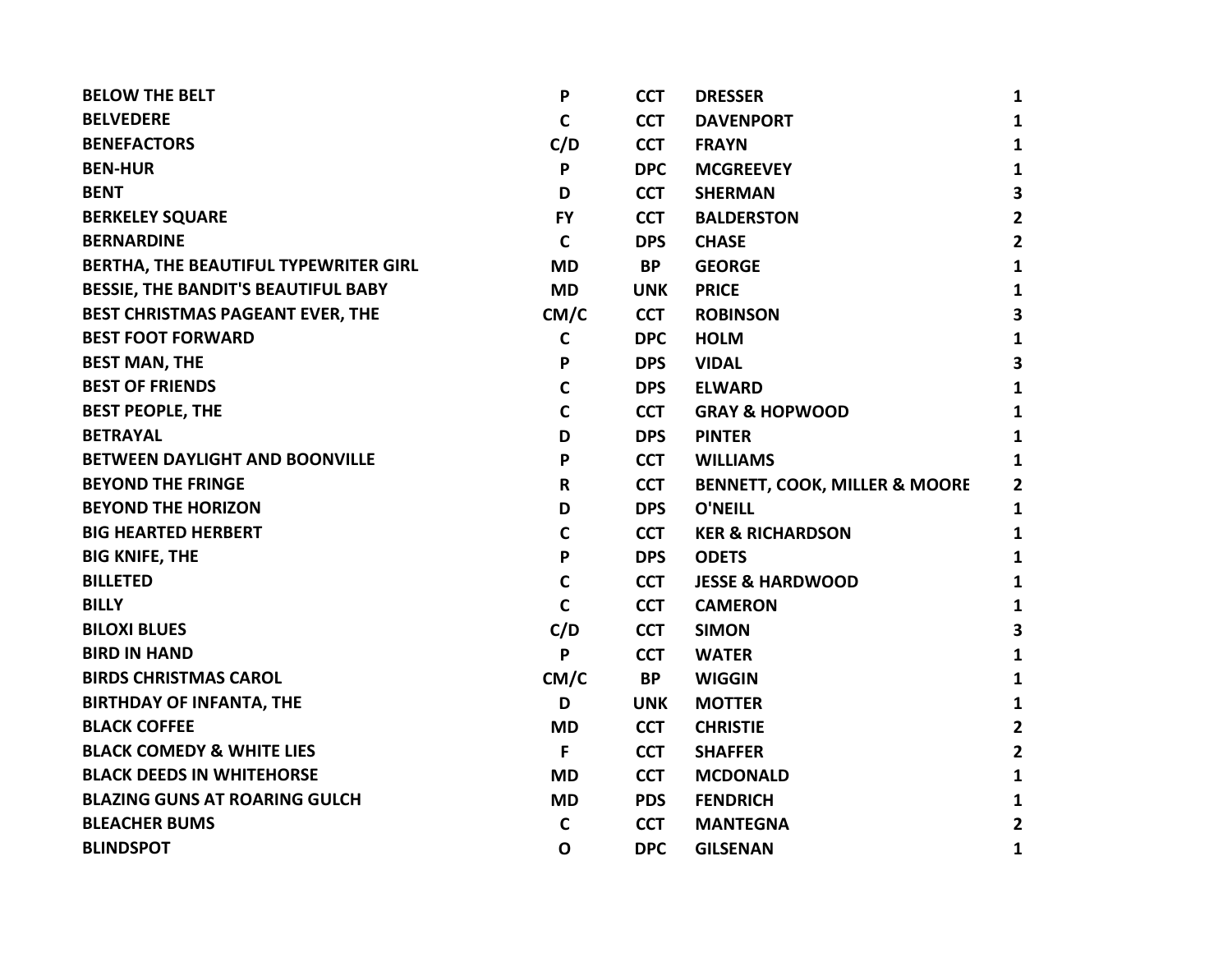| <b>BLITHE SPIRIT</b>                  | F            | <b>CCT</b> | <b>COWARD</b>               | 3                       |
|---------------------------------------|--------------|------------|-----------------------------|-------------------------|
| <b>BLOOD MONEY</b>                    | Τ            | <b>CCT</b> | <b>HEATHER BROTHERS</b>     | $\mathbf{1}$            |
| <b>BLOOD, SWEAT AND STANLEY POOLE</b> | $\mathsf{C}$ | <b>DPS</b> | <b>GOLDMAN</b>              | 3                       |
| <b>BLUES FOR MISTER CHARLIE</b>       | D            | <b>UNK</b> | <b>BALDWIN</b>              | $\mathbf{2}$            |
| <b>BOEING - BOEING</b>                | F            | <b>CCT</b> | <b>CAMOLETTI</b>            | 3                       |
| <b>BOOK OF DAYS</b>                   | M            | <b>DPS</b> | <b>WILSON</b>               | $\mathbf{1}$            |
| <b>BOOMERANG, THE</b>                 | $\mathbf C$  | <b>CCT</b> | <b>MAPES</b>                | $\mathbf{1}$            |
| <b>BORN YESTERDAY</b>                 | C            | <b>DPS</b> | <b>KANIN</b>                | 3                       |
| <b>BORSTAL BOY</b>                    | B/D          | <b>CCT</b> | <b>BEHAN</b>                | $\mathbf{1}$            |
| <b>BOSOMS AND NEGLECT</b>             | P            | <b>DPS</b> | <b>GUARE</b>                | $\mathbf{1}$            |
| <b>BOTH YOUR HOUSES</b>               | <b>SA</b>    | <b>CCT</b> | <b>ANDERSON</b>             | 1                       |
| <b>BOY MEETS GIRL</b>                 | $\mathbf C$  | <b>DPS</b> | <b>SPEWACK</b>              | $\mathbf{1}$            |
| <b>BOYS IN THE BAND, THE</b>          | C            | <b>CCT</b> | <b>CROWLEY</b>              | $\overline{2}$          |
| <b>BOYS' LIFE</b>                     | C            | <b>DPS</b> | <b>KORDER</b>               | $\mathbf{1}$            |
| <b>BOYS NEXT DOOR, THE</b>            | C            | <b>DPS</b> | <b>GRIFFIN</b>              | $\overline{\mathbf{3}}$ |
| <b>BRAGGART SOLDIER, THE</b>          | C            | <b>CCT</b> | <b>PLAUTUS</b>              | $\mathbf{1}$            |
| <b>BRAT, THE</b>                      | C            | <b>UNK</b> | <b>FULTON</b>               | $\mathbf{1}$            |
| <b>BRAZILIAN, THE</b>                 | F            | <b>CCT</b> | <b>MEILHAC &amp; HALEVY</b> | $\mathbf{1}$            |
| <b>BREAK A LEG</b>                    | C            | <b>CCT</b> | <b>LEVIN</b>                | $\mathbf{1}$            |
| <b>BREAKFAST WITH LES AND BESS</b>    | C            | <b>CCT</b> | <b>KALCHEIM</b>             | $\mathbf{1}$            |
| <b>BREAKING LEGS</b>                  | C            | <b>DPS</b> | <b>DULACK</b>               | 3                       |
| <b>BREAKING THE CODE</b>              | P            | <b>CCT</b> | <b>WHITEMOORE</b>           | $\overline{2}$          |
| <b>BREATH OF SPRING</b>               | C            | <b>CCT</b> | <b>COKE</b>                 | 3                       |
| <b>BRECHT ON BRECHT</b>               | S            | <b>CCT</b> | <b>TABORI</b>               | $\mathbf{1}$            |
| <b>BREEZE FROM THE GULF, A</b>        | D            | <b>CCT</b> | <b>CROWLEY</b>              | $\mathbf{1}$            |
| <b>BRIDE COMES TO YELLOW SKY</b>      | $\mathbf O$  | <b>DPS</b> | <b>CROCITTO</b>             | $\mathbf{1}$            |
| <b>BRIDES BOUQUET, THE</b>            | M/C          | <b>DPS</b> | <b>GORDON</b>               | $\mathbf{1}$            |
| <b>BRIDES OF MARCH, THE</b>           | $\mathbf C$  | <b>DPS</b> | <b>CHAPMAN</b>              | $\overline{2}$          |
| <b>BRIEF MUSIC</b>                    | C            | <b>CCT</b> | <b>LAVERY</b>               | $\mathbf{2}$            |
| <b>BRIGHTEN THE CORNER</b>            | F            | <b>DPS</b> | <b>HOLM</b>                 | $\mathbf{2}$            |
| <b>BRIGHTON BEACH MEMOIRS</b>         | C            | <b>CCT</b> | <b>SIMON</b>                | $\mathbf{2}$            |
| <b>BRIGNOL AND HIS DAUGHTER</b>       | C            | <b>CCT</b> | <b>KAPUS</b>                | 1                       |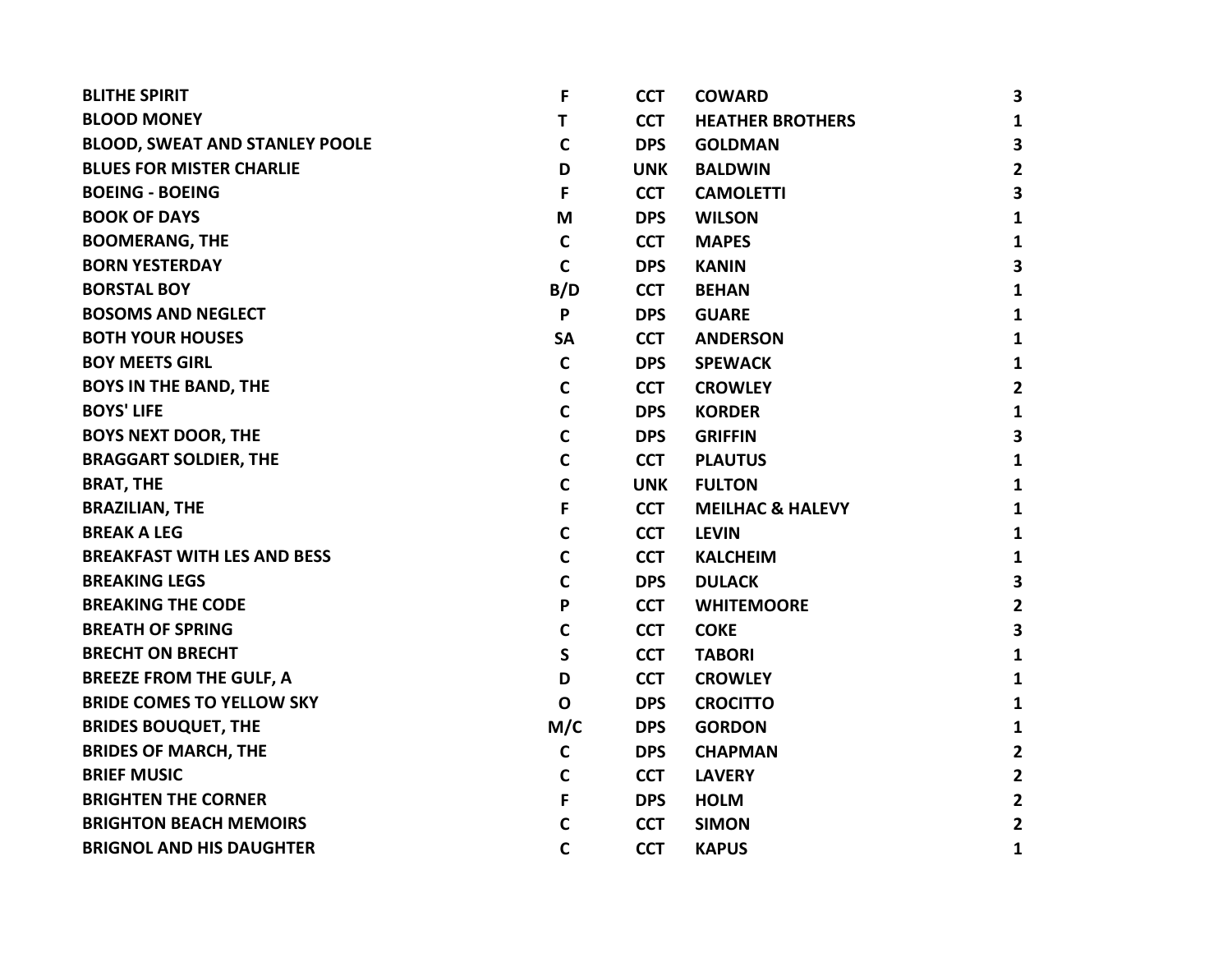| <b>BRILLIANT TRACES</b>                | P            | <b>DPS</b> | <b>JOHNSON</b>               | 1                       |
|----------------------------------------|--------------|------------|------------------------------|-------------------------|
| <b>BROADWAY BOUND</b>                  | C            | <b>CCT</b> | <b>SIMON</b>                 | 3                       |
| <b>BROKEN DISHES</b>                   | $\mathbf C$  | <b>CCT</b> | <b>FLAVIN</b>                | $\mathbf{1}$            |
| <b>BROKEN HEARTS</b>                   | O/CL         | <b>DPS</b> | <b>WILDE</b>                 | $\mathbf{1}$            |
| <b>BUGS &amp; VERONICA</b>             | O/CL         | <b>DPS</b> | <b>WHITE</b>                 | $\mathbf{1}$            |
| <b>BURLESQUE</b>                       | $\mathbf C$  | <b>CCT</b> | <b>WATTERS &amp; HOPKINS</b> | $\mathbf{1}$            |
| <b>BURN THIS</b>                       | C            | <b>DPS</b> | <b>WILSON</b>                | $\mathbf{1}$            |
| <b>BURY THE DEAD</b>                   | $\mathbf 0$  | <b>DPS</b> | <b>SHAW</b>                  | $\mathbf{1}$            |
| <b>BUS STOP</b>                        | $\mathsf{C}$ | <b>DPS</b> | <b>INGE</b>                  | $\overline{\mathbf{3}}$ |
| <b>BUSY BODY</b>                       | $\mathsf{C}$ | <b>CCT</b> | <b>POPPLEWELL</b>            | $\mathbf{1}$            |
| <b>BUT NOT GOODBYE</b>                 | $\mathbf C$  | <b>CCT</b> | <b>SEATON</b>                | $\mathbf{1}$            |
| <b>BUTLER DID IT, THE</b>              | C/T          | <b>DPS</b> | <b>MARKS &amp; MARKS</b>     | $\mathbf{1}$            |
| <b>BUTLEY</b>                          | C/D          | <b>CCT</b> | <b>GRAY</b>                  | $\mathbf{2}$            |
| <b>BUTTERFLIES ARE FREE</b>            | $\mathbf C$  | <b>CCT</b> | <b>GERSHE</b>                | 3                       |
| <b>CACTUS FLOWER</b>                   | $\mathbf C$  | <b>CCT</b> | <b>BURROWS</b>               | $\overline{\mathbf{3}}$ |
| <b>CAESAR AND CLEOPATRA</b>            | $\mathbf C$  | <b>CCT</b> | <b>SHAW</b>                  | $\mathbf{1}$            |
| <b>CAESAR AT THE RUBICON</b>           | н            | <b>CCT</b> | <b>WHITE</b>                 | $\mathbf{1}$            |
| <b>CAFE CROWN</b>                      | C            | <b>DPS</b> | <b>KRAFT</b>                 | $\mathbf{1}$            |
| <b>CAHOOTS</b>                         | $\mathbf C$  | <b>DPS</b> | <b>JOHNSTON</b>              | $\mathbf{1}$            |
| <b>CAINE MUTINY COURT-MARTIAL, THE</b> | D            | <b>CCT</b> | <b>WOUK</b>                  | $\mathbf{2}$            |
| <b>CALIFORNIA SUITE</b>                | C            | <b>CCT</b> | <b>SIMON</b>                 | $\overline{\mathbf{3}}$ |
| <b>CAMILLE AND PERDICAN</b>            | P            | <b>UNK</b> | <b>DEMUSSET</b>              | $\mathbf{1}$            |
| <b>CAMPUS QUARANTINE</b>               | C            | <b>UNK</b> | <b>RAY</b>                   | $\mathbf{1}$            |
| <b>CANTICLE FOR LEIBOWIZT, A</b>       | P            | <b>DPC</b> | <b>FULLER</b>                | $\mathbf{1}$            |
| <b>CAPTAIN APPLEJACK</b>               | A            | <b>CCT</b> | <b>HACKETT</b>               | $\mathbf{1}$            |
| <b>CAPTAIN OUTRAGEOUS</b>              | $\mathbf C$  | <b>DPC</b> | <b>DEBOY</b>                 | $\mathbf{1}$            |
| <b>CAPTAIN'S PARADISE, THE</b>         | $\mathsf{C}$ | <b>CCT</b> | <b>COPPEL</b>                | $\overline{\mathbf{3}}$ |
| <b>CARD PLAY</b>                       | P            | <b>CCT</b> | <b>FOXTON</b>                | $\mathbf{1}$            |
| <b>CAREER</b>                          | D            | <b>CCT</b> | <b>LEE</b>                   | $\mathbf{1}$            |
| <b>CARETAKER, THE</b>                  | C/D          | <b>DPS</b> | <b>PINTER</b>                | 3                       |
| <b>CARPENTER, THE</b>                  | D            | <b>CCT</b> | <b>MACINTOSH</b>             | 1                       |
| <b>CASE OF LIBEL A</b>                 | M/D          | <b>CCT</b> | <b>DANKER</b>                | 3                       |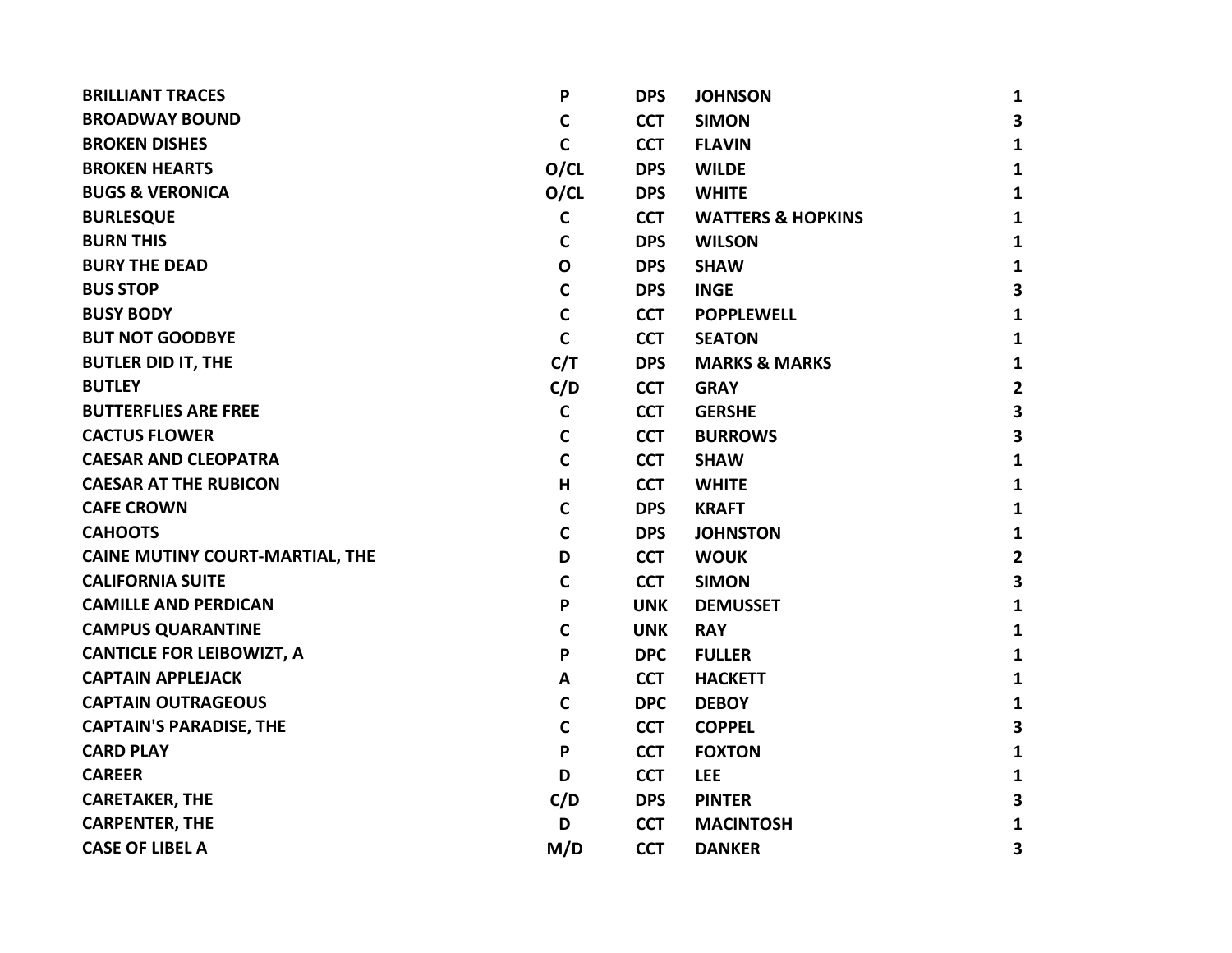| <b>CASE OF PRIVATE JOHNNY DOC, THE</b>             | $\mathbf O$  | <b>BP</b>  | <b>BROWN</b>                   | $\mathbf{1}$            |
|----------------------------------------------------|--------------|------------|--------------------------------|-------------------------|
| <b>CASH ON DELIVERY</b>                            | $\mathbf c$  | <b>CCT</b> | <b>COONEY</b>                  | $\mathbf{1}$            |
| <b>CAT ON A HOT TIN ROOF</b>                       | D            | <b>DPS</b> | <b>WILLIAMS</b>                | $\overline{\mathbf{3}}$ |
| <b>CATCH 22</b>                                    | $\mathbf c$  | <b>CCT</b> | <b>HELLER</b>                  | $\mathbf{1}$            |
| <b>CATCH ME IF YOU CAN</b>                         | M            | <b>CCT</b> | <b>WINESTOCK &amp; GILBERT</b> | $\overline{2}$          |
| <b>CAT'S CRADLE</b>                                | T            | <b>DPS</b> | <b>SANDS</b>                   | $\mathbf{1}$            |
| <b>CAT'S-PAW</b>                                   | P            | <b>CCT</b> | <b>MASTROSIMONE</b>            | $\mathbf{1}$            |
| <b>CAVE DWELLERS, THE</b>                          | P            | <b>CCT</b> | <b>SAROBAN</b>                 | $\mathbf{1}$            |
| <b>CEILING ZERO</b>                                | P            | <b>CCT</b> | <b>WEAD</b>                    | $\mathbf{1}$            |
| <b>CEMETERY CLUB, THE</b>                          | $\mathbf c$  | <b>CCT</b> | <b>MENCHELL</b>                | $\overline{\mathbf{3}}$ |
| <b>CEREMONIES IN DARK OLD MEN</b>                  | D            | <b>CCT</b> | <b>ELDER</b>                   | 3                       |
| <b>CHAIN OF CIRCUMSTANCES</b>                      | M            | <b>DPS</b> | <b>SMITH</b>                   | $\mathbf{1}$            |
| <b>CHALK GARDEN, THE</b>                           | D            | <b>CCT</b> | <b>BAGNOLD</b>                 | $\overline{\mathbf{3}}$ |
| <b>CHAMPAGNE COMPLEX</b>                           | F            | <b>CCT</b> | <b>STEVENS</b>                 | $\mathbf{1}$            |
| <b>CHANGING ROOM, THE</b>                          | D            | <b>CCT</b> | <b>STOREY</b>                  | $\mathbf{1}$            |
| <b>CHAPTER TWO</b>                                 | $\mathbf c$  | <b>CCT</b> | <b>SIMON</b>                   | $\mathbf{1}$            |
| <b>CHARLESTON CRAZE, THE</b>                       | C            | <b>CCT</b> | <b>FRIEND</b>                  | $\mathbf{1}$            |
| <b>CHARLEY'S AUNT</b>                              | F            | <b>CCT</b> | <b>THOMAS</b>                  | $\overline{2}$          |
| <b>CHARM</b>                                       | $\mathsf{C}$ | <b>CCT</b> | <b>KIRTPATRICK</b>             | $\mathbf{1}$            |
| <b>CHARM SCHOOL, THE</b>                           | $\mathbf c$  | <b>CCT</b> | <b>MILLER &amp; MILTON</b>     | $\mathbf{1}$            |
| <b>CHASE ME, COMRADE</b>                           | F            | <b>DPS</b> | <b>COONEY</b>                  | $\mathbf{1}$            |
| <b>CHEAPER BY THE DOZEN</b>                        | $\mathbf C$  | <b>DPC</b> | <b>GILBRETH &amp; CAREY</b>    | $\mathbf{1}$            |
| <b>CHECK PLEASE</b>                                | O/C          | <b>PLS</b> | <b>RAND</b>                    | $\mathbf{1}$            |
| <b>CHECK PLEASE: TAKE 2</b>                        | O/C          | <b>PLS</b> | <b>RAND</b>                    | $\mathbf{1}$            |
| <b>CHECK PLEASE: TAKE 3</b>                        | O/C          | <b>PLS</b> | <b>RAND</b>                    | $\mathbf{1}$            |
| <b>CHECKMATE</b>                                   | M            | <b>CCT</b> | <b>SANDS</b>                   | $\mathbf{1}$            |
| <b>CHEEVER EVENING, A</b>                          | C/D          | <b>DPS</b> | <b>GURNEY</b>                  | $\mathbf{1}$            |
| <b>CHEROKEE NIGHT, THE (FILED W/RUSSET MANTLE)</b> | D            | <b>UNK</b> | <b>RIGGS</b>                   | $\mathbf{1}$            |
| <b>CHERRY ORCHARD, THE</b>                         | D            | <b>CCT</b> | <b>CHEKOV</b>                  | $\mathbf{1}$            |
| <b>CHICAGO GYPSIES, THE</b>                        | C/D          | <b>DPC</b> | <b>KOSTE</b>                   | $\mathbf{1}$            |
| <b>CHICKEN EVERY SUNDAY</b>                        | $\mathbf c$  | <b>CCT</b> | <b>EPSTEIN</b>                 | 3                       |
| <b>CHILDREN</b>                                    | P            | <b>DPS</b> | <b>GURNEY</b>                  | 1                       |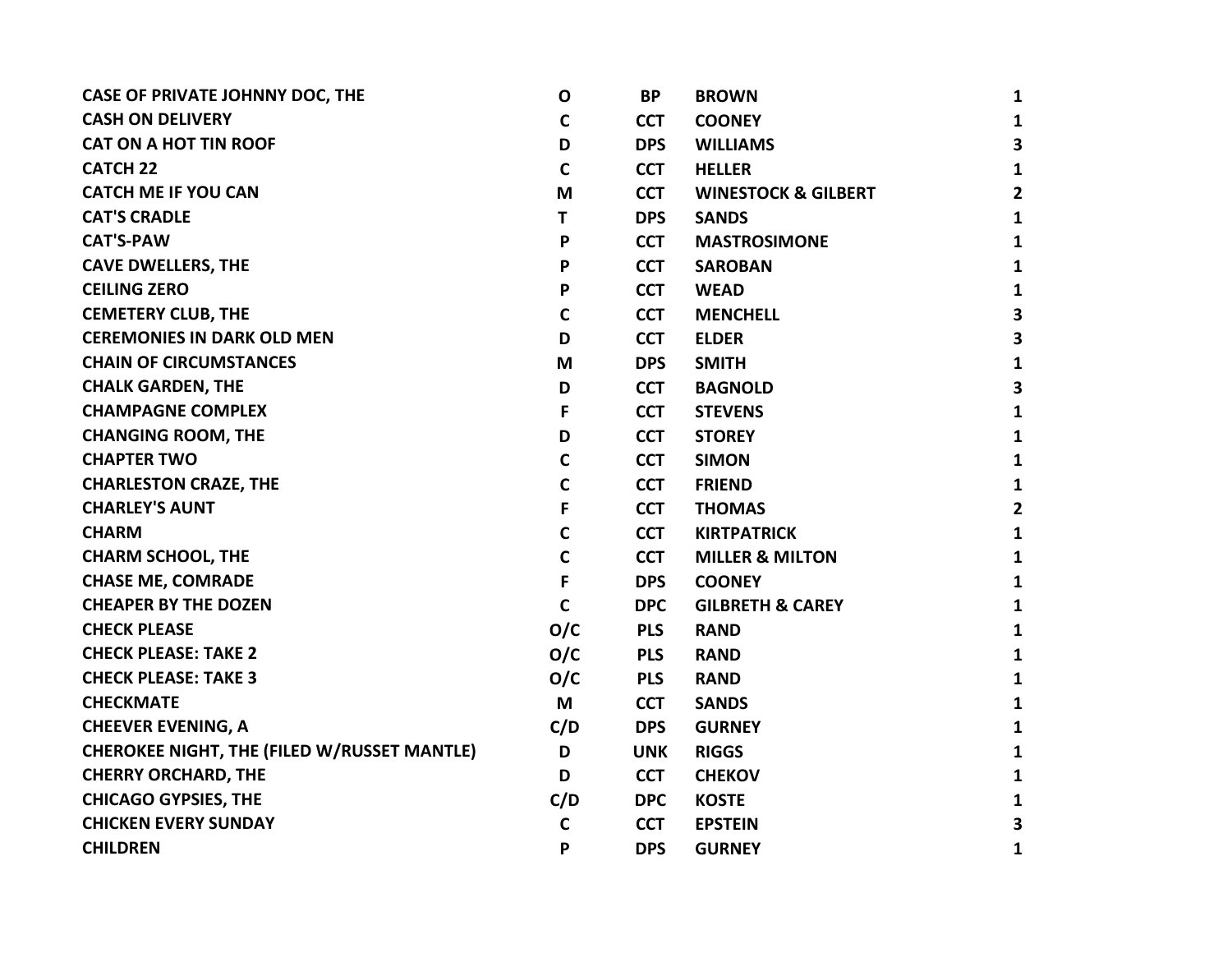| <b>CHILDREN OF A LESSER GOD</b>               | P            | <b>DPS</b> | <b>MEDOFF</b>                   | $\mathbf{1}$            |
|-----------------------------------------------|--------------|------------|---------------------------------|-------------------------|
| <b>CHILDREN OF THE MOON</b>                   | P            | <b>CCT</b> | <b>FLAVIN</b>                   | $\overline{2}$          |
| <b>CHILDREN OF THE WIND</b>                   | P            | <b>DPS</b> | <b>DEVINE</b>                   | $\mathbf{1}$            |
| <b>CHILDRENS HOUR, THE</b>                    | D            | <b>DPS</b> | <b>HELMAN</b>                   | $\overline{\mathbf{3}}$ |
| <b>CHILD'S PLAY</b>                           | <b>MD</b>    | <b>CCT</b> | <b>MARASCO</b>                  | $\overline{\mathbf{3}}$ |
| <b>CHINESE &amp; DR FISH</b>                  | O/CL         | <b>DPS</b> | <b>SCHISGAL</b>                 | $\mathbf{1}$            |
| <b>CHRIST IN THE CONCRETE CITY</b>            | $\mathbf{o}$ | <b>BP</b>  | <b>TURNER</b>                   | $\mathbf{1}$            |
| <b>CHRISTMAS 1933</b>                         | $\mathbf 0$  | <b>CCT</b> | <b>KING</b>                     | $\mathbf{1}$            |
| <b>CHRISTMAS BELLES</b>                       | $\mathbf C$  | <b>DPS</b> | <b>JONES, HOPE &amp; WOOTEN</b> | $\mathbf{1}$            |
| <b>CHRISTMAS CAROL, A</b>                     | <b>CM</b>    | <b>BP</b>  | <b>WAY</b>                      | $\mathbf{1}$            |
| <b>CHRISTMAS CAROL, A</b>                     | <b>CM</b>    | <b>CCT</b> | <b>BEDLOE</b>                   | $\mathbf{1}$            |
| <b>CHRISTMAS CAROL, A</b>                     | <b>CM</b>    | <b>CCT</b> | <b>GREENWOOD</b>                | $\mathbf{1}$            |
| <b>CHRISTMAS CAROL, A</b>                     | <b>CM</b>    | <b>CCT</b> | <b>PALLER</b>                   | $\overline{2}$          |
| <b>CHRISTMAS CAROL, A: SCROOGE AND MARLEY</b> | <b>CM</b>    | <b>DPS</b> | <b>HOROVITZ</b>                 | $\mathbf{2}$            |
| <b>CHRISTMAS STORY, A</b>                     | $\mathsf{C}$ | <b>DPC</b> | <b>GRECIAN</b>                  | $\overline{2}$          |
| <b>CINDERELLA SYNDROME, THE</b>               | O/CL         | <b>BP</b>  | <b>KOSTE</b>                    | $\mathbf{1}$            |
| <b>CINDERELLA WALTZ</b>                       | P            | <b>CCT</b> | <b>NIGRO</b>                    | $\mathbf{1}$            |
| <b>CITY SLICKER &amp; OUR NELL, THE</b>       | <b>MD/CL</b> | <b>UNK</b> | <b>PRICE</b>                    | $\mathbf{1}$            |
| <b>CLANDESTINE ON THE MORNING LINE</b>        | P            | <b>DPS</b> | <b>GREENFIELD</b>               | $\mathbf{1}$            |
| <b>CLARA'S PLAY</b>                           | P            | <b>CCT</b> | <b>OLIVE</b>                    | $\mathbf{1}$            |
| <b>CLARENCE</b>                               | $\mathbf C$  | <b>CCT</b> | <b>TARKINGTON</b>               | $\mathbf{1}$            |
| <b>CLARENCE DARROW</b>                        | P            | <b>CCT</b> | <b>RINTELS</b>                  | $\overline{2}$          |
| <b>CLASS ACTION</b>                           | P            | <b>BP</b>  | <b>SLAIGHT</b>                  | $\mathbf{1}$            |
| <b>CLAUDIA</b>                                | $\mathbf C$  | <b>CCT</b> | <b>FRANKEN</b>                  | $\overline{\mathbf{3}}$ |
| <b>CLOSE HARMONY</b>                          | P/CL         | <b>CCT</b> | <b>PARKER &amp; RICE</b>        | $\mathbf{1}$            |
| <b>CLOSE TIES</b>                             | D            | <b>DPS</b> | <b>DIGGS</b>                    | $\mathbf{1}$            |
| <b>CLOUD 9</b>                                | $\mathbf c$  | <b>CCT</b> | <b>CHURCHILL</b>                | $\overline{\mathbf{3}}$ |
| <b>CLOUD SEVEN</b>                            | $\mathbf c$  | <b>CCT</b> | <b>WILK</b>                     | $\mathbf{1}$            |
| <b>CLOUDS &amp; THE POT OF GOLD, THE</b>      | P/CL         | <b>UNK</b> | <b>ARNOTT</b>                   | $\mathbf{1}$            |
| <b>CLUMSY CUSTARD HORROR SHOW, THE</b>        | C            | <b>DPC</b> | <b>GLEASON</b>                  | $\mathbf{1}$            |
| <b>CLUTTERBUCK</b>                            | C            | <b>DPS</b> | <b>LEVY</b>                     | $\mathbf{1}$            |
| <b>CLYBOURNE PARK</b>                         | P            | <b>DPS</b> | <b>NORRIS</b>                   | 1                       |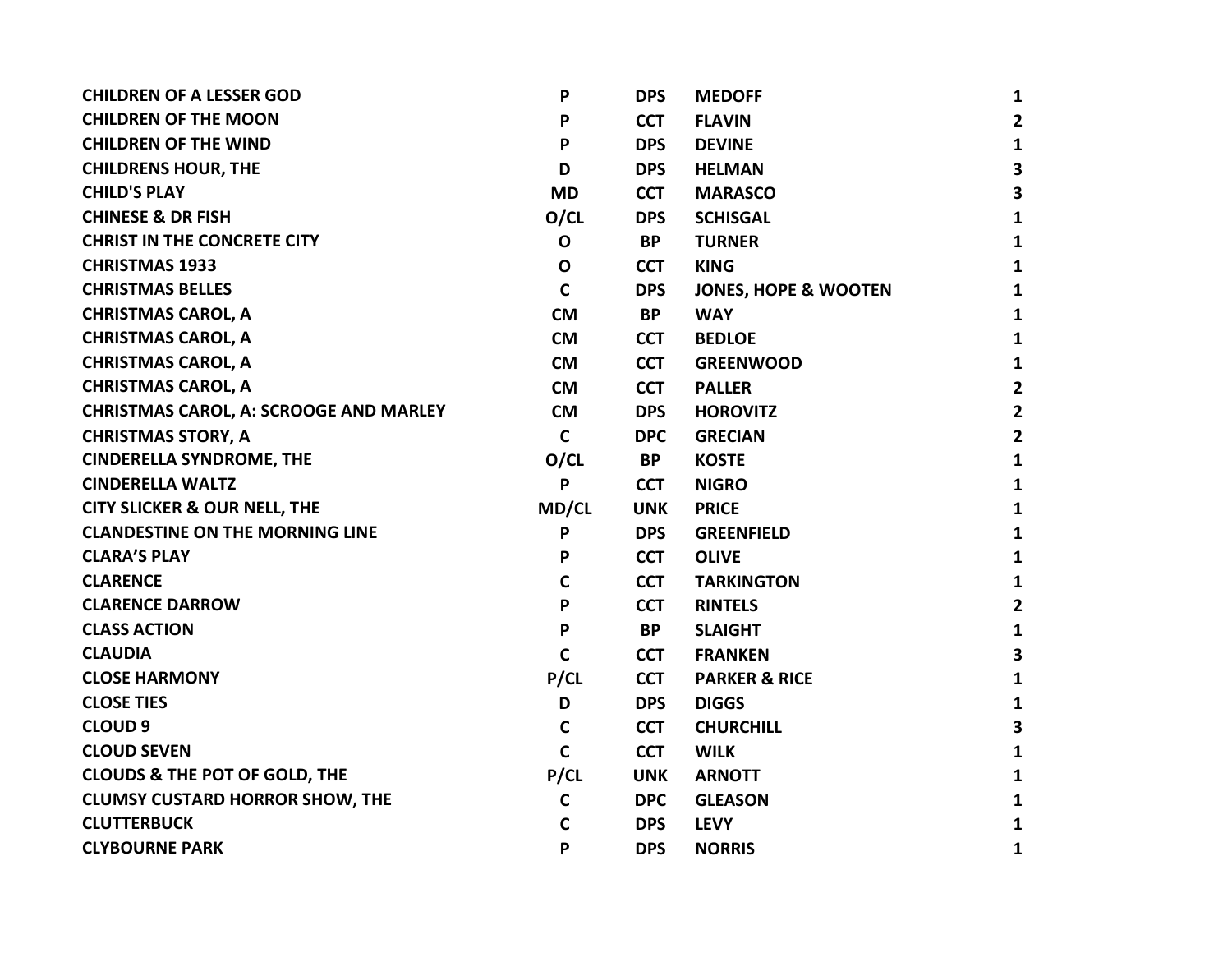| <b>COASTAL DISTURBANCES</b>                                     | P            | <b>CCT</b>   | <b>HOWE</b>                   | 1                       |
|-----------------------------------------------------------------|--------------|--------------|-------------------------------|-------------------------|
| <b>COCK ROBIN</b>                                               | P            | <b>UNK</b>   | <b>RICE &amp; BARRY</b>       | 1                       |
| <b>COCKTAIL HOUR, THE</b>                                       | $\mathsf{C}$ | <b>DPS</b>   | <b>GURNEY</b>                 | 3                       |
| <b>COCKTAIL PARTY, THE</b>                                      | $\mathbf C$  | <b>CCT</b>   | <b>ELIOT</b>                  | 1                       |
| <b>COCKTAILS WITH MIMI</b>                                      | $\mathbf C$  | <b>DPS</b>   | <b>CHASE</b>                  | 1                       |
| <b>COINS OF HIS KINGDOM</b>                                     | <b>CM</b>    | <b>DPC</b>   | <b>MCGREEVEY</b>              | 1                       |
| <b>COLD STORAGE</b>                                             | P            | <b>CCT</b>   | <b>RIBMAN</b>                 | $\overline{\mathbf{3}}$ |
| <b>COLD WIND AND THE WARM, THE</b>                              | C/D          | <b>CCT</b>   | <b>BEBRMAN</b>                | 1                       |
| <b>COMANCHE CAFÉ &amp; DOMINO COURTS</b>                        | O/CL         | <b>CCT</b>   | <b>HUPTMAN</b>                | $\mathbf{1}$            |
| <b>COME BACK LITTLE SHEBA</b>                                   | D            | <b>CCT</b>   | <b>INGE</b>                   | 1                       |
| COME BACK TO THE FIVE AND DIME JIMMY DEAN,<br><b>JIMMY DEAN</b> | D            | <b>BP</b>    | <b>GRACZYK</b>                | $\overline{\mathbf{3}}$ |
| <b>COME BLOW YOUR HORN</b>                                      | $\mathsf{C}$ | <b>CCT</b>   | <b>SIMON</b>                  | 3                       |
| <b>COME, LET US ADORE HIM</b>                                   | <b>CM</b>    | <b>DPC</b>   | <b>STARBUCK</b>               | 1                       |
| <b>COMEDIANS</b>                                                | P            | <b>CCT</b>   | <b>GRIFFITHS</b>              | $\mathbf{1}$            |
| <b>COMMAND DECISION</b>                                         | D            | <b>DPS</b>   | <b>HAINES</b>                 | 1                       |
| <b>COMMON PURSUIT, THE</b>                                      | D            | <b>DPS</b>   | <b>GRAY</b>                   | 3                       |
| <b>COMMUNITY OF TWO, A</b>                                      | $\mathsf{C}$ | <b>CCT</b>   | <b>CHODORV</b>                | 1                       |
| <b>COMPANY OF WAYWARD SAINTS, A</b>                             | $\mathsf{C}$ | <b>CCT</b>   | <b>HERMAN</b>                 | $\mathbf{2}$            |
| <b>COMPLAISANT LOVER, THE</b>                                   | $\mathbf C$  | <b>CCT</b>   | <b>GREENE</b>                 | $\mathbf{2}$            |
| <b>COMPLETE HISTORY OF AMERICA ABRIDGED, THE</b>                | C/P          | <b>BRWYP</b> | LONG, REED, MARTIN & TICHENOR | 1                       |
| <b>CONNECTICUT YANKEE IN KING ARTHUR'S COURT, A</b>             | $\mathsf{C}$ | <b>BP</b>    | <b>FULLER</b>                 | 1                       |
| <b>CONSTANT WIFE, THE</b>                                       | $\mathbf C$  | <b>CCT</b>   | <b>MAUGHAM</b>                | $\mathbf{1}$            |
| <b>CONTINENTAL DIVIDE</b>                                       | $\mathbf C$  | <b>DPS</b>   | <b>HAILEY</b>                 | $\mathbf{1}$            |
| <b>CONTRACTOR, THE</b>                                          | D            | <b>CCT</b>   | <b>STOREY</b>                 | $\mathbf{2}$            |
| <b>CONTRAST</b>                                                 | $\mathbf{o}$ | <b>CCT</b>   | <b>GREPHART</b>               | $\mathbf{2}$            |
| <b>CONVERSATION THERAPY</b>                                     | O/C          | <b>BRP</b>   | <b>HAYWARD</b>                | 3                       |
| <b>COOK FOR MR. GENERAL, A</b>                                  | $\mathbf C$  | <b>CCT</b>   | <b>GETHERS</b>                | 1                       |
| <b>COOKIN' WITH GUS</b>                                         | $\mathsf{C}$ | <b>CCT</b>   | <b>BROCHU</b>                 | 1                       |
| <b>COPPERHEAD, THE</b>                                          | D            | <b>CCT</b>   | <b>THOMAS</b>                 | 1                       |
| <b>CORIOLANUS</b>                                               | D            | <b>CCT</b>   | <b>BRECHT</b>                 | 1                       |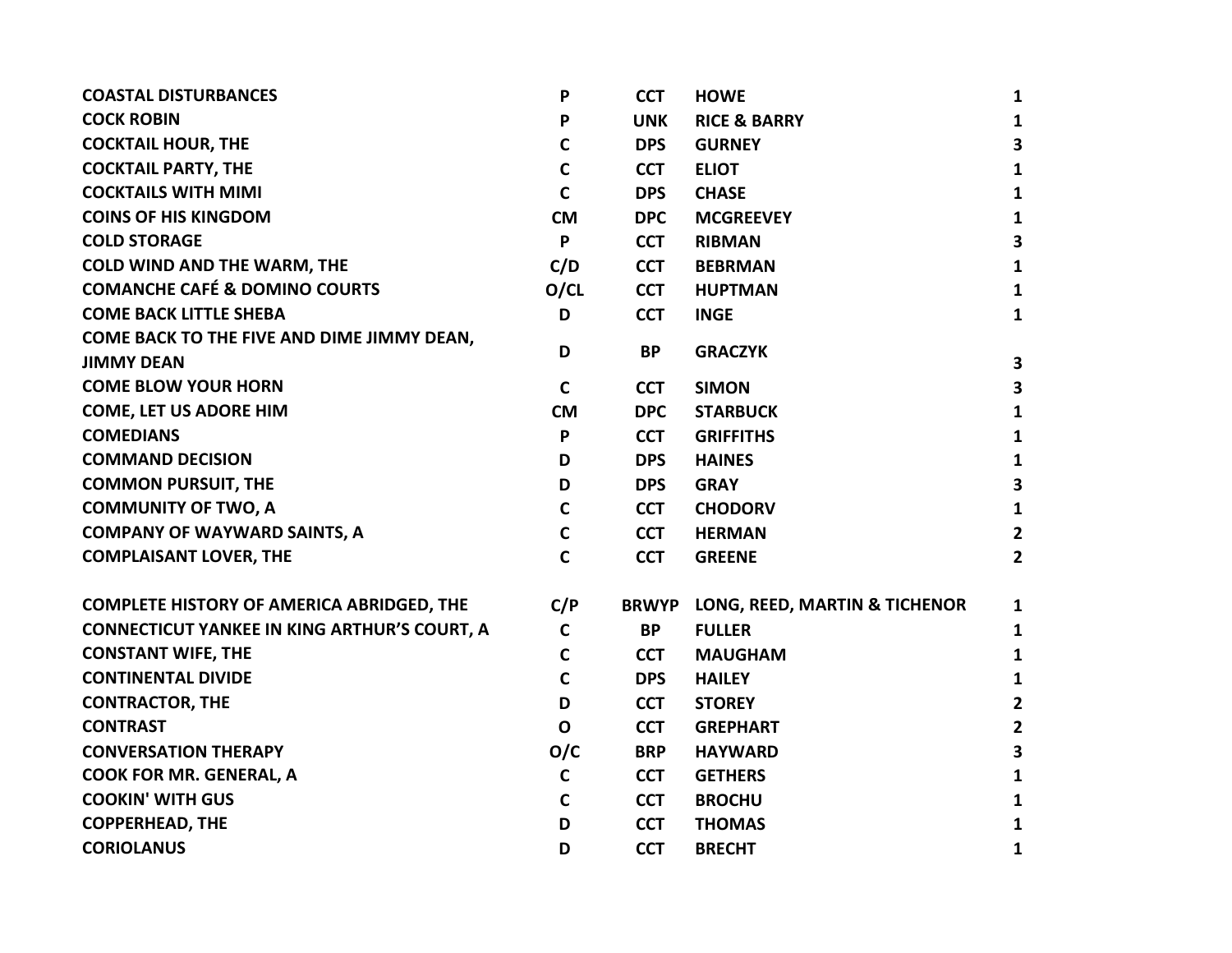| <b>CORN IS GREEN, THE</b>                             | $\mathbf C$  | <b>DPS</b> | <b>WILLIAMS</b>           | 1                       |
|-------------------------------------------------------|--------------|------------|---------------------------|-------------------------|
| <b>CORPSE</b>                                         | C/T          | <b>CCT</b> | <b>MOON</b>               | $\overline{2}$          |
| <b>COUNT DRACULA</b>                                  | P            | <b>CCT</b> | <b>TILLER</b>             | $\overline{2}$          |
| <b>COUNTING SHEEP</b>                                 | P            | <b>UNK</b> | <b>BUCHWALD</b>           | $\mathbf{1}$            |
| <b>COUNTRY GOTHIC</b>                                 | $\mathbf{o}$ | <b>BP</b>  | <b>KELLY</b>              | 1                       |
| <b>COUNTRY WIFE, THE</b>                              | P            | <b>UNK</b> | <b>WYCHERLEY</b>          | $\overline{2}$          |
| COUPLA WHITE CHICKS SITTING AROUND TALKING, A         | $\mathbf C$  | <b>CCT</b> | <b>NOODAN</b>             | $\mathbf{1}$            |
| <b>COURTSHIP OF EDDIE'S FATHER, THE</b>               | $\mathsf{C}$ | <b>DPC</b> | <b>MARTENS</b>            | 1                       |
| <b>COUSIN KATE</b>                                    | $\mathsf{C}$ | <b>BP</b>  | <b>DAVIES</b>             | $\mathbf{1}$            |
| <b>CRAB APPLE</b>                                     | F            | <b>CCT</b> | <b>PACKARD</b>            | $\mathbf{1}$            |
| <b>CRAIG'S WIFE</b>                                   | D            | <b>CCT</b> | <b>KELLY</b>              | $\mathbf{1}$            |
| <b>CREATION OF THE WORLD AND OTHER BUSINESS</b>       | C/D          | <b>DPS</b> | <b>MILLER</b>             | $\overline{2}$          |
| <b>CREATURE CREEPS, THE</b>                           | $\mathbf C$  | <b>CCT</b> | <b>SHARKEY</b>            | $\mathbf{1}$            |
| <b>CREDITORS</b>                                      | D/CL         | <b>DPS</b> | <b>STRINDBERG</b>         | $\mathbf{1}$            |
| <b>CRIMES OF THE HEART</b>                            | P            | <b>DPS</b> | <b>HENLEY</b>             | $\overline{\mathbf{3}}$ |
| <b>CRIPPLE OF INISHMAN, THE</b>                       | P            | <b>DPS</b> | <b>MCDONAGH</b>           | $\mathbf{1}$            |
| <b>CRITIC'S CHOICE</b>                                | $\mathbf c$  | <b>DPS</b> | <b>LEVIN</b>              | 3                       |
| <b>CROCODILE SMILE, THE</b>                           | P            | <b>DPS</b> | <b>LAWRENCE &amp; LEE</b> | $\overline{2}$          |
| <b>CROSSING DELANCEY</b>                              | $\mathbf C$  | <b>CCT</b> | <b>SANDLER</b>            | $\mathbf{1}$            |
| <b>CROWN MATRIMONIAL</b>                              | C/D          | <b>DPC</b> | <b>RYTON</b>              | $\mathbf{1}$            |
| <b>CRUCIBLE, THE</b>                                  | D            | <b>DPS</b> | <b>MILLER</b>             | $\mathbf{3}$            |
| <b>CRUCIFER OF BLOOD, THE</b>                         | M            | <b>CCT</b> | <b>GIOVANNI</b>           | $\mathbf{1}$            |
| <b>CRY OF PLAYERS, A</b>                              | P            | <b>DPS</b> | <b>GIBSON</b>             | $\overline{\mathbf{3}}$ |
| <b>CRYSTAL AND FOX &amp; THE MONDAY SCHEME</b>        | D/CL         | <b>CCT</b> | <b>FRIEL</b>              | 1                       |
| <b>CURIOUS INCIDENT OF THE DOG IN THE NIGHT-TIME,</b> |              |            |                           |                         |
| <b>THE</b>                                            | MY/P         | <b>DPS</b> | <b>STEPHENS</b>           | $\mathbf{1}$            |
| <b>CURIOUS SAVAGE, THE</b>                            | $\mathbf C$  | <b>DPC</b> | <b>PATRICK</b>            | $\mathbf{3}$            |
| <b>CURSE OF AN ACHING HEART</b>                       | <b>MD</b>    | <b>CCT</b> | <b>SWAYNE</b>             | 1                       |
| <b>CURSE OF JACK DALTON</b>                           | O/MD         | <b>CCT</b> | <b>BRAUN</b>              | $\mathbf{1}$            |
| <b>CURSES, THE VILLIAN IS FOILED</b>                  | $\mathbf{o}$ | <b>BP</b>  | <b>ROWLAND</b>            | 1                       |
| <b>CURTAIN GOING UP</b>                               | $\mathbf c$  | <b>CCT</b> | <b>JOHNSTON</b>           | $\mathbf{1}$            |
| <b>CYRANO DE BERGERAC</b>                             | $\mathbf C$  | <b>DPS</b> | <b>ROSTAND</b>            | 3                       |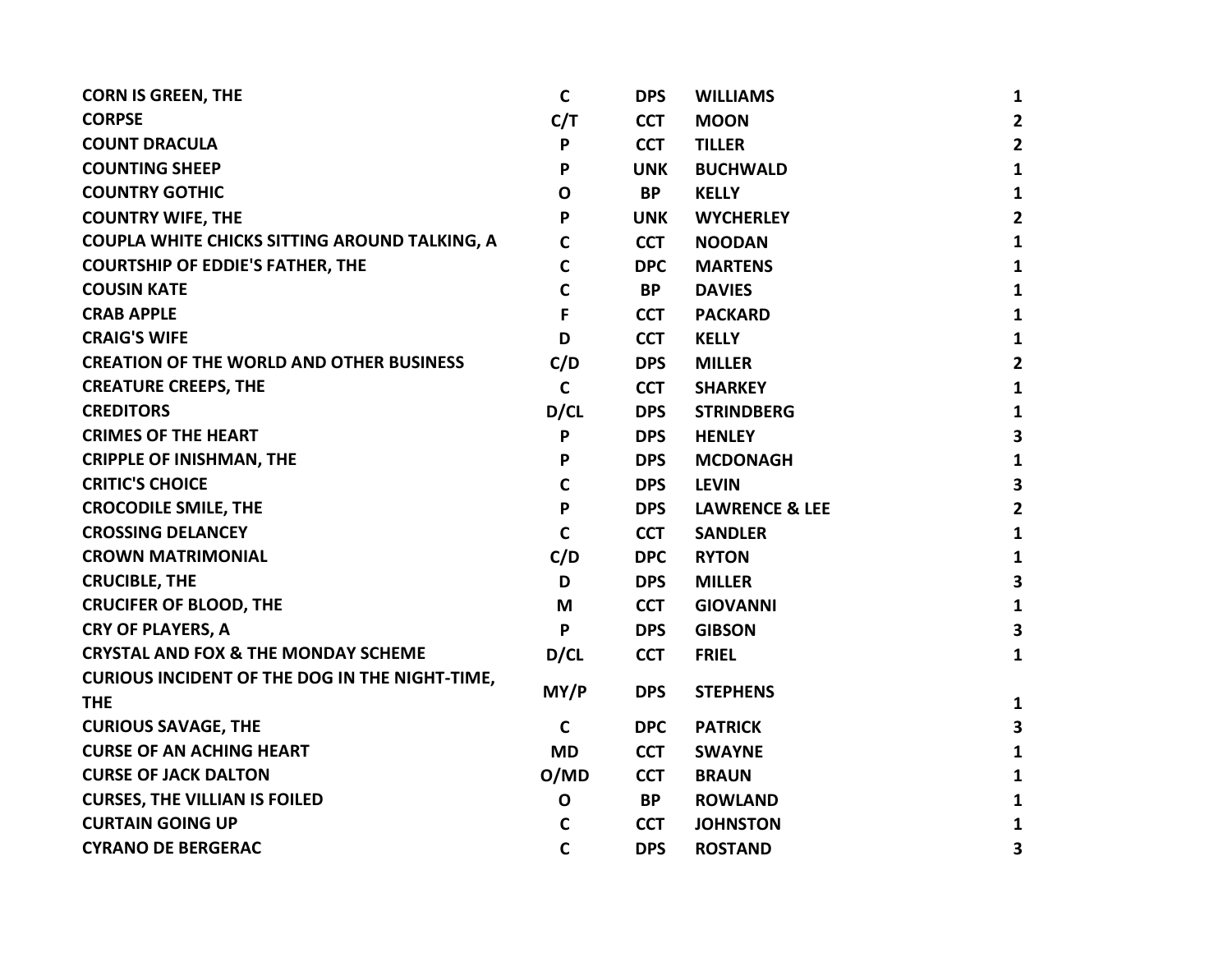| DADDY, DEAR DADDY                        | $\mathsf{C}$ | <b>CCT</b> | <b>BARASCH &amp; MOORE</b>         | 1              |
|------------------------------------------|--------------|------------|------------------------------------|----------------|
| <b>DADDY'S DYIN' WHO'S GOT THE WILL?</b> | $\mathsf{C}$ | <b>CCT</b> | <b>SHORES</b>                      | 1              |
| <b>DADDY'S GIRL</b>                      | $\mathsf{C}$ | <b>HPC</b> | <b>STAPP</b>                       | $2^{\circ}$    |
| <b>DAGMAR</b>                            | <b>FY</b>    | <b>CCT</b> | <b>PROVO &amp; PICARD</b>          | $\mathbf{1}$   |
| <b>DANCES WITH WOLVES</b>                | D/H          | <b>UNK</b> | <b>COSTNER, BLAKE &amp; WILSON</b> | 1              |
| <b>DANCING AT LUGHNASA</b>               | D            | <b>DPS</b> | <b>FRIEL</b>                       | 2              |
| <b>DANCING MICE, THE</b>                 | D            | <b>DPS</b> | <b>PATRICK</b>                     | 1              |
| <b>DANGER; MEMORY</b>                    | O/CL         | <b>DPS</b> | <b>MILLER</b>                      | 1              |
| DARK AT THE TOP OF THE STAIRS, THE       | D            | <b>DPS</b> | <b>INGE</b>                        | $\mathbf{2}$   |
| <b>DARK BROWN</b>                        | O/MD         | <b>CCT</b> | <b>JOHNSON</b>                     | $\mathbf{1}$   |
| <b>DARK OF THE MOON</b>                  | D            | <b>CCT</b> | <b>RICHARDSON &amp; BERNEY</b>     | 3              |
| <b>DARKSIDE</b>                          | P            | <b>CCT</b> | <b>JONES</b>                       | 1              |
| DARKTOWN JAMBOREE, THE                   | P            | <b>CCT</b> | <b>REACH</b>                       | 1              |
| <b>DASH OF BITTERS, A</b>                | P            | <b>DPS</b> | <b>DENHAM &amp; SMITH</b>          | $\mathbf{2}$   |
| <b>DAVY CROCKETT</b>                     | $\mathsf{C}$ | <b>CCT</b> | <b>CHADWICKE</b>                   | $\mathbf{1}$   |
| DAY ROOM, THE                            | D            | <b>DPS</b> | <b>DELILLO</b>                     | $\mathbf{1}$   |
| DAYS OF THE COMMUNE, THE                 | D            | <b>CCT</b> | <b>BRECHT</b>                      | 1              |
| <b>DEADLY GAME, THE</b>                  | <b>MD</b>    | <b>DPS</b> | <b>YAFFE</b>                       | 1              |
| <b>DEAR FRIENDS</b>                      | P            | <b>DPS</b> | <b>ROSE</b>                        | 3              |
| <b>DEAR LIAR</b>                         | B            | <b>CCT</b> | <b>KILTY</b>                       | $\mathbf{2}$   |
| <b>DEAR LOVE</b>                         | B            | <b>CCT</b> | <b>KILTY</b>                       | 1              |
| <b>DEAR ME THE SKY IS FALLING</b>        | P            | <b>CCT</b> | <b>SPIGELGASS</b>                  | $\mathbf{2}$   |
| <b>DEAR PHOEBE</b>                       | $\mathbf C$  | <b>CCT</b> | <b>TAGGART &amp; REACH</b>         | $\overline{2}$ |
| <b>DEAR RUTH</b>                         | $\mathsf{C}$ | <b>DPS</b> | <b>KRASNA</b>                      | $\overline{2}$ |
| DEAR, DEAR CHILDREN, THE                 | $\mathbf o$  | <b>CCT</b> | <b>KERR</b>                        | 3              |
| <b>DEARLY DEPARTED</b>                   | $\mathsf{C}$ | <b>DPS</b> | <b>BOTTRELL &amp; JONES</b>        | 3              |
| <b>DEATH &amp; LIFE OF SNEAKY FITCH</b>  | F/TR         | <b>DPS</b> | <b>ROSENBERG</b>                   | $\mathbf{2}$   |
| <b>DEATH &amp; THE MAIDEN</b>            | D            | <b>CCT</b> | <b>DORFMAN</b>                     | $\mathbf{1}$   |
| <b>DEATH ALWAYS COMES IN 3'S</b>         | O/CL         | <b>EP</b>  | <b>REBMAN</b>                      | 1              |
| <b>DEATH AND THE KING'S HORSEMAN</b>     | P            | <b>UNK</b> | <b>SOYINKA</b>                     | 2              |
| <b>DEATH BY CHOCOLATE</b>                | M            | <b>HPC</b> | <b>SODARO</b>                      | 1              |
| <b>DEATH OF A SALESMAN</b>               | D            | <b>DPS</b> | <b>MILLER</b>                      | 3              |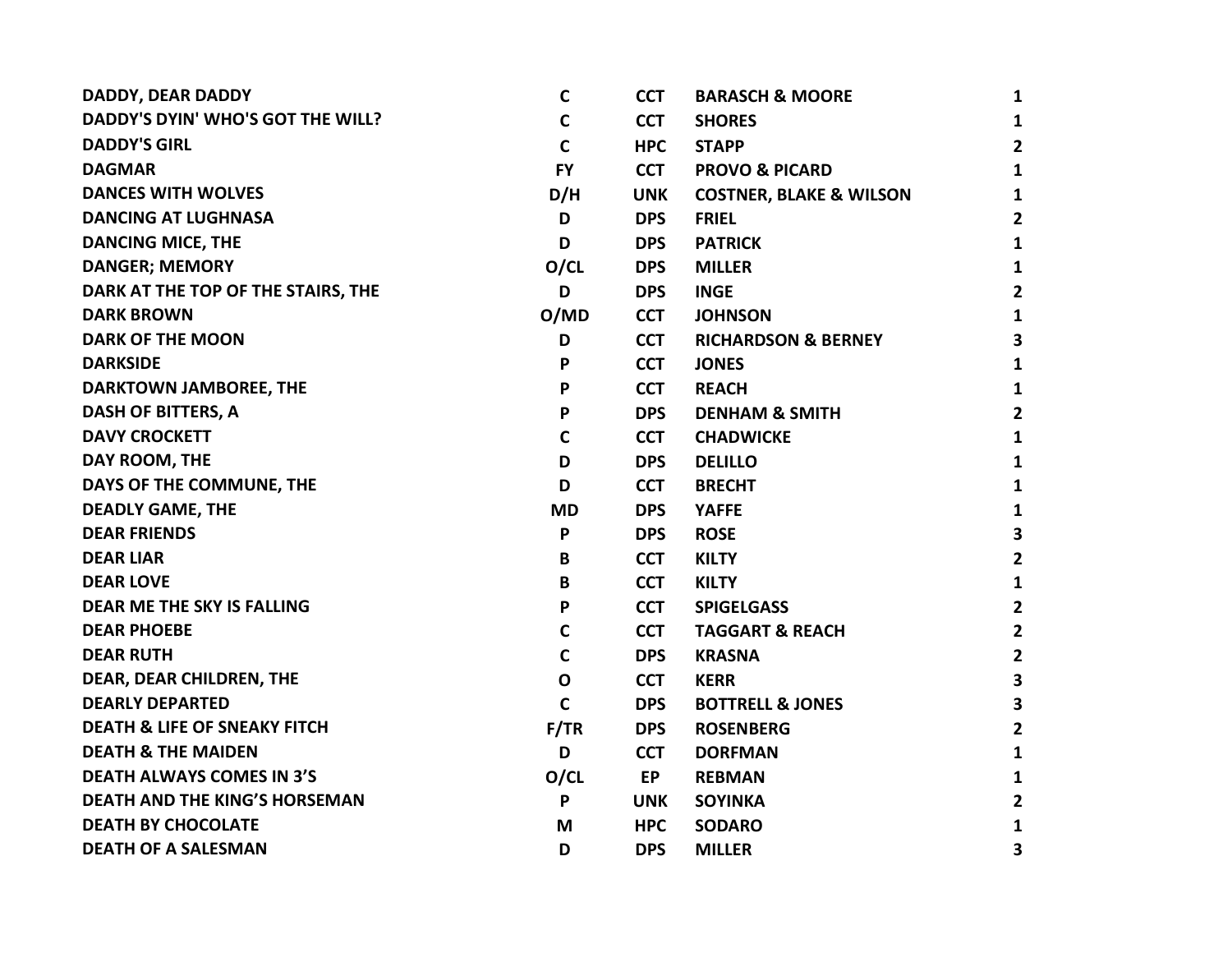| <b>DEATH TAKES A HOLIDAY</b>        | C            | <b>CCT</b> | <b>CASALLA</b>                | $\overline{2}$          |
|-------------------------------------|--------------|------------|-------------------------------|-------------------------|
| <b>DEATHTRAP</b>                    | т            | <b>DPS</b> | <b>LEVIN</b>                  | $\overline{\mathbf{3}}$ |
| <b>DECADENCE AND OTHER PLAYS</b>    | VS/D/CL      | <b>CCT</b> | <b>BERKOFF</b>                | $\mathbf{1}$            |
| <b>DECEMBER SONG</b>                | $\mathbf 0$  | <b>BP</b>  | <b>BURNDT</b>                 | $\mathbf{1}$            |
| <b>DELICATE BALANCE, A</b>          | D/MR         | <b>CCT</b> | <b>ALBEE</b>                  | $\overline{2}$          |
| <b>DESIGN FOR MURDER</b>            | M            | <b>CCT</b> | <b>BATSON</b>                 | $\mathbf{2}$            |
| <b>DESK SET, THE</b>                | C            | <b>CCT</b> | <b>MARCHANT</b>               | $\overline{2}$          |
| <b>DESPERATE HOURS</b>              | <b>MD</b>    | <b>CCT</b> | <b>HAYES</b>                  | $\overline{\mathbf{3}}$ |
| <b>DETECTIVE STORY</b>              | D            | <b>DPS</b> | <b>KINGSLEY</b>               | $\overline{\mathbf{3}}$ |
| <b>DETOUR, THE</b>                  | P            | <b>CCT</b> | <b>DAVIS</b>                  | $\overline{2}$          |
| <b>DEVILS ADVOCATE, THE</b>         | D            | <b>CCT</b> | <b>SCHARY</b>                 | $\mathbf{1}$            |
| <b>DEVILS DISCIPLE, THE</b>         | $\mathbf C$  | <b>CCT</b> | <b>SHAW</b>                   | $\mathbf{1}$            |
| <b>DEVILS, THE</b>                  | D            | <b>CCT</b> | <b>WHITING</b>                | $\overline{2}$          |
| <b>DIAL M FOR MURDER</b>            | <b>MD</b>    | <b>DPS</b> | <b>KNOTT</b>                  | $\overline{2}$          |
| DIARY OF ANNE FRANK, THE            | P            | <b>DPS</b> | <b>GOODRICH &amp; HACKETT</b> | $\mathbf{3}$            |
| <b>DINING ROOM, THE</b>             | P            | <b>DPS</b> | <b>GURNEY</b>                 | $\overline{\mathbf{3}}$ |
| <b>DINNER WITH FRIENDS</b>          | $\mathsf{C}$ | <b>DPS</b> | <b>MARGULIES</b>              | 1                       |
| <b>DINNY AND THE WITCHES</b>        | <b>FY</b>    | <b>DPS</b> | <b>MATTERS</b>                | $\mathbf{3}$            |
| DIRTY WORK AT THE CROSSROADS        | <b>MD</b>    | <b>CCT</b> | <b>JOHNSON</b>                | $\overline{2}$          |
| DISINTEGRATION OF JAMES CHERRY, THE | P            | <b>DPS</b> | <b>WANSHEL</b>                | 1                       |
| <b>DISTAFF SIDE, THE</b>            | C/D          | <b>CCT</b> | <b>VAN DURTEN</b>             | 1                       |
| <b>DIVIDING THE ESTATE</b>          | $\mathbf C$  | <b>DPS</b> | <b>FOOTE</b>                  | 1                       |
| <b>DIVINERS</b>                     | D            | <b>CCT</b> | <b>LEONARD</b>                | 1                       |
| <b>DIVORCE SOUTHERN STYLE</b>       | $\mathbf C$  | <b>DPS</b> | <b>JARRETT</b>                | $\overline{2}$          |
| <b>DO NOT GO GENTLE</b>             | C/D          | <b>DPC</b> | <b>ZEDER</b>                  | 1                       |
| <b>DO YOU TURN SOMERSAULTS</b>      | P            | <b>CCT</b> | <b>ARBUZOV</b>                | 1                       |
| <b>DOCTOR DEATH</b>                 | $\mathbf C$  | <b>CCT</b> | <b>CHANDLER</b>               | 1                       |
| <b>DOCTOR DOLITTLE</b>              | P            | <b>DPC</b> | <b>FRICKER</b>                | 1                       |
| DOCTOR IN SPITE OF HIMSELF, THE     | $\mathbf C$  | <b>CCT</b> | <b>CLARK</b>                  | 3                       |
| <b>DODGE BOYS, THE</b>              | D            | <b>CCT</b> | <b>SIBBALD</b>                | $\overline{2}$          |
| <b>DOIN' TIME AT THE ALAMO</b>      | D            | <b>CCT</b> | <b>HANES</b>                  | 1                       |
| <b>DOLL'S HOUSE, A</b>              | D            | <b>DPS</b> | <b>IBSEN</b>                  | 1                       |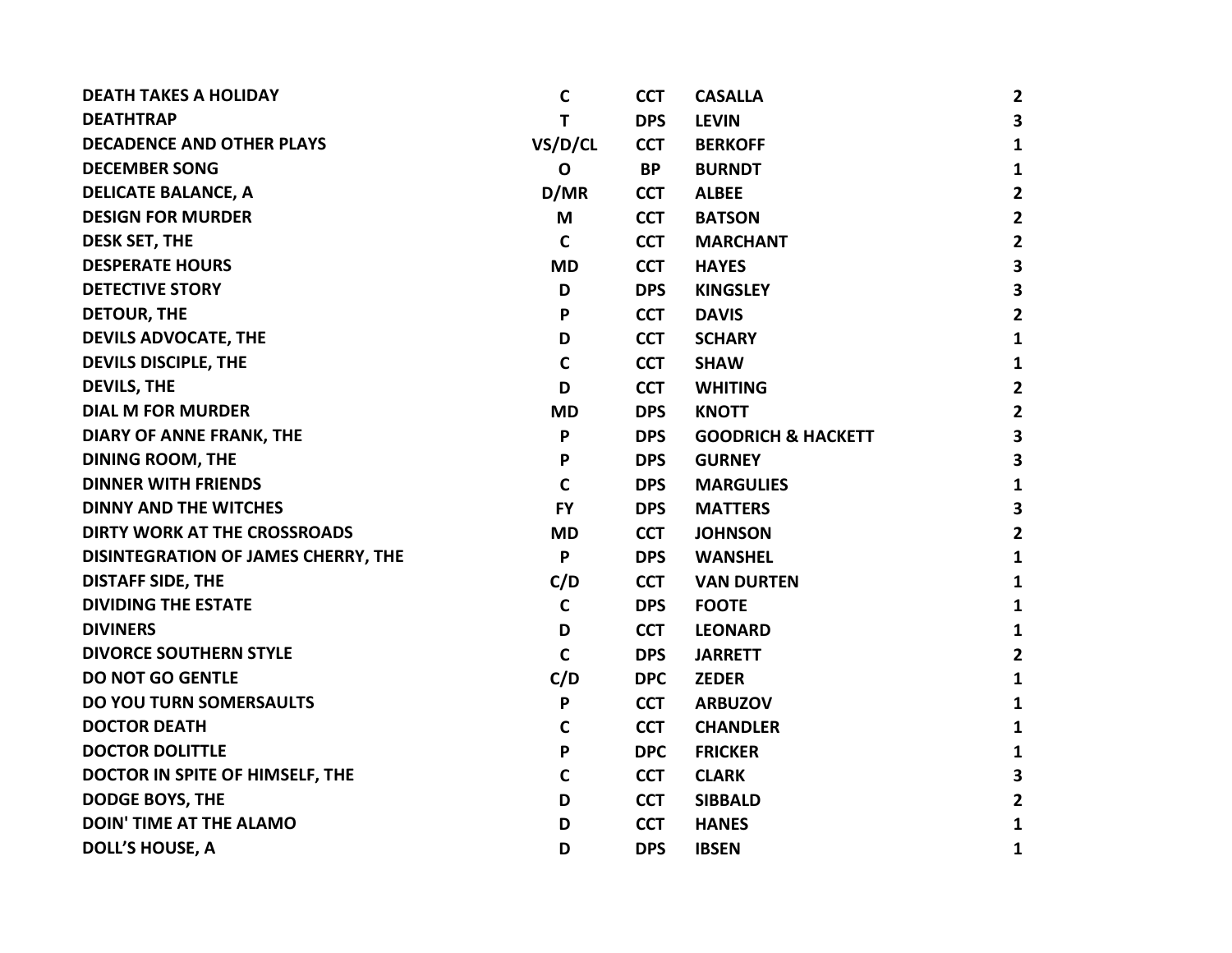| <b>DOLL'S HOUSE, A</b>            | O/D         | <b>DPC</b> | <b>IBSEN</b>                 | 1              |
|-----------------------------------|-------------|------------|------------------------------|----------------|
| <b>DON JUAN</b>                   | C           | <b>DPS</b> | <b>PORTER</b>                | 1              |
| <b>DONE TO DEATH</b>              | M/C         | <b>CCT</b> | <b>CARMICHAEL</b>            | 3              |
| <b>DON'T CALL BACK</b>            | SP/D        | <b>CCT</b> | <b>O'NEILL</b>               | $\mathbf{1}$   |
| <b>DON'T DRESS FOR DINNER</b>     | $\mathbf c$ | <b>CCT</b> | <b>CAMOLETTI</b>             | 1              |
| <b>DON'T DRINK THE WATER</b>      | $\mathbf C$ | <b>CCT</b> | <b>ALLEN</b>                 | 3              |
| <b>DON'T HUG ME</b>               | $\mathbf C$ | <b>CCT</b> | <b>OLSON</b>                 | 1              |
| DON'T HUG ME CHRISTMAS CAROL, A   | $\mathbf c$ | <b>CCT</b> | <b>OLSON</b>                 | 1              |
| DON'T HUG ME COUNTRY FAIR, A      | $\mathbf C$ | <b>CCT</b> | <b>OLSON</b>                 | 1              |
| <b>DON'T START WITHOUT ME</b>     | $\mathbf C$ | <b>CCT</b> | <b>RAYBURN</b>               | 1              |
| DORA, THE BEAUTIFUL DISHWASHER    | O/MD        | <b>CCT</b> | <b>ALBERT</b>                | 1              |
| <b>DOUBLE DOOR</b>                | D           | <b>CCT</b> | <b>MCFADDEN</b>              | 1              |
| <b>DOUBLE EXPOSURE</b>            | $\mathbf c$ | <b>CCT</b> | <b>SHARKEY</b>               | 1              |
| <b>DOUBT</b>                      | D           | <b>UNK</b> | <b>SHANLEY</b>               | $\overline{2}$ |
| DOVER ROAD, THE                   | C/D         | <b>CCT</b> | <b>MILEN</b>                 | $\mathbf{1}$   |
| <b>DR. COOK'S GARDEN</b>          | <b>MD</b>   | <b>DPS</b> | <b>LEVIN</b>                 | $\mathbf{2}$   |
| DR. JEKYLL AND MR. HYDE           | D           | <b>CCT</b> | <b>ABBOTT</b>                | 1              |
| DRACULA, THE VAMPIRE PLAY         | M           | <b>CCT</b> | <b>DEAN &amp; BALDERSTON</b> | 3              |
| DRACULA, THE VAMPIRE PLAY - KELLY | M           | <b>UNK</b> | <b>KELLY</b>                 | 1              |
| <b>DREAM GIRL</b>                 | $\mathbf C$ | <b>CCT</b> | <b>RICE</b>                  | 1              |
| DRESSER, THE                      | D           | <b>BP</b>  | <b>HARDWOOD</b>              | $\overline{2}$ |
| <b>DRINKS BEFORE DINNER</b>       | P           | <b>UNK</b> | <b>DOCTOROW</b>              | 1              |
| <b>DRIVING MISS DAISY</b>         | D           | <b>DPS</b> | <b>UHRY</b>                  | 3              |
| <b>DROP DEAD</b>                  | F           | <b>CCT</b> | <b>ZANDT &amp; MILMORE</b>   | 1              |
| <b>DRUID CIRCLE, THE</b>          | P           | <b>DPS</b> | <b>VANDURTEN</b>             | $\mathbf{1}$   |
| <b>DRUNKARD, THE</b>              | <b>MD</b>   | <b>CCT</b> | <b>SMITH</b>                 | $\mathbf{1}$   |
| <b>DUST OF THE EARTH, THE</b>     | D           | <b>DPC</b> | <b>KAVANAUGH</b>             | 1              |
| <b>DUST OF THE ROAD</b>           | O/CM        | <b>CCT</b> | <b>GOODMAN</b>               | 1              |
| <b>DUTCHMAN AND THE SLAVE</b>     | P           | <b>UNK</b> | <b>JONES</b>                 | 1              |
| <b>DWARFS AND EIGHT, THE</b>      | O/S/R       | <b>DPS</b> | <b>PINTER</b>                | 1              |
| <b>DYLAN</b>                      | P           | <b>CCT</b> | <b>MICHAELS</b>              | $\mathbf{2}$   |
| <b>E/R EMERGENCY ROOM</b>         | P           | <b>CCT</b> | <b>BERMAN</b>                | 1              |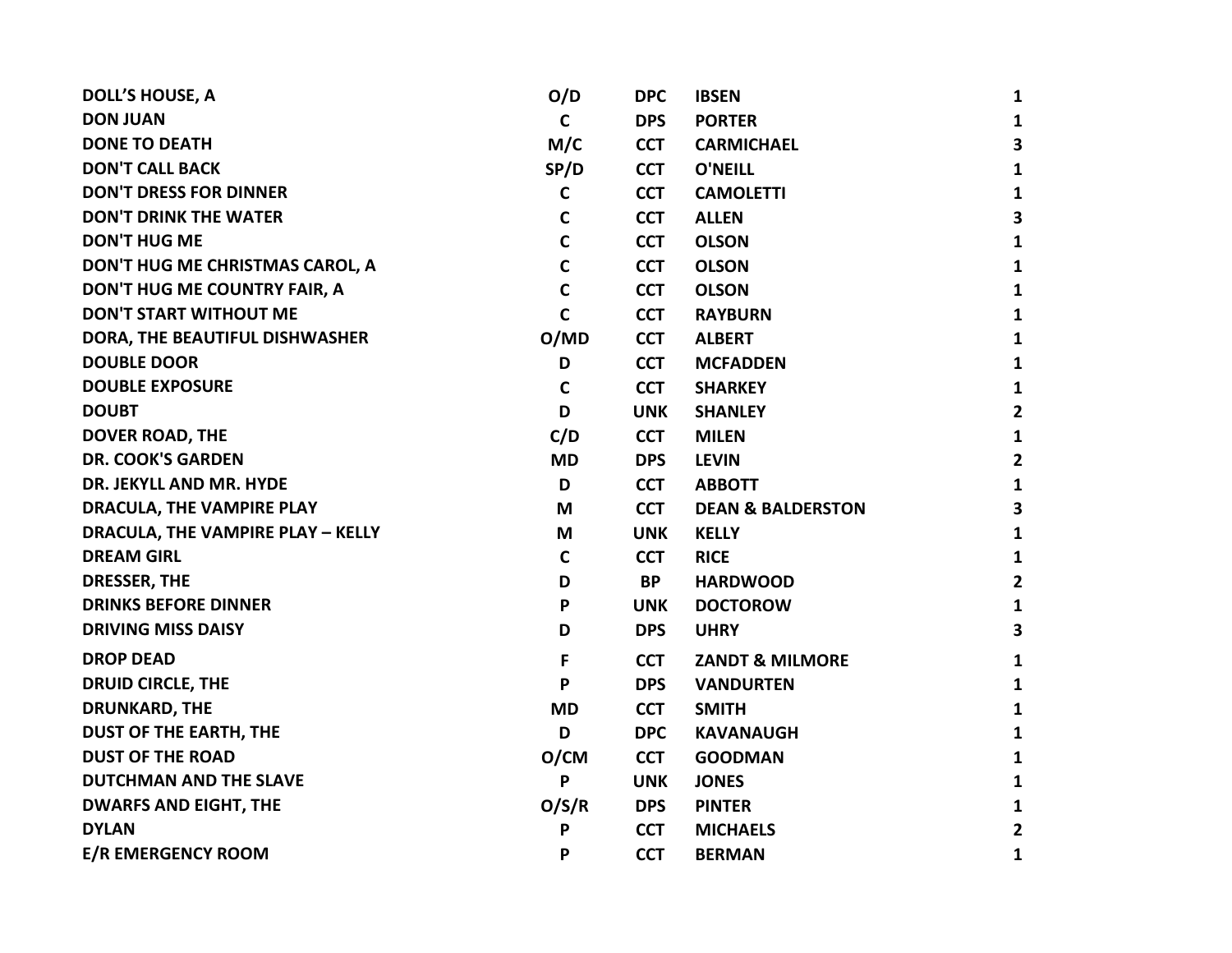| <b>EARLY FROST</b>                                       | $\mathbf 0$  | <b>BP</b>  | <b>PARKHIRST</b>                | $\mathbf{1}$            |
|----------------------------------------------------------|--------------|------------|---------------------------------|-------------------------|
| <b>EARLY ONE EVENING AT THE RAINBOW BAR &amp; GRILLE</b> | P            | <b>CCT</b> | <b>GRAHAM</b>                   | $\mathbf{2}$            |
| <b>EAST LYNNE</b>                                        | <b>MD</b>    | <b>CCT</b> | <b>ALBERT</b>                   | $\mathbf{1}$            |
| <b>ECCENTRICITIES OF A NIGHTINGALE</b>                   | P            | <b>DPS</b> | <b>WILLIAMS</b>                 | $\mathbf{1}$            |
| <b>ECHOES</b>                                            | P            | <b>CCT</b> | <b>NASH</b>                     | $\mathbf{1}$            |
| <b>EDUCATING RITA</b>                                    | $\mathbf C$  | <b>CCT</b> | <b>RUSSEL</b>                   | 3                       |
| <b>EDWARD II</b>                                         | P            | <b>UNK</b> | <b>MARLOWE</b>                  | $\mathbf{1}$            |
| <b>EDWINA BLACK</b>                                      | D            | <b>CCT</b> | <b>DINER &amp; MORUM</b>        | $\mathbf{1}$            |
| <b>EFFECT OF GAMMA RAYS ON MAN-IN-THE-MOON</b>           |              |            |                                 |                         |
| <b>MARIGOLDS</b>                                         | D            | <b>DPS</b> | <b>ZINDEL</b>                   | $\overline{2}$          |
| <b>EGAD, THE WOMAN IN WHITE</b>                          | <b>MD</b>    | <b>CCT</b> | <b>KELLY</b>                    | $\mathbf{1}$            |
| <b>EGG AND I, THE</b>                                    | $\mathbf C$  | <b>DPC</b> | <b>MARTENS</b>                  | $\mathbf{1}$            |
| EH?                                                      | C            | <b>DPS</b> | <b>LIVINGS</b>                  | $\overline{\mathbf{2}}$ |
| <b>ELAINE'S DAUGHTER</b>                                 | $\mathbf C$  | <b>DPC</b> | <b>SIMON</b>                    | $\mathbf{1}$            |
| <b>ELEEMOSYNARY</b>                                      | P            | <b>DPS</b> | <b>BLESSING</b>                 | $\mathbf{1}$            |
| <b>ELEPHANT MAN, THE</b>                                 | D            | <b>BP</b>  | <b>POMERANCE</b>                | $\mathbf{1}$            |
| <b>ELIZA COMES TO STAY</b>                               | F            | <b>CCT</b> | <b>ESMOND</b>                   | $\mathbf{1}$            |
| <b>ELIZABETH THE QUEEN</b>                               | D            | <b>CCT</b> | <b>ANDERSON</b>                 | $\overline{2}$          |
| <b>EMPEROR JONES, THE</b>                                | D            | <b>DPS</b> | <b>O'NEILL</b>                  | $\mathbf{1}$            |
| <b>ENCHANTED APRIL, THE</b>                              | $\mathbf C$  | <b>CCT</b> | <b>BARBER</b>                   | $\mathbf{2}$            |
| <b>ENCHANTED, THE</b>                                    | $\mathbf C$  | <b>CCT</b> | <b>VALANCE</b>                  | $\overline{2}$          |
| <b>ENCLAVE, THE</b>                                      | P            | <b>DPS</b> | <b>LAURENTS</b>                 | $\mathbf{1}$            |
| <b>ENCOUNTERS</b>                                        | O/CL         | <b>CCT</b> | <b>MELFI</b>                    | $\mathbf{1}$            |
| <b>END DAYS</b>                                          | P            | <b>CCT</b> | <b>LAUFER</b>                   | $\mathbf{1}$            |
| <b>END GAME</b>                                          | D            | <b>CCT</b> | <b>BRECKETT</b>                 | 1                       |
| <b>ENEMY, THE</b>                                        | P            | <b>UNK</b> | <b>POLLOCK</b>                  | $\mathbf{1}$            |
| <b>ENTER LAUGHING</b>                                    | $\mathbf C$  | <b>CCT</b> | <b>STEIN</b>                    | $\mathbf{1}$            |
| <b>ENTERTAINER, THE</b>                                  | P            | <b>DPC</b> | <b>OSBOURNE</b>                 | $\mathbf{1}$            |
| <b>EPIC PROPORTIONS</b>                                  | $\mathsf{C}$ | <b>DPS</b> | <b>COEN &amp; CRANE</b>         | 1                       |
| <b>EPITAPH FOR GEORGE DILLON</b>                         | P            | <b>DPC</b> | <b>OSBOURNE &amp; CREIGHTON</b> | $\mathbf{1}$            |
| <b>EQUUS</b>                                             | <b>MR</b>    | <b>BP</b>  | <b>SHAFFER</b>                  | 3                       |
| <b>ERRAND FOR POLLY, AN</b>                              | $\mathbf C$  | <b>CCT</b> | <b>DUNCAN &amp; MATTHEWS</b>    | 1                       |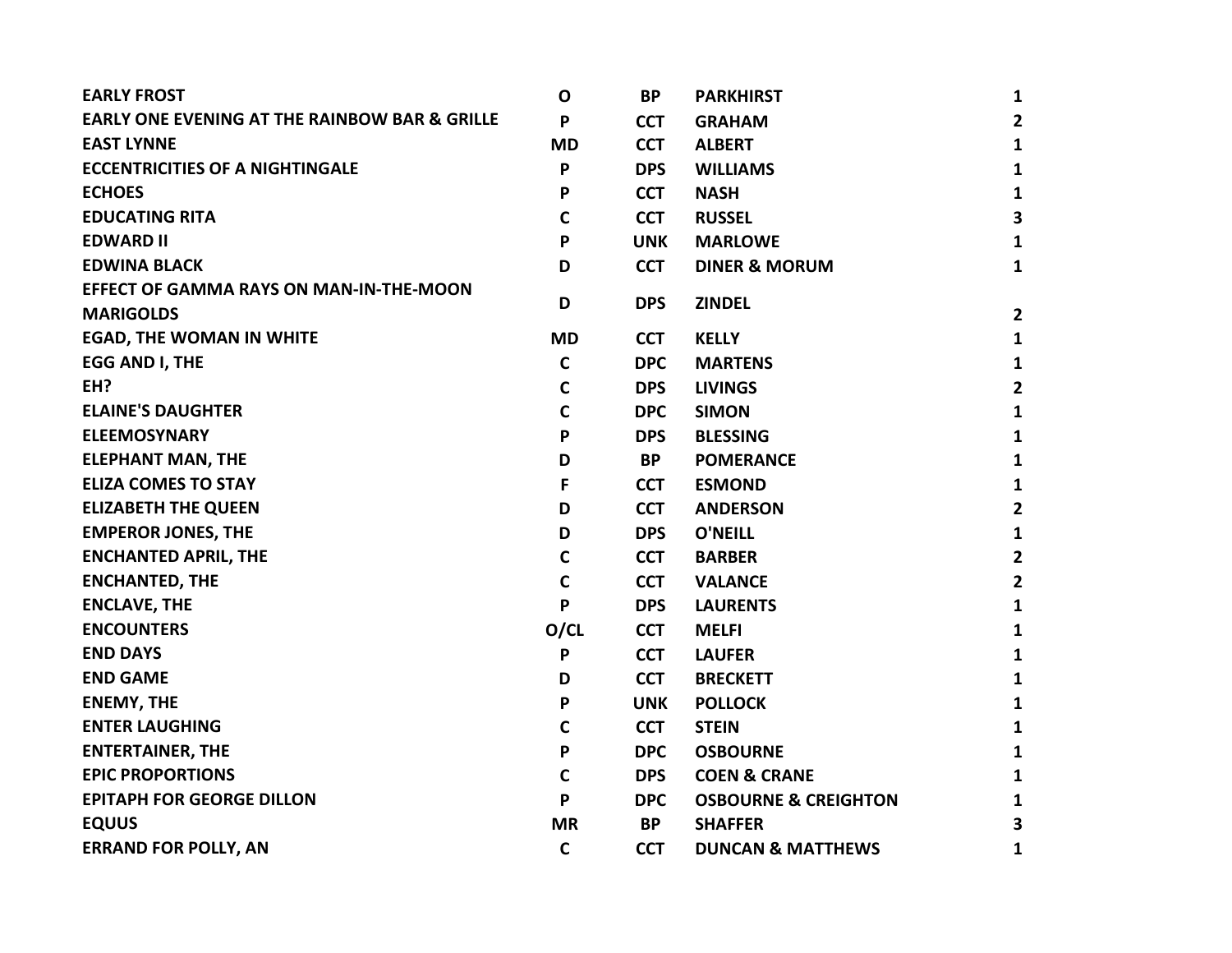| <b>ERSTWHILE SUSAN</b>                | P            | <b>CCT</b> | <b>DEFOREST</b>            | 1              |
|---------------------------------------|--------------|------------|----------------------------|----------------|
| <b>ESCAPE</b>                         | P            | <b>UNK</b> | <b>GALSWORTHY</b>          | $\mathbf{1}$   |
| <b>ESCAPE TO FREEDOM</b>              | P            | <b>CCT</b> | <b>DAVIS</b>               | 1              |
| <b>ESKIMO NAMED JOE SIEGELMAN, AN</b> | $\mathbf C$  | <b>CCT</b> | <b>EINHORN</b>             | $\mathbf{1}$   |
| <b>ETHEL AND ALBERT COMEDIES</b>      | O/C          | <b>CCT</b> | <b>LYNCH</b>               | 1              |
| <b>EVEN STEPHEN</b>                   | $\mathbf c$  | <b>CCT</b> | <b>WARREN</b>              | 1              |
| <b>EVENING DRESS INDISPENSABLE</b>    | $\mathbf 0$  | <b>CCT</b> | <b>PERTWEE</b>             | 1              |
| <b>EVENING WITH RICHARD NIXON, AN</b> | $\mathsf{P}$ | <b>UNK</b> | <b>VIDAL</b>               | 1              |
| <b>EVERY EVE</b>                      | $\mathbf C$  | <b>UNK</b> | <b>GOLDSMITH</b>           | $\overline{2}$ |
| <b>EVERY MAN</b>                      | <b>MR</b>    | <b>BP</b>  | <b>BATES</b>               | $\mathbf{1}$   |
| <b>EVERYBODY HAS TO BE SOMEBODY</b>   | $\mathbf c$  | <b>DPS</b> | <b>MCAVITY</b>             | 1              |
| <b>EVERYBODY LOVES OPAL</b>           | $\mathbf C$  | <b>DPS</b> | <b>PATRICK</b>             | 3              |
| <b>EVERYBODY'S GIRL</b>               | $\mathbf C$  | <b>DPS</b> | <b>PATRICK</b>             | $\mathbf{1}$   |
| <b>EVERYTHING IN THE GARDEN</b>       | P            | <b>DPS</b> | <b>COOPER</b>              | 1              |
| <b>EXCEPT FOR SUSIE FINKEL</b>        | $\mathbf C$  | <b>CCT</b> | <b>MANCHESTER</b>          | 1              |
| <b>EXILES</b>                         | P            | <b>UNK</b> | <b>JOYCE</b>               | 1              |
| <b>EXIT THE BODY</b>                  | F            | <b>CCT</b> | <b>CARMICHAEL</b>          | $\overline{2}$ |
| <b>EXIT THE KING</b>                  | D            | <b>CCT</b> | <b>IONESCO</b>             | $\mathbf{1}$   |
| <b>EXPRESSING WILLIE</b>              | $\mathbf C$  | BP         | <b>CROTHERS</b>            | 1              |
| <b>EXTREMITIES</b>                    | D            | <b>CCT</b> | <b>MASTROSIMONE</b>        | 1              |
| <b>FABLES FOR FRIENDS</b>             | $\mathsf{P}$ | <b>DPS</b> | <b>O'DONALD</b>            | 1              |
| <b>FABULOUS INVALID, THE</b>          | D            | <b>DPS</b> | <b>HART &amp; KAUFFMAN</b> | 1              |
| <b>FAITH COUNTY</b>                   | $\mathbf C$  | <b>BP</b>  | <b>SMITH</b>               | $\overline{2}$ |
| <b>FAMILY</b>                         | P            | <b>CCT</b> | <b>WINGATE &amp; SMITH</b> | $\overline{2}$ |
| <b>FAMILY ALBUM, THE</b>              | $\mathbf{o}$ | <b>BP</b>  | <b>ELLIS</b>               | 1              |
| <b>FAMILY MAN, THE</b>                | $\mathbf c$  | <b>DPS</b> | <b>ZAVIN &amp; LEO</b>     | $\mathbf{2}$   |
| <b>FAMILY NOBODY WANTED, THE</b>      | $\mathbf C$  | <b>DPC</b> | <b>DOSS</b>                | 1              |
| <b>FAMILY PORTRAIT</b>                | P            | <b>CCT</b> | <b>COFFEE &amp; COWEN</b>  | $\mathbf{1}$   |
| <b>FAMILY UPSTAIRS, THE</b>           | $\mathbf c$  | <b>CCT</b> | <b>DELF</b>                | 1              |
| <b>FAMOUS MRS. FAIR, THE</b>          | P            | <b>CCT</b> | <b>FORBES</b>              | 1              |
| <b>FAR COUNTRY, A</b>                 | D            | <b>CCT</b> | <b>DENKER</b>              | 3              |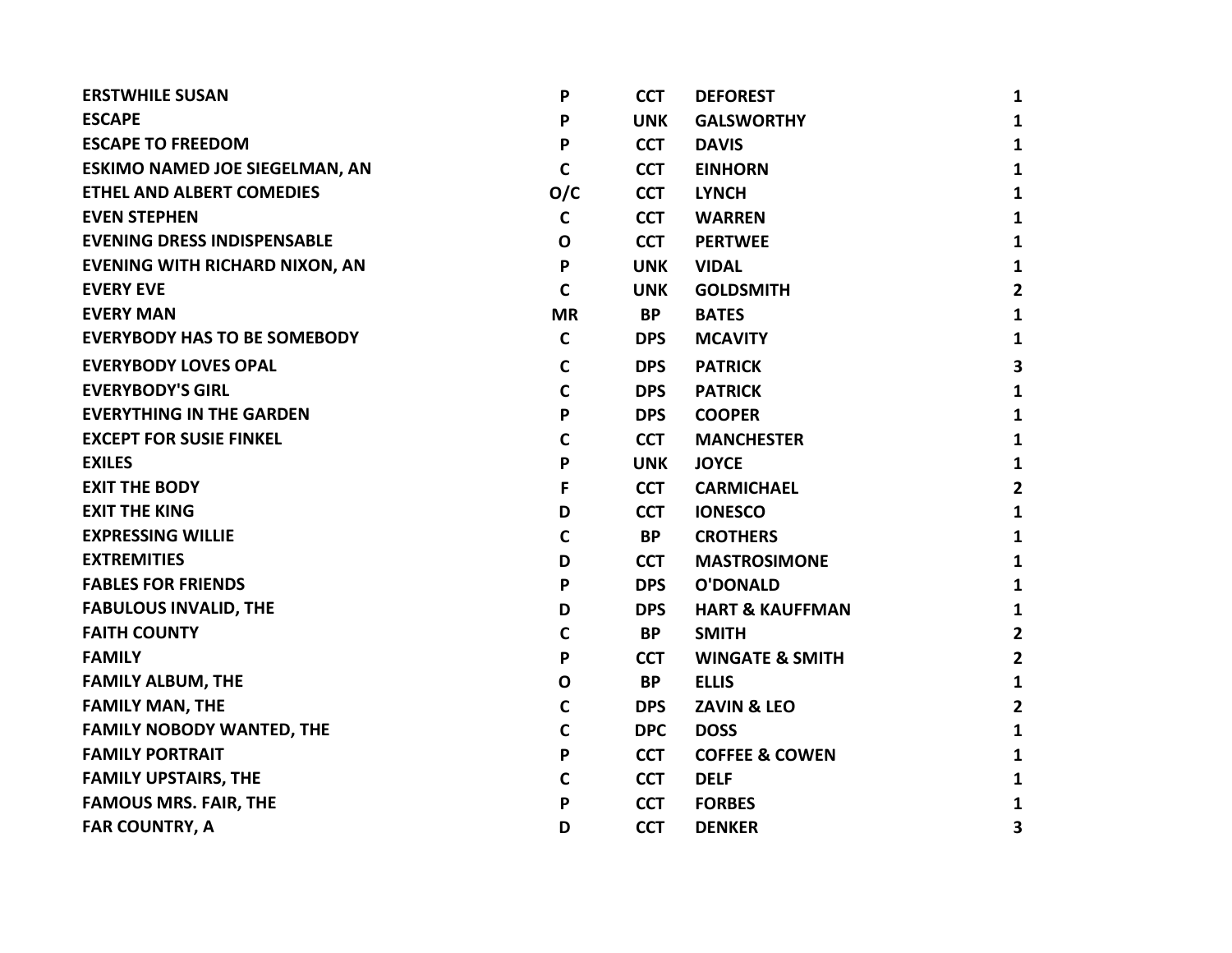| <b>FARNDALE AVE HOUSING ESTATE TOWNSWOMEN'S</b>   | $\mathbf C$ | <b>CCT</b> | <b>MCGILLIVRAY &amp; ZERLIN</b> |                |
|---------------------------------------------------|-------------|------------|---------------------------------|----------------|
| <b>GUILD DRAMATIC SOCIETY MURDER MYSTERY</b>      |             |            |                                 | $\mathbf{1}$   |
| <b>FARNDALE AVE HOUSING ESTATE TOWNSWOMEN'S</b>   |             |            |                                 |                |
| <b>GUILD DRAMATIC SOCIETY PRODUCATION OF</b>      | C/CM        | <b>CCT</b> | <b>MCGILLIVRAY &amp; ZERLIN</b> |                |
| <b>CHRISTMAS CAROL</b>                            |             |            |                                 | 1              |
| <b>FAR-OFF HILLS</b>                              | P           | <b>CCT</b> | <b>ROBINSON</b>                 | 1              |
| <b>FASHION</b>                                    | $\mathbf C$ | <b>CCT</b> | <b>MOWATT</b>                   | $\mathbf{1}$   |
| FATE WORSE THAN DEATH; OR ADRIFT ON LIFE'S SEA, A | <b>MD</b>   | <b>CCT</b> | <b>WEED</b>                     | $\mathbf{2}$   |
| <b>FATHER LIVES WITH SEVEN WOMEN</b>              | O/C         | <b>UNK</b> | <b>FRANCKE</b>                  | $\mathbf{1}$   |
| <b>FATHER OF THE BRIDE</b>                        | O/C         | <b>EP</b>  | <b>GARVER</b>                   | 3              |
| <b>FATHER'S BEEN TO MARS</b>                      | $\mathbf c$ | <b>CCT</b> | <b>DEALZELL &amp; MITZMAN</b>   | $\mathbf{1}$   |
| <b>FATHER'S DAY</b>                               | $\mathbf C$ | <b>DPS</b> | <b>HAILEY</b>                   | 1              |
| <b>FEIFFER'S PEOPLE</b>                           | S.          | <b>DPS</b> | <b>FEIFFER</b>                  | $\mathbf{1}$   |
| <b>FENCES</b>                                     | D           | <b>CCT</b> | <b>WILSON</b>                   | 3              |
| FEW GOOD MEN, A                                   | P           | <b>DPS</b> | <b>SORKIN</b>                   | $\overline{2}$ |
| FIFTH SEASON, THE                                 | $\mathbf C$ | <b>CCT</b> | <b>REGAN</b>                    | 1              |
| <b>FIGARO TRILOGY, THE</b>                        | P           | <b>UNK</b> | <b>COWARD</b>                   | $\mathbf{1}$   |
| <b>FIND YOUR WAY HOME</b>                         | D           | <b>CCT</b> | <b>HOPKINS</b>                  | $\mathbf{2}$   |
| <b>FINISHING TOUCHES</b>                          | $\mathbf C$ | <b>DPS</b> | <b>KER</b>                      | 3              |
| <b>FIREBUGS, THE</b>                              | <b>MR</b>   | <b>UNK</b> | <b>FRISCH</b>                   | $\mathbf{1}$   |
| <b>FIREFLIES</b>                                  | P           | <b>DPS</b> | <b>SANFORD</b>                  | 1              |
| FIRST CHURCH OF PETE'S GARAGE, THE                | $\mathbf O$ | <b>BP</b>  | <b>MCCUSKER</b>                 | $\mathbf{1}$   |
| <b>FIRST LADY</b>                                 | $\mathbf c$ | <b>DPS</b> | <b>DAYTON &amp; KAUFFMAN</b>    | $\overline{2}$ |
| <b>FIRST LOVE</b>                                 | P           | <b>DPS</b> | <b>TAYLOR</b>                   | $\mathbf{1}$   |
| <b>FIRST MONDAY IN OCTOBER</b>                    | D/C         | <b>CCT</b> | <b>LAWRENCE &amp; LEE</b>       | $\mathbf{1}$   |
| <b>FIRST NIGHT</b>                                | $\mathbf C$ | <b>BP</b>  | <b>NEARY</b>                    | $\mathbf{1}$   |
| <b>FIRST YEAR, THE</b>                            | $\mathbf C$ | <b>CCT</b> | <b>CRAVEN</b>                   | $\mathbf{1}$   |
| <b>FIVE FINGER EXERCISE</b>                       | <b>TR</b>   | <b>CCT</b> | <b>SHAFFER</b>                  | 1              |
| FIVE TELLERS DANCING IN THE RAIN                  | P           | <b>CCT</b> | <b>DUNN</b>                     | 3              |
| FIVE WOMEN WEARING THE SAME DRESS                 | C           | <b>DPS</b> | <b>BALL</b>                     | $\mathbf{2}$   |
| <b>FLAMING IDIOTS</b>                             | F           | <b>CCT</b> | <b>ROONEY</b>                   | $\overline{2}$ |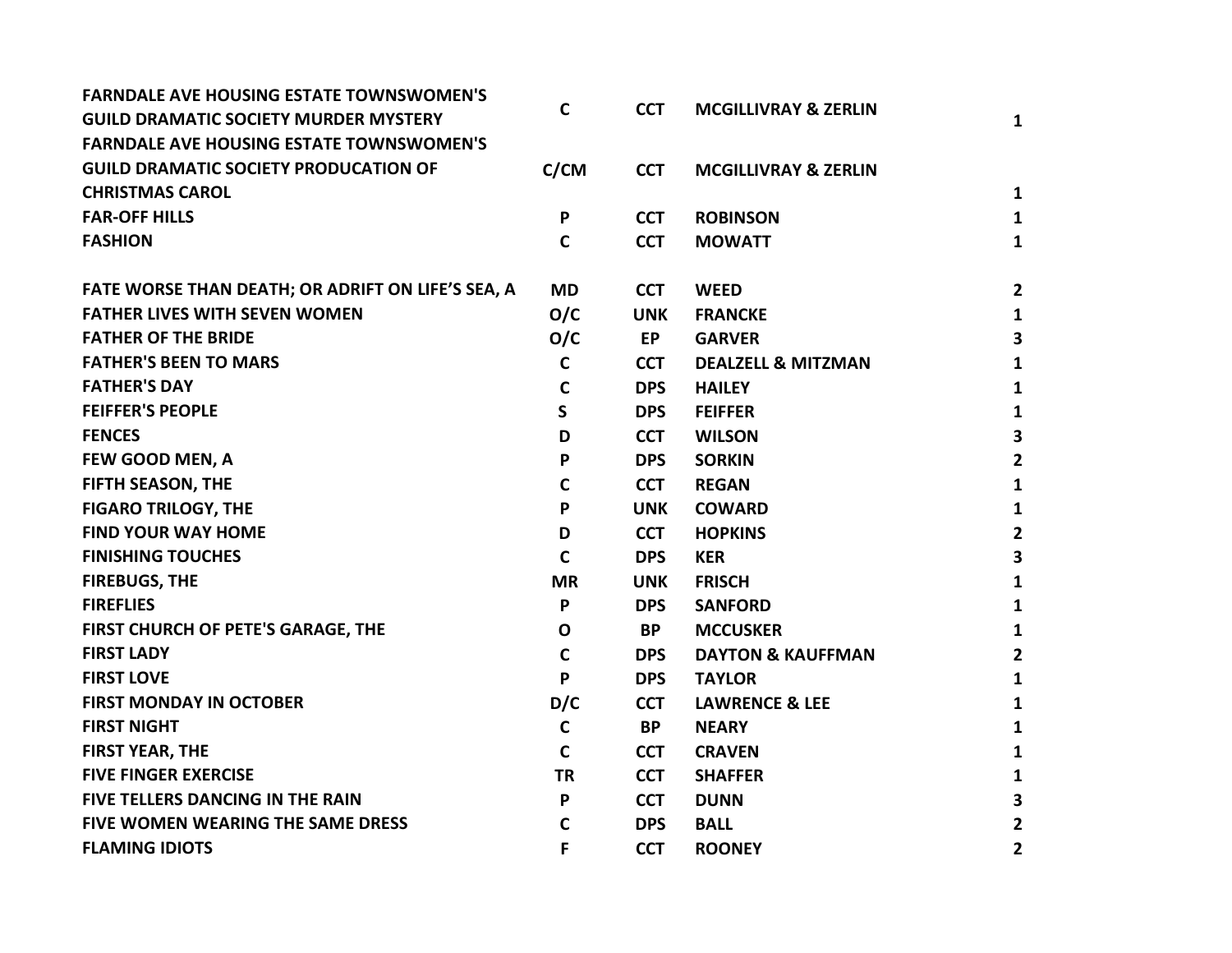| <b>FLAT BOATMAN</b>                             | $\mathbf 0$  | <b>DPS</b> | <b>HARTMAN</b>               | 1                       |
|-------------------------------------------------|--------------|------------|------------------------------|-------------------------|
| <b>FLATTERING WORD, THE</b>                     | $\mathbf 0$  | <b>CCT</b> | <b>KELLY</b>                 | 1                       |
| <b>FLEA IN HER EAR, A</b>                       | F            | <b>CCT</b> | <b>FEYDAU</b>                | 1                       |
| <b>FLIGHT</b>                                   | P            | <b>CCT</b> | <b>GIRON</b>                 | 1                       |
| FLIGHT OF THE FALCON, THE                       | P            | <b>UNK</b> | <b>DU'MAURIER</b>            | 1                       |
| <b>FLOWERS FOR ALGERNON</b>                     | P            | <b>DPC</b> | <b>ROGERS</b>                | $\overline{2}$          |
| <b>FLYING FEATHERS</b>                          | F            | <b>CCT</b> | <b>BENFIELD</b>              | 1                       |
| <b>FOG ON THE VALLEY</b>                        | O/D          | <b>UNK</b> | <b>POWERS</b>                | 1                       |
| <b>FOOL FOR LOVE</b>                            | P            | <b>DPS</b> | <b>SHEPARD</b>               | $\overline{\mathbf{3}}$ |
| <b>FOOL, THE</b>                                | D            | <b>CCT</b> | <b>POLLOCK</b>               | 1                       |
| <b>FOOLS</b>                                    | C            | <b>CCT</b> | <b>SIMON</b>                 | 3                       |
| <b>FOOL'S PARADISE</b>                          | $\mathbf c$  | <b>CCT</b> | <b>COKE</b>                  | 3                       |
| <b>FOOTFALLS</b>                                | O/D          | <b>DPC</b> | <b>DUNFIELD</b>              | 1                       |
| <b>FOR LOVE OR MONEY</b>                        | $\mathbf c$  | <b>DPS</b> | <b>HERBERT</b>               | 1                       |
| <b>FOREIGNER, THE</b>                           | $\mathbf C$  | <b>DPS</b> | <b>SHUE</b>                  | $\overline{2}$          |
| <b>FORM DIVINE, THE</b>                         | $\mathbf c$  | <b>DPC</b> | <b>ATKINSON</b>              | $\overline{2}$          |
| <b>FORTUNE HUNTER</b>                           | $\mathbf C$  | <b>CCT</b> | <b>SMITH</b>                 | 1                       |
| <b>FORTUNES FOOLS</b>                           | $\mathbf C$  | <b>CCT</b> | <b>STROPPEL</b>              | 1                       |
| <b>FORTY CARATS</b>                             | $\mathbf c$  | <b>CCT</b> | <b>ALLEN</b>                 | 3                       |
| <b>FOUR BY FRATTI</b>                           | O/CL         | <b>CCT</b> | <b>FRATTI</b>                | 1                       |
| <b>FOUR WHO WAS THERE</b>                       | $\mathbf{o}$ | <b>BP</b>  | <b>LAUZON</b>                | 1                       |
| <b>FOURPOSTER, THE</b>                          | $\mathbf c$  | <b>CCT</b> | <b>SHEPARD</b>               | $\mathbf{2}$            |
| FOX ON THE FAIRWAY, THE                         | $\mathsf{C}$ | <b>CCT</b> | <b>LUDWIG</b>                | 1                       |
| <b>FOXHOLE IN THE PARLOR</b>                    | P            | <b>DPS</b> | <b>SHELLEY</b>               | 1                       |
| <b>FRANKENSTEIN</b>                             | P            | <b>CCT</b> | <b>KELLY</b>                 | 1                       |
| <b>FRANKENSTEIN</b>                             | P            | <b>DPS</b> | <b>GIALANELLA</b>            | $\mathbf{1}$            |
| <b>FRANKIE &amp; JOHNNY IN THE CLAIR DELUNE</b> | $\mathbf c$  | <b>DPS</b> | <b>MCNALLY</b>               | 1                       |
| <b>FREEMAN</b>                                  | P            | <b>DPS</b> | <b>DEAN</b>                  | 1                       |
| <b>FRESH FIELDS</b>                             | $\mathbf C$  | <b>CCT</b> | <b>NOVELLO</b>               | 1                       |
| <b>FRIDAY NIGHT</b>                             | O            | <b>DPS</b> | <b>ELLWARD</b>               | 1                       |
| <b>FRONT PAGE, THE</b>                          | C            | <b>CCT</b> | <b>HECHT &amp; MACARTHUR</b> | 1                       |
| <b>FRONT PORCH</b>                              | P            | <b>BP</b>  | <b>KNAPP</b>                 | 1                       |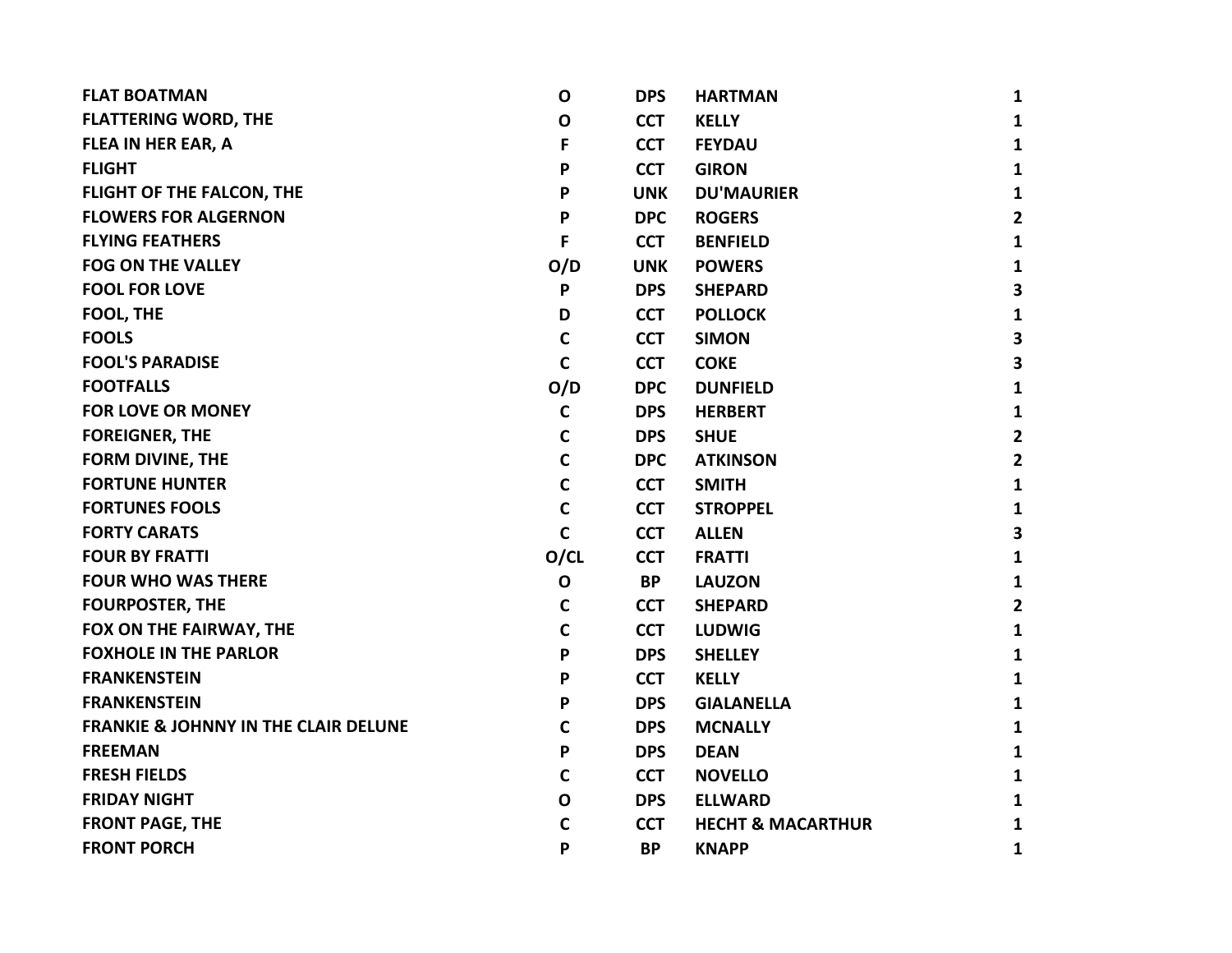| <b>FULL HOUSE, A</b>                  | F            | <b>CCT</b> | <b>JACKSON</b>                         | $\mathbf{1}$            |
|---------------------------------------|--------------|------------|----------------------------------------|-------------------------|
| <b>FULL MOON</b>                      | $\mathbf c$  | <b>DPS</b> | <b>KRASNA</b>                          | $\mathbf{1}$            |
| <b>FUMED OAK, THE</b>                 | O/C          | <b>CCT</b> | <b>COWARD</b>                          | $\mathbf{1}$            |
| <b>FUN CITY</b>                       | $\mathbf C$  | <b>CCT</b> | <b>COLODNY, RIVERS &amp; ROSENBERG</b> | $\mathbf{1}$            |
| <b>FUNERAL TEA</b>                    | $\mathbf{o}$ | <b>UNK</b> | <b>WILSON</b>                          | $\overline{\mathbf{2}}$ |
| <b>FUNNY HOUSE OF A NEGRO, THE</b>    | O            | <b>CCT</b> | <b>KENNEDY</b>                         | $\overline{2}$          |
| <b>FUNNY MONEY</b>                    | $\mathbf C$  | <b>CCT</b> | <b>COONEY</b>                          | $\overline{2}$          |
| <b>FUNNY VALENTINES</b>               | $\mathbf C$  | <b>CCT</b> | <b>ANDERSEN</b>                        | $\mathbf{1}$            |
| GAME, A                               | O/D          | <b>IEC</b> | <b>CLARK-NOBLE</b>                     | $\mathbf{1}$            |
| <b>GANG'S ALL HERE, THE</b>           | D            | <b>UNK</b> | <b>LAWRENCE &amp; LEE</b>              | $\mathbf{1}$            |
| <b>GASLIGHT GIRL</b>                  | <b>MD</b>    | <b>DPS</b> | <b>STRAUCH &amp; JAKES</b>             | $\overline{2}$          |
| <b>GAY LORD QUEX, THE</b>             | $\mathbf c$  | <b>BP</b>  | <b>PINERO</b>                          | $\mathbf{1}$            |
| <b>GAZEBO, THE</b>                    | $\mathbf c$  | <b>DPS</b> | <b>COPPEL</b>                          | $\overline{\mathbf{3}}$ |
| <b>GENERATIONS</b>                    | $\mathbf c$  | <b>CCT</b> | <b>GOODHART</b>                        | $\overline{\mathbf{3}}$ |
| <b>GENTLEMEN PREFER BLONDES</b>       | $\mathbf C$  | <b>DPC</b> | <b>SERGEL</b>                          | $\mathbf{1}$            |
| <b>GEORGE AND MARGARET</b>            | $\mathbf C$  | <b>CCT</b> | <b>SAVORY</b>                          | $\overline{2}$          |
| <b>GEORGE WASHINGTON SLEPT HERE</b>   | $\mathsf{C}$ | <b>DPS</b> | <b>HEART &amp; KAUFFMAN</b>            | 3                       |
| <b>GETTING OUT</b>                    | P            | <b>DPS</b> | <b>NORMAN</b>                          | $\mathbf{1}$            |
| <b>GIDEON</b>                         | D            | <b>DPS</b> | <b>CHAYEFSKY</b>                       | $\overline{2}$          |
| <b>GIFT &amp; THE GIVING, THE</b>     | $\mathbf 0$  | <b>CCT</b> | <b>KELLY</b>                           | $\mathbf{1}$            |
| <b>GIFT OF THE MAGI, THE</b>          | <b>CM</b>    | <b>PDS</b> | <b>HISCHAK</b>                         | $\mathbf{1}$            |
| <b>GIFT OF TIME, A</b>                | D            | <b>CCT</b> | <b>KANIN</b>                           | $\mathbf{1}$            |
| <b>GIGI</b>                           | $\mathbf C$  | <b>CCT</b> | <b>LOOS</b>                            | $\mathbf{1}$            |
| <b>GIN GAME, THE</b>                  | TR/C         | <b>CCT</b> | <b>COBURN</b>                          | $\overline{\mathbf{2}}$ |
| <b>GINGERBREAD LADY, THE</b>          | C/D          | <b>CCT</b> | <b>SIMON</b>                           | $\overline{\mathbf{3}}$ |
| <b>GIPSY TRAIL, THE</b>               | $\mathsf C$  | <b>CCT</b> | <b>HOUSUM</b>                          | $\mathbf{1}$            |
| <b>GIRL IN THE FREUDIAN SLIP, THE</b> | $\mathbf c$  | <b>CCT</b> | <b>BROWN</b>                           | $\mathbf{1}$            |
| GIRLS IN 509, THE                     | $\mathbf C$  | <b>CCT</b> | <b>TEICHMANN</b>                       | $\overline{2}$          |
| <b>GIRLS OF THE GARDEN CLUB, THE</b>  | $\mathbf C$  | <b>DPS</b> | <b>PATRICK</b>                         | $\mathbf{2}$            |
| <b>GLAD TIDINGS</b>                   | $\mathbf C$  | <b>CCT</b> | <b>MABLEY</b>                          | $\mathbf{1}$            |
| <b>GLASS MENAGERIE</b>                | P            | <b>DPS</b> | <b>WILLIAMS</b>                        | $\overline{\mathbf{3}}$ |
| <b>GLASS MOUNTAIN, THE</b>            | $\mathbf C$  | <b>CCT</b> | <b>KIMES</b>                           | 1                       |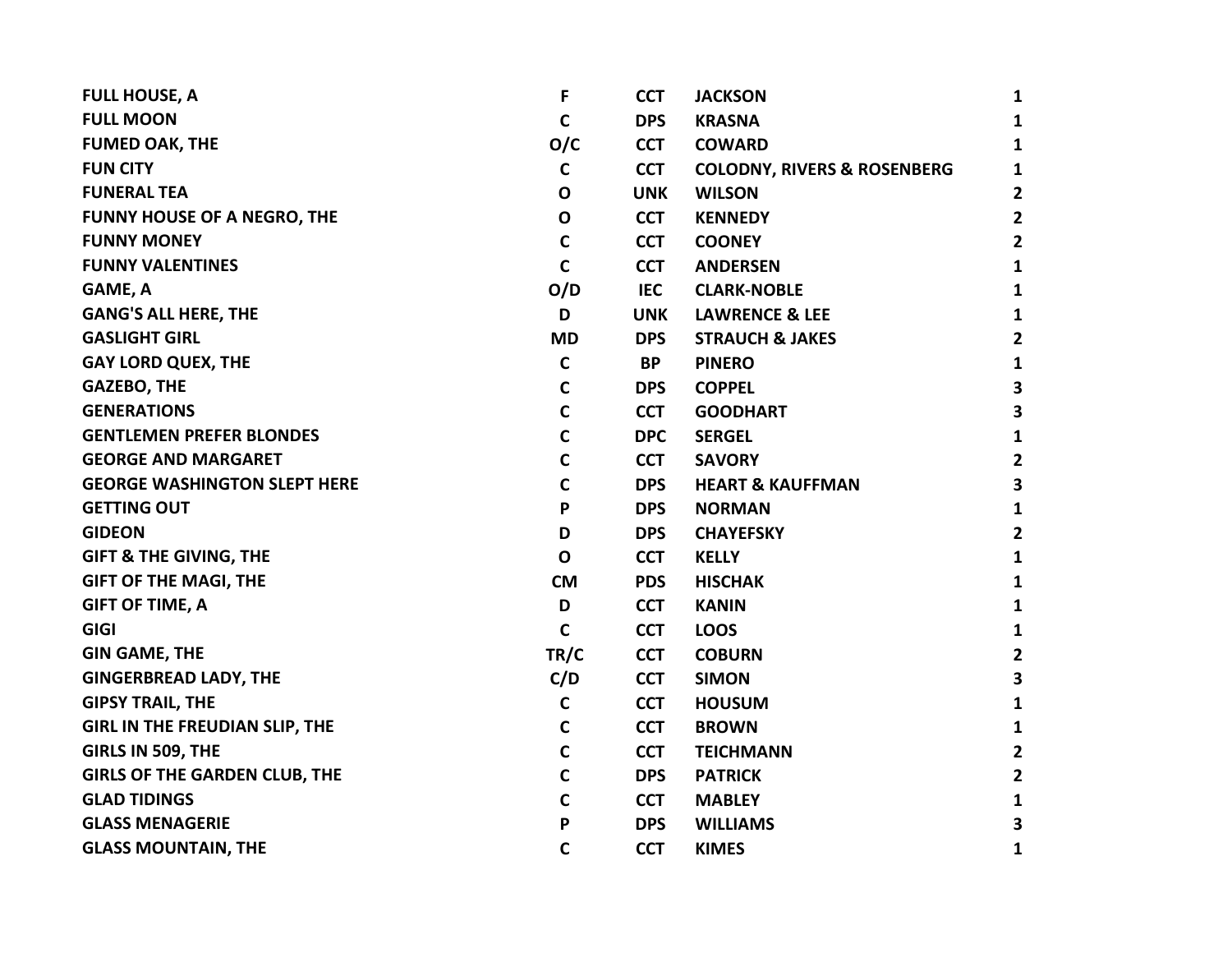| <b>GLENGARRY GLEN ROSS</b>              | C/D          | <b>CCT</b> | <b>MAMET</b>                                                  | 3                       |
|-----------------------------------------|--------------|------------|---------------------------------------------------------------|-------------------------|
| <b>GNADIGES FRAULEIN, THE</b>           | $\mathbf 0$  | <b>DPS</b> | <b>WILLIAMS</b>                                               | 1                       |
| <b>GO ASK ALICE</b>                     | O            | <b>DPC</b> | <b>SHIRAS</b>                                                 | $\mathbf{1}$            |
| <b>GO BANG YOUR TAMBOURINE</b>          | D            | <b>CCT</b> | <b>KING</b>                                                   | $\mathbf{1}$            |
| <b>GOD</b>                              | C/O          | <b>CCT</b> | <b>ALLEN</b>                                                  | 1                       |
| <b>GOD SAYS THERE IS NO PETER OTT</b>   | $\mathbf c$  | <b>DPS</b> | <b>HARE</b>                                                   | 1                       |
| <b>GOD'S FAVORITE</b>                   | $\mathbf C$  | <b>CCT</b> | <b>SIMON</b>                                                  | 3                       |
| <b>GOING APE</b>                        | F            | <b>CCT</b> | <b>HALL</b>                                                   | 1                       |
| <b>GOING TO SEE THE ELEPHANTS</b>       | P            | <b>DPS</b> | HANSEL, JOHNS, KENT, MEREDITH,<br><b>SHAW &amp; TOFENETTI</b> | 1                       |
| <b>GOLDEN FLEECING</b>                  | F            | <b>CCT</b> | <b>SEMPLE</b>                                                 | 3                       |
| <b>GOOD</b>                             | D            | <b>DPC</b> | <b>TAYLOR</b>                                                 | 1                       |
| <b>GOOD DOCTOR, THE</b>                 | $\mathbf C$  | <b>CCT</b> | <b>SIMON</b>                                                  | 3                       |
| <b>GOOD HOUSEKEEPING</b>                | C            | <b>CCT</b> | <b>MCCLEERY</b>                                               | $\mathbf{2}$            |
| <b>GOOD MORNING MISS VICKERS</b>        | P            | <b>CCT</b> | <b>LEVI</b>                                                   | 1                       |
| <b>GOOD WOMAN OF SETZUAN, THE</b>       | D            | <b>CCT</b> | <b>BRECHT</b>                                                 | 1                       |
| <b>GOODBYE CHARLIE</b>                  | $\mathsf{C}$ | <b>CCT</b> | <b>AXELROD</b>                                                | 3                       |
| <b>GOODBYE PEOPLE, THE</b>              | $\mathbf c$  | <b>CCT</b> | <b>GARDNER</b>                                                | 1                       |
| <b>GOODBYE, MY FANCY</b>                | $\mathbf C$  | <b>CCT</b> | <b>KANIN</b>                                                  | $\overline{2}$          |
| <b>GOODNIGHT LADIES</b>                 | F            | <b>CCT</b> | <b>WOOD</b>                                                   | $\overline{\mathbf{3}}$ |
| <b>GOVERNMENT INSPECTOR, THE</b>        | P            | <b>DPS</b> | <b>GOGOL</b>                                                  | $\mathbf{1}$            |
| <b>GRACE &amp; GLORIE</b>               | D            | <b>CCT</b> | <b>ZEIGLER</b>                                                | $\mathbf{1}$            |
| <b>GRACELAND AND ASLEEP ON THE WIND</b> | $\mathbf{o}$ | <b>DPS</b> | <b>BYRON</b>                                                  | $\mathbf{1}$            |
| <b>GRAMERCY GHOST</b>                   | $\mathsf{C}$ | <b>DPS</b> | <b>HOLM</b>                                                   | $\overline{2}$          |
| <b>GRANDAD MEETS A PAL</b>              | F/C          | UNK.       | <b>METCALF</b>                                                | 1                       |
| <b>GRASS HARP, THE</b>                  | C/FY         | <b>DPS</b> | <b>CAPOTE</b>                                                 | $\mathbf{2}$            |
| <b>GREAT BIG DOORSTEP, THE</b>          | $\mathbf c$  | <b>DPC</b> | <b>GOODRICH &amp; HACKETT</b>                                 | 1                       |
| <b>GREAT EXPECTATIONS</b>               | P            | <b>CCT</b> | <b>CHADWICKE</b>                                              | 1                       |
| <b>GREAT SEBASTIANS, THE</b>            | $\mathbf C$  | <b>DPS</b> | <b>LINDSAY &amp; CROUSE</b>                                   | 1                       |
| <b>GREAT WHITE HOPE, THE</b>            | <b>TR</b>    | <b>CCT</b> | <b>SACKLER</b>                                                | 1                       |
| <b>GREATER TUNA</b>                     | $\mathbf c$  | <b>CCT</b> | <b>WILLIAMS, SEARS, HOWARD</b>                                | $\overline{2}$          |
| <b>GREEN BAY TREE, THE</b>              | P            | <b>BP</b>  | <b>SHAIRP</b>                                                 | 1                       |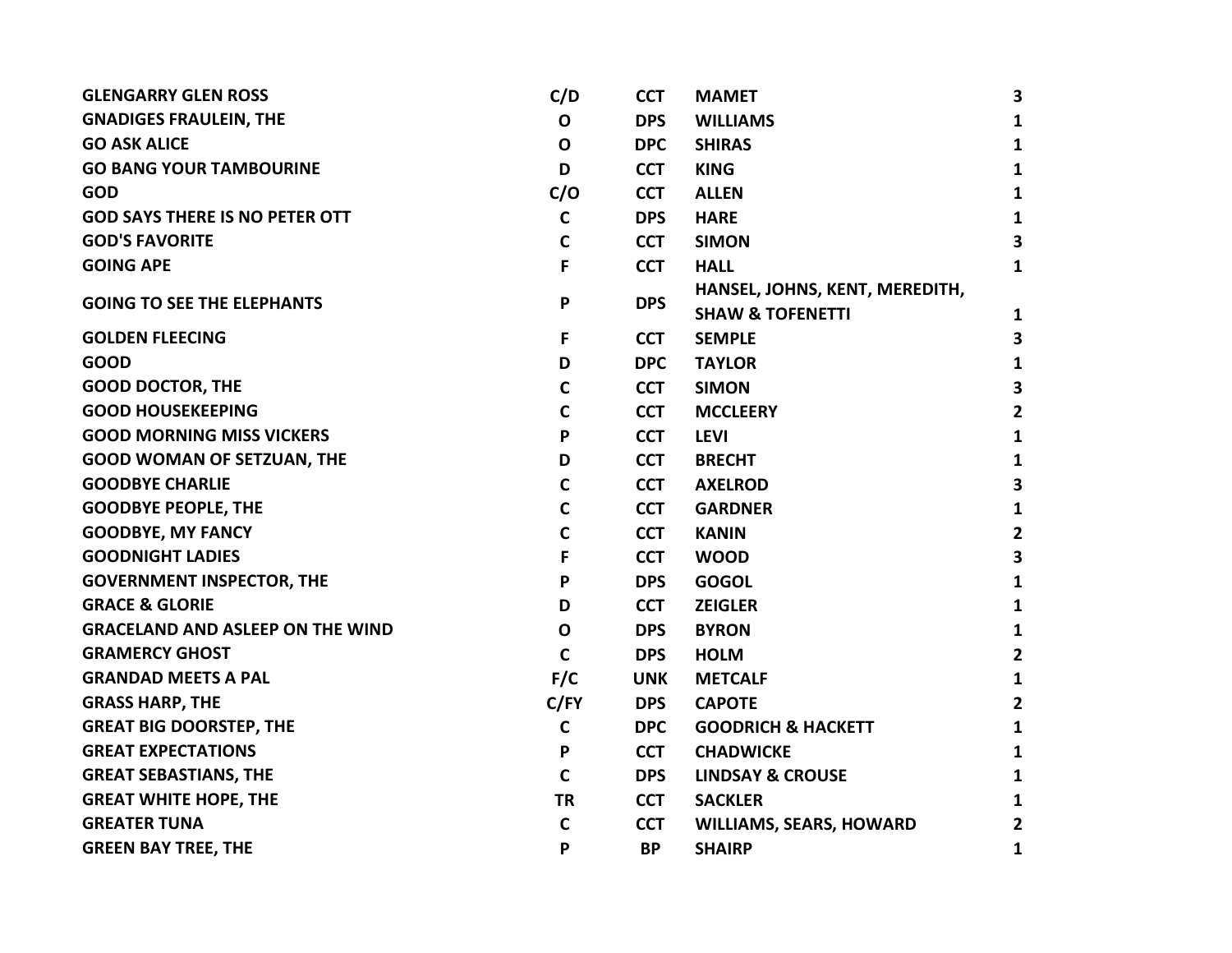| D            | <b>CCT</b> | <b>RIGGS</b>                    | $\mathbf{1}$            |
|--------------|------------|---------------------------------|-------------------------|
| C/D          | <b>DPS</b> | <b>ABLEMAN</b>                  | $\mathbf{1}$            |
| D/FB         | <b>DPS</b> | <b>CONNLLEY</b>                 | $\mathbf{1}$            |
| $\mathbf c$  | <b>CCT</b> | <b>DUDZICK</b>                  | $\mathbf{1}$            |
| $\mathbf{o}$ | <b>BP</b>  | <b>SHIRLEY</b>                  | $\mathbf{1}$            |
| P            | <b>CCT</b> | <b>FIEFFER</b>                  | $\overline{2}$          |
| D            | <b>CCT</b> | <b>WILDE &amp; UNSON</b>        | $\overline{2}$          |
| D            | <b>CCT</b> | <b>BRECHT</b>                   | $\mathbf{1}$            |
| D            | <b>DPS</b> | <b>NELSON</b>                   | $\mathbf{1}$            |
| $\mathbf C$  | <b>CCT</b> | <b>LUKE</b>                     | $\overline{\mathbf{3}}$ |
| F            | <b>UNK</b> | <b>RONDALE</b>                  | $\overline{2}$          |
| $\mathbf C$  | <b>CCT</b> | <b>USTINOV</b>                  | $\overline{\mathbf{3}}$ |
| $\mathbf C$  | <b>DPS</b> | <b>JONES, HOPE &amp; WOOTEN</b> | $\mathbf{1}$            |
| <b>TR</b>    | <b>CCT</b> | <b>SHAKESPEARE</b>              | $\mathbf{1}$            |
| P            | <b>UNK</b> | <b>STERNE</b>                   | $\mathbf{1}$            |
| F            | <b>CCT</b> | <b>DIGHTON</b>                  | $\mathbf{1}$            |
| $\mathbf C$  | <b>CCT</b> | <b>COLEY &amp; ROERICH</b>      | $\mathbf{1}$            |
| FT/PY        | <b>CCT</b> | <b>KIDD</b>                     | $\mathbf{1}$            |
| $\mathbf c$  | <b>CCT</b> | <b>LOOS</b>                     | $\mathbf{1}$            |
| $\mathbf c$  | <b>CCT</b> | <b>VONNEGUT</b>                 | $\overline{\mathbf{2}}$ |
| $\mathbf C$  | <b>DPC</b> | <b>GLEASON</b>                  | $\mathbf{1}$            |
| O/CL         | <b>DPS</b> | <b>WARD</b>                     | $\overline{2}$          |
| $\mathbf{o}$ | <b>CCT</b> | <b>WILDER</b>                   | $\mathbf{1}$            |
| $\mathbf C$  | <b>DPS</b> | <b>TAYLOR</b>                   | 3                       |
| $\mathbf C$  | <b>DPS</b> | <b>CHASE</b>                    | $\overline{\mathbf{3}}$ |
| D            | <b>CCT</b> | <b>GAZZO</b>                    | $\mathbf{1}$            |
| O/MY         | IEC        | <b>PURKEY</b>                   | $\mathbf{1}$            |
| M/C          | <b>DPS</b> | <b>TROY</b>                     | $\mathbf{1}$            |
| <b>SP</b>    | <b>DPS</b> | <b>LESLIE</b>                   | $\mathbf{1}$            |
| <b>MD</b>    | <b>PDS</b> | <b>KELLY</b>                    | $\mathbf{1}$            |
| $\mathbf c$  | <b>CCT</b> | <b>COWARD</b>                   | $\mathbf{1}$            |
| $\mathbf 0$  | <b>CCT</b> | <b>CARROLL</b>                  | $\mathbf{1}$            |
|              |            |                                 |                         |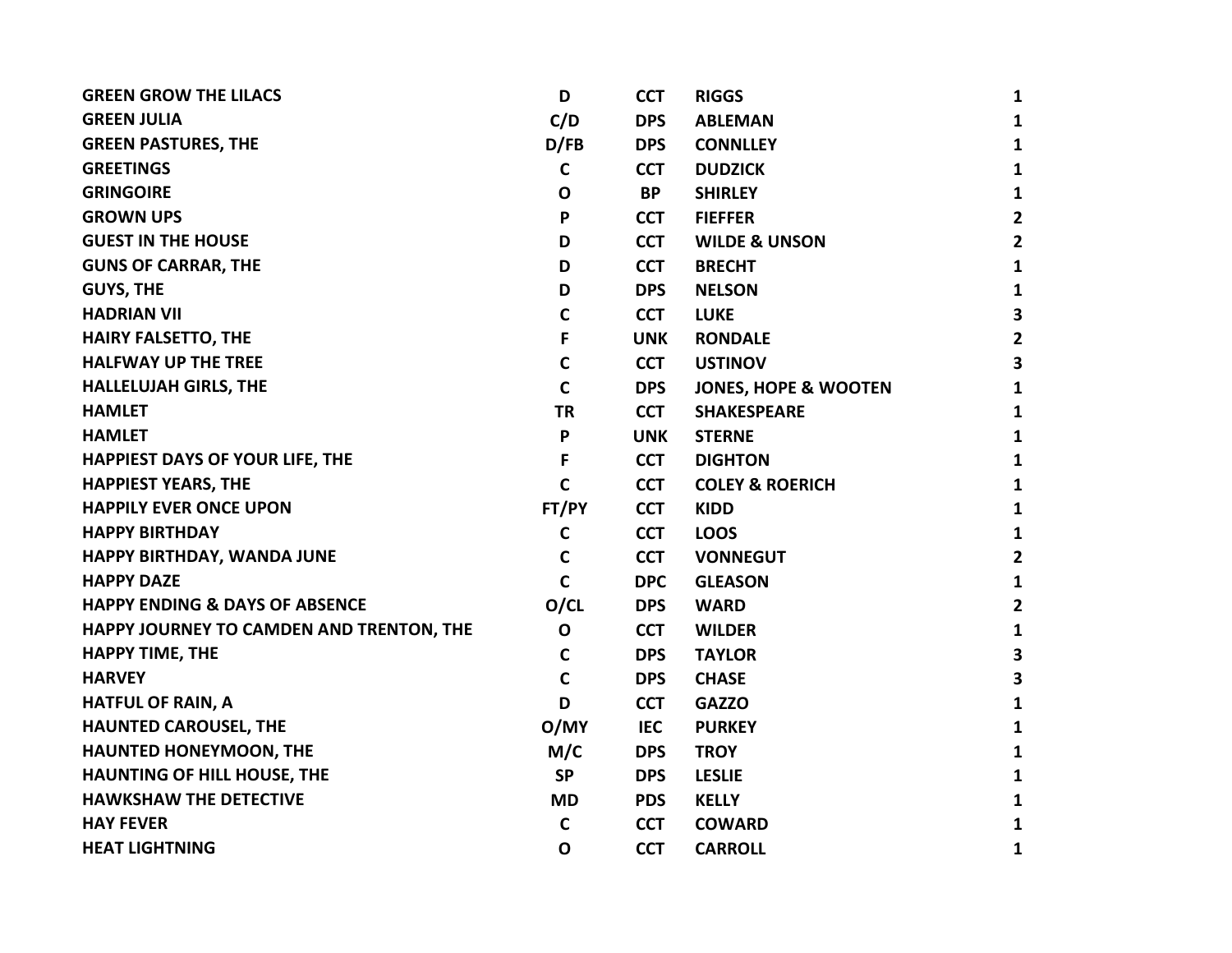| <b>HEAVEN CAN WAIT</b>        | C            | <b>CCT</b> | <b>SEGALL</b>               | 3                       |
|-------------------------------|--------------|------------|-----------------------------|-------------------------|
| <b>HEIDI CHRONICLES</b>       | P            | <b>DPS</b> | <b>WASSERSTEIN</b>          | $\overline{2}$          |
| <b>HEIRESS, THE</b>           | P            | <b>DPS</b> | <b>GOTZ</b>                 | 3                       |
| <b>HELENA'S BOYS</b>          | P            | <b>CCT</b> | <b>EHLICH</b>               | $\mathbf{1}$            |
| <b>HELL-BENT FOR HEAVEN</b>   | P            | <b>CCT</b> | <b>HUGHES</b>               | $\mathbf{1}$            |
| <b>HENRY IV - PART ONE</b>    | P            | <b>CCT</b> | <b>SHAKESPEARE</b>          | $\mathbf{1}$            |
| <b>HER HUSBAND'S WIFE</b>     | $\mathsf{C}$ | <b>CCT</b> | <b>THOMAS</b>               | $\mathbf{1}$            |
| <b>HER STEP-HUSBAND</b>       | $\mathbf C$  | <b>UNK</b> | <b>JOHNSON</b>              | $\mathbf{1}$            |
| <b>HERE LIES JEREMY TROY</b>  | C            | <b>CCT</b> | <b>SHARKEY</b>              | $\mathbf{2}$            |
| <b>HERE TODAY</b>             | C            | <b>CCT</b> | <b>OPPENHEIMER</b>          | $\mathbf{1}$            |
| <b>HERE WE COME GATHERING</b> | C            | <b>CCT</b> | <b>KING &amp; ARMSTRONG</b> | $\mathbf{1}$            |
| <b>HIDDEN RIVER, THE</b>      | P            | <b>DPS</b> | <b>GOETZ</b>                | $\mathbf{1}$            |
| <b>HIDE AND SEEK</b>          | T            | <b>DPS</b> | <b>HAVARD</b>               | 3                       |
| <b>HIGH GROUND</b>            | D            | <b>CCT</b> | <b>HASTINGS</b>             | $\mathbf{2}$            |
| <b>HIGH ROAD, THE</b>         | $\mathbf C$  | <b>CCT</b> | <b>LONSDALE</b>             | $\mathbf{1}$            |
| <b>HIGH WINDOW</b>            | $\mathbf O$  | <b>BP</b>  | <b>POWERS</b>               | $\mathbf{1}$            |
| <b>HILL BETWEEN, THE</b>      | P            | <b>UNK</b> | <b>VOLLMER</b>              | $\overline{\mathbf{2}}$ |
| <b>HIS AND HERS</b>           | $\mathbf C$  | <b>CCT</b> | <b>KANIN</b>                | $\mathbf{1}$            |
| <b>HOCUS POCUS</b>            | $\mathbf C$  | <b>DPS</b> | <b>POPPLEWELL</b>           | $\mathbf{1}$            |
| <b>HOGAN'S GOAT</b>           | D            | <b>CCT</b> | <b>ALFRED</b>               | $\mathbf{2}$            |
| <b>HOLD ME</b>                | $\mathsf R$  | <b>DPS</b> | <b>FIEFFER</b>              | $\mathbf{1}$            |
| <b>HOLE IN THE HEAD, A</b>    | C            | <b>CCT</b> | <b>SCHULMAN</b>             | $\mathbf{1}$            |
| <b>HOLIDAY</b>                | C            | <b>CCT</b> | <b>BARRY</b>                | $\mathbf{1}$            |
| <b>HOLIDAY FOR LOVERS</b>     | $\mathsf{C}$ | <b>DPS</b> | <b>ALEXANDER</b>            | $\mathbf{1}$            |
| <b>HOLLY AND THE IVY, THE</b> | $\mathsf{C}$ | <b>CCT</b> | <b>BROWNE</b>               | $\mathbf{1}$            |
| <b>HOME</b>                   | D            | <b>CCT</b> | <b>STOREY</b>               | $\mathbf{1}$            |
| <b>HOME</b>                   | D            | <b>CCT</b> | <b>WILLIAMS</b>             | $\mathbf{1}$            |
| <b>HOME OF THE BRAVE</b>      | D            | <b>DPS</b> | <b>LAURENTS</b>             | $\mathbf{1}$            |
| <b>HOME SWEET HOMICIDE</b>    | M            | <b>DPC</b> | <b>RICE</b>                 | $\mathbf{1}$            |
| HOMECOMING, THE               | P            | <b>DPC</b> | <b>HAMNER</b>               | $\mathbf{1}$            |
| <b>HOMECOMING, THE</b>        | D            | <b>BP</b>  | <b>PINTER</b>               | $\mathbf{1}$            |
| <b>HONEST ABE</b>             | P            | <b>UNK</b> | <b>BURROWS</b>              | 1                       |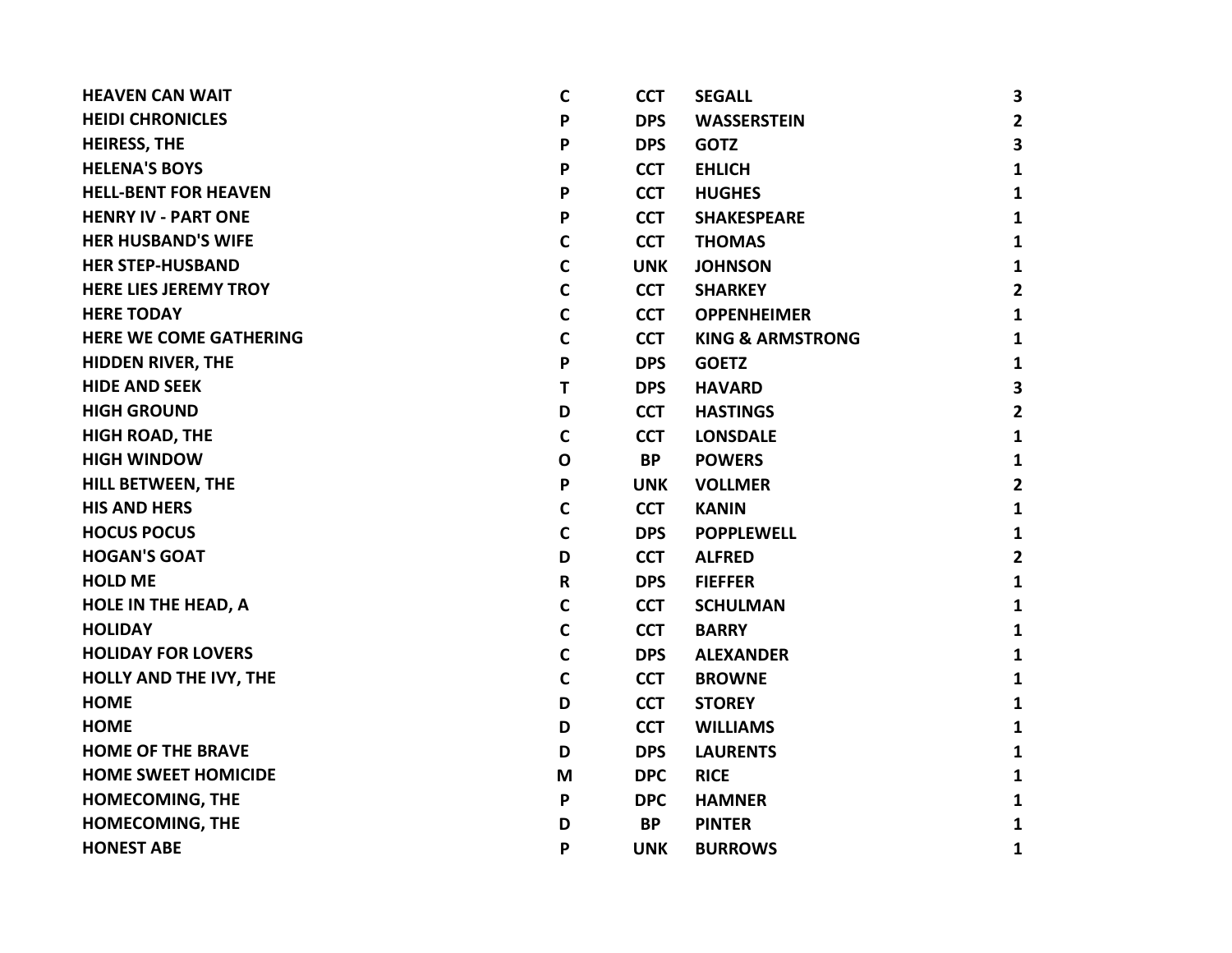| HONORABLE URASHIMA TARO, THE          | P            | <b>DPC</b> | <b>JENNINGS</b>                   | 1              |
|---------------------------------------|--------------|------------|-----------------------------------|----------------|
| <b>HORNED MAN, THE</b>                | P            | <b>DPC</b> | <b>BOSTON</b>                     | 1              |
| <b>HOT L BALTIMORE, THE</b>           | P            | <b>DPS</b> | <b>WILSON</b>                     | 3              |
| <b>HOT SHOT</b>                       | M/C          | <b>CCT</b> | <b>APPELL</b>                     | 1              |
| <b>HOT TURKEY AT MIDNIGHT</b>         | $\mathbf C$  | <b>CCT</b> | <b>KARSHNER</b>                   | 1              |
| <b>HOTEL PARADISO</b>                 | F/C          | <b>CCT</b> | <b>FEYDEAU &amp; DESVALLIERES</b> | 3              |
| <b>HOTEL UNIVERSE</b>                 | P            | <b>CCT</b> | <b>BARRY</b>                      | 1              |
| <b>HOTHOUSE</b>                       | D            | <b>CCT</b> | <b>TERRY</b>                      | 1              |
| <b>HOUND OF THE BASKERVILLES, THE</b> | P            | <b>CCT</b> | <b>KELLY</b>                      | $\mathbf{1}$   |
| <b>HOUSE BY THE LAKE, THE</b>         | P            | <b>UNK</b> | <b>MILLS</b>                      | 1              |
| <b>HOUSE FOR SALE</b>                 | C/D          | <b>DPC</b> | <b>HILL</b>                       | $\mathbf{2}$   |
| HOUSE OF FRANKENSTEIN, THE            | $\mathbf C$  | <b>CCT</b> | <b>DOWNING</b>                    | $\mathbf{1}$   |
| <b>HOUSE OF YES, THE</b>              | P            | <b>DPS</b> | <b>MACLEOD</b>                    | 1              |
| <b>HOUSE THAT JACK BUILT, THE</b>     | $\mathbf O$  | <b>UNK</b> | <b>BLAKE</b>                      | 1              |
| <b>HOUSE WITHOUT WINDOWS</b>          | D            | <b>DPS</b> | <b>REICH</b>                      | 1              |
| <b>HOW GREEN WAS MY BROWNIE</b>       | $\mathbf C$  | <b>CCT</b> | <b>SHARKEY</b>                    | $\mathbf{2}$   |
| <b>HOW MUCH, HOW MUCH</b>             | P            | <b>DPS</b> | <b>KEVESON</b>                    | 1              |
| <b>HOW THE OTHER HALF LOVES</b>       | F/C          | <b>CCT</b> | <b>AYCKBOURN</b>                  | 2              |
| <b>HOWIE</b>                          | $\mathbf c$  | <b>CCT</b> | <b>EPHRON</b>                     | 1              |
| <b>HUMANS, THE</b>                    | P            | <b>DPS</b> | <b>KARAM</b>                      | $\mathbf{1}$   |
| <b>HURLY BURLY</b>                    | D            | <b>CCT</b> | <b>RABE</b>                       | $\overline{2}$ |
| <b>HURRICANE OF THE EYE</b>           | $\mathbf 0$  | <b>DPS</b> | <b>PELUSO</b>                     | 1              |
| <b>HYPOCRITICAL OAFS, THE</b>         | $\mathbf O$  | <b>BP</b>  | <b>KELLER</b>                     | 1              |
| <b>I AM A CAMERA</b>                  | D            | <b>DPS</b> | <b>DRUTEN</b>                     | 1              |
| <b>I BRING YOU FLOWERS</b>            | O/D          | BP         | <b>LANG</b>                       | 1              |
| <b>I HATE HAMLET</b>                  | C/D          | <b>DPS</b> | <b>RUDNICK</b>                    | 3              |
| <b>I NEVER SANG FOR MY FATHER</b>     | P            | <b>DPS</b> | <b>ANDERSON</b>                   | 3              |
| <b>I NEVER SAW ANOTHER BUTTERFLY</b>  | D            | <b>DPC</b> | <b>RASPANTI</b>                   | 1              |
| <b>I OUGHT TO BE IN PICTURES</b>      | $\mathsf{C}$ | <b>CCT</b> | <b>SIMON</b>                      | $\overline{2}$ |
| <b>I REMEMBER MAMA</b>                | $\mathbf C$  | <b>DPS</b> | <b>VANDRUTEN</b>                  | 2              |
| <b>ICEBOUND</b>                       | D            | <b>UNK</b> | <b>DAVIS</b>                      | 1              |
| <b>ICEMAN COMETH, THE</b>             | D            | <b>DPS</b> | O'NEILL                           | 1              |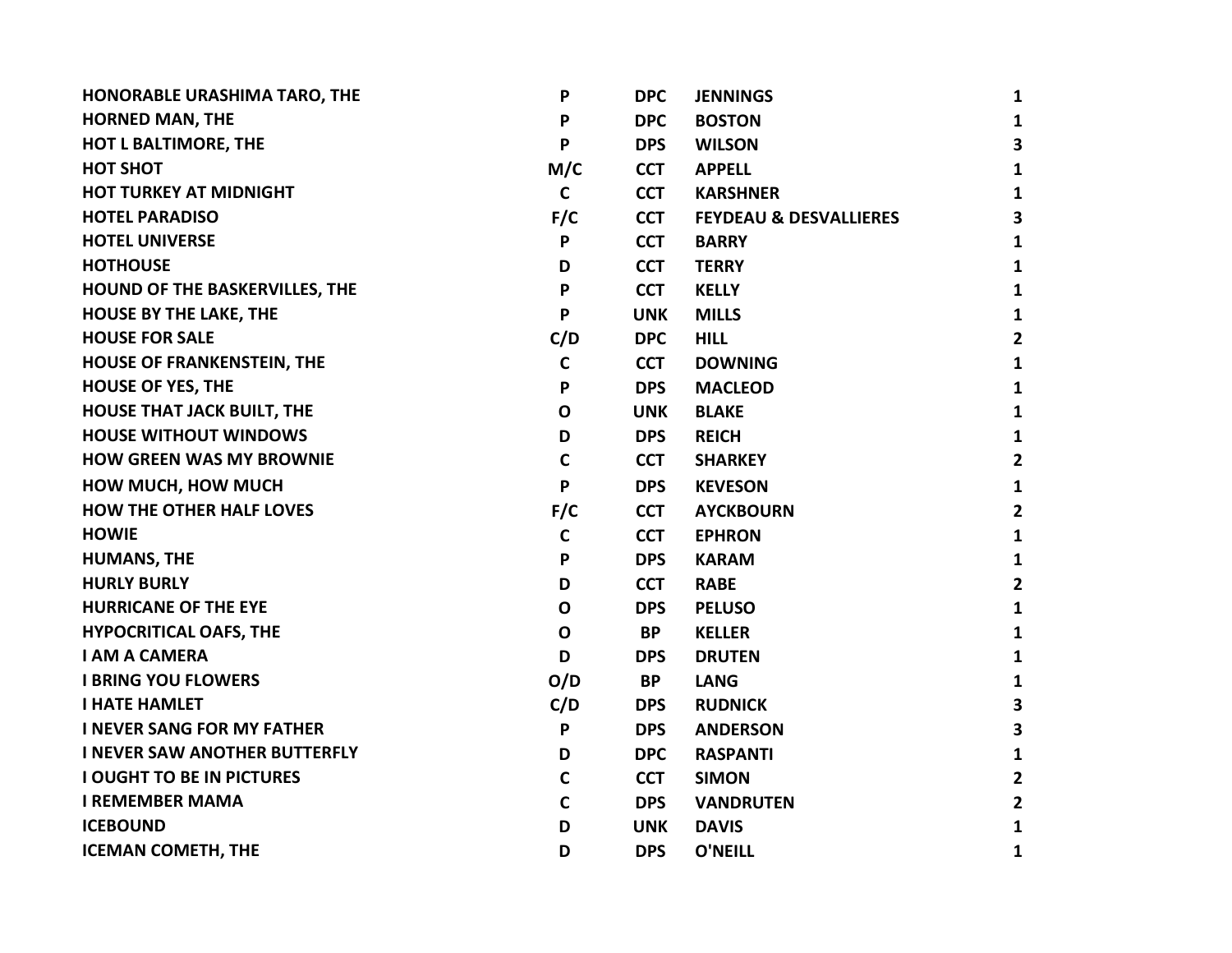| <b>IF ANGELS WERE MORTALS</b>           | $\mathsf{P}$ | <b>UNK</b> | <b>PETERSON</b>             | 1                       |
|-----------------------------------------|--------------|------------|-----------------------------|-------------------------|
| IF THE SHOE PINCHES                     | $\mathbf c$  | <b>DPS</b> | <b>HUGHES</b>               | $\mathbf{1}$            |
| IF WOMEN WORKED AS MEN DO               | O/CL         | <b>CCT</b> | <b>GOODFELLOW</b>           | 1                       |
| IF YOU'RE GLAD, I'LL BE FRANK           | O/P          | <b>CCT</b> | <b>STOPPARD</b>             | 1                       |
| I'LL BE BACK BEFORE MIDNIGHT            | T            | <b>DPC</b> | <b>COLLEY</b>               | 1                       |
| I'M NOT RAPPAPORT                       | P/C          | <b>CCT</b> | <b>GARDNER</b>              | $\mathbf{2}$            |
| <b>IMAGINARY INVALID, THE</b>           | $\mathsf{C}$ | <b>BP</b>  | <b>MOLIERE</b>              | $\mathbf{1}$            |
| <b>IMPOLITE COMEDY</b>                  | C            | <b>CCT</b> | <b>HAYES</b>                | $\mathbf{1}$            |
| <b>IMPORTANCE OF BEING EARNEST, THE</b> | $\mathsf{C}$ | <b>CCT</b> | <b>WILDE</b>                | $\overline{\mathbf{3}}$ |
| <b>IMPOSSIBLE YEARS, THE</b>            | $\mathbf c$  | <b>BP</b>  | <b>FISHER &amp; MARX</b>    | $\mathbf{1}$            |
| <b>IN ABRAHAM'S BOSOM</b>               | D            | <b>CCT</b> | <b>GREEN</b>                | 1                       |
| <b>IN ANY LANGUAGE</b>                  | $\mathbf C$  | <b>DPS</b> | <b>GARSON</b>               | $\mathbf{1}$            |
| <b>IN CELEBRATION</b>                   | P            | <b>DPC</b> | <b>STOREY</b>               | $\mathbf{1}$            |
| IN ONE BED AND OUT OF THE OTHER         | F/C          | <b>CCT</b> | <b>GREEN &amp; FILIBERT</b> | $\mathbf{1}$            |
| <b>IN PRAISE OF LOVE</b>                | $\mathbf c$  | <b>CCT</b> | <b>RATTIGAN</b>             | $\overline{2}$          |
| IN THE BOOM BOOM ROOM                   | D            | <b>CCT</b> | <b>RABE</b>                 | $\mathbf{1}$            |
| IN THE MATTER OF J. ROBERT OPPENHEIMER  | D            | <b>CCT</b> | <b>KIPPHARDT</b>            | 2                       |
| <b>IN THE TRAIN</b>                     | $\mathbf 0$  | <b>CCT</b> | <b>HUNT</b>                 | $\mathbf{1}$            |
| <b>INADMISSIBLE EVIDENCE</b>            | D/MY/Y       | <b>DPC</b> | <b>OSBOURNE</b>             | $\mathbf{1}$            |
| <b>INCIDENT AT VICHY</b>                | D            | <b>DPS</b> | <b>MILLER</b>               | $\mathbf{1}$            |
| <b>INCOGNITO</b>                        | P            | <b>BP</b>  | <b>NUSBAUM</b>              | $\mathbf{1}$            |
| <b>INDIANS</b>                          | D            | <b>CCT</b> | <b>KOPIT</b>                | 1                       |
| <b>INDOOR SPORT, THE</b>                | $\mathsf{C}$ | <b>CCT</b> | <b>PERRY</b>                | $\mathbf{2}$            |
| <b>INFANCY</b>                          | O/CL         | <b>CCT</b> | <b>WILDER</b>               | $\mathbf{1}$            |
| <b>INHERIT THE WIND</b>                 | P            | <b>DPS</b> | <b>LAWRENCE &amp; LEE</b>   | 3                       |
| <b>INITIATION, THE</b>                  | O/C          | <b>DPC</b> | <b>SHILEDS</b>              | 1                       |
| <b>INQUEST</b>                          | H            | <b>CCT</b> | <b>FREED</b>                | 1                       |
| <b>INSIDE LESTER</b>                    | $\mathbf c$  | <b>CCT</b> | <b>CARMICHAEL</b>           | 1                       |
| <b>INSPECTING CAROL</b>                 | $\mathbf C$  | <b>CCT</b> | <b>SULLIVAN</b>             | 1                       |
| <b>INSPECTOR AND OTHER PLAYS</b>        | O/CL         | <b>CCT</b> | <b>GOGOL</b>                | 1                       |
| <b>INTIMATE STRANGERS, THE</b>          | C            | <b>CCT</b> | <b>TARKINGTON</b>           | 1                       |
| <b>INVESTIGATION, THE</b>               | P            | <b>DPC</b> | <b>WEISS</b>                | 1                       |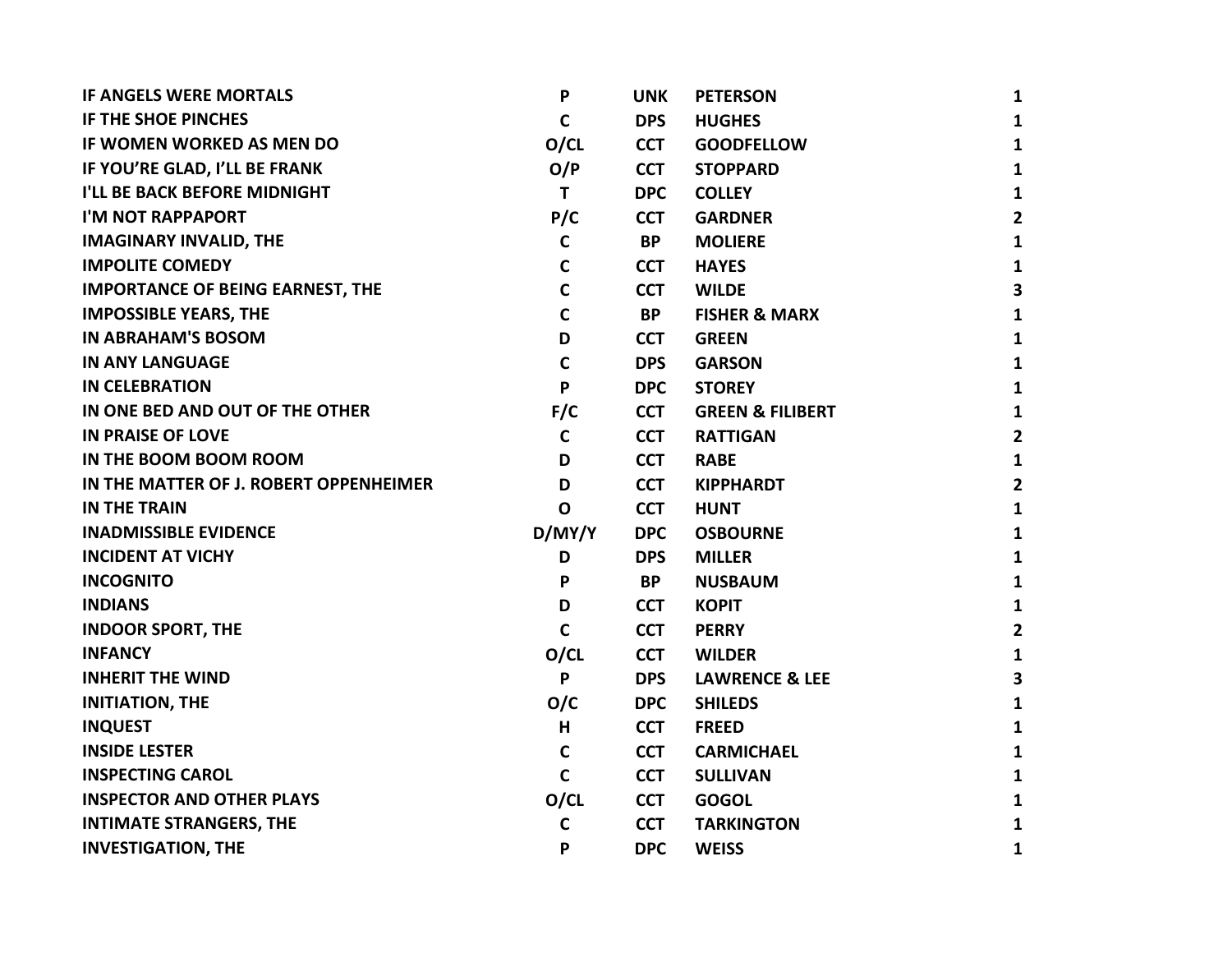| <b>INVISIBLE WORM, THE</b>          | $\mathbf O$  | <b>UNK</b> | <b>CADOGAN</b>                | 1              |
|-------------------------------------|--------------|------------|-------------------------------|----------------|
| <b>INVITATION TO A MARCH</b>        | C            | <b>DPS</b> | <b>LAURENTS</b>               | 3              |
| <b>IS THE REAL YOU REALLY YOU</b>   | $\mathbf C$  | <b>CCT</b> | <b>TOBIAS</b>                 | 1              |
| <b>ISN'T NATURE WONDERFUL</b>       | <b>MG</b>    | <b>DPS</b> | <b>RYERSON &amp; CLEMENTS</b> | 1              |
| <b>ISN'T IT ROMANTIC</b>            | $\mathsf{C}$ | <b>DPS</b> | <b>WASSERSTEIN</b>            | 3              |
| IT HAD TO BE YOU                    | $\mathbf C$  | <b>CCT</b> | <b>TAYLOR &amp; BOLOGNA</b>   | $\mathbf{2}$   |
| <b>IT HAPPENS EVERY SUMMER</b>      | P            | <b>DPC</b> | <b>ROGERS</b>                 | 1              |
| <b>IT NEVER RAINS</b>               | $\mathsf{C}$ | <b>CCT</b> | <b>ROUVEROL</b>               | 1              |
| <b>IT'S A WONDERFUL LIFE</b>        | P            | <b>PLS</b> | <b>LANDRY</b>                 | $\mathbf{1}$   |
| J B                                 | D            | <b>CCT</b> | <b>MACLEISH</b>               | 3              |
| <b>JAKE'S WOMEN</b>                 | P            | <b>CCT</b> | <b>SIMON</b>                  | 3              |
| <b>JANE</b>                         | $\mathbf C$  | <b>CCT</b> | <b>BEHRMAN</b>                | $\mathbf{2}$   |
| <b>JANUS</b>                        | C            | <b>CCT</b> | <b>GREEN</b>                  | $\mathbf{2}$   |
| <b>JEKYLL AND HYDE</b>              | P            | <b>CCT</b> | <b>CADDY</b>                  | 1              |
| <b>JERRY FINNEGIAN'S SISTER</b>     | $\mathsf{C}$ | <b>DPC</b> | <b>NEARY</b>                  | $\mathbf{1}$   |
| <b>JIMMY SHINE</b>                  | $\mathsf{C}$ | <b>CCT</b> | <b>SCHISGAL</b>               | $\mathbf{1}$   |
| <b>JINXED</b>                       | O/FY         | <b>CCT</b> | <b>MOSEL</b>                  | $\mathbf{1}$   |
| <b>JOE EGG</b>                      | $\mathbf C$  | <b>CCT</b> | <b>NICHOLS</b>                | 1              |
| <b>JOE TURNER'S COME AND GONE</b>   | P            | <b>CCT</b> | <b>WILSON</b>                 | 1              |
| <b>JOHN LOVES MARY</b>              | C            | <b>DPS</b> | <b>KRASNA</b>                 | $\mathbf{2}$   |
| <b>JOHNNY NO-TRUMP</b>              | P            | <b>DPS</b> | <b>MERCIER</b>                | $\mathbf{1}$   |
| <b>JONAH AND THE GERMAN WHALE</b>   | $\mathbf o$  | <b>BP</b>  | <b>REIMER</b>                 | $\mathbf{1}$   |
| <b>JUDITH</b>                       | <b>TR</b>    | <b>DPS</b> | <b>GIRAUDOUX</b>              | $\mathbf{1}$   |
| <b>JULIUS CAESAR</b>                | P            | <b>CCT</b> | <b>SHAKESPEARE</b>            | 1              |
| <b>JUMPERS</b>                      | C            | <b>CCT</b> | <b>STOPPARD</b>               | $\mathbf{1}$   |
| <b>JUNE GROOM</b>                   | $\mathbf C$  | <b>CCT</b> | <b>ABBOTT</b>                 | $\mathbf{2}$   |
| K <sub>2</sub>                      | D            | <b>DPS</b> | <b>MEYERS</b>                 | $\mathbf{1}$   |
| <b>KENNEDY'S CHILDREN</b>           | P            | <b>CCT</b> | <b>PATRICK</b>                | $\overline{2}$ |
| <b>KENTUCKY CYCLE, THE</b>          | D/H          | <b>DPS</b> | <b>SCHENKKAN</b>              | 1              |
| <b>KEY EXCHANGE</b>                 | C            | <b>DPS</b> | <b>WADE</b>                   | $\overline{2}$ |
| <b>KEY LARGO</b>                    | P            | <b>UNK</b> | <b>ANDERSON</b>               | $\mathbf{1}$   |
| <b>KIDS SAY THE DARNDEST THINGS</b> | <b>MS</b>    | <b>DPC</b> | <b>LINKLETTER</b>             | 1              |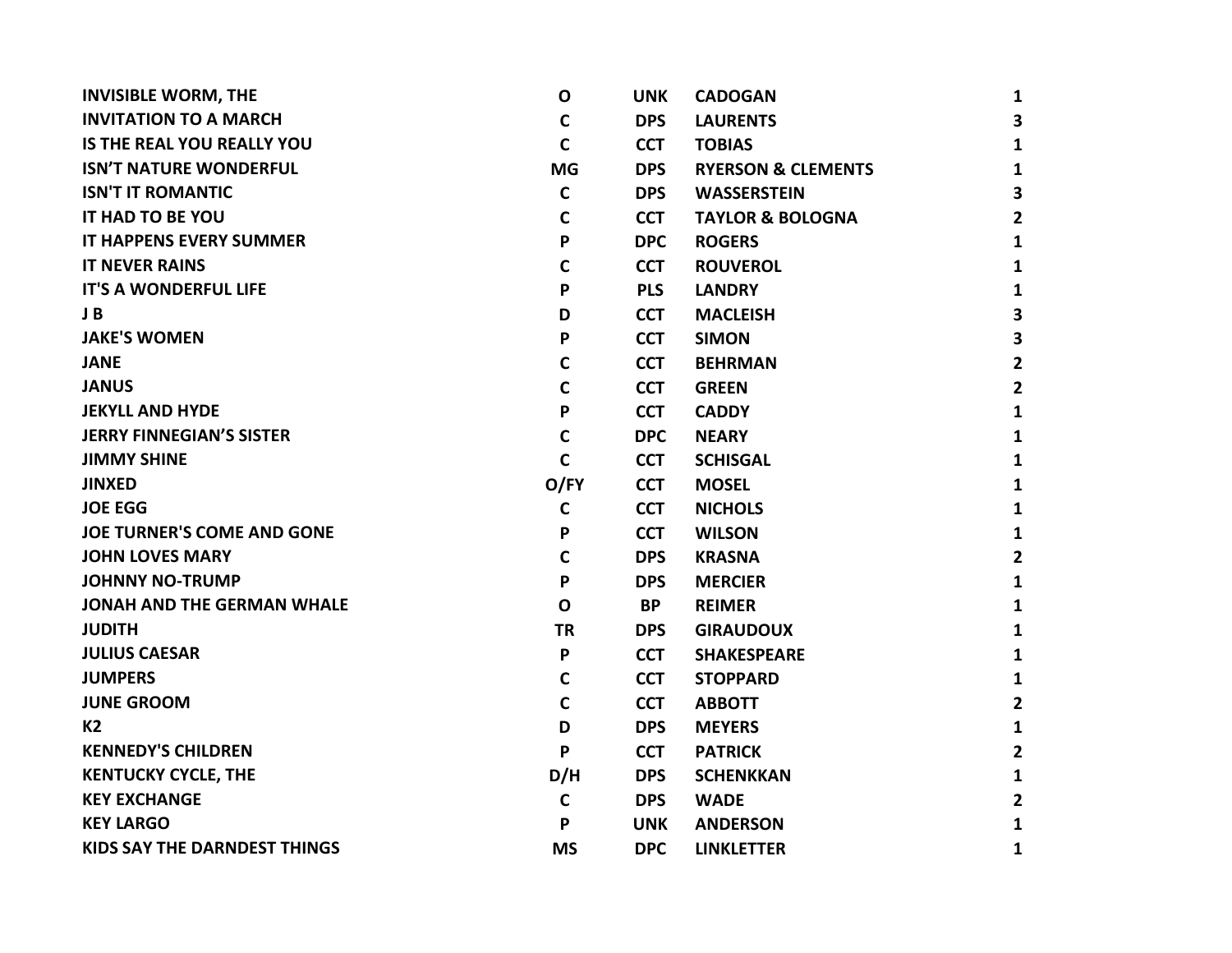| KILLING OF SISTER GEORGE, THE             | C            | <b>CCT</b> | <b>MARCUS</b>                 | 2                       |
|-------------------------------------------|--------------|------------|-------------------------------|-------------------------|
| <b>KIND LADY</b>                          | <b>MD</b>    | <b>CCT</b> | <b>CHODOROV</b>               | 3                       |
| <b>KIND SIR</b>                           | $\mathsf{C}$ | <b>CCT</b> | <b>KRASUA</b>                 | $\mathbf{2}$            |
| <b>KINDLING</b>                           | C/D          | <b>CCT</b> | <b>KENYON</b>                 | $\mathbf{1}$            |
| <b>KING JOHN</b>                          | P            | <b>CCT</b> | <b>SHAKESPEARE</b>            | 1                       |
| <b>KING OF HEARTS</b>                     | С            | <b>DPS</b> | <b>KERR &amp; BROOKS</b>      | 1                       |
| <b>KINGDOM OF THE EARTH</b>               | P            | <b>DPS</b> | <b>WILLIAMS</b>               | 1                       |
| <b>KISS THE BRIDE</b>                     | C            | <b>DPC</b> | <b>WOOTEN</b>                 | $\mathbf{1}$            |
| <b>KITTY FOYLE</b>                        | C            | <b>DPC</b> | <b>SERGEO &amp; MORLEY</b>    | 1                       |
| <b>KNACK, THE</b>                         | C            | <b>CCT</b> | <b>JELLICOE</b>               | $\overline{\mathbf{2}}$ |
| KNACK, THE & THE SUPPORT OF MY MAD MOTHER | C            | <b>CCT</b> | <b>JELLICOE</b>               | 1                       |
| <b>KNOCK KNOCK</b>                        | F            | <b>CCT</b> | <b>FIEFFER</b>                | $\mathbf{2}$            |
| <b>LA RONDE</b>                           | C            | <b>CCT</b> | <b>SCHNITZLER</b>             | 1                       |
| <b>LABURNUM GROVE</b>                     | C            | <b>CCT</b> | <b>PRIESTLY</b>               | $\mathbf{2}$            |
| <b>LADIES FIRST</b>                       | C            | <b>CCT</b> | <b>GERLOCH &amp; MCDONALD</b> | 2                       |
| <b>LADIES IN RETIREMENT</b>               | M            | <b>DPS</b> | <b>PERCY &amp; DENHAM</b>     | 3                       |
| <b>LADIES IN WAITING</b>                  | P            | <b>CCT</b> | <b>CAMPION</b>                | $\mathbf{2}$            |
| <b>LADIES OF CRANFORD</b>                 | $\mathbf o$  | <b>BP</b>  | <b>HORNE</b>                  | $\mathbf{2}$            |
| <b>LADIES OF THE JURY</b>                 | $\mathsf{C}$ | <b>CCT</b> | <b>BALLARD</b>                | 3                       |
| LADY AND THE CLARINET, THE                | C            | <b>DPS</b> | <b>CHRISTOPHER</b>            | 1                       |
| LADY CHOOSES, THE                         | C            | <b>CCT</b> | <b>MCCLEERY</b>               | $\mathbf{1}$            |
| LADY CRIES MURDER, THE                    | C            | <b>CCT</b> | <b>SEE</b>                    | 1                       |
| LADY FROM DUBUQUE, THE                    | P            | <b>DPS</b> | <b>ALBEE</b>                  | $\mathbf{1}$            |
| <b>LADY PRECIOUS STREAM</b>               | P            | <b>CCT</b> | <b>HSIUNG</b>                 | $\mathbf{1}$            |
| LADY WHO CAME TO STAY, THE                | P            | <b>CCT</b> | <b>WHITE</b>                  | 1                       |
| LADY WHO CRIED FOX, THE                   | C            | <b>CCT</b> | <b>CLINTON</b>                | $\mathbf{2}$            |
| <b>LADYHOUSE BLUES</b>                    | D            | <b>CCT</b> | <b>O'MORRISON</b>             | 3                       |
| LADY'S NOT FOR BURNING, THE               | C            | <b>DPS</b> | <b>FRY</b>                    | 1                       |
| <b>LAMP AND THE BELL THE</b>              | D            | <b>UNK</b> | <b>MILLAY</b>                 | 1                       |
| <b>LAMP AT MIDNIGHT</b>                   | P            | <b>UNK</b> | <b>STAVIS</b>                 | 1                       |
| LARK, THE                                 | P            | <b>DPS</b> | <b>ANOUILH</b>                | 1                       |
| <b>LARRY</b>                              | C/D          | <b>BP</b>  | <b>ILLINGWORTH</b>            | 1                       |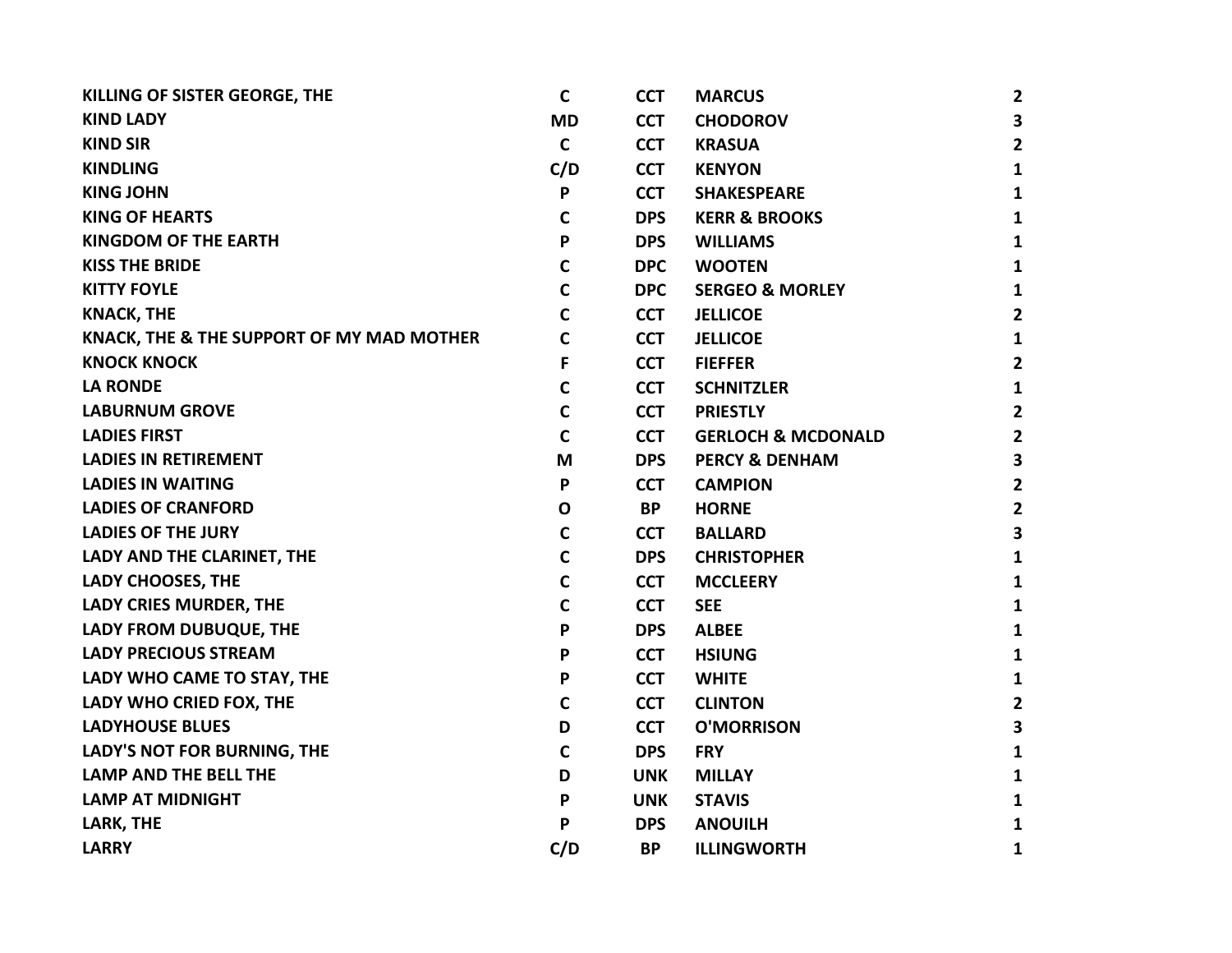| LAST DAYS OF LINCOLN, THE                | P            | <b>UNK</b> | <b>VANDOREN</b>             | $\mathbf{1}$   |
|------------------------------------------|--------------|------------|-----------------------------|----------------|
| LAST MEETING OF THE KNIGHTS OF THE WHITE |              |            |                             |                |
| <b>MAGNOLIA, THE</b>                     | C/D          | <b>DPS</b> | <b>JONES</b>                | 1              |
| LAST OF MRS. CHEYNEY, THE                | $\mathbf c$  | <b>CCT</b> | <b>LONSDALE</b>             | $\mathbf{1}$   |
| LAST OF MRS. LINCOLN, THE                | P            | <b>DPS</b> | <b>PRIDEAUX</b>             | 1              |
| <b>LAST OF THE CLASS</b>                 | $\mathsf{C}$ | <b>CCT</b> | <b>CARMICHAEL</b>           | 1              |
| <b>LAST OF THE RED HOT LOVERS</b>        | $\mathbf c$  | <b>CCT</b> | <b>SIMON</b>                | 3              |
| LAST STRAW AND SOCIALBILITY, THE         | $\mathbf O$  | <b>DPS</b> | <b>DIZENZO</b>              | 1              |
| LATE CHRISTOPHER BEAN, THE               | $\mathsf{C}$ | <b>CCT</b> | <b>HOWARD</b>               | $\overline{2}$ |
| <b>LATER LIFE</b>                        | P            | <b>DPS</b> | <b>GURNEY</b>               | 1              |
| <b>LAUGH IN</b>                          | C/V          | <b>CCT</b> | <b>ROWEN &amp; MARTIN</b>   | 1              |
| <b>LAUGHING WILD</b>                     | $\mathbf c$  | <b>DPS</b> | <b>DURANG</b>               | 1              |
| LAUGHTER ON THE 23RD FLOOR               | $\mathbf C$  | <b>CCT</b> | <b>SIMON</b>                | 3              |
| <b>LAUNDRY &amp; BOURBON</b>             | O/C          | <b>DPS</b> | <b>MCLURE</b>               | $\overline{2}$ |
| <b>LAURA</b>                             | M            | <b>DPS</b> | <b>CASPARY &amp; SKLAR</b>  | 3              |
| <b>LAVENDER AND OLD LACE</b>             | D            | <b>CCT</b> | <b>WARNER</b>               | $\mathbf{2}$   |
| LE MALENTENDU                            | P            | <b>UNK</b> | <b>KAMUS</b>                | $\mathbf{1}$   |
| <b>LEADING LADIES</b>                    | $\mathbf C$  | <b>CCT</b> | <b>LUDWIG</b>               | 1              |
| <b>LEAR</b>                              | P            | <b>DPC</b> | <b>BOND</b>                 | 1              |
| <b>LEAVING HOME</b>                      | D            | <b>CCT</b> | <b>FRENCH</b>               | $\mathbf{1}$   |
| <b>LEAVING IOWA</b>                      | $\mathbf C$  | <b>DPC</b> | <b>CLUE &amp; MANTON</b>    | $\mathbf{1}$   |
| <b>LEGACY, THE</b>                       | O/D          | <b>CCT</b> | <b>ELLIOTT</b>              | 1              |
| <b>LEGEND OF SARAH</b>                   | P            | <b>DPS</b> | <b>GOW &amp; D'USSEAU</b>   | 1              |
| <b>LEGENDARY STARDUST BOYS, THE</b>      | P            | <b>DPS</b> | <b>GILLES</b>               | 1              |
| <b>LEGENDS!</b>                          | P            | <b>CCT</b> | <b>KIRKWOOD</b>             | 1              |
| <b>LEND ME A TENOR</b>                   | $\mathbf c$  | <b>CCT</b> | <b>LUDWIG</b>               | 3              |
| <b>LENNY</b>                             | P            | <b>UNK</b> | <b>BARRY</b>                | $\mathbf{1}$   |
| <b>LES LIAISONS DANGEROUSES</b>          | D            | <b>CCT</b> | <b>HAMPTON</b>              | 1              |
| <b>LESSON FROM ALOES, A</b>              | D            | <b>CCT</b> | <b>FUGARD</b>               | 1              |
| <b>LET'S MURDER MARSHA</b>               | $\mathbf C$  | <b>CCT</b> | <b>FERRIS</b>               | 2              |
| <b>LETTERS TO LUCERNE</b>                | D            | <b>CCT</b> | <b>ROTTER &amp; VINCENT</b> | 1              |
| <b>LETTICE AND LOVAGE</b>                | $\mathbf C$  | <b>CCT</b> | <b>SHAFFER</b>              | 3              |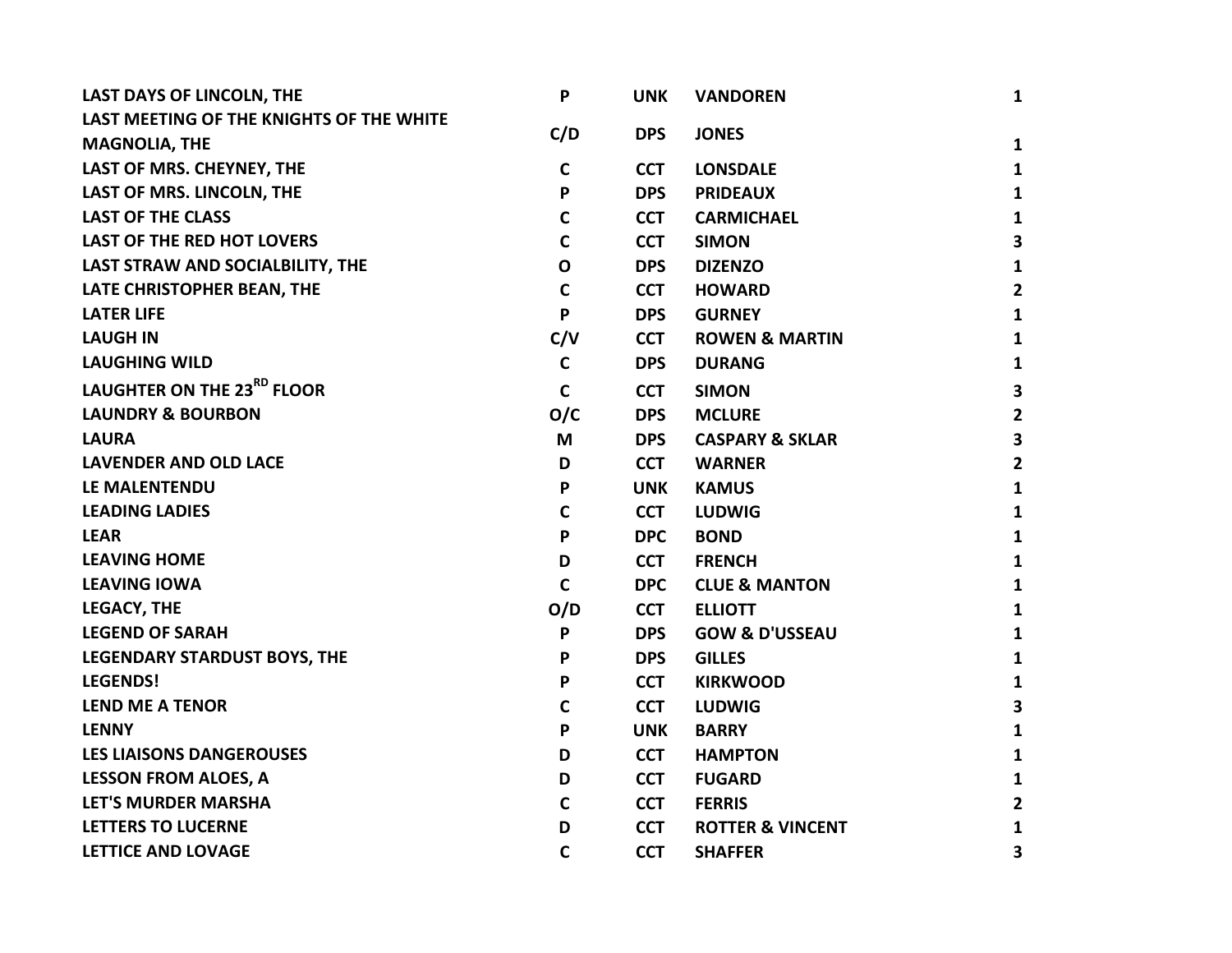| LIAR, THE                                       | C            | <b>CCT</b> | <b>GOLDONI</b>              | $\mathbf{1}$            |
|-------------------------------------------------|--------------|------------|-----------------------------|-------------------------|
| <b>LIBATION BEARER, THE &amp; THE EUMENIDES</b> | O/CL         | <b>UNK</b> | <b>AESCHYLUS</b>            | $\mathbf{1}$            |
| LIFE & ADVENTURES OF NICHOLAS NICKLEBY, THE     | D            | <b>DPS</b> | <b>DICKENS</b>              | $\overline{\mathbf{2}}$ |
| LIFE BEGINS ON THE FARM                         | $\mathbf 0$  | <b>UNK</b> | <b>HOLLOWAY</b>             | $\mathbf{1}$            |
| LIFE IN THE THEATRE, A                          | $\mathbf C$  | <b>CCT</b> | <b>MAMET</b>                | $\overline{\mathbf{3}}$ |
| <b>LIFE WITH FATHER</b>                         | P            | <b>DPS</b> | <b>LINDSAY &amp; CROUSE</b> | 3                       |
| LIFE WITH MOTHER                                | $\mathbf C$  | <b>DPS</b> | <b>LINDSAY &amp; CROUSE</b> | $\mathbf{1}$            |
| LIFE, A                                         | C            | <b>CCT</b> | <b>LEONARD</b>              | $\mathbf{1}$            |
| LIFESTYLES OF THE RICH YOUNG RULER              | $\mathbf C$  | <b>UNK</b> | <b>WILKINSON</b>            | $\mathbf{1}$            |
| <b>LIGHT UP THE SKY</b>                         | $\mathsf{C}$ | <b>DPS</b> | <b>HART</b>                 | $\overline{\mathbf{3}}$ |
| LIGHTS ARE WARM AND COLOURED, THE               | P            | <b>CCT</b> | <b>NORFOLK</b>              | $\mathbf{1}$            |
| LILIES OF THE FIELD, THE                        | P            | <b>DPS</b> | <b>BARRETT</b>              | $\overline{\mathbf{3}}$ |
| <b>LILIOM</b>                                   | $\mathbf O$  | <b>CCT</b> | <b>MOLNAR</b>               | $\mathbf{1}$            |
| LILY, THE FELON'S DAUGHTER                      | <b>MD</b>    | <b>CCT</b> | <b>TAGGART</b>              | $\mathbf{1}$            |
| LION IN WINTER, THE                             | C/D          | <b>CCT</b> | <b>GOLDMAN</b>              | $\mathbf{3}$            |
| LIPS TOGETHER, TEETH APART                      | D            | <b>DPS</b> | <b>MCNALLY</b>              | $\overline{2}$          |
| LITTLE FAMILY BUSINESS, A                       | $\mathsf{C}$ | <b>CCT</b> | <b>BARILLET &amp; GREDY</b> | $\mathbf{1}$            |
| <b>LITTLE FOOTSTEPS</b>                         | C/D          | <b>DPS</b> | <b>TALLY</b>                | $\mathbf{1}$            |
| <b>LITTLE FOXES, THE</b>                        | D            | <b>DPS</b> | <b>HELLMAN</b>              | $\overline{\mathbf{3}}$ |
| LITTLE GIRL WHO LIVES DOWN THE LANE, THE        | M            | <b>DPS</b> | <b>KOENIG</b>               | $\mathbf{1}$            |
| <b>LITTLE MOON OF ALBAN</b>                     | D            | <b>CCT</b> | <b>COSTIGAN</b>             | $\mathbf{1}$            |
| <b>LITTLE MURDERS</b>                           | C            | <b>CCT</b> | <b>FIEFFER</b>              | $\mathbf{1}$            |
| <b>LITTLE SCANDAL</b>                           | $\mathsf{C}$ | <b>CCT</b> | <b>RYERSON &amp; MILLER</b> | $\mathbf{1}$            |
| <b>LITTLE WOMEN</b>                             | C/D          | <b>BP</b>  | <b>WHEELER</b>              | $\mathbf{1}$            |
| LITTLE WOMEN OF ORCHARD HOUSE                   | D            | <b>DPC</b> | <b>LONGEST</b>              | $\mathbf{1}$            |
| <b>LO AND BEHOLD</b>                            | $\mathsf{C}$ | <b>CCT</b> | <b>PATRIACK</b>             | $\mathbf{1}$            |
| <b>LONE STAR</b>                                | O/C          | <b>DPS</b> | <b>MCCLURE</b>              | $\mathbf{1}$            |
| LONG CHRISTMAS DINNER, THE                      | O/CM         | <b>CCT</b> | <b>WILDER</b>               | $\mathbf{1}$            |
| <b>LOOK AWAY</b>                                | D            | <b>CCT</b> | <b>KILTY</b>                | $\mathbf{2}$            |
| <b>LOOK BACK IN ANGER</b>                       | P            | <b>DPC</b> | <b>OSBOURNE</b>             | $\overline{\mathbf{3}}$ |
| <b>LOOK HOMEWARD ANGEL</b>                      | C/D          | <b>CCT</b> | <b>FRINGES</b>              | 3                       |
| <b>LOOK WHO'S LAUGHING</b>                      | $\mathbf C$  | <b>CCT</b> | <b>RANDALL</b>              | $\mathbf{1}$            |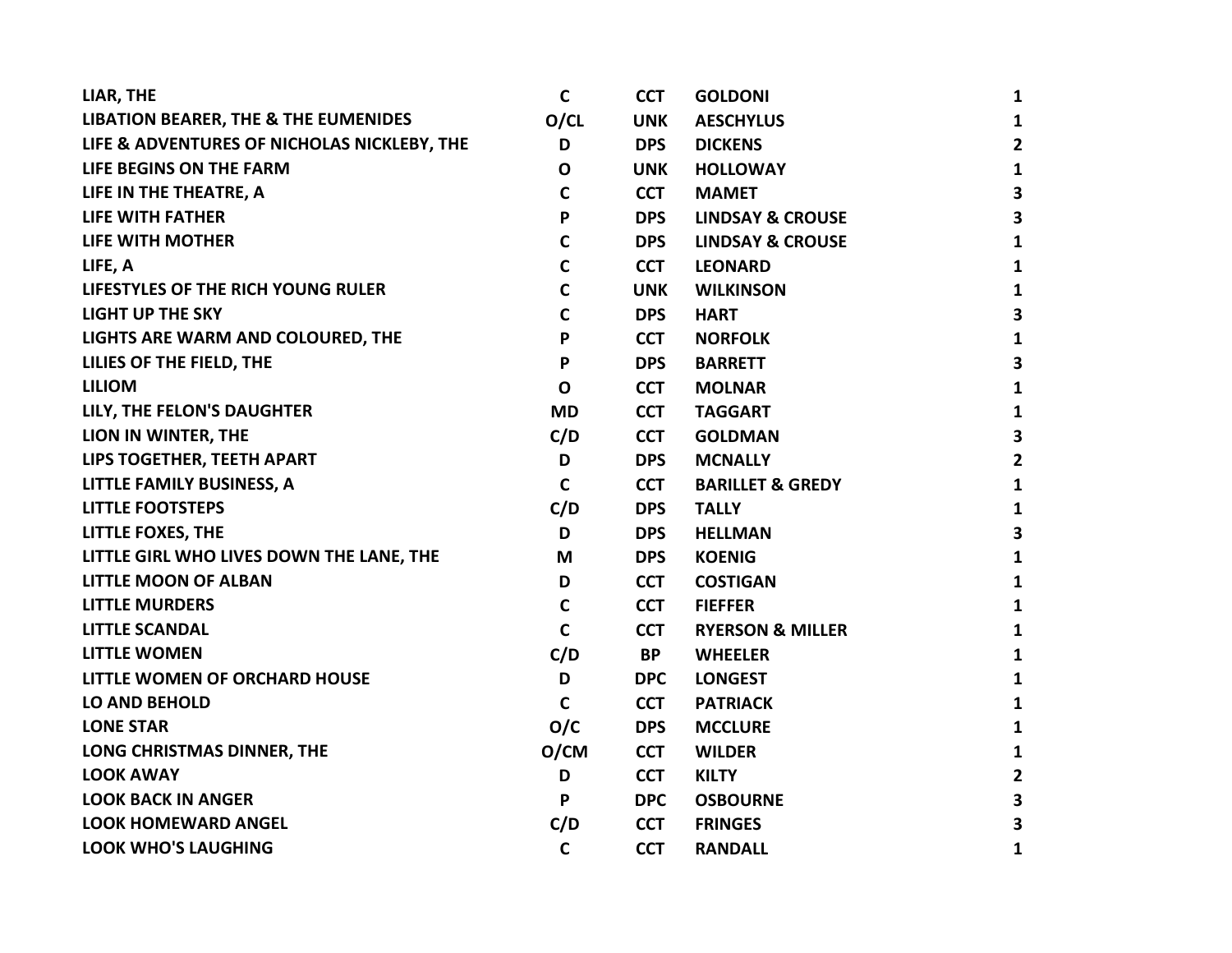| <b>LOOK: WE'VE COME THROUGH</b>   | C/D          | <b>DPS</b> | <b>WHEELER</b>                    | 1                       |
|-----------------------------------|--------------|------------|-----------------------------------|-------------------------|
| <b>LOOKING FOR AMERICA</b>        | $\mathbf 0$  | <b>BP</b>  | <b>STEIN</b>                      | $\mathbf{1}$            |
| <b>LOOSE ENDS</b>                 | C            | <b>CCT</b> | <b>WELLER</b>                     | $\mathbf{1}$            |
| <b>LORD PENGO</b>                 | $\mathbf C$  | <b>CCT</b> | <b>BERHAM</b>                     | $\mathbf{1}$            |
| <b>LORD'S WILL, THE</b>           | $\mathbf 0$  | <b>CCT</b> | <b>GREEN</b>                      | $\mathbf{1}$            |
| <b>LOST ELEVATOR, THE</b>         | O            | <b>BP</b>  | <b>WILDER</b>                     | $\mathbf{1}$            |
| <b>LOST HORIZON</b>               | P            | <b>DPC</b> | <b>MARTENS &amp; SERGEL</b>       | $\overline{2}$          |
| <b>LOST IN YONKERS</b>            | P            | <b>CCT</b> | <b>SIMON</b>                      | 3                       |
| LOTTERY, THE                      | $\mathbf 0$  | <b>DPC</b> | <b>DUFFIELD</b>                   | $\overline{2}$          |
| <b>LOUD RED PATRICK, THE</b>      | $\mathsf{C}$ | <b>CCT</b> | <b>BOREFF</b>                     | 3                       |
| <b>LOVE FROM A STRANGER</b>       | M            | <b>CCT</b> | <b>VOSPER</b>                     | $\overline{\mathbf{2}}$ |
| <b>LOVE IS A TIME OF DAY</b>      | $\mathsf{C}$ | <b>DPS</b> | <b>PATRICK</b>                    | $\mathbf{1}$            |
| <b>LOVE IS MURDER</b>             | $\mathbf C$  | BP.        | <b>KELLY</b>                      | $\mathbf{1}$            |
| <b>LOVE LETTERS</b>               | P            | <b>DPS</b> | <b>GURNEY</b>                     | 3                       |
| <b>LOVE ME LONG</b>               | C            | <b>DPS</b> | <b>FRANKEL</b>                    | $\mathbf{1}$            |
| LOVE OF FOUR COLONELS, THE        | C            | <b>DPS</b> | <b>USTINOV</b>                    | $\mathbf{1}$            |
| <b>LOVE RIDES THE RAILS</b>       | <b>MD</b>    | <b>DPS</b> | <b>CARY</b>                       | 3                       |
| LOVE, SEX AND THE I.R.S           | C            | <b>CCT</b> | <b>VAN ZANDT &amp; MILMORE</b>    | 3                       |
| LOVELY SUNDAY FOR CREVE COEUR, A  | P            | <b>DPS</b> | <b>WILLIAMS</b>                   | $\mathbf{1}$            |
| <b>LOVERS AND OTHER STRANGERS</b> | C            | <b>CCT</b> | <b>TAYLOR &amp; BOLOGNA</b>       | 3                       |
| <b>LOVER'S LEAP</b>               | $\mathsf{C}$ | <b>CCT</b> | <b>DAILY</b>                      | $\mathbf{1}$            |
| LU ANN HAMPTON LAVERTY OBERLANDER | C/D          | <b>DPS</b> | <b>JONES</b>                      | 3                       |
| <b>LUNCH HOUR</b>                 | $\mathbf C$  | <b>CCT</b> | <b>KERR</b>                       | 3                       |
| <b>LUTE SONG</b>                  | P            | <b>DPC</b> | <b>IRWIN, HOWARD &amp; SERGEL</b> | $\overline{2}$          |
| <b>LUTHER</b>                     | D            | <b>DPC</b> | <b>OSBOURNE</b>                   | $\overline{2}$          |
| <b>LUV</b>                        | C            | <b>DPS</b> | <b>SCHISGAL</b>                   | $\overline{2}$          |
| <b>LUXURY CRUISE</b>              | C            | <b>CCT</b> | <b>CARMICHAEL</b>                 | $\overline{2}$          |
| <b>LYSISTRATA</b>                 | P            | <b>UNK</b> | <b>RUDALL</b>                     | $\mathbf{1}$            |
| <b>M IS FOR THE MILLION</b>       | C            | <b>CCT</b> | <b>SHARKEY</b>                    | 1                       |
| <b>M. BUTTERFLY</b>               | P            | <b>DPS</b> | <b>HWANG</b>                      | 3                       |
| <b>MA RAINEY'S BLACK BOTTOM</b>   | P            | <b>CCT</b> | <b>WILSON</b>                     | $\mathbf{2}$            |
| <b>MAC BIRD</b>                   | <b>SA</b>    | <b>CCT</b> | <b>GARSON</b>                     | 1                       |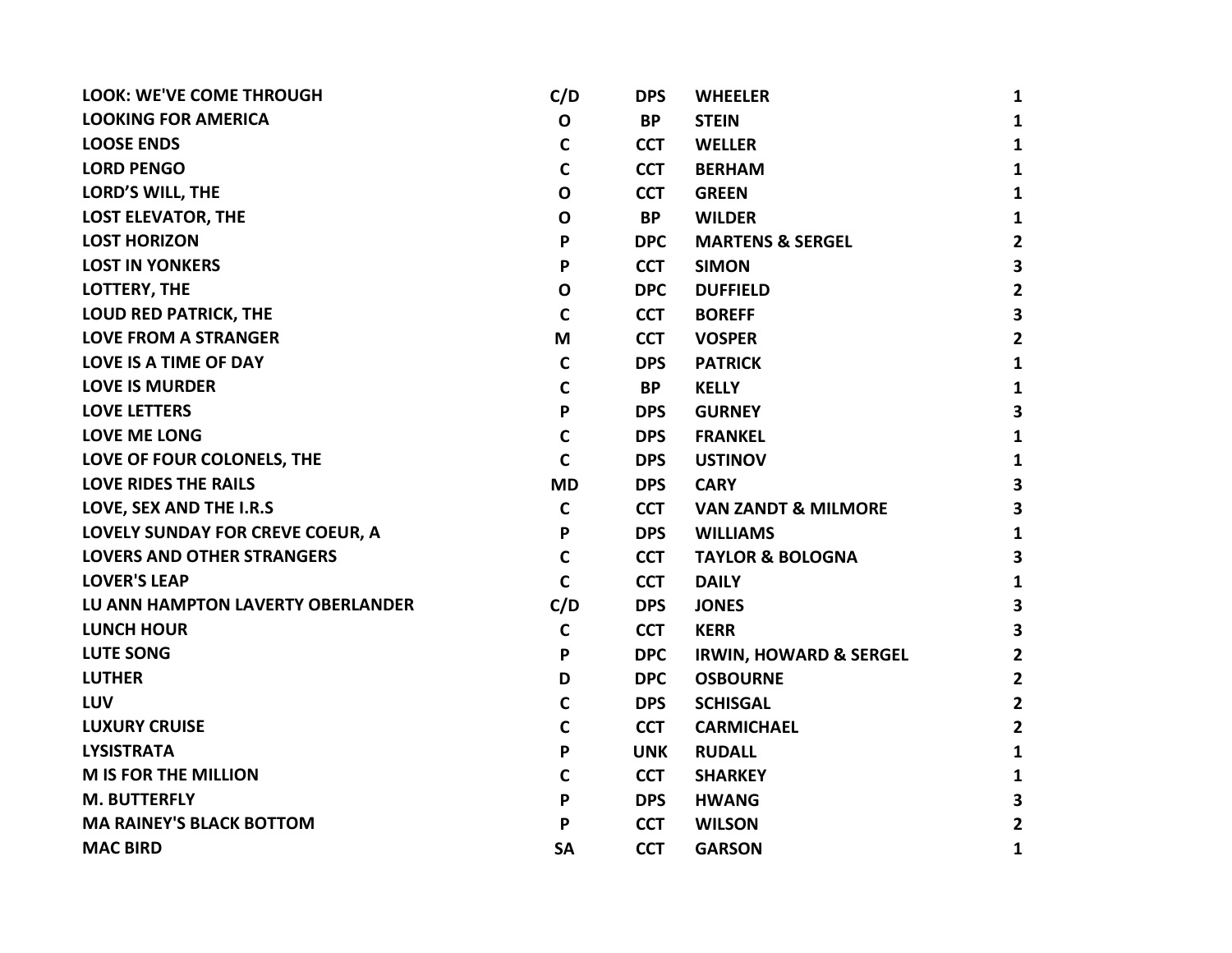| <b>MACBETH</b>                        | P            | <b>CCT</b> | <b>SHAKESPEARE</b>              | $\mathbf{1}$            |
|---------------------------------------|--------------|------------|---------------------------------|-------------------------|
| <b>MACBETH DID IT</b>                 | $\mathbf c$  | <b>DPS</b> | <b>PATRICK</b>                  | $\overline{2}$          |
| <b>MACHINAL</b>                       | M            | <b>UNK</b> | <b>TREADWELL</b>                | $\mathbf{1}$            |
| <b>MADAM TIC-TAC</b>                  | D            | <b>CCT</b> | <b>CARY &amp; WETHERS</b>       | $\mathbf{1}$            |
| <b>MADWOMAN OF CHAILLOT, THE</b>      | C            | <b>DPS</b> | <b>GIRAUDOUX</b>                | $\overline{\mathbf{3}}$ |
| <b>MAGIC APPLE, THE</b>               | $\mathsf{C}$ | <b>CCT</b> | <b>HUGHES</b>                   | $\overline{\mathbf{3}}$ |
| <b>MAGICIAN'S NEPHEW, THE</b>         | D            | <b>DPS</b> | <b>HARRIS, LEWIS &amp; PENN</b> | $\overline{2}$          |
| <b>MAGNIFICENT OBSESSION</b>          | D            | <b>UNK</b> | <b>DOUGLAS</b>                  | $\mathbf{1}$            |
| <b>MAID AND THE MESSENGER, THE</b>    | $\mathbf O$  | <b>BP</b>  | <b>VAN DER LINDE</b>            | $\mathbf{1}$            |
| <b>MAJOR BARBARA</b>                  | $\mathbf C$  | <b>CCT</b> | <b>SHAW</b>                     | $\overline{\mathbf{2}}$ |
| <b>MAJORITY OF ONE, A</b>             | $\mathbf C$  | <b>CCT</b> | <b>SPIGELGASS</b>               | $\overline{\mathbf{3}}$ |
| <b>MAKE A MILLION</b>                 | $\mathbf C$  | <b>CCT</b> | <b>BARASCH &amp; MOORE</b>      | $\mathbf{1}$            |
| <b>MAKE WAY FOR LUCIA</b>             | $\mathbf C$  | <b>DPS</b> | <b>VANDRUTEN</b>                | $\mathbf{1}$            |
| <b>MALE ANIMAL, THE</b>               | $\mathsf{C}$ | <b>BP</b>  | <b>THURBER</b>                  | 3                       |
|                                       |              |            | AYVAZIAN, DALEY, FARRELL,       |                         |
| <b>MAMA DRAMA</b>                     | P            | <b>CCT</b> | HOUSTON, NACHTMANN,             |                         |
|                                       |              |            | <b>O'SULLIVAN, &amp; SACHS</b>  | $\mathbf{1}$            |
| <b>MAMA'S AFFAIR</b>                  | $\mathbf c$  | <b>CCT</b> | <b>BUTLER</b>                   | $\mathbf{1}$            |
| <b>MAN ALIVE</b>                      | $\mathbf C$  | <b>CCT</b> | <b>DIGHTON</b>                  | $\overline{2}$          |
| <b>MAN AND SUPERMAN</b>               | $\mathbf C$  | <b>CCT</b> | <b>SHAW</b>                     | $\mathbf{1}$            |
| <b>MAN CALLED PETER, A</b>            | P            | <b>DPC</b> | <b>MCGREEVEY</b>                | $\overline{2}$          |
| <b>MAN FOR ALL SEASONS, A</b>         | D            | <b>CCT</b> | <b>BOLT</b>                     | $\overline{\mathbf{3}}$ |
| MAN IN 605, THE                       | D            | <b>CCT</b> | <b>GROSS</b>                    | $\mathbf{1}$            |
| MAN IN THE DOG SUIT, THE              | $\mathbf C$  | <b>DPS</b> | <b>BEICH &amp; WRIGHT</b>       | $\overline{\mathbf{2}}$ |
| <b>MAN IN THE GLASS BOOTH, THE</b>    | D            | <b>CCT</b> | <b>SHAW</b>                     | $\mathbf{1}$            |
| <b>MAN ON A STICK, THE</b>            | $\mathbf C$  | <b>CCT</b> | <b>WARE</b>                     | $\mathbf{1}$            |
| MAN WHO CAME TO DINNER, THE           | $\mathsf{C}$ | <b>DPS</b> | <b>O'BRIEN</b>                  | $\mathbf{3}$            |
| MAN WHO DIED AND WENT TO HEAVEN, THE  | $\mathbf O$  | <b>DPC</b> | <b>HART &amp; KAUFFMAN</b>      | $\mathbf{1}$            |
| <b>MAN WHO MARRIED A DUMB WIFE, A</b> | $\mathsf{C}$ | <b>BP</b>  | <b>FRANCE</b>                   | $\overline{2}$          |
| MAN WHO STAYED BY HIS NEGATIVE, THE   | $\mathbf O$  | <b>CCT</b> | <b>DEE</b>                      | $\mathbf{1}$            |
| <b>MAN WITH BAGS</b>                  | P            | <b>CCT</b> | <b>IONESCO</b>                  | $\mathbf{1}$            |
| MAN WITH THE PLASTIC SANDWICH, THE    | $\mathbf C$  | <b>CCT</b> | <b>KARSHNER</b>                 | 1                       |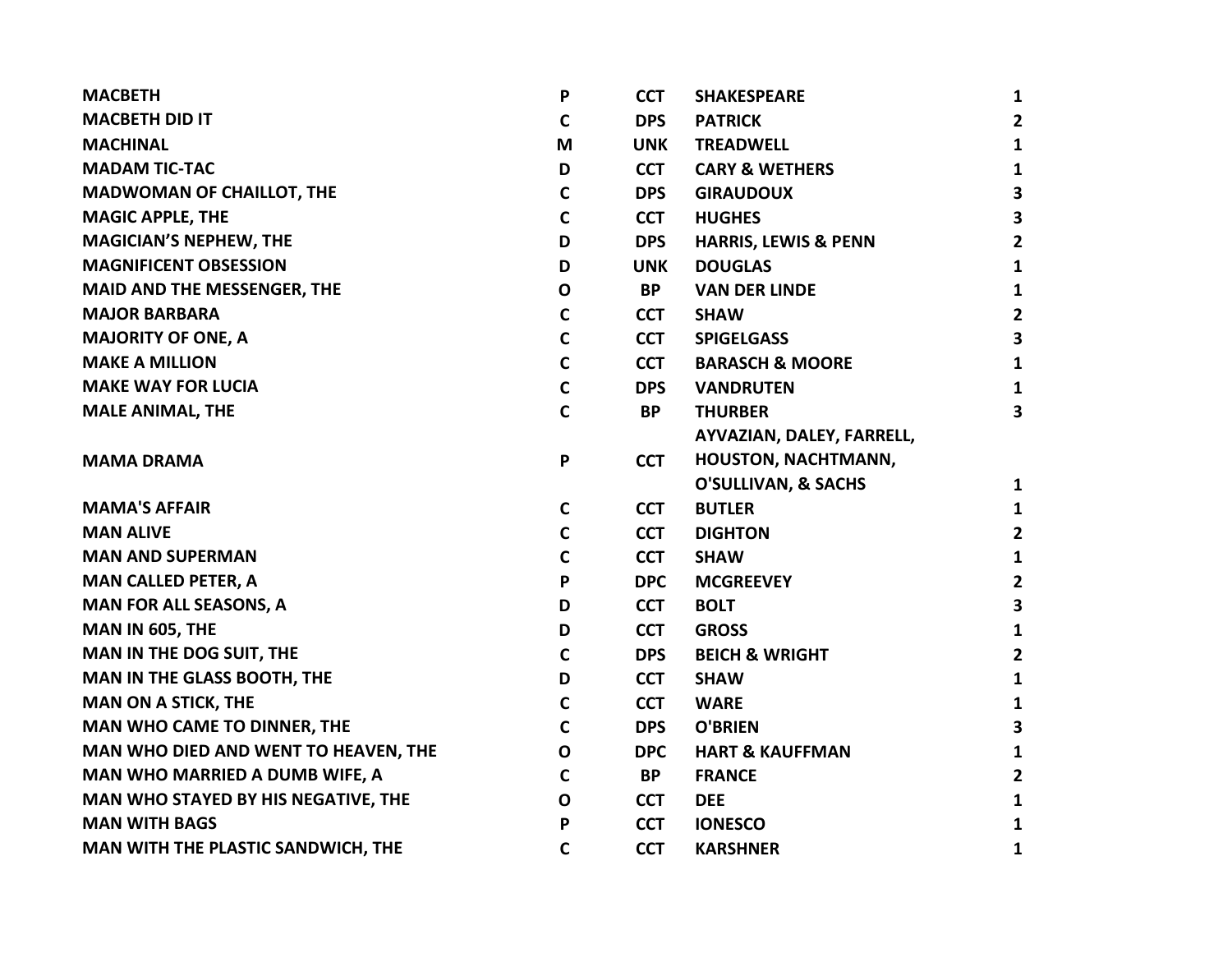| <b>MAN, THE</b>                            | P            | <b>DPS</b> | <b>DINELLI</b>             | $\overline{2}$ |
|--------------------------------------------|--------------|------------|----------------------------|----------------|
| <b>MANOEUVRES OF JANE, THE</b>             | C            | <b>CCT</b> | <b>JONES</b>               | 1              |
| <b>MANY MANSIONS</b>                       | P            | <b>DPS</b> | <b>GOODMAN</b>             | $\mathbf{1}$   |
| <b>MANY MOONS</b>                          | P            | <b>DPC</b> | <b>THURBER</b>             | $\mathbf{1}$   |
| <b>MARAT SADE</b>                          | P            | <b>UNK</b> | <b>WEISS</b>               | 1              |
| <b>MARATHON '33</b>                        | P            | <b>DPS</b> | <b>HAROC</b>               | 1              |
| <b>MARCH HARES</b>                         | <b>SA</b>    | <b>UNK</b> | <b>GRIBBLE</b>             | 1              |
| <b>MARIA MAGDALENA</b>                     | P            | <b>UNK</b> | <b>HEBBEL</b>              | $\mathbf{1}$   |
| <b>MARK'S PLACE</b>                        | C            | <b>CCT</b> | <b>VATSEK</b>              | $\mathbf{2}$   |
| <b>MARRIAGE GO-ROUND, THE</b>              | C            | <b>CCT</b> | <b>STEVENS</b>             | 3              |
| <b>MARRIAGE OF COLUMBINE, THE</b>          | $\mathbf C$  | <b>CCT</b> | <b>CHAPMAN</b>             | 1              |
| <b>MARY, MARY</b>                          | $\mathbf C$  | <b>DPS</b> | <b>KERR</b>                | 3              |
| <b>MASH</b>                                | $\mathbf C$  | <b>DPC</b> | <b>KELLY</b>               | 3              |
| <b>MASS APPEAL</b>                         | P            | <b>DPS</b> | <b>DAVIS</b>               | 3              |
| <b>MASTER BUILDER, THE</b>                 | P            | <b>UNK</b> | <b>IBSEN</b>               | $\mathbf{1}$   |
| <b>MASTER CLASS</b>                        | D            | <b>DPS</b> | <b>MCNALLY</b>             | 1              |
| <b>MASTER HAROLD AND THE BOYS</b>          | D            | <b>CCT</b> | <b>FUGARD</b>              | 3              |
| <b>MASTERGATE</b>                          | P            | <b>CCT</b> | <b>GELBART</b>             | 1              |
| <b>MATCHMAKER, THE</b>                     | F            | <b>CCT</b> | <b>WILDER</b>              | 3              |
| <b>MATING GAME, THE</b>                    | C            | <b>CCT</b> | <b>HAWDEN</b>              | $\mathbf{1}$   |
| <b>MATTY AND THE MORON AND MADONNA</b>     | P            | <b>UNK</b> | <b>LEIBERMAN</b>           | $\mathbf{1}$   |
| <b>MATURING OF JONATHAN PRUNEBERG, THE</b> | C            | <b>CCT</b> | <b>DVORACEK</b>            | $\mathbf{1}$   |
| <b>MAYBE TUESDAY</b>                       | C            | <b>CCT</b> | <b>TOLKIN &amp; KALLEN</b> | $\mathbf{1}$   |
| <b>ME AND MOLLY</b>                        | P            | <b>DPS</b> | <b>BERG</b>                | $\mathbf{1}$   |
| <b>ME AND THEE</b>                         | $\mathsf{C}$ | <b>DPS</b> | <b>HORINE</b>              | 3              |
| <b>MEANWHILE, BACK ON THE COUCH</b>        | C            | <b>CCT</b> | <b>SHARKEY</b>             | $\mathbf{2}$   |
| <b>MEET ME IN ST. LOUIS</b>                | $\mathbf C$  | <b>DPC</b> | <b>SERGEL</b>              | $\mathbf{1}$   |
| <b>MEET THE MISSES</b>                     | O/C          | <b>CCT</b> | <b>NICHOLSON</b>           | $\mathbf{2}$   |
| <b>MEMORANDUM, THE</b>                     | P            | <b>CCT</b> | <b>HAVEL</b>               | 1              |
| <b>MEMORY OF WATER, THE</b>                | C            | <b>DPS</b> | <b>STEPHENSON</b>          | 1              |
| <b>MEN IN WHITE</b>                        | D            | <b>CCT</b> | <b>KINGSLEY</b>            | 1              |
| <b>MEN MUST FIGHT</b>                      | P            | <b>CCT</b> | <b>LAWRENCE &amp; LEE</b>  | 1              |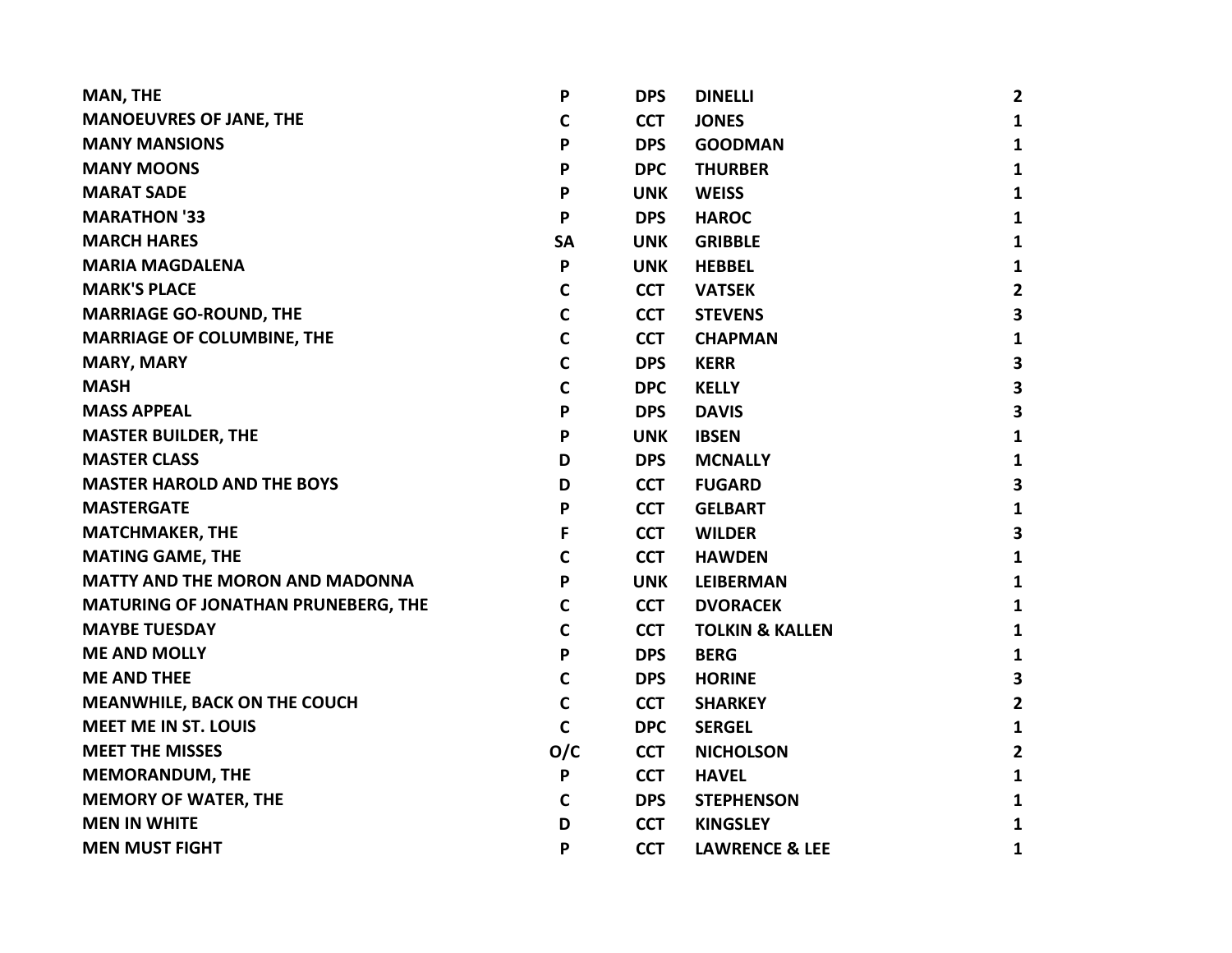| <b>MENNONITE MAID, A</b>                       | $\mathbf c$  | <b>UNK</b> | <b>MARTIN &amp; HOWE</b>       | 1                       |
|------------------------------------------------|--------------|------------|--------------------------------|-------------------------|
| <b>MERTON OF THE MOVIES</b>                    | C            | <b>CCT</b> | <b>KAUFFMAN &amp; CONNELLY</b> | 1                       |
| MICE HAVE BEEN DRINKING AGAIN, THE             | O/C          | <b>CCT</b> | <b>HAUBOLD</b>                 | 1                       |
| <b>MICKEY</b>                                  | C            | <b>DPS</b> | <b>CHASE</b>                   | 1                       |
| <b>MIDDLE AGES, THE</b>                        | C            | <b>DPS</b> | <b>GURNEY</b>                  | 1                       |
| <b>MIDDLE OF THE NIGHT</b>                     | $\mathsf{C}$ | <b>CCT</b> | <b>CHAYEFSKY</b>               | $\overline{\mathbf{3}}$ |
| <b>MIDSUMMER NIGHTS DREAM, A</b>               | P            | <b>UNK</b> | <b>WRIGHT &amp; LEMAR</b>      | $\overline{\mathbf{3}}$ |
| MIND WITH THE DIRTY MAN, THE                   | $\mathsf{C}$ | <b>CCT</b> | <b>TASCA</b>                   | $\mathbf{2}$            |
| <b>MIRACLE ON 34TH STREET</b>                  | <b>CM</b>    | <b>EP</b>  | <b>BRANDL</b>                  | $\mathbf{1}$            |
| <b>MIRACLE WORKER, THE</b>                     | D            | <b>CCT</b> | <b>GIBSON</b>                  | $\overline{\mathbf{3}}$ |
| <b>MIRANDA</b>                                 | $\mathbf C$  | <b>BP</b>  | <b>BLACKMOORE</b>              | 1                       |
| <b>MISER, THE</b>                              | F            | <b>CCT</b> | <b>MOLIERE</b>                 | $\overline{\mathbf{3}}$ |
| <b>MISFITS, THE</b>                            | D            | <b>UNK</b> | <b>MILLER</b>                  | $\mathbf{1}$            |
| <b>MISS FIRECRACKER CONTEST, THE</b>           | $\mathbf C$  | <b>DPS</b> | <b>HENLEY</b>                  | $\overline{\mathbf{3}}$ |
| <b>MISS LONELY HEART</b>                       | P            | <b>DPS</b> | <b>TEICHMANN</b>               | 1                       |
| <b>MISS PELL IS MISSING</b>                    | P            | <b>CCT</b> | <b>GERSHE</b>                  | $\mathbf{2}$            |
| <b>MISSING LINK</b>                            | C            | <b>CCT</b> | <b>SHARKEY</b>                 | $\mathbf{1}$            |
| <b>MISTER JOHNSON</b>                          | P            | <b>DPS</b> | <b>ROSTEN</b>                  | $\mathbf{1}$            |
| <b>MISTER PEEPERS</b>                          | C            | <b>CCT</b> | <b>HAYES</b>                   | $\mathbf{1}$            |
| <b>MISTER ROBERTS</b>                          | P            | <b>DPS</b> | <b>HEGGEN &amp; LOGAN</b>      | $\overline{\mathbf{3}}$ |
| <b>MISTRESS OF MELLYN</b>                      | P            | <b>CCT</b> | <b>HOLTS &amp; KUNER</b>       | $\mathbf{1}$            |
| <b>MIXED COUPLES</b>                           | P            | <b>DPS</b> | <b>PRIDEAUX</b>                | 1                       |
| <b>MIXED EMOTIONS</b>                          | C            | <b>DPS</b> | <b>BAER</b>                    | 1                       |
| <b>MOLLUSC, THE</b>                            | C            | <b>UNK</b> | <b>DAVIES</b>                  | $\mathbf{1}$            |
| <b>MONDAY AFTER THE MIRACLE</b>                | P            | <b>DPS</b> | <b>GIBSON</b>                  | 3                       |
| <b>MONIQUE</b>                                 | D            | <b>CCT</b> | <b>BLANKFORT</b>               | $\mathbf{2}$            |
| MONKEY MONKEY BOTTLE OF BEER, HOW MANY MONKEYS |              |            |                                |                         |
| <b>HAVE WE HERE</b>                            | D            | <b>CCT</b> | <b>SHEINESS</b>                | 1                       |
| <b>MONKEY WALK THE</b>                         | C            | <b>CCT</b> | <b>MURRAY</b>                  | 1                       |
| <b>MONKEY'S PAW, THE</b>                       | O/C          | <b>CCT</b> | <b>JACOBS</b>                  | $\mathbf{2}$            |
| <b>MOON FOR THE MISBEGOTTEN</b>                | D            | <b>CCT</b> | <b>O'NEILL</b>                 | 3                       |
| <b>MOON OVER BUFFALO</b>                       | $\mathbf C$  | <b>CCT</b> | <b>LUDWIG</b>                  | 2                       |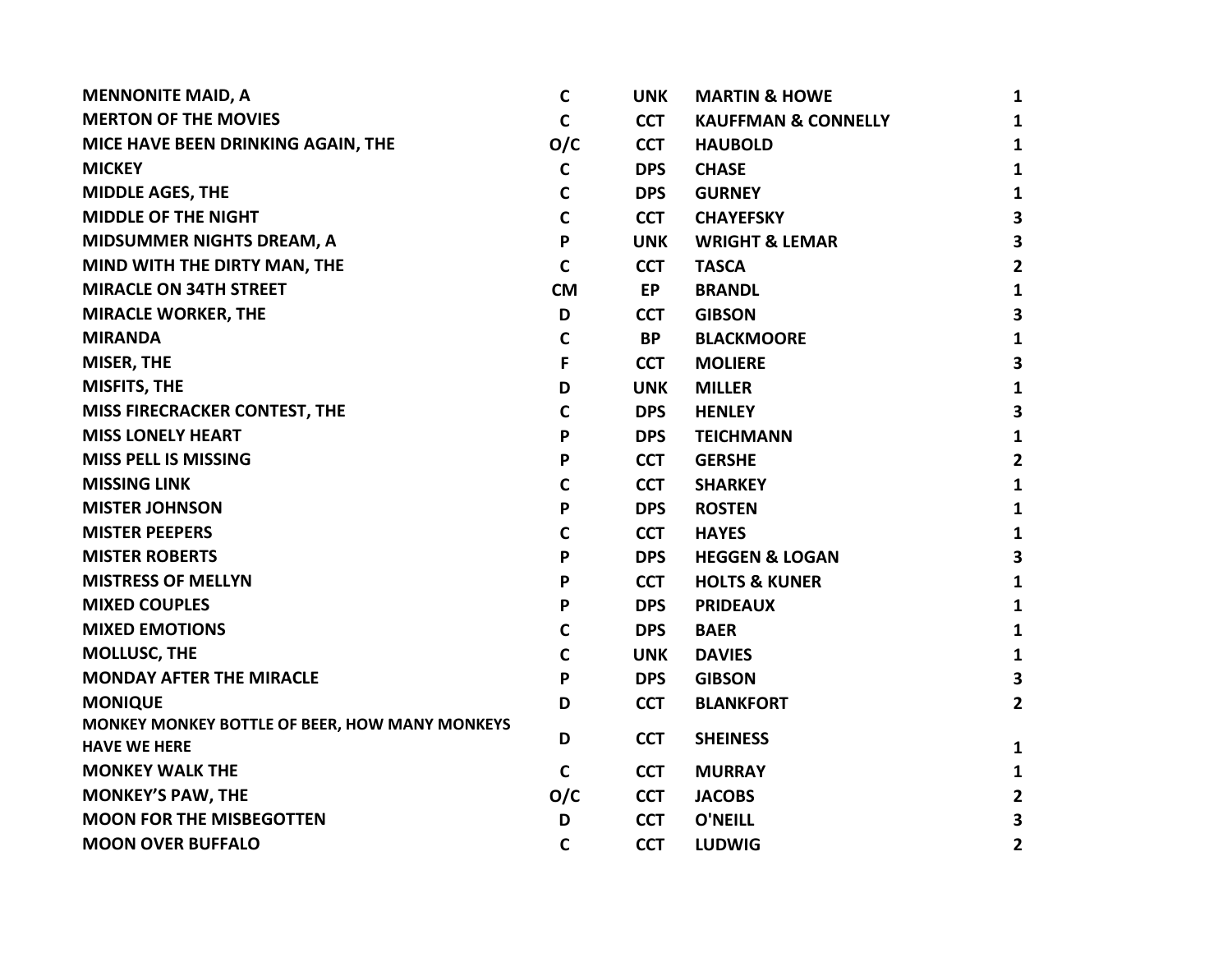| <b>MOOR BORN</b>                      | P            | <b>CCT</b> | <b>TOTHEROH</b>                | $\overline{2}$          |
|---------------------------------------|--------------|------------|--------------------------------|-------------------------|
| <b>MORE THAN MEETS THE EYE</b>        | C            | <b>CCT</b> | <b>CARMICHAEL</b>              | $\overline{\mathbf{3}}$ |
| <b>MORNING'S AT SEVEN</b>             | $\mathsf{C}$ | <b>CCT</b> | <b>OSBORN</b>                  | 3                       |
| <b>MOTHER COURAGE</b>                 | D/MR         | <b>CCT</b> | <b>BRECHT</b>                  | 1                       |
| <b>MOUNTAINTOP</b>                    | $\mathbf 0$  | <b>BP</b>  | <b>HUGHES</b>                  | 1                       |
| <b>MOUSE THAT ROARED</b>              | $\mathbf C$  | <b>DPC</b> | <b>SERGEL</b>                  | 1                       |
| <b>MOUSETRAP, THE</b>                 | M            | <b>BP</b>  | <b>CHRISTIE</b>                | 3                       |
| <b>MOVE OVER, MRS. MARKHAM</b>        | $\mathbf C$  | <b>CCT</b> | <b>COONEY &amp; CHAPMAN</b>    | 3                       |
| <b>MR. &amp; MRS. NORTH</b>           | $\mathbf C$  | <b>CCT</b> | <b>DAVIS</b>                   | 1                       |
| <b>MR. BARRY'S ETCHINGS</b>           | $\mathsf{C}$ | <b>DPS</b> | <b>BULLOCK &amp; ARCHER</b>    | $\overline{2}$          |
| <b>MR. PICKWICK</b>                   | C            | <b>DPS</b> | <b>YOUNG</b>                   | 1                       |
| <b>MRS MCTHING</b>                    | $\mathbf C$  | <b>DPS</b> | <b>CHASE</b>                   | 1                       |
| <b>MRS. BUMPSTEAD-LEIGH</b>           | $\mathbf C$  | <b>CCT</b> | <b>SMITH</b>                   | 1                       |
| <b>MRS. MOONLIGHT</b>                 | P            | <b>CCT</b> | <b>LEVY</b>                    | $\overline{2}$          |
| <b>MRS. PARTRIDGE PRESENTS</b>        | $\mathsf{C}$ | <b>CCT</b> | <b>KENNEDY &amp; HAWTHORNE</b> | 1                       |
| <b>MUCH ADO ABOUT NOTHING</b>         | $\mathsf{C}$ | <b>CCT</b> | <b>SHAKESPEARE</b>             | 1                       |
| <b>MUGGSY'S MERRY CHRISTMAS</b>       | O/CM         | <b>HPC</b> | <b>PAYTON</b>                  | 1                       |
| <b>MURDER AMONG FRIENDS</b>           | $\mathbf C$  | <b>CCT</b> | <b>BARRY</b>                   | 1                       |
| <b>MURDER AT THE HOWARD JOHNSON'S</b> | C            | <b>CCT</b> | <b>CLARK &amp; BOBRICK</b>     | 3                       |
| <b>MURDER BY THE BOOK</b>             | T            | <b>CCT</b> | <b>GREENWOOD &amp; KING</b>    | $\mathbf{1}$            |
| <b>MURDER CAN BE HABIT-FORMING</b>    | $\mathsf{C}$ | <b>PDS</b> | <b>ST. JOHN</b>                | $\mathbf{1}$            |
| <b>MURDER HAS BEEN ARRANGED, A</b>    | <b>MD</b>    | <b>BP</b>  | <b>WILLIAMS</b>                | 1                       |
| <b>MURDER IN COMPANY</b>              | D            | <b>CCT</b> | <b>KING &amp; BOLAND</b>       | 1                       |
| <b>MURDER IN GREEN MEADOWS</b>        | T            | <b>DPS</b> | <b>POST</b>                    | 1                       |
| <b>MURDER IN REHEARSAL</b>            | M/F          | <b>CCT</b> | <b>GOETZ</b>                   | $\overline{2}$          |
| <b>MURDER IN THE CATHEDRAL</b>        | P            | <b>UNK</b> | <b>ELIOT</b>                   | $\mathbf{1}$            |
| <b>MURDER IS ANNOUNCED, A</b>         | M            | <b>CCT</b> | <b>CHRISTIE</b>                | 1                       |
| <b>MURDER ON CENTER STAGE</b>         | P            | <b>DPC</b> | <b>TWEDT</b>                   | 1                       |
| <b>MURDER ON THE NILE</b>             | M            | <b>CCT</b> | <b>CHRISTIE</b>                | 1                       |
| <b>MURDER ON THE SECOND FLOOR</b>     | M            | <b>CCT</b> | <b>VOSPER</b>                  | 1                       |
| <b>MURDER ONCE REMOVED</b>            | M            | <b>DPS</b> | <b>NEIMAN</b>                  | 1                       |
| <b>MURDER TAKES THE STAGE</b>         | M            | <b>CCT</b> | <b>REACH</b>                   | $\overline{2}$          |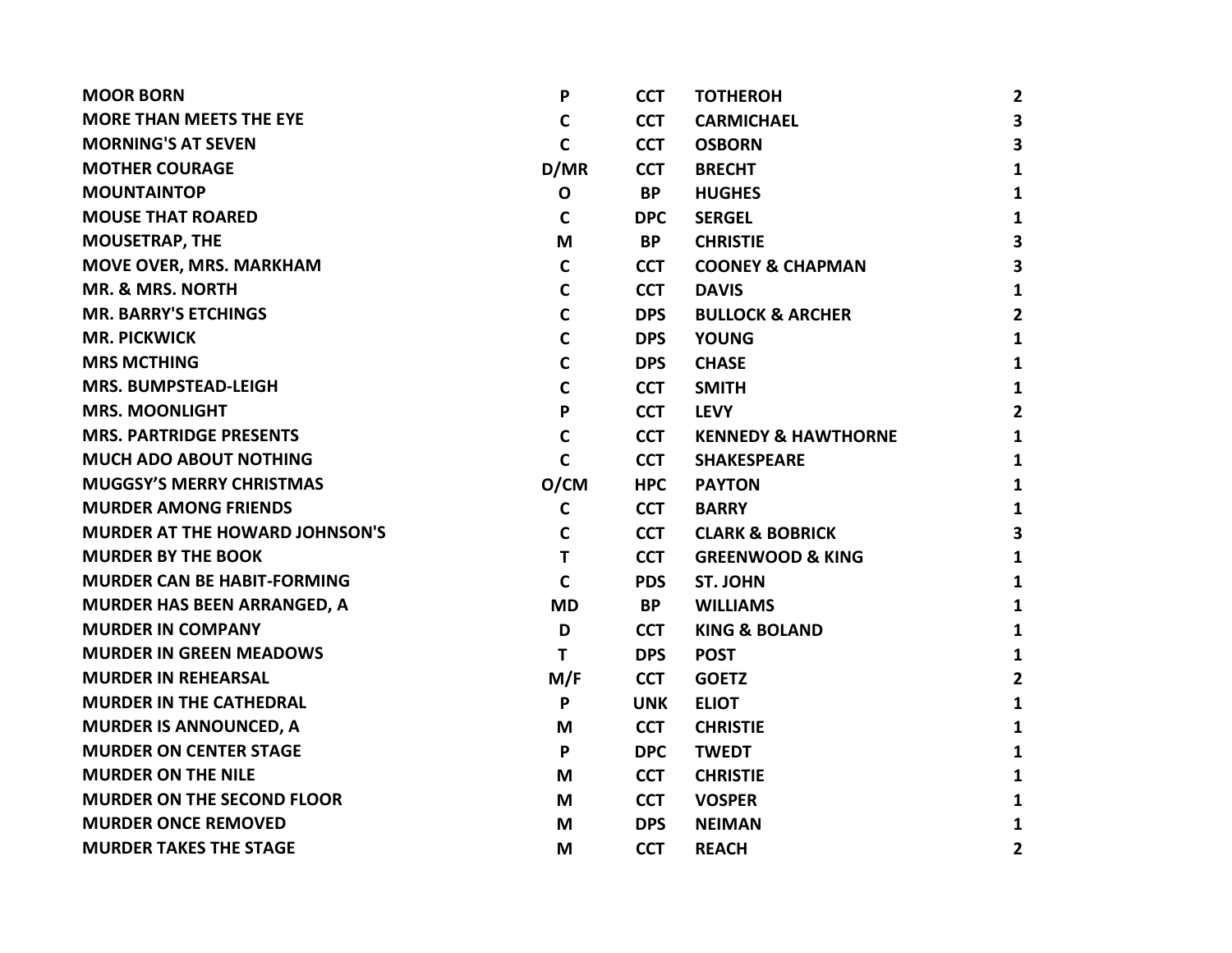| <b>MURDERED TO DEATH</b>              | M            | <b>UNK</b> | <b>GORDON</b>               | 1              |
|---------------------------------------|--------------|------------|-----------------------------|----------------|
| <b>MURDER'S IN THE HEIR</b>           | M/C          | <b>PDS</b> | <b>ST. JOHN</b>             | 1              |
| <b>MURRAY HILL</b>                    | $\mathbf C$  | <b>CCT</b> | <b>HOWARD</b>               | $\mathbf{1}$   |
| <b>MUSEUM</b>                         | P            | <b>CCT</b> | <b>HOWE</b>                 | $\mathbf{2}$   |
| <b>MUSICAL COMEDY MURDERS OF 1940</b> | P            | <b>DPS</b> | <b>BISHOP</b>               | $\mathbf{1}$   |
| <b>MUTILATED, THE</b>                 | $\mathbf{o}$ | <b>DPS</b> | <b>WILLIAMS</b>             | $\mathbf{1}$   |
| <b>MY ANTONIA</b>                     | P            | <b>CCT</b> | <b>JONES</b>                | 1              |
| <b>MY AUNT AGATHA</b>                 | O/M          | <b>BP</b>  | <b>BRENNER</b>              | $\mathbf{1}$   |
| <b>MY CHILDREN! MY AFRICA!</b>        | D            | <b>CCT</b> | <b>FUGARD</b>               | $\mathbf{1}$   |
| <b>MY COUSIN RACHEL</b>               | P            | <b>DPS</b> | <b>MORGAN</b>               | $\mathbf{1}$   |
| <b>MY DAUGHTER, YOUR SON</b>          | $\mathbf C$  | <b>CCT</b> | <b>EPHRON</b>               | 3              |
| <b>MY DAUGHTER'S RATED X</b>          | $\mathbf C$  | <b>CCT</b> | <b>FISHER &amp; MARX</b>    | 1              |
| <b>MY FAT FRIEND</b>                  | $\mathbf C$  | <b>CCT</b> | <b>LAURENCE</b>             | 1              |
| <b>MY FRIEND IRMA</b>                 | $\mathbf C$  | <b>BP</b>  | <b>REACH</b>                | 1              |
| <b>MY SISTER EILEEN</b>               | $\mathbf C$  | <b>DPS</b> | <b>FIELDS &amp; CHORDOV</b> | 3              |
| <b>MY THREE ANGELS</b>                | C            | <b>DPS</b> | <b>SPEWACK</b>              | 3              |
| <b>MYSTERY OF IRMA VEP, THE</b>       | C            | <b>CCT</b> | <b>LUDLAM</b>               | $\overline{2}$ |
| <b>MYSTERY PLAY</b>                   | F            | <b>DPS</b> | <b>VAN ITALLIE</b>          | 1              |
| <b>NAIVES HIRONDELLES</b>             | P            | <b>UNK</b> | <b>DUBILLARD</b>            | 1              |
| <b>NAOMI COURT</b>                    | D            | <b>CCT</b> | <b>SAWYER</b>               | $\mathbf{1}$   |
| <b>NATALIE NEEDS A NIGHTIE</b>        | $\mathbf C$  | <b>CCT</b> | <b>SCHAFFNER</b>            | $\mathbf{1}$   |
| <b>NATURE'S WAY</b>                   | C            | <b>CCT</b> | <b>WOUK</b>                 | 1              |
| <b>NED CROCKER</b>                    | C            | <b>DPS</b> | <b>SHORT</b>                | $\overline{2}$ |
| <b>NEEDS</b>                          | O            | <b>DPS</b> | <b>JACOBSON</b>             | 1              |
| <b>NELLIE TOOLE &amp; CO</b>          | P            | <b>DPS</b> | <b>KEVESON</b>              | $\mathbf{1}$   |
| <b>NERD, THE</b>                      | C            | <b>DPS</b> | <b>SHUE</b>                 | $\mathbf{2}$   |
| <b>NEVER TOO LATE</b>                 | C            | <b>CCT</b> | <b>LONG</b>                 | 3              |
| <b>NEW POOR, THE</b>                  | F            | <b>UNK</b> | <b>HAMILTON</b>             | $\mathbf{1}$   |
| <b>NEW SIN, THE</b>                   | P            | <b>UNK</b> | <b>HASTINGS</b>             | 1              |
| <b>NEW STYLE FOR MURDER, A</b>        | M            | <b>CCT</b> | <b>HISCHAK</b>              | 1              |
| NIGHT IS MY ENEMY, THE                | M            | <b>CCT</b> | <b>CARMICHAEL</b>           | $\overline{2}$ |
| <b>NIGHT MOTHER</b>                   | P            | <b>DPS</b> | <b>NORMAN</b>               | 3              |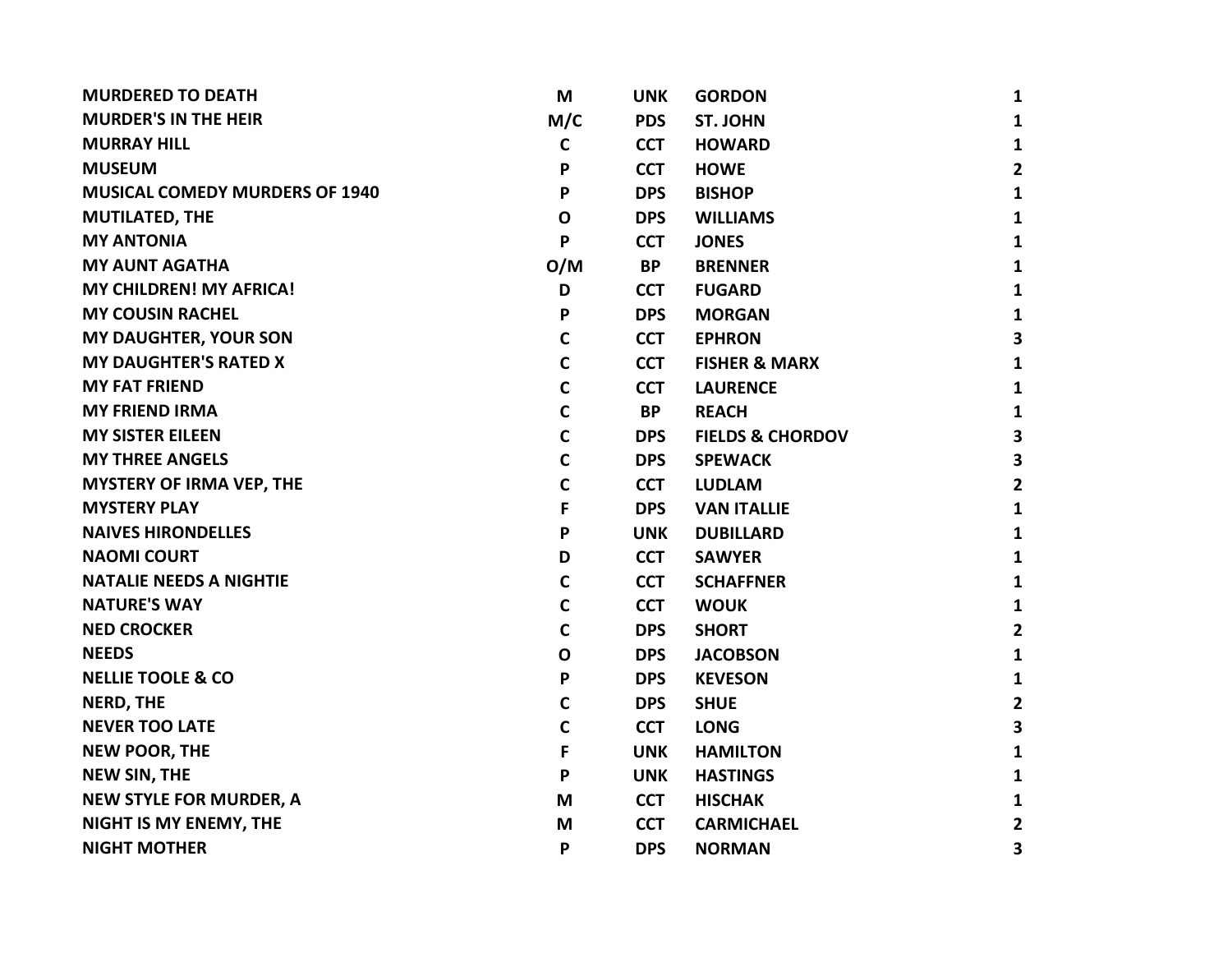| <b>NIGHT MUST FALL</b>            | <b>MD</b>    | <b>CCT</b> | <b>WILLIAMS</b>                        | 3              |
|-----------------------------------|--------------|------------|----------------------------------------|----------------|
| <b>NIGHT OF JANUARY 16TH, THE</b> | C/D          | <b>UNK</b> | <b>RAND</b>                            | 3              |
| NIGHT OF THE IGUANA, THE          | D            | <b>DPS</b> | <b>WILLIAMS</b>                        | 3              |
| <b>NIGHT SEASONS</b>              | P            | <b>DPS</b> | <b>FOOTE</b>                           | 1              |
| NIGHT THOREAU SPENT IN JAIL, THE  | B            |            | <b>CCT &amp; BP LAWRENCE &amp; LEE</b> | 1              |
| <b>NIGHTLIGHT</b>                 | D            | <b>CCT</b> | <b>BROWN</b>                           | 1              |
| <b>NIGHTWATCH</b>                 | <b>SP</b>    | <b>DPS</b> | <b>FLETCHER</b>                        | 3              |
| <b>NINE GIRLS</b>                 | P            | <b>DPC</b> | <b>PETTIT</b>                          | 1              |
| NO COUNT BOY, THE                 | O/C          | <b>CCT</b> | <b>GREEN</b>                           | $\overline{2}$ |
| <b>NO HARD FEELINGS</b>           | $\mathsf{C}$ | <b>CCT</b> | <b>BOBRICK &amp; CLARK</b>             | $\mathbf{1}$   |
| <b>NO MAN'S LAND</b>              | D            | <b>CCT</b> | <b>PINTER</b>                          | 1              |
| <b>NO ONE WANTS TO KNOW</b>       | O/C          | <b>CCT</b> | <b>DEE</b>                             | $\mathbf{1}$   |
| <b>NO PLACE TO BE SOMEBODY</b>    | P            | <b>UNK</b> | <b>GORDONE</b>                         | 1              |
| NO PURPOSE ROOM, THE              | P            | <b>UNK</b> | <b>GUYON</b>                           | 1              |
| NO SEX PLEASE, WE'RE BRITISH      | $\mathsf{C}$ | <b>CCT</b> | <b>MARRIOTT &amp; FOOT</b>             | 3              |
| <b>NO TIME FOR HEAVEN</b>         | C/D          | <b>IEC</b> | <b>CONKLE</b>                          | 1              |
| <b>NO TIME FOR SERGEANTS</b>      | $\mathsf{C}$ | <b>DPS</b> | <b>LEVIN</b>                           | 3              |
| <b>NOAH</b>                       | <b>FY</b>    | <b>CCT</b> | <b>OBEY</b>                            | $\overline{2}$ |
| <b>NOBODY LOVES AN ALBATROSS</b>  | C            | <b>DPS</b> | <b>ALEXANDER</b>                       | 3              |
| <b>NOEL COWARD TWO KEYS</b>       | C            | <b>CCT</b> | <b>COWARD</b>                          | $\mathbf{1}$   |
| <b>NOISE IN THE WORLD, A</b>      | $\mathbf 0$  | <b>CCT</b> | <b>MORSE</b>                           | 1              |
| <b>NOISES OFF</b>                 | P            | <b>CCT</b> | <b>FRAYN</b>                           | 1              |
| <b>NORMAN IS THAT YOU?</b>        | $\mathsf{C}$ | <b>CCT</b> | <b>BOBRICK &amp; CLARK</b>             | $\mathbf{2}$   |
| <b>NOT ENOUGH ROPE</b>            | O/FY         | <b>CCT</b> | <b>MAY</b>                             | 1              |
| <b>NOT IN THE BOOK</b>            | $\mathsf{C}$ | <b>CCT</b> | <b>WATKYN</b>                          | $\overline{2}$ |
| <b>NOT NOW DARLING</b>            | $\mathbf C$  | <b>DPS</b> | <b>COONEY &amp; CHAPMAN</b>            | $\mathbf{1}$   |
| <b>NOT WITH MY DAUGHTER</b>       | $\mathsf{C}$ | <b>CCT</b> | <b>CHRISTOPHER</b>                     | 1              |
| <b>NOTHING BUT THE TRUTH</b>      | $\mathbf C$  | <b>CCT</b> | <b>MONTGOMERY</b>                      | 1              |
| <b>NOW YOU KNOW</b>               | P            | <b>CCT</b> | <b>FRAYN</b>                           | 1              |
| <b>NUDE WITH VIOLIN</b>           | C            | <b>CCT</b> | <b>COWARD</b>                          | 1              |
| <b>NURSE JANE GOES TO HAWAII</b>  | C            | <b>CCT</b> | <b>STRATTON</b>                        | $\mathbf{1}$   |
| <b>NUTS</b>                       | P            | <b>CCT</b> | <b>TOPOR</b>                           | 1              |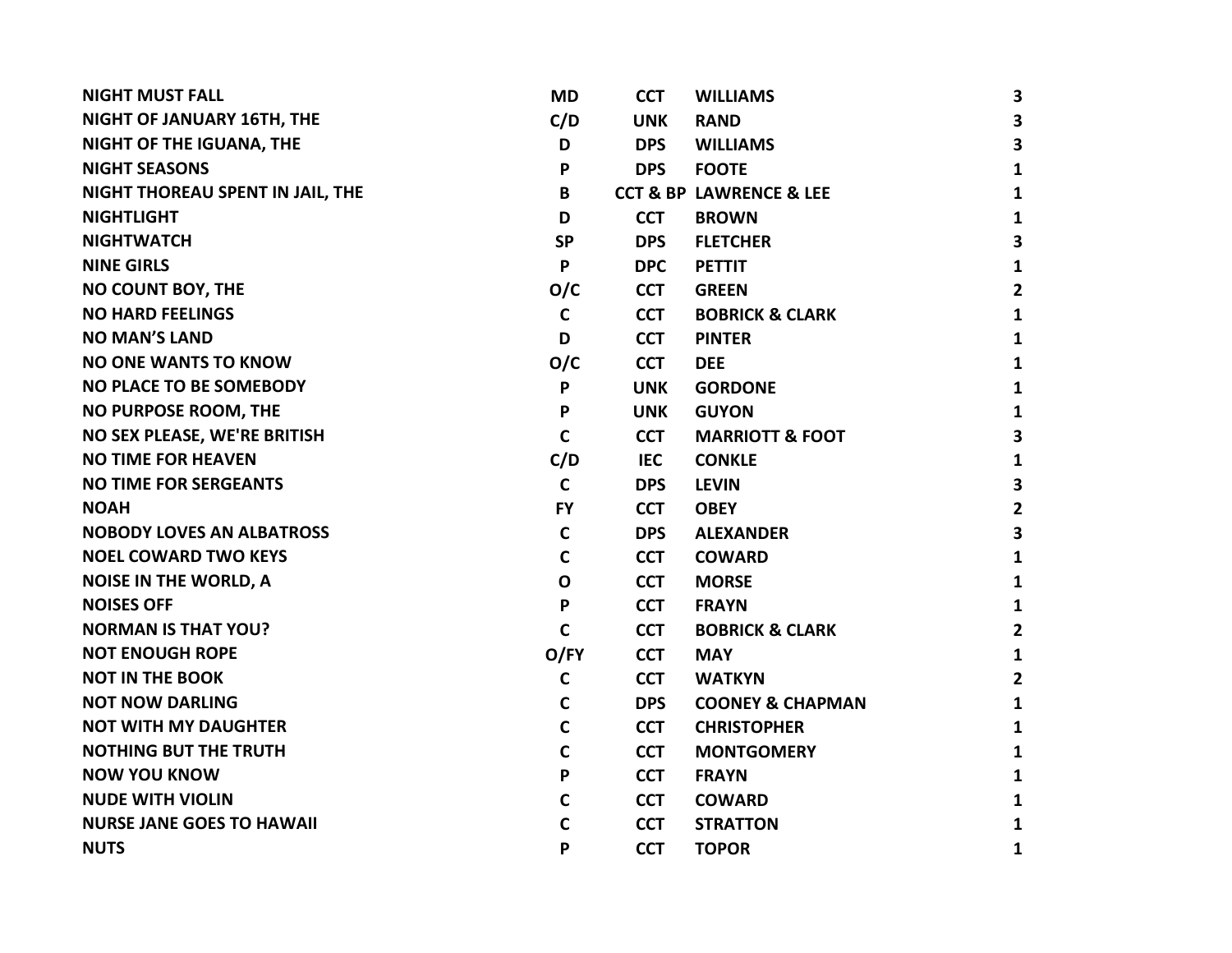| <b>OCTETTE BRIDGE CLUB</b>            | C/D          | <b>CCT</b>   | <b>BARRY</b>                   | $\mathbf{3}$            |
|---------------------------------------|--------------|--------------|--------------------------------|-------------------------|
| <b>ODD COUPLE (FEMALE VERSION)</b>    | $\mathsf{C}$ | <b>CCT</b>   | <b>SIMON</b>                   | 3                       |
| <b>ODD COUPLE, THE (MALE VERSION)</b> | $\mathbf c$  | <b>CCT</b>   | <b>SIMON</b>                   | 3                       |
| OF MICE AND MEN                       | D            | <b>DPS</b>   | <b>STEINBECK</b>               | 1                       |
| <b>OFAY WATCHER, THE</b>              | P            | <b>DPS</b>   | <b>CUCCU</b>                   | 1                       |
| OH DAD, POOR DAD                      | F            | <b>CCT</b>   | <b>KOPIT</b>                   | $\overline{2}$          |
| <b>OLD DOC</b>                        | C/D          | <b>DPC</b>   | <b>LATHAM</b>                  | 1                       |
| <b>OLD HOMESTEAD, THE</b>             | P            | <b>BP</b>    | <b>THOMPSON</b>                | 1                       |
| <b>OLD LADY ROBBINS</b>               | $\mathbf c$  | <b>BP</b>    | <b>MILLER</b>                  | $\mathbf{1}$            |
| <b>OLD MOONLIGHT</b>                  | O/FY         | <b>BP</b>    | <b>JONES</b>                   | $\mathbf{1}$            |
| <b>OLD PINTER PLACE, THE</b>          | O/C          | <b>DPC</b>   | <b>SHUTE</b>                   | 1                       |
| <b>OLD TIMES</b>                      | D            | <b>DPS</b>   | <b>PINTER</b>                  | $\overline{2}$          |
| <b>OLDEST LIVING GRADUATE, THE</b>    | P            | <b>DPS</b>   | <b>JONES</b>                   | $\mathbf{3}$            |
| <b>OLDTIMERS GAME</b>                 | P            | <b>DPS</b>   | <b>BLESSING</b>                | 1                       |
| <b>ON BORROWED TIME</b>               | $\mathbf C$  | <b>DPS</b>   | <b>OSBORN</b>                  | $\overline{\mathbf{3}}$ |
| <b>ON GOLDEN POND</b>                 | $\mathsf{C}$ | <b>DPS</b>   | <b>THOMPSON</b>                | $\overline{\mathbf{3}}$ |
| ON THE BUM OR THE NEXT TRAIN THROUGH  | P            | <b>DPS</b>   | <b>BELL</b>                    | 1                       |
| <b>ON THE RAZZLE</b>                  | $\mathsf{C}$ | <b>CCT</b>   | <b>STOPPARD</b>                | 1                       |
| ON THE VERGE                          | P            | <b>BRWYP</b> | <b>OVERMYER</b>                | 1                       |
| <b>ONCE IN A LIFETIME</b>             | C            | <b>CCT</b>   | <b>HART &amp; KAUFFMAN</b>     | 1                       |
| <b>ONCE IN EVERY FAMILY</b>           | $\mathbf C$  | <b>CCT</b>   | <b>HAYES</b>                   | 1                       |
| <b>ONCE IS ENOUGH</b>                 | $\mathsf{C}$ | <b>CCT</b>   | <b>SKARKEY</b>                 | 1                       |
| <b>ONCE MORE WITH FEELING</b>         | $\mathsf{C}$ | <b>DPS</b>   | <b>KURNITZ</b>                 | 1                       |
| ONE FLEW OVER THE CUCKOO'S NEST       | C/D          | <b>CCT</b>   | <b>WASSERMAN</b>               | $\mathbf{3}$            |
| <b>ONE FOOT IN HEAVEN</b>             | D            | <b>DPC</b>   | <b>MARTENS</b>                 | $\overline{2}$          |
| ONE OF THE ALL TIME GREATS            | $\mathbf C$  | <b>CCT</b>   | <b>GRODIN</b>                  | $\mathbf{1}$            |
| <b>ONIONS IN THE STEW</b>             | $\mathsf{C}$ | <b>DPC</b>   | <b>MARTENS &amp; MACDONALD</b> | $\overline{2}$          |
| <b>ONLY GAME IN TOWN, THE</b>         | P            | <b>CCT</b>   | <b>GILROY</b>                  | $\overline{2}$          |
| <b>OPEN &amp; SHUT CASE, AN</b>       | O/M          | <b>DPC</b>   | <b>MATTERA</b>                 | 1                       |
| <b>OPENING NIGHT</b>                  | O/D          | <b>DPC</b>   | <b>SKINNER</b>                 | 1                       |
| <b>OPERA COMIQUE</b>                  | C            | <b>DPS</b>   | <b>JACKSON</b>                 | $\overline{2}$          |
| <b>ORDINARY PEOPLE</b>                | P            | <b>DPC</b>   | <b>GILSENAN</b>                | 1                       |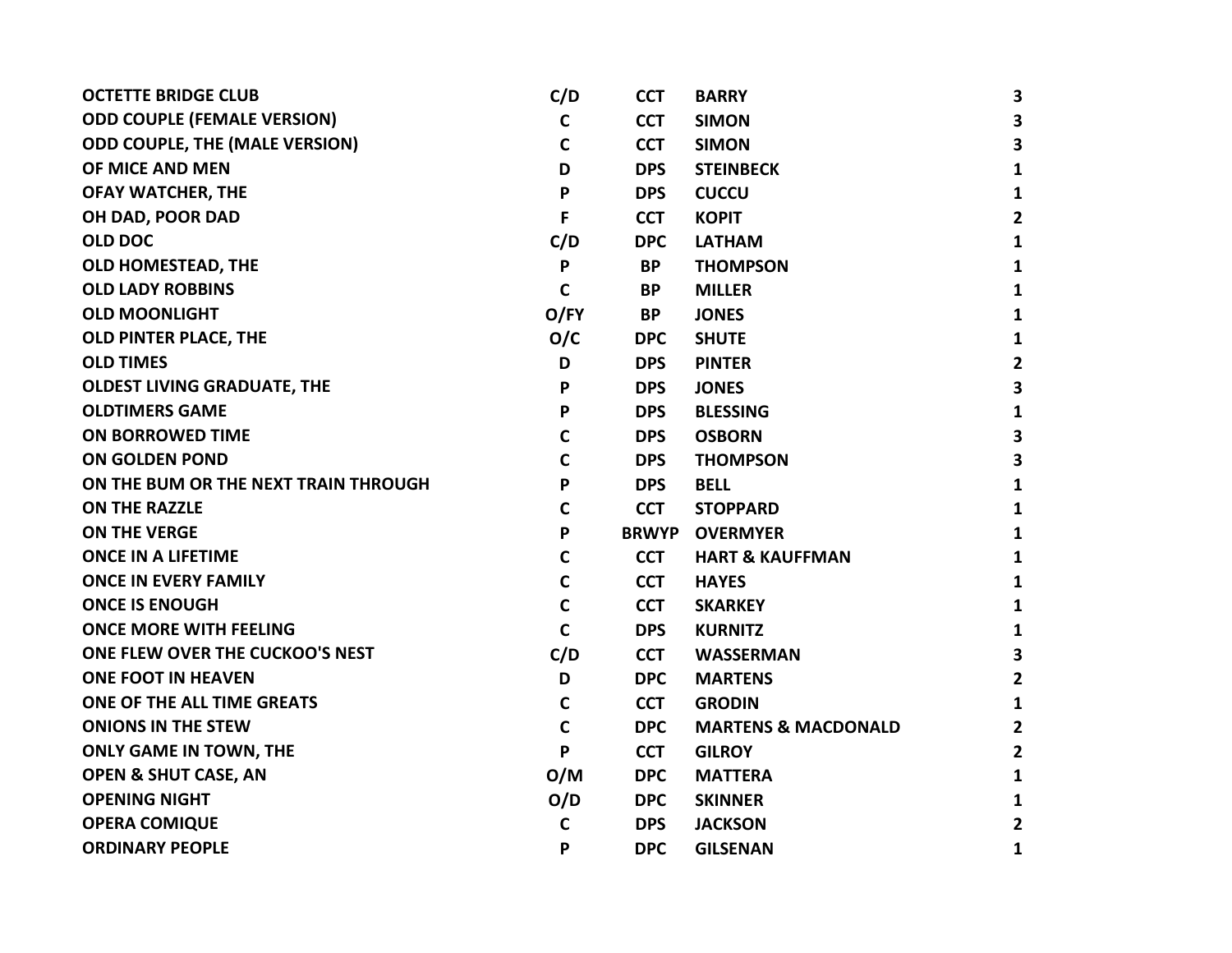| <b>ORPHANS, THE</b>                         | C            | <b>DPS</b> | <b>PRIDEAUX</b>                | 3                       |
|---------------------------------------------|--------------|------------|--------------------------------|-------------------------|
| <b>ORPHEUS DESCENDING</b>                   | P            | <b>DPS</b> | <b>WILLIAMS</b>                | $\mathbf{1}$            |
| <b>OTHER HALF, THE</b>                      | O/C          | <b>BP</b>  | <b>CADOGAN</b>                 | $\mathbf{1}$            |
| <b>OTHER HEART, THE</b>                     | P            | <b>UNK</b> | <b>FORSYTHE</b>                | $\mathbf{1}$            |
| <b>OTHER PEOPLE'S MONEY</b>                 | D            | <b>CCT</b> | <b>STERNER</b>                 | $\mathbf{2}$            |
| <b>OTHER PLACES</b>                         | O/CL         | <b>DPS</b> | <b>PINTER</b>                  | $\mathbf{1}$            |
| <b>OTHERWISE ENGAGED</b>                    | P            | <b>CCT</b> | <b>GRAY</b>                    | $\mathbf{1}$            |
| <b>OUR AMERICAN COUSIN</b>                  | D            | <b>CCT</b> | <b>TAYLOR</b>                  | $\mathbf{1}$            |
| <b>OUR COUNTRY'S GOOD</b>                   | $\mathsf{P}$ | <b>UNK</b> | <b>WERTENBAKER</b>             | $\mathbf{1}$            |
| <b>OUR GIRLS</b>                            | F/C          | <b>DPS</b> | <b>SEILER</b>                  | $\mathbf{1}$            |
| <b>OUR HEARTS WERE YOUNG AND GAY</b>        | $\mathbf C$  | <b>DPC</b> | <b>SKINNER &amp; KIMBROUGH</b> | $\mathbf{2}$            |
| <b>OUR MISS BROOKS</b>                      | $\mathsf{C}$ | <b>DPC</b> | <b>CLARK</b>                   | $\mathbf{1}$            |
| <b>OUR TOWN</b>                             | P            | <b>CCT</b> | <b>WILDER</b>                  | $\overline{\mathbf{3}}$ |
| OUT OF THE FRYING PAN                       | $\mathbf C$  | <b>CCT</b> | <b>SWANN</b>                   | $\mathbf{1}$            |
| <b>OUT ON A LIMB</b>                        | $\mathbf C$  | <b>CCT</b> | <b>RAYBRUN</b>                 | $\mathbf{1}$            |
| <b>OUTCRY</b>                               | D            | <b>DPS</b> | <b>WILLIAMS</b>                | $\mathbf{1}$            |
| <b>OUTGOING TIDE, THE</b>                   | P            | <b>DPS</b> | <b>GRAHAM</b>                  | $\overline{2}$          |
| <b>OUTSIDE MILLINGAR</b>                    | C/P          | <b>DPS</b> | <b>SHANLEY</b>                 | $\mathbf{1}$            |
| <b>OUTWARD BOUND</b>                        | C/D          | <b>CCT</b> | <b>VANE</b>                    | $\overline{2}$          |
| <b>OVER THE RIVER AND THROUGH THE WOODS</b> | $\mathsf C$  | <b>DPS</b> | <b>DIPIETRO</b>                | 3                       |
| <b>OVERCOAT, THE</b>                        | P            | <b>CCT</b> | <b>GOGOL</b>                   | $\mathbf{1}$            |
| <b>OWL AND THE PUSSYCAT, THE</b>            | $\mathsf{C}$ | <b>CCT</b> | <b>MANHOFF</b>                 | $\mathbf{1}$            |
| <b>OWL KILLER, THE</b>                      | M            | <b>DPS</b> | <b>DEAN</b>                    | $\mathbf{1}$            |
| <b>P.S. YOUR CAT IS DEAD</b>                | C            | <b>CCT</b> | <b>KIRKWOOD</b>                | $\overline{2}$          |
| <b>PACK OF LIES</b>                         | D            | <b>CCT</b> | <b>WHITEMORE</b>               | 3                       |
| <b>PAGE OF DESTINY, A</b>                   | O/C          | <b>UNK</b> | <b>LATHROPE</b>                | $\mathbf{1}$            |
| <b>PAINTING CHURCHES</b>                    | C/D          | <b>CCT</b> | <b>HOWE</b>                    | $\overline{2}$          |
| <b>PAIR OF SIXES, A</b>                     | P            | <b>CCT</b> | <b>PEPLE</b>                   | $\mathbf{1}$            |
| PAISLEY CONVERTBLE, THE                     | C/D          | <b>CCT</b> | <b>CHULEY</b>                  | $\overline{\mathbf{2}}$ |
| <b>PAJAMA TOPS</b>                          | P            | <b>CCT</b> | <b>GREEN &amp; FELIBERT</b>    | $\mathbf{1}$            |
| <b>PALS</b>                                 | O/C          | <b>BP</b>  | <b>PERKINS</b>                 | $\mathbf{1}$            |
| <b>PAMPERED DARLING, THE</b>                | O/C          | <b>BP</b>  | <b>MCNEIL</b>                  | 1                       |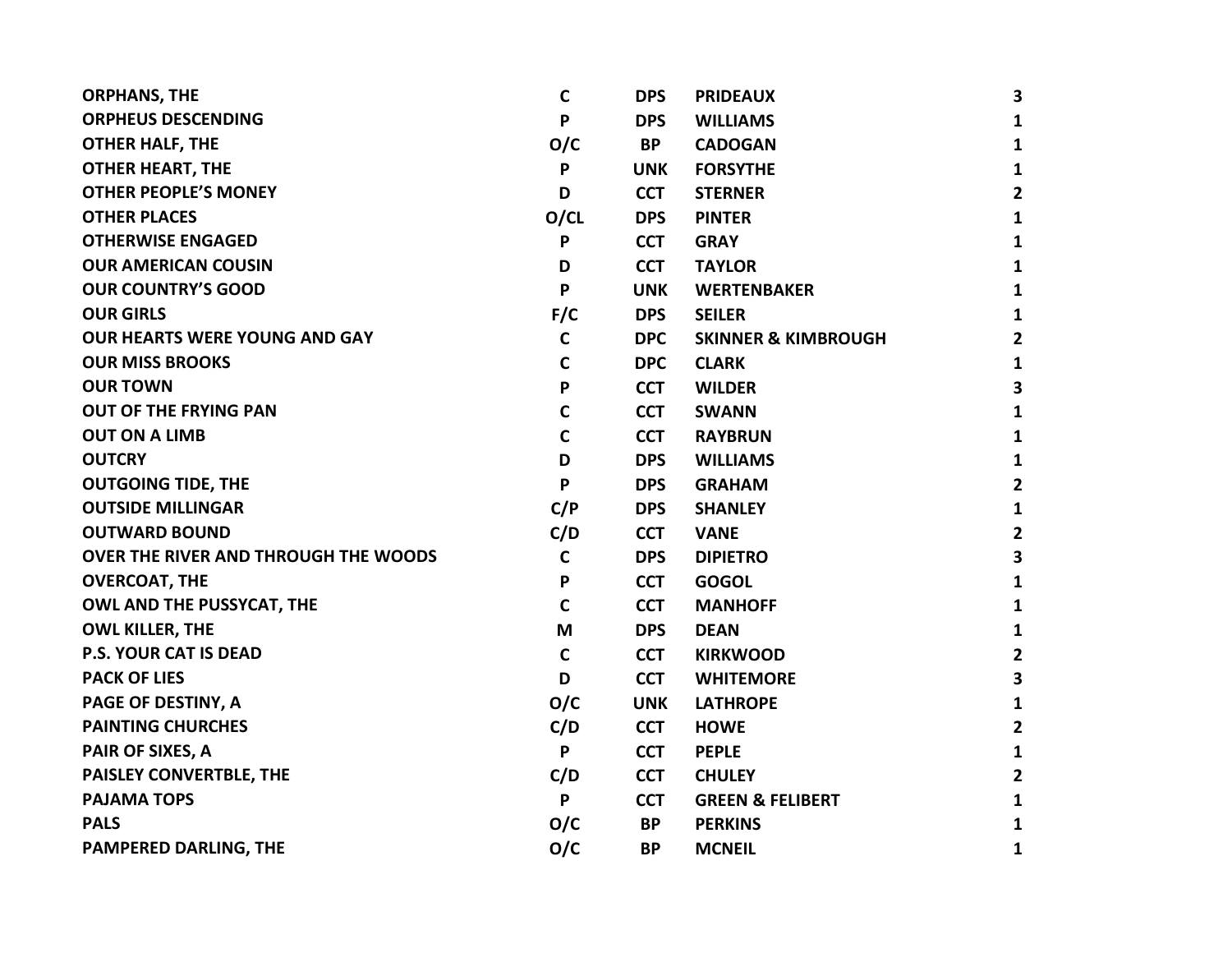| <b>PAPA IS ALL</b>                        | C/D         | <b>CCT</b> | <b>GREENE</b>               | $\overline{2}$          |
|-------------------------------------------|-------------|------------|-----------------------------|-------------------------|
| <b>PAPA WAS A PEACHER</b>                 | D           | <b>DPC</b> | <b>MCGREEVEY</b>            | 3                       |
| <b>PAPER CHASE, THE</b>                   | P           | <b>DPC</b> | <b>ROBINETTE</b>            | $\mathbf{1}$            |
| <b>PARALLEL LIVES</b>                     | O/C         | <b>DPS</b> | <b>GAFFNEY &amp; NAJIMY</b> | 1                       |
| PARK YOUR CAR IN HARVARD YARD             | D           | <b>CCT</b> | <b>HOROVITZ</b>             | 1                       |
| PARTED ON HER WEDDING MORN                | O/B/MD      | <b>DPS</b> | <b>PRICE</b>                | $\mathbf{1}$            |
| <b>PASSING GAME</b>                       | D           | <b>CCT</b> | <b>TEISCH</b>               | 1                       |
| PASSING THROUGH FROM EXOTIC PLACES        | O/CL        | <b>DPS</b> | <b>RIBMAN</b>               | $\overline{2}$          |
| <b>PASSION</b>                            | P           | <b>CCT</b> | <b>NICHOLS</b>              | $\overline{\mathbf{3}}$ |
| <b>PASSION OF DRACULA, THE</b>            | D           | <b>CCT</b> | <b>HALL &amp; RICHMOND</b>  | $\overline{2}$          |
| <b>PAX AMERICA</b>                        | $\mathbf 0$ | <b>UNK</b> | <b>JOHNSON</b>              | 1                       |
| <b>PAYMENT DEFERRED</b>                   | D           | <b>CCT</b> | <b>DELL</b>                 | $\mathbf{1}$            |
| <b>PEER GYNT</b>                          | D           | <b>CCT</b> | <b>IBSEN</b>                | 1                       |
| PEG O'MY HEART                            | C/D         | <b>CCT</b> | <b>MANNERS</b>              | 1                       |
| <b>PENNY</b>                              | C/D         | <b>CCT</b> | <b>HAYES</b>                | 1                       |
| PEOPLE NEXT DOOR, THE                     | P           | <b>DPS</b> | <b>MILLER</b>               | 1                       |
| PERFECT ANALYSIS GIVEN BY A PARROT, A     | O/C         | <b>DPS</b> | <b>WILLIAMS</b>             | 1                       |
| PERFECT MATCH, A                          | $\mathbf 0$ | <b>CCT</b> | <b>FORSTER</b>              | 1                       |
| PERIOD OF ADJUSTMENT                      | C/D         | <b>DPS</b> | <b>WILLIAMS</b>             | $\mathbf{2}$            |
| PERSECUTION AND ASSASINATION OF JEAN-PAUL |             |            |                             |                         |
| <b>MARAT, THE</b>                         | P           | <b>DPC</b> | <b>WEISS</b>                | $\mathbf{2}$            |
| <b>PETER PAN</b>                          | F           | <b>CCT</b> | <b>BARRIE</b>               | 3                       |
| PETEY'S CHOICE                            | C/D         | <b>CCT</b> | <b>CARMICHAEL</b>           | $\mathbf{1}$            |
| PETRIFIED FOREST, THE                     | P           | <b>DPS</b> | <b>SHERWOOD</b>             | 3                       |
| <b>PETTICOAT FEVER</b>                    | C/D         | <b>CCT</b> | <b>REED</b>                 | $\mathbf{2}$            |
| PHANTOM OF THE HIGH SCHOOL                | M           | <b>DPC</b> | <b>MARTENS</b>              | $\mathbf{1}$            |
| PHILADELPHIA HERE I COME                  | C/D         | <b>CCT</b> | <b>FREIL</b>                | 1                       |
| PHILADELPHIA STORY, THE                   | C/D         | <b>CCT</b> | <b>BARRY</b>                | $\overline{2}$          |
| PHILANTHROPIST, THE                       | C/D         | <b>CCT</b> | <b>HAMPTON</b>              | $\overline{2}$          |
| PHOENIX'55                                | S           | <b>CCT</b> | <b>WALLACH</b>              | 1                       |
| <b>PHOTO FINISH</b>                       | C/D         | <b>DPS</b> | <b>USTINOV</b>              | 1                       |
| PIANO LESSON, THE                         | D           | <b>CCT</b> | <b>WILSON</b>               | $\mathbf{2}$            |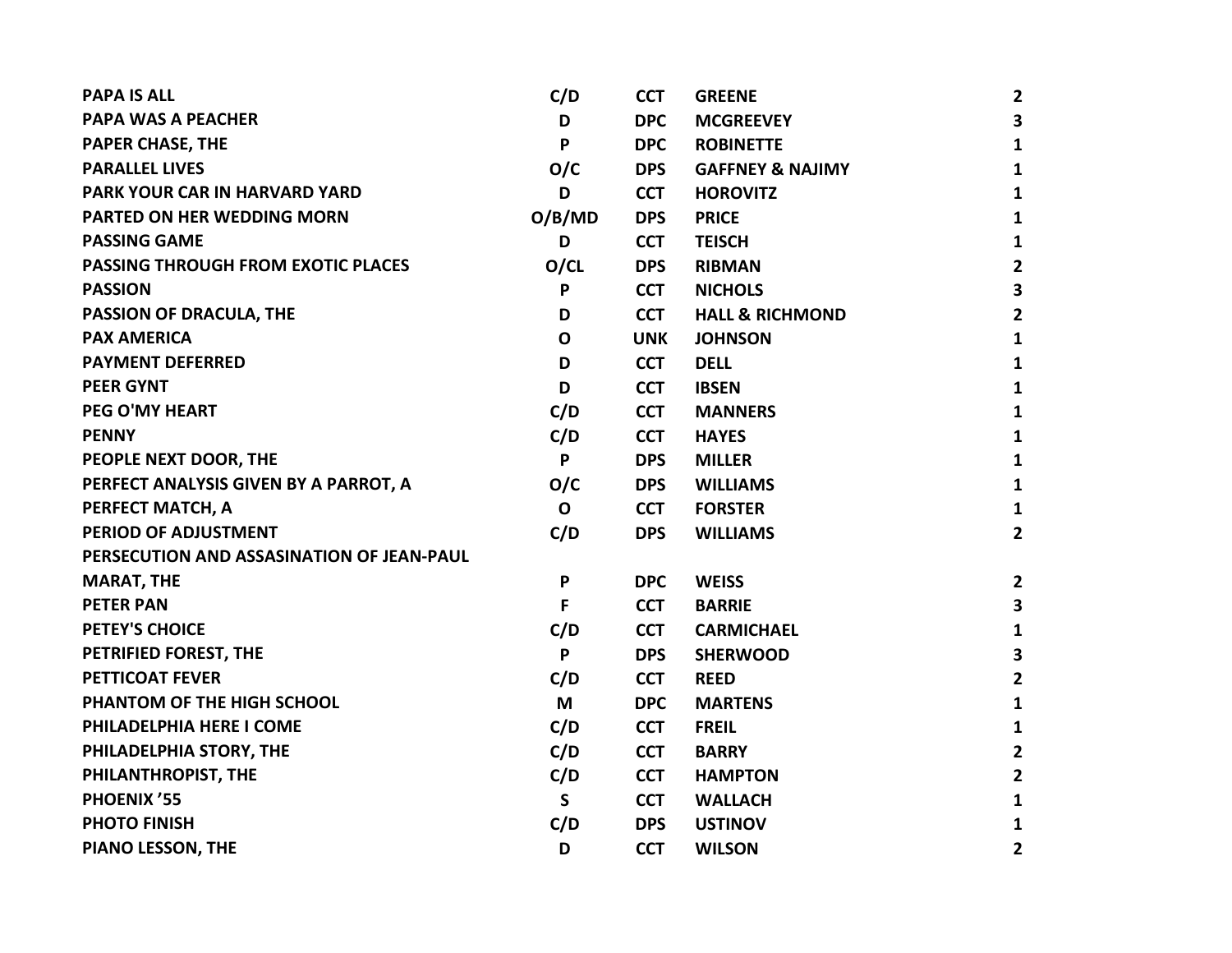| PICASSO AT THE LAPIN AGILE           | P            | <b>CCT</b> | <b>MARTIN</b>                  | 1              |
|--------------------------------------|--------------|------------|--------------------------------|----------------|
| <b>PICNIC</b>                        | P            | <b>DPS</b> | <b>INGE</b>                    | 3              |
| PICTURE, ANIMAL, & CRISSCROSS        | P/CL         | <b>DPS</b> | <b>HAYLEY</b>                  | $\overline{2}$ |
| PICTURES IN THE HALLWAY              | D            | <b>CCT</b> | <b>O'CASEY</b>                 | $\mathbf{1}$   |
| PIECE OF MY HEART, A                 | D            | <b>CCT</b> | <b>LAURO</b>                   | $\mathbf{2}$   |
| PILLOWMAN, THE                       | P            | <b>DPS</b> | <b>MCDONAGH</b>                | 3              |
| <b>PILLOWTALK</b>                    | $\mathsf{C}$ | <b>DPC</b> | <b>ROUSE &amp; GREENE</b>      | $\mathbf{1}$   |
| PILOT ON THE CROSS                   | $\mathbf 0$  | <b>UNK</b> | <b>GLADE</b>                   | 1              |
| <b>PINK AND PATCHES</b>              | O/P          | <b>BP</b>  | <b>BLANDE</b>                  | $\overline{2}$ |
| PINK PANTHER STRIKES AGAIN, THE      | P            | <b>DPC</b> | <b>GLEASON</b>                 | 1              |
| PIONEER, GO HOME!                    | C            | <b>DPC</b> | <b>RAUCHER</b>                 | 1              |
| PLANET OF THE PERFECTLY AWFUL PEOPLE | $\mathbf{o}$ | <b>DPC</b> | <b>ROBINETTE</b>               | $\mathbf{1}$   |
| <b>PLAY IT AGAIN SAM</b>             | $\mathbf C$  | <b>CCT</b> | <b>ALLEN</b>                   | 3              |
| PLAY OF ST. GEORGE, A                | P            | <b>UNK</b> | <b>MASEFIELD</b>               | $\mathbf{1}$   |
| <b>PLAY ON</b>                       | C            | <b>CCT</b> | <b>ABBOT</b>                   | 1              |
| PLAYBOY OF THE WESTERN WORLD, THE    | C            | <b>CCT</b> | <b>SYNGE</b>                   | 1              |
| <b>PLAYING DOCTOR</b>                | C            | <b>CCT</b> | <b>VAN ZANDT &amp; MILMORE</b> | 3              |
| <b>PLAZA SUITE</b>                   | $\mathsf{C}$ | <b>CCT</b> | <b>SIMON</b>                   | 3              |
| PLEASURE OF HIS COMPANY, THE         | $\mathsf{C}$ | <b>DPS</b> | <b>TAYLOR</b>                  | $\overline{2}$ |
| <b>PLENTY</b>                        | D            | <b>BP</b>  | <b>HARE</b>                    | 1              |
| <b>PLOTS AND PLAYWRIGHTS</b>         | $\mathsf{C}$ | <b>UNK</b> | <b>MASSEY</b>                  | $\mathbf{1}$   |
| POETASTERS OF ISPAHAN, THE           | V/C          | <b>BP</b>  | <b>BAX</b>                     | 1              |
| POINT OF NO RETURN                   | $\mathbf C$  | <b>CCT</b> | <b>OSBORN</b>                  | $\mathbf{2}$   |
| <b>POISON TREE, THE</b>              | D            | <b>CCT</b> | <b>RIBMAN</b>                  | $\mathbf{1}$   |
| <b>POMANDER WALK</b>                 | C            | <b>CCT</b> | <b>PARKER</b>                  | 1              |
| <b>PONDER HEART, THE</b>             | C            | <b>CCT</b> | <b>FIELDS &amp; CHORDOV</b>    | 1              |
| <b>POOLS PARADISE</b>                | F            | <b>CCT</b> | <b>KING</b>                    | $\mathbf{2}$   |
| <b>POOR BITOS</b>                    | D            | <b>CCT</b> | <b>ANOUILH</b>                 | 1              |
| POOR MARRIED MAN, A                  | F            | <b>UNK</b> | <b>HARE</b>                    | $\mathbf{1}$   |
| <b>POOR MURDERER</b>                 | P            | <b>CCT</b> | <b>KOHOUT</b>                  | 1              |
| <b>POOR RICHARD</b>                  | С            | <b>CCT</b> | <b>KERR</b>                    | $\mathbf{1}$   |
| <b>PORTRAIT IN BLACK</b>             | D            | <b>CCT</b> | <b>GOFF &amp; ROBERTS</b>      | 1              |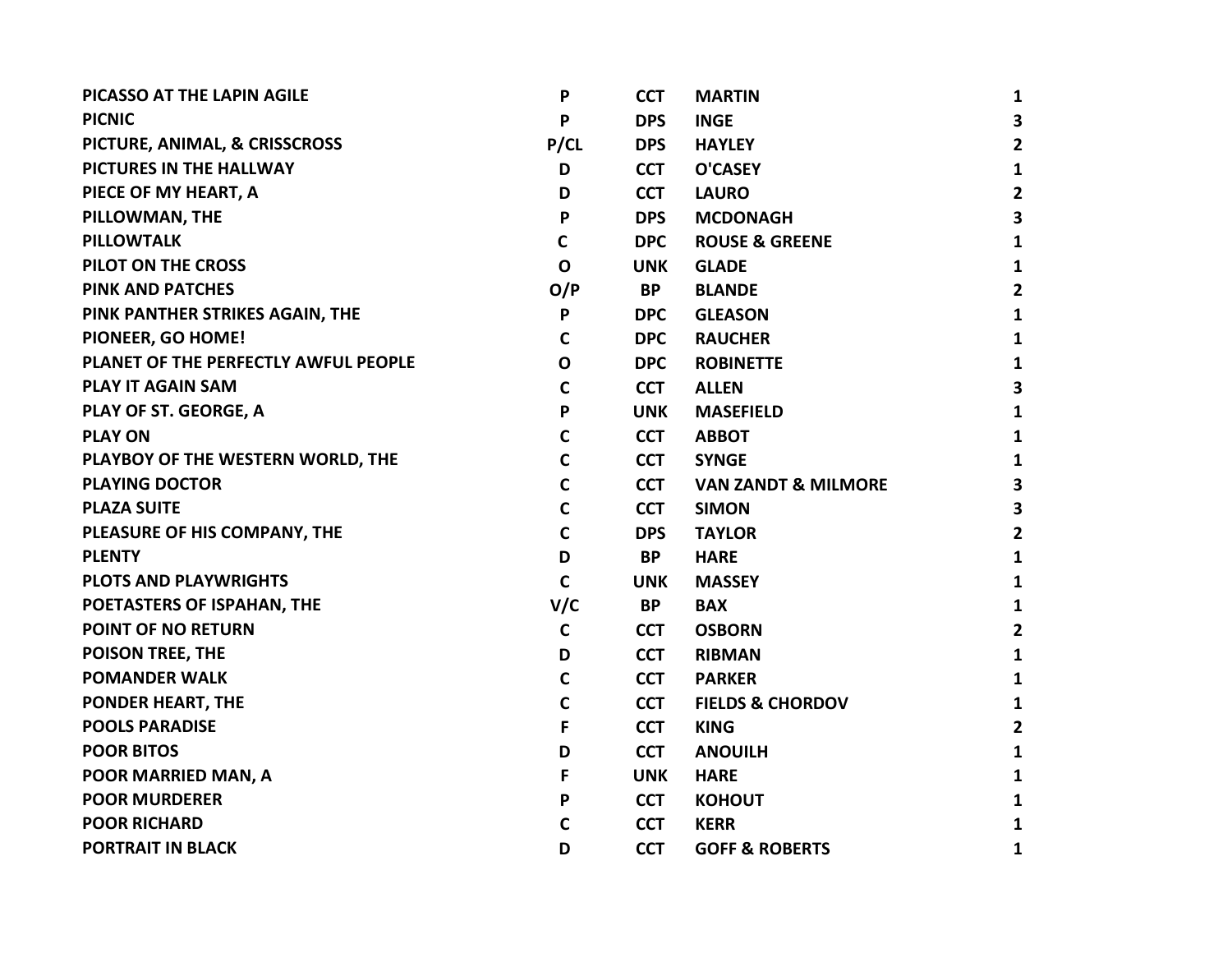| <b>PORTRAIT OF JENNIE</b>                | M            | <b>DPC</b> | <b>KNAPP</b>                 | $\mathbf{1}$            |
|------------------------------------------|--------------|------------|------------------------------|-------------------------|
| <b>POST ROAD</b>                         | M/C          | <b>CCT</b> | <b>STEEL &amp; MITCHELL</b>  | $\mathbf{1}$            |
| <b>POSTCARDS</b>                         | $\mathbf{o}$ | <b>DPS</b> | <b>PRIDEAUX</b>              | $\mathbf{1}$            |
| POT BOILER, THE                          | O/C          | <b>IEC</b> | <b>GERSTENBERG</b>           | $\mathbf{1}$            |
| POTTING SHED, THE                        | D            | <b>CCT</b> | <b>GREENE</b>                | $\mathbf{1}$            |
| PREGNANT PAUSE, THE OR LOVE'S LABOR LOST | F            | <b>CCT</b> | <b>FEYDEAU</b>               | $\mathbf{1}$            |
| <b>PRELUDE TO A KISS</b>                 | P            | <b>UNK</b> | <b>LUCAS</b>                 | $\mathbf{3}$            |
| PRESCOTT PROPOSALS, THE                  | <b>MD</b>    | <b>DPS</b> | <b>LINDSAY &amp; CROUSE</b>  | $\mathbf{1}$            |
| <b>PRESCRIPTION: MURDER</b>              | D            | <b>CCT</b> | <b>LINK &amp; LEVISON</b>    | $\mathbf{1}$            |
| <b>PRESENT LAUGHTER</b>                  | $\mathbf C$  | <b>CCT</b> | <b>COWARD</b>                | $\mathbf{1}$            |
| PRICE, THE                               | D            | <b>DPS</b> | <b>MILLER</b>                | $\mathbf{2}$            |
| <b>PRIDE AND PREJUDICE</b>               | $\mathsf{C}$ | <b>CCT</b> | <b>JEROME</b>                | $\mathbf{1}$            |
| PRIME OF MISS JEAN BRODIE, THE           | D            | <b>CCT</b> | <b>ALLEN</b>                 | $\overline{\mathbf{3}}$ |
| PRISONER OF SECOND AVENUE                | $\mathsf{C}$ | <b>CCT</b> | <b>SIMON</b>                 | 3                       |
| PRIVATE EAR AND THE PUBLIC EYE, THE      | O/CL         | <b>BP</b>  | <b>SHAFFER</b>               | $\mathbf{1}$            |
| <b>PRIVATE LIVES</b>                     | $\mathsf{C}$ | <b>CCT</b> | <b>COWARD</b>                | $\overline{\mathbf{3}}$ |
| PROFESSIONALS, THE                       | P            | <b>UNK</b> | <b>TANNER</b>                | $\mathbf{1}$            |
| <b>PROMISE, THE</b>                      | P            | <b>DPS</b> | <b>NICOLAEFF</b>             | $\mathbf{1}$            |
| <b>PSYCH</b>                             | $\mathsf{C}$ | <b>DPC</b> | <b>ROWE</b>                  | $\mathbf{1}$            |
| PSYCHIC, THE                             | M            | <b>CCT</b> | <b>BOBRICK</b>               | $\mathbf{1}$            |
| <b>PUBLIC EYE, THE</b>                   | $\mathbf 0$  | <b>CCT</b> | <b>SHAFFER</b>               | $\mathbf{1}$            |
| PURE AS THE DRIVEN SNOW                  | <b>MD</b>    | <b>CCT</b> | <b>LOOMIS</b>                | $\mathbf{1}$            |
| <b>PURLIE VICTORIOUS</b>                 | $\mathbf C$  | <b>CCT</b> | <b>DAVIS</b>                 | $\mathbf{1}$            |
| PURSUIT OF HAPPINESS, THE                | $\mathbf C$  | <b>CCT</b> | <b>LAGNER</b>                | $\mathbf{1}$            |
| <b>QUADRILLE</b>                         | $\mathbf C$  | <b>CCT</b> | <b>COWARD</b>                | $\mathbf{1}$            |
| <b>QUARE FELLOW, THE</b>                 | D            | <b>CCT</b> | <b>BEHAN</b>                 | $\mathbf{1}$            |
| <b>QUARTERMAINE'S TERMS</b>              | P            | <b>CCT</b> | <b>GRAY</b>                  | $\mathbf{1}$            |
| <b>QUEEN OF BINGO</b>                    | $\mathbf C$  | <b>DPS</b> | <b>MITCHELS &amp; MURPHY</b> | $\mathbf{2}$            |
| <b>QUEEN'S HUSBAND, THE</b>              | $\mathbf C$  | <b>UNK</b> | <b>SHERWOOD</b>              | $\overline{2}$          |
| <b>QUESTION OF FIGURES, A</b>            | O/C          | <b>DPS</b> | <b>OLSON</b>                 | $\mathbf{1}$            |
| <b>R. U. R.</b>                          | FY/D         | BP         | <b>CAPEK</b>                 | $\mathbf{1}$            |
| <b>RABBIT HOLE</b>                       | D            | <b>DPS</b> | <b>ABAIRE</b>                | 1                       |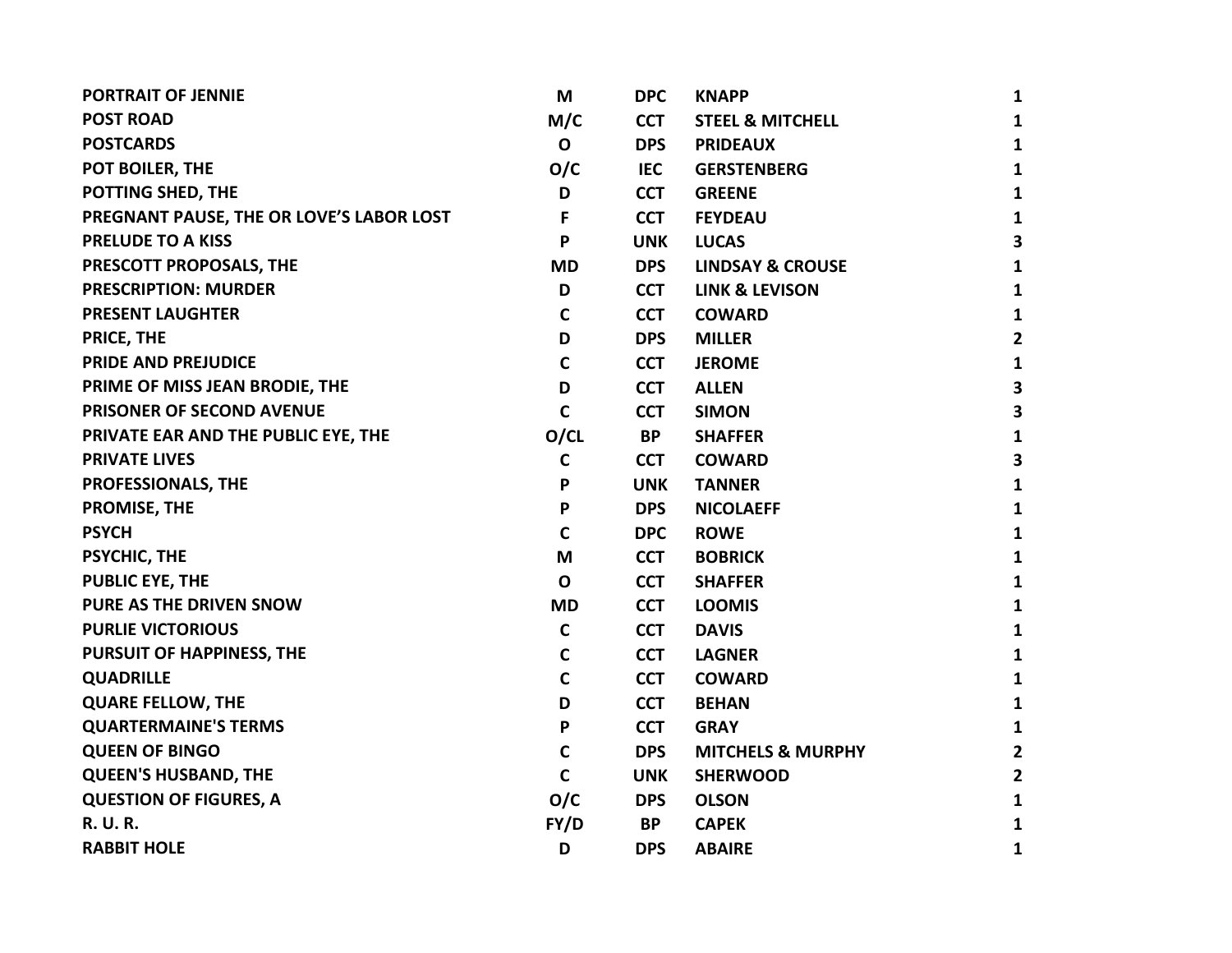| <b>RAIN</b>                                  | D            | <b>CCT</b> | <b>COLTON &amp; RANDOLPH</b> | $\overline{2}$ |
|----------------------------------------------|--------------|------------|------------------------------|----------------|
| <b>RAINMAKER, THE</b>                        | С            | <b>CCT</b> | <b>NASH</b>                  | 3              |
| RAINY DAY IN NEWARK, A                       | C            | <b>CCT</b> | <b>TEICHMANN</b>             | $\mathbf{1}$   |
| <b>RAISIN IN THE SUN, A</b>                  | D            | <b>CCT</b> | <b>HANSBERRY</b>             | $\overline{2}$ |
| <b>RALLY ROUND THE FLAG, BOYS</b>            | $\mathsf{C}$ | <b>DPC</b> | <b>ROGERS</b>                | $\overline{2}$ |
| <b>RAMSHACKLE INN</b>                        | M/F          | <b>DPS</b> | <b>BATSON</b>                | 3              |
| <b>RAPE OF THE BELT, THE</b>                 | $\mathbf C$  | <b>CCT</b> | <b>LEVY</b>                  | $\mathbf{2}$   |
| <b>RASHOMON</b>                              | D            | <b>CCT</b> | <b>KANIN</b>                 | 3              |
| <b>RAVENSCROFT</b>                           | P            | <b>CCT</b> | <b>NIGRO</b>                 | $\overline{2}$ |
| <b>READY WHEN YOU ARE, C.B.</b>              | C            | <b>CCT</b> | <b>SLADE</b>                 | 1              |
| <b>REAL INSPECTOR HOUND, THE</b>             | F            | <b>CCT</b> | <b>STOPPARD</b>              | $\mathbf{2}$   |
| <b>REAL THING, THE</b>                       | C            | <b>CCT</b> | <b>STOPPARD</b>              | 3              |
| <b>RECLINING FIGURE</b>                      | C            | <b>DPS</b> | <b>KURNITZ</b>               | $\overline{2}$ |
| <b>RED SCARE ON SUNSET</b>                   | P            | <b>CCT</b> | <b>BUSCH</b>                 | $\mathbf{2}$   |
| <b>REFLECTION IN WATER</b>                   | P            | <b>UNK</b> | <b>DAVIS</b>                 | $\mathbf{1}$   |
| <b>REGRETS ONLY</b>                          | $\mathbf C$  | <b>DPS</b> | <b>RUDNICK</b>               | $\mathbf{1}$   |
| <b>REHEARSAL</b>                             | O            | <b>UNK</b> | <b>MORLEY</b>                | 1              |
| <b>REHEARSAL, THE</b>                        | D            | <b>CCT</b> | <b>ANOUILH</b>               | 1              |
| <b>RELATIVE VALUES</b>                       | C            | <b>CCT</b> | <b>COWARD</b>                | $\mathbf{1}$   |
| <b>RELATIVELY SPEAKING</b>                   | $\mathbf C$  | <b>CCT</b> | <b>AYCKBOURN</b>             | $\mathbf{1}$   |
| RELUCTANT DEBUTANTE, THE                     | C            | <b>CCT</b> | <b>HOME</b>                  | 1              |
| <b>REMAINS TO BE SEEN</b>                    | M/C          | <b>DPS</b> | <b>LINDSAY &amp; CROUSE</b>  | 1              |
| <b>REMARKABLE INCIDENT AT CARSON CORNERS</b> | D            | <b>DPC</b> | <b>SERGEL</b>                | $\mathbf{2}$   |
| REMARKABLE MR. PENNYPACKER, THE              | $\mathbf C$  | <b>CCT</b> | <b>O'BRIEN</b>               | $\mathbf{2}$   |
| <b>REMARKABLE SUSAN, THE</b>                 | $\mathbf 0$  | <b>DPS</b> | <b>KELLY</b>                 | $\mathbf{1}$   |
| <b>REST IN PEACE</b>                         | O/C          | <b>DPC</b> | <b>COOK</b>                  | $\mathbf{2}$   |
| <b>RETURN ENGAGEMENTS</b>                    | $\mathbf C$  | <b>CCT</b> | <b>SLADE</b>                 | 3              |
| <b>REVENGER'S TRAGEDY, THE</b>               | т            | <b>DPS</b> | <b>TOURNEUR</b>              | $\mathbf{1}$   |
| <b>RHINOCEROS</b>                            | C            | <b>CCT</b> | <b>IONESCO</b>               | 3              |
| <b>RICH IS BETTER</b>                        | C            | <b>CCT</b> | <b>SHARKEY</b>               | $\overline{2}$ |
| <b>RICHARD THE THIRD</b>                     | P            | <b>CCT</b> | <b>SHAKESPEARE</b>           | 1              |
| <b>RICHMOND</b>                              | D/PM         | <b>CCT</b> | <b>MASTERS</b>               | $\mathbf{1}$   |
|                                              |              |            |                              |                |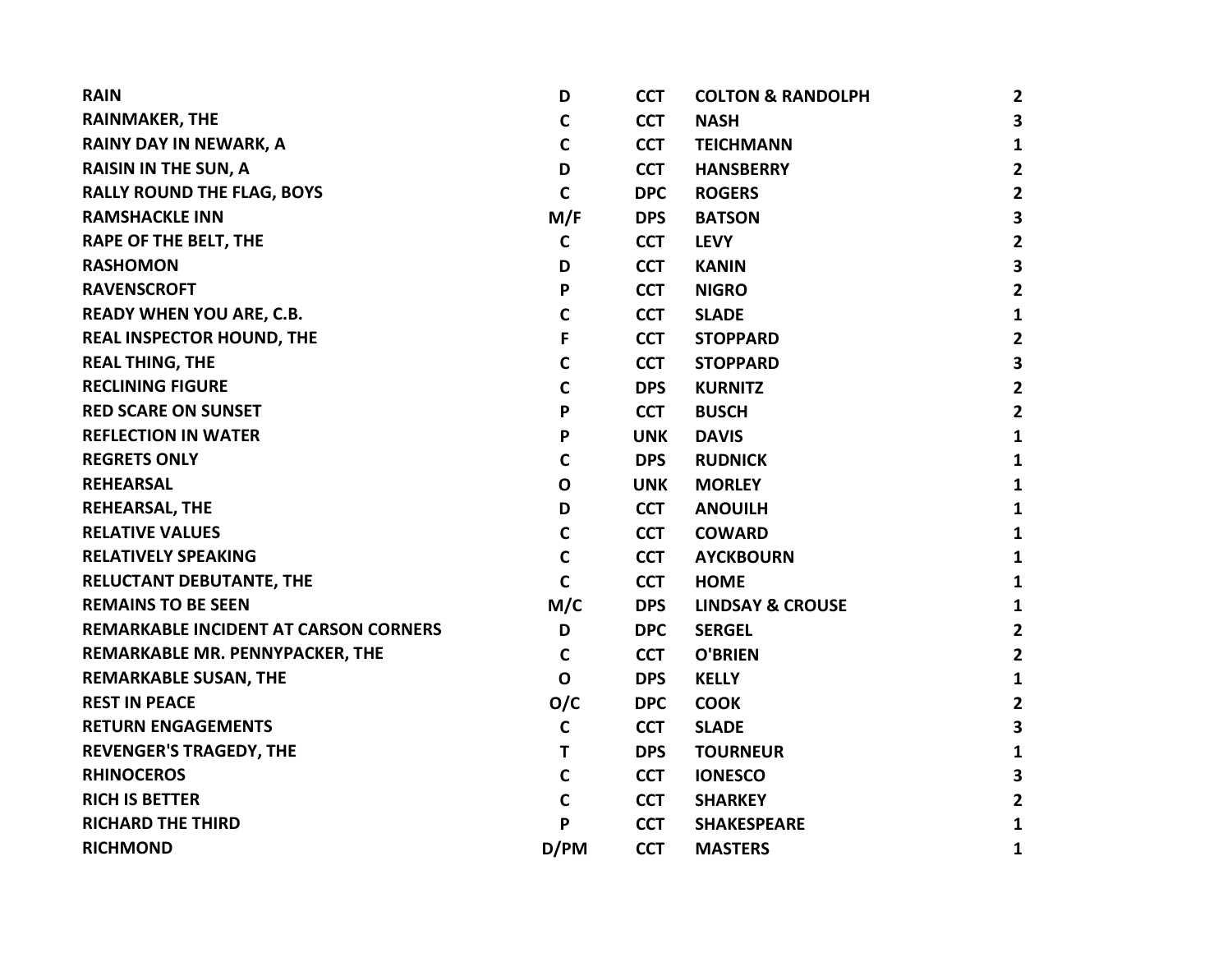| <b>RIDERS TO THE SEA</b>                    | $\mathbf{o}$ | <b>BP</b>  | <b>SYNGE</b>      | $\overline{2}$ |
|---------------------------------------------|--------------|------------|-------------------|----------------|
| RIMERS OF ELDRITCH, THE                     | P            | <b>DPS</b> | <b>WILSON</b>     | 3              |
| <b>RING AROUND ELIZABETH</b>                | C            | <b>CCT</b> | <b>ARMSTRONG</b>  | 1              |
| <b>RING ROUND THE BATHTUB</b>               | $\mathsf{C}$ | <b>CCT</b> | <b>TRABEY</b>     | 1              |
| <b>RING ROUND THE MOON</b>                  | $\mathbf C$  | <b>DPS</b> | <b>ANOUILH</b>    | 1              |
| <b>RIOT ACT, THE</b>                        | $\mathbf c$  | <b>DPS</b> | <b>GREENE</b>     | 1              |
| RISE AND FALL OF THE CITY OF MAHAGONNY, THE | P            | <b>UNK</b> | <b>BRECHT</b>     | 1              |
| RITZ, THE                                   | C            | <b>CCT</b> | <b>MACNALLY</b>   | 1              |
| <b>RIVALRY, THE</b>                         | P            | <b>DPS</b> | <b>CORWIN</b>     | 1              |
| <b>RIVALS, THE</b>                          | $\mathbf C$  | <b>BP</b>  | <b>SHERIDAN</b>   | 1              |
| <b>RIVER NIGER, THE</b>                     | D            | <b>CCT</b> | <b>WALKER</b>     | 1              |
| <b>ROAD TO MECCA, THE</b>                   | D            | <b>CCT</b> | <b>FUGARD</b>     | 1              |
| <b>ROAR LIKE A DOVE</b>                     | $\mathsf{C}$ | <b>CCT</b> | <b>STORM</b>      | 1              |
| <b>ROBE, THE</b>                            | P            | <b>DPC</b> | <b>MCGHEEVEY</b>  | 1              |
| <b>ROBIN HOOD CAPER, THE</b>                | $\mathsf{C}$ | <b>CCT</b> | <b>CARMICHAEL</b> | 1              |
| <b>ROBINA IN SEARCH OF A HUSBAND</b>        | P            | <b>CCT</b> | <b>JEROME</b>     | 1              |
| <b>ROMAN CANDLE</b>                         | $\mathsf{C}$ | <b>DPS</b> | <b>SHELDON</b>    | 2              |
| <b>ROMAN CONQUEST</b>                       | $\mathsf{C}$ | <b>CCT</b> | <b>PATRICK</b>    | 1              |
| <b>ROMANCE LANGUAGE</b>                     | $\mathsf{C}$ | <b>CCT</b> | <b>PARNELL</b>    | 1              |
| <b>ROMANOFF AND JULIET</b>                  | $\mathbf C$  | <b>DPS</b> | <b>USTINOV</b>    | $\overline{2}$ |
| <b>ROMANTIC AGE, THE</b>                    | $\mathbf C$  | <b>CCT</b> | <b>MILNER</b>     | 1              |
| <b>ROMANTIC COMEDY</b>                      | $\mathbf C$  | <b>BP</b>  | <b>SLADE</b>      | 1              |
| <b>ROOM UPSTAIRS, THE</b>                   | P            | <b>UNK</b> | <b>STERLING</b>   | 1              |
| <b>ROOMFUL OF ROSES, A</b>                  | C/D          | <b>DPS</b> | <b>SOMMER</b>     | 1              |
| <b>ROOMIES</b>                              | $\mathsf{C}$ | <b>CCT</b> | <b>SHARKEY</b>    | 1              |
| <b>ROOMMATES</b>                            | $\mathbf{o}$ | <b>DPS</b> | <b>ORR</b>        | 3              |
| <b>ROPE</b>                                 | D            | <b>CCT</b> | <b>HAMILTON</b>   | 1              |
| <b>ROSE TATTOO, THE</b>                     | P            | <b>DPS</b> | <b>WILLIAMS</b>   | 2              |
| <b>ROSEBLOOM</b>                            | P            | <b>DPS</b> | <b>PERR</b>       | 1              |
| ROSENCRANTZ & GUILDENSTERN ARE DEAD         | C            | <b>CCT</b> | <b>STOPPARD</b>   | 3              |
| <b>ROSS</b>                                 | B            | <b>CCT</b> | <b>RATTIGAN</b>   | 1              |
| <b>ROUND AND ROUND THE GARDEN</b>           | $\mathbf C$  | <b>CCT</b> | <b>AYCKBOURN</b>  | 3              |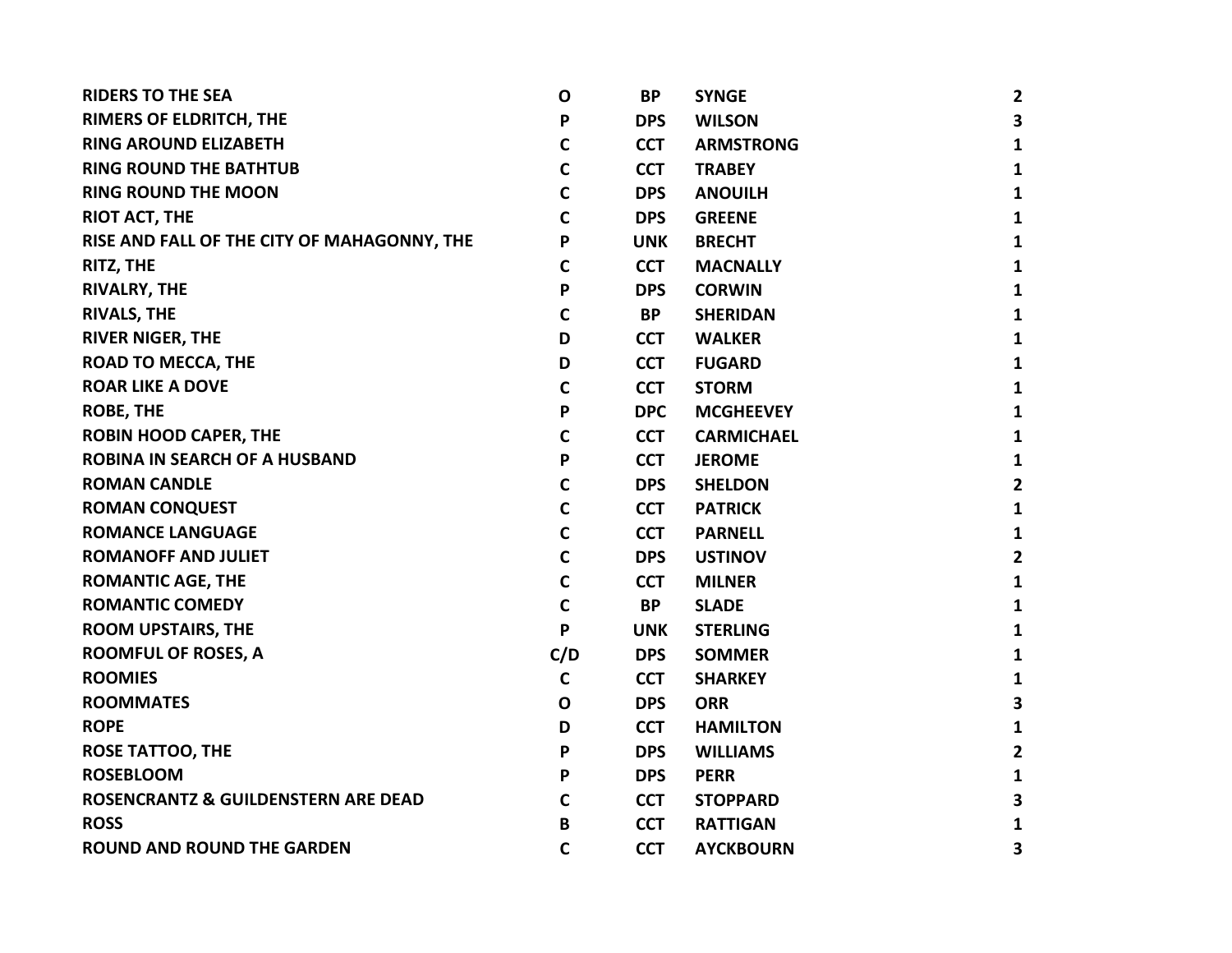| <b>ROYAL FAMILY, THE</b>                    | $\mathbf c$ | <b>BP</b>  | <b>KAUFFMAN &amp; FERBER</b> | $\mathbf{2}$   |
|---------------------------------------------|-------------|------------|------------------------------|----------------|
| <b>ROYAL GAMBIT</b>                         | D           | <b>CCT</b> | <b>GRESSIEKER</b>            | $\overline{2}$ |
| <b>ROYAL HUNT OF THE SUN</b>                | D           | <b>CCT</b> | <b>SHAFFER</b>               | $\mathbf{1}$   |
| <b>RUMORS</b>                               | $\mathbf c$ | <b>CCT</b> | <b>SIMON</b>                 | 3              |
| <b>RUN FOR YOUR WIFE</b>                    | $\mathbf C$ | <b>CCT</b> | <b>COONEY</b>                | 1              |
| <b>RUNNER STUMBLES, THE</b>                 | P           | <b>DPS</b> | <b>STITT</b>                 | 1              |
| <b>RUNNING IN THE RED</b>                   | $\mathbf C$ | <b>DPC</b> | <b>TIEDEMANN</b>             | 1              |
| <b>RUNNING RIOT</b>                         | F           | <b>CCT</b> | <b>BENFIELD</b>              | 1              |
| <b>RUSSET MANTLE AND THE CHEROKEE NIGHT</b> | P           | <b>CCT</b> | <b>RIGGS</b>                 | $\mathbf{1}$   |
| <b>SABRINA FAIR</b>                         | $\mathbf C$ | <b>DPS</b> | <b>TAYLOR</b>                | 3              |
| SAID THE SPIDER TO THE FLY                  | F           | <b>CCT</b> | <b>CARMICHAEL</b>            | $\mathbf{2}$   |
| <b>SAINT JOAN</b>                           | D           | <b>BP</b>  | <b>SHAW</b>                  | $\mathbf{2}$   |
| <b>SALEM'S DAUGHTERS</b>                    | P           | <b>UNK</b> | <b>FENN</b>                  | 1              |
| <b>SAME TIME, NEXT YEAR</b>                 | $\mathbf C$ | <b>CCT</b> | <b>SLADE</b>                 | 3              |
| <b>SATURDAY ADOPTION</b>                    | P           | <b>DPS</b> | <b>COWEN</b>                 | 1              |
| <b>SATURDAY AT THE COHENS</b>               | C/D/O       | <b>CCT</b> | <b>CLAFLIN</b>               | 1              |
| <b>SATURDAY NIGHT</b>                       | P           | <b>DPS</b> | <b>KASS</b>                  | $\mathbf{1}$   |
| SATURDAY THE 14TH                           | $\mathbf c$ | <b>DPC</b> | <b>GLEASON</b>               | 1              |
| <b>SAVAGE DILEMMA, THE</b>                  | $\mathbf C$ | <b>DPS</b> | <b>PATRICK</b>               | $\mathbf{1}$   |
| <b>SAVING GRACE</b>                         | $\mathbf C$ | <b>CCT</b> | <b>SHARKEY</b>               | 1              |
| <b>SAY IT WITH FLOWERS</b>                  | F           | <b>UNK</b> | <b>HUGHES</b>                | 1              |
| <b>SCANDAL POINT</b>                        | M/D         | <b>CCT</b> | <b>PATRICK</b>               | $\mathbf{1}$   |
| <b>SCAPINO!</b>                             | P           | <b>DPC</b> | <b>DUNLOP &amp; DALE</b>     | $\mathbf{1}$   |
| <b>SCENT OF FLOWERS, A</b>                  | P           | <b>DPS</b> | <b>SAUNDERS</b>              | $\overline{2}$ |
| <b>SCHOOL FOR HUSBANDS, THE</b>             | $\mathbf c$ | <b>DPS</b> | <b>WILBUR</b>                | $\mathbf{1}$   |
| <b>SCHOOL FOR SCANDAL, THE</b>              | $\mathbf C$ | <b>CCT</b> | <b>SHERIDAN</b>              | $\overline{2}$ |
| <b>SCHOOL FOR WIVES, THE</b>                | $\mathbf C$ | <b>DPS</b> | <b>WILBUR</b>                | $\mathbf{1}$   |
| SCOOTER THOMAS MAKES IT TO THE TOP OF THE   |             |            |                              |                |
| <b>WORLD</b>                                | P           | <b>DPS</b> | <b>PARNELL</b>               | 1              |
| <b>SCOTLAND ROAD</b>                        | D           | <b>DPS</b> | <b>HATCHER</b>               | $\mathbf{2}$   |
| <b>SCREWTAPE</b>                            | P           | <b>DPC</b> | <b>FORSYTH</b>               | $\mathbf{2}$   |
| <b>SCROOGE</b>                              | P           | <b>DPS</b> | <b>DICKENS</b>               | $\overline{2}$ |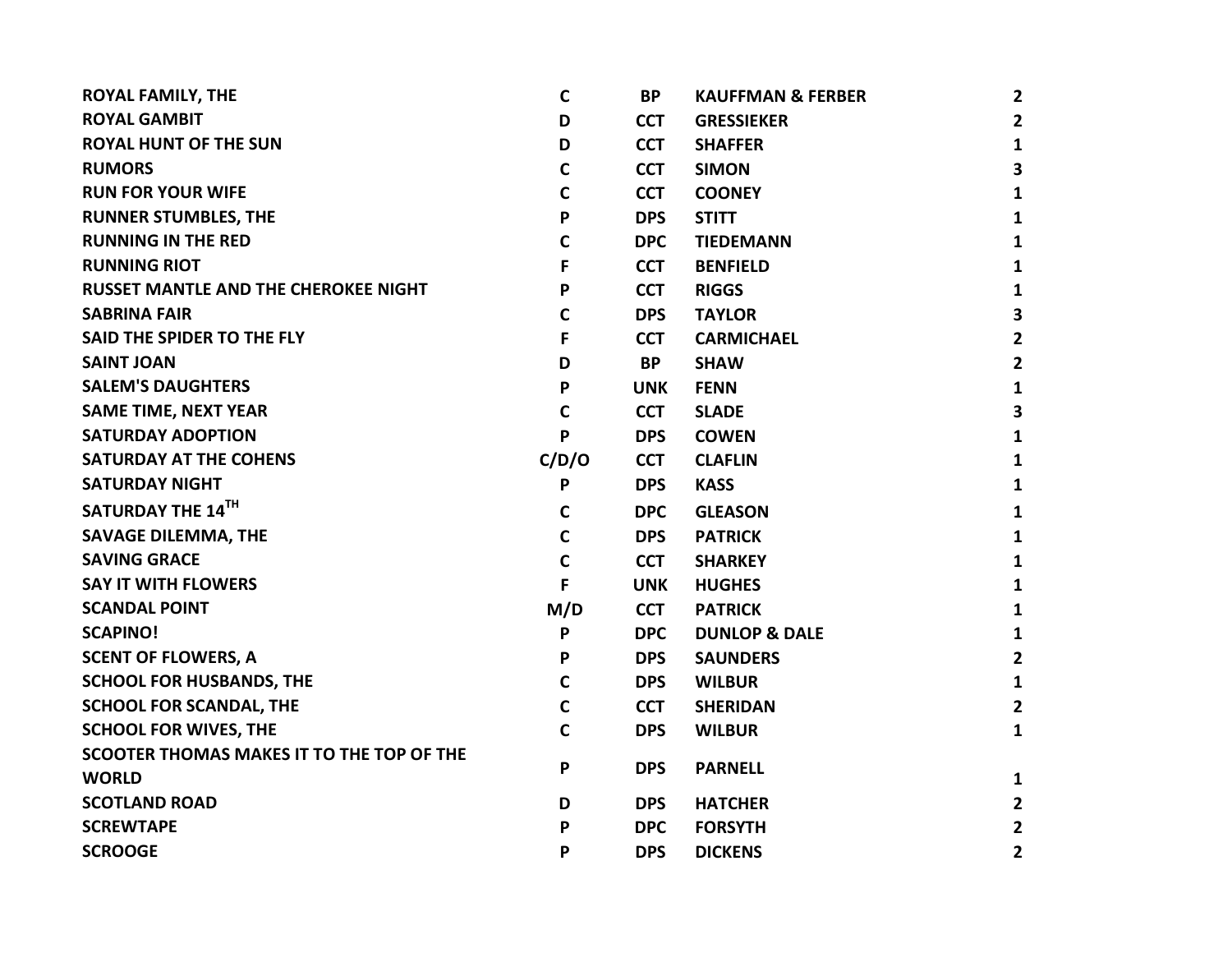| <b>SCUBA DUBA</b>                         | C            | <b>DPS</b> | <b>FREEDMAN</b>                 | $\overline{2}$          |
|-------------------------------------------|--------------|------------|---------------------------------|-------------------------|
| <b>SEA HORSE, THE</b>                     | D            | <b>CCT</b> | <b>MOORE</b>                    | $\overline{2}$          |
| SEA, THE                                  | P            | <b>DPC</b> | <b>BOND</b>                     | $\mathbf{1}$            |
| <b>SEASCAPE</b>                           | P            | <b>DPS</b> | <b>ALBEE</b>                    | $\overline{2}$          |
| <b>SEASON'S GREETINGS</b>                 | C            | <b>CCT</b> | <b>AYCKBOURN</b>                | 1                       |
| <b>SECOND CHILDHOOD</b>                   | F            | <b>UNK</b> | <b>COVINGTON &amp; SIMONSON</b> | 1                       |
| <b>SECOND THRESHOLD</b>                   | P            | <b>DPS</b> | <b>SHERWOOD</b>                 | $\overline{2}$          |
| <b>SECOND TIME AROUND, THE</b>            | C            | <b>CCT</b> | <b>DENKER</b>                   | 3                       |
| SECRET AFFAIRS OF MILDRED WILD, THE       | $\mathsf{C}$ | <b>DPS</b> | <b>ZINDEL</b>                   | $\overline{\mathbf{3}}$ |
| <b>SECRET RAPTURE, THE</b>                | D            | <b>CCT</b> | <b>HARE</b>                     | 1                       |
| <b>SEE HOW THEY RUN</b>                   | F            | <b>CCT</b> | <b>KING</b>                     | $\overline{\mathbf{3}}$ |
| <b>SEEDS OF SUSPICION</b>                 | <b>SP</b>    | <b>DPC</b> | <b>MCGREEVEY</b>                | 1                       |
| <b>SEIDMAN AND SON</b>                    | C            | <b>CCT</b> | <b>MOLL</b>                     | 1                       |
| <b>SEND ME NO FLOWERS</b>                 | C            | <b>CCT</b> | <b>BARASCH &amp; MOORE</b>      | 3                       |
| SENIOR CHRISTMAS BOOK, TH                 | <b>CH</b>    | <b>UNK</b> | <b>VARIOUS AUTHORS</b>          | 1                       |
| <b>SENSE AND SENSIBILITY</b>              | D            | <b>DPS</b> | <b>HAMILL</b>                   | 1                       |
| <b>SEPARATE ROOMS</b>                     | C            | <b>CCT</b> | <b>CAROLE &amp; DINEHART</b>    | $\mathbf{1}$            |
| <b>SEPARATE TABLES</b>                    | D            | <b>CCT</b> | <b>RATTAGAN</b>                 | 1                       |
| <b>SERENADING LOUIS</b>                   | P            | <b>DPS</b> | <b>WILSON</b>                   | 1                       |
| <b>SERVANT OF TWO MASTERS</b>             | $\mathsf{C}$ | <b>DPS</b> | <b>HATCHER &amp; LANDI</b>      | $\mathbf{1}$            |
| <b>SEVEN KEYS TO BALDPATE</b>             | M/D          | <b>CCT</b> | <b>COHEN</b>                    | $\overline{\mathbf{3}}$ |
| <b>SEVEN TIMES MONDAY</b>                 | P            | <b>DPS</b> | <b>PENDRELL</b>                 | $\overline{2}$          |
| <b>SEVEN YEAR ITCH, THE</b>               | P            | <b>DPS</b> | <b>AXELROD</b>                  | 3                       |
| <b>SHADOW BOX, THE</b>                    | D            | <b>CCT</b> | <b>CHRISTOFER</b>               | 3                       |
| <b>SHADOWLANDS</b>                        | D            | <b>CCT</b> | <b>NICHOLSON</b>                | 1                       |
| <b>SHARE BATH</b>                         | $\mathsf{C}$ | <b>DPC</b> | <b>CLEPPER</b>                  | $\mathbf{1}$            |
| <b>SHE STOOPS TO CONQUER</b>              | $\mathbf C$  | <b>BP</b>  | <b>GOLDSMITH</b>                | $\mathbf{1}$            |
| <b>SHEEP ON THE RUNWAY</b>                | $\mathbf C$  | <b>CCT</b> | <b>BUCHWALD</b>                 | 1                       |
| <b>SHERLOCK HOLMES</b>                    | D            | <b>CCT</b> | <b>DOYLE &amp; GILLETTE</b>     | 3                       |
| SHERLOCK HOLMES AND A NEAR CASE OF MURDER | M/D          | <b>BP</b>  | <b>MAURO</b>                    | 1                       |
| <b>SHERLOCK'S LAST CASE</b>               | M/T          | <b>DPS</b> | <b>MAROWTIZ</b>                 | 3                       |
| <b>SHINING HOUR</b>                       | P            | <b>CCT</b> | <b>WINTER</b>                   | 1                       |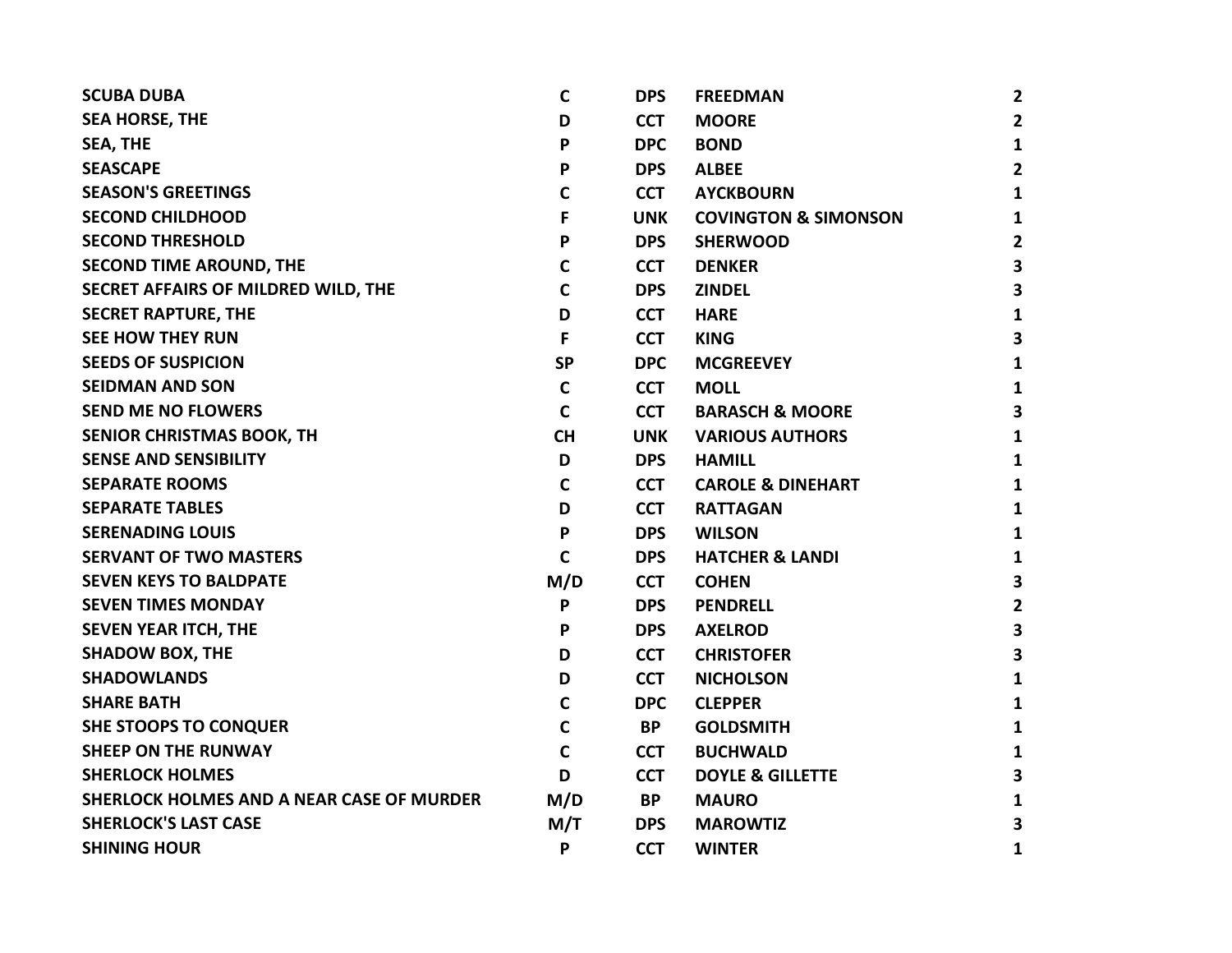| <b>SHIRLEY VALENTINE</b>                        | D            | <b>CCT</b> | <b>RUSSELL</b>     | 1                       |
|-------------------------------------------------|--------------|------------|--------------------|-------------------------|
| <b>SHIRLEY VALENTINE &amp; ONE FOR THE ROAD</b> | C/CL         | <b>BP</b>  | <b>RUSSELL</b>     | $\mathbf{1}$            |
| <b>SHOOTING GALARY &amp; PLAY FOR GERMS</b>     | O/CL         | <b>DPS</b> | <b>HOROVITZ</b>    | $\mathbf{1}$            |
| <b>SHOT IN THE DARK, A</b>                      | $\mathsf{C}$ | <b>CCT</b> | <b>KURNITZ</b>     | $\overline{\mathbf{3}}$ |
| <b>SHOW OFF, THE</b>                            | C            | <b>CCT</b> | <b>KELLY</b>       | 3                       |
| <b>SHRIKE, THE</b>                              | D            | <b>UNK</b> | <b>KRAMM</b>       | 1                       |
| <b>SIDE MAN</b>                                 | P            | <b>DPS</b> | <b>LEIGHT</b>      | 1                       |
| SIGN OF JONAH, THE                              | P            | BP         | <b>RUTENBORN</b>   | 1                       |
| SILENT NIGHT, LONELY NIGHT                      | D            | <b>CCT</b> | <b>ANDERSON</b>    | 1                       |
| <b>SILVER CORD, THE</b>                         | C            | <b>CCT</b> | <b>HOWARD</b>      | 1                       |
| <b>SILVER DAGGER, THE</b>                       | M            | <b>UNK</b> | <b>FRENCH</b>      | 1                       |
| <b>SILVER LINING</b>                            | $\mathsf{C}$ | <b>UNK</b> | <b>TOKSVIG</b>     | $\mathbf{1}$            |
| <b>SILVER WHISTLE, THE</b>                      | C            | <b>DPS</b> | <b>MCENROE</b>     | $\mathbf{3}$            |
| <b>SIMON AND LAURA</b>                          | $\mathbf c$  | <b>CCT</b> | <b>MELVILLE</b>    | $\mathbf{1}$            |
| <b>SIN</b>                                      | P            | <b>DPS</b> | <b>MACLEOD</b>     | $\mathbf{1}$            |
| <b>SINGLE MAN, A</b>                            | $\mathsf{C}$ | <b>BP</b>  | <b>DAVIES</b>      | 1                       |
| <b>SINISTER HOUSE</b>                           | <b>MD</b>    | <b>BP</b>  | <b>TAGGART</b>     | 1                       |
| SISTER MARY IGNATIUS EXPLAINS IT ALL FOR YOU    | <b>MG</b>    | <b>BP</b>  | <b>DURANG</b>      | $\overline{\mathbf{3}}$ |
| <b>SISTERS ROSENWEIG, THE</b>                   | $\mathbf C$  | <b>DPS</b> | <b>WASSERSTEIN</b> | $\overline{2}$          |
| <b>SISTERS UNDER THE SKIN</b>                   | O/CL         | <b>DPC</b> | <b>BARRY</b>       | $\overline{2}$          |
| <b>SIX DEGREES OF SEPERATION</b>                | C/D          | <b>DPS</b> | <b>GUARE</b>       | $\mathbf{1}$            |
| <b>SKIN OF OUR TEETH, THE</b>                   | <b>FY</b>    | <b>BP</b>  | <b>WILDER</b>      | 3                       |
| <b>SLEEPING PRINCE, THE</b>                     | P            | <b>UNK</b> | <b>RATTIGAN</b>    | $\mathbf{1}$            |
| <b>SLEUTH</b>                                   | M            | <b>CCT</b> | <b>SHAFFER</b>     | 1                       |
| <b>SLOW DANCE ON THE KILLING GROUND</b>         | D            | <b>DPS</b> | <b>HANLEY</b>      | 1                       |
| <b>SLOW MEMORIES</b>                            | O/CL         | <b>DPS</b> | <b>LITVACK</b>     | 1                       |
| <b>SLY FOX</b>                                  | C            | <b>CCT</b> | <b>GELBART</b>     | $\overline{\mathbf{3}}$ |
| <b>SMALL CRAFT WARNINGS</b>                     | D            | <b>DPS</b> | <b>WILLIAMS</b>    | $\overline{2}$          |
| <b>SMALL FAMILY BUSINESS, A</b>                 | $\mathbf C$  | <b>CCT</b> | <b>AYCKBOURN</b>   | 1                       |
| <b>SMALL MIRACLE</b>                            | <b>MD</b>    | <b>CCT</b> | <b>KRASNA</b>      | 1                       |
| <b>SMALLEST OF ALL</b>                          | D            | <b>CCT</b> | <b>FRANCIS</b>     | 1                       |
| <b>SMELL OF BURNING &amp; THEN, A</b>           | P            | <b>DPS</b> | <b>CAMPTON</b>     | 1                       |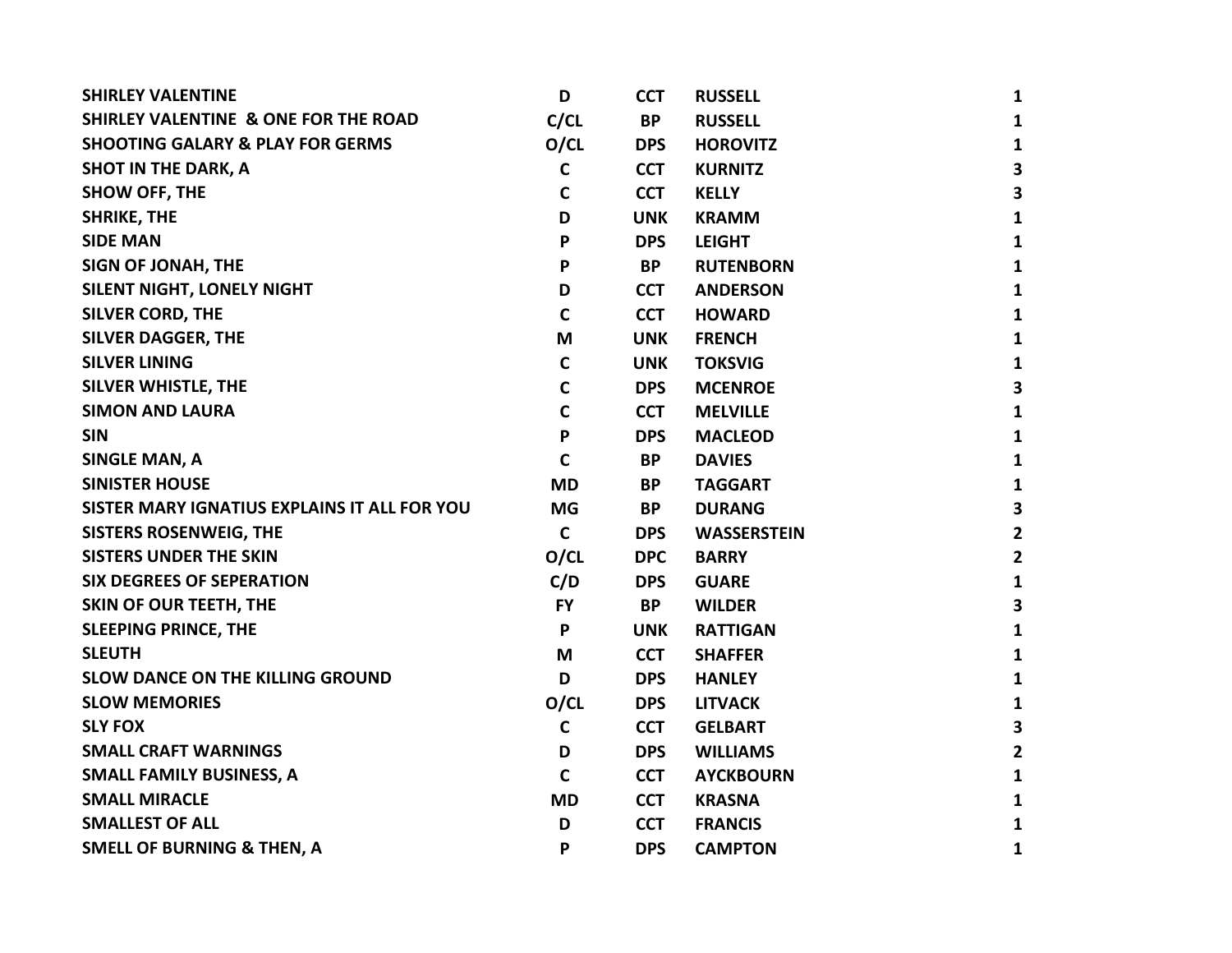| SMILE OF THE WORLD, THE                     | $\mathsf{P}$ | <b>DPS</b> | <b>KANIN</b>                    | $\mathbf{1}$            |
|---------------------------------------------|--------------|------------|---------------------------------|-------------------------|
| <b>SMILIN' THROUGH</b>                      | $\mathbf c$  | <b>CCT</b> | <b>MARTIN</b>                   | $\overline{2}$          |
| <b>SMOKE &amp; MIRRORS</b>                  | C/M          | <b>CCT</b> | <b>OSBORNE &amp; HERRERA</b>    | $\mathbf{1}$            |
| SNEEZE, THE                                 | O/D          | <b>CCT</b> | <b>CHEKHOV</b>                  | $\mathbf{1}$            |
| SNOW JOB, THE                               | $\mathbf c$  | <b>CCT</b> | <b>EASTMAN &amp; PERRY</b>      | $\mathbf{1}$            |
| <b>SOCIAL SECURITY</b>                      | P            | <b>CCT</b> | <b>BERGMAN</b>                  | $\overline{2}$          |
| <b>SOLID GOLD CADILLAC, THE</b>             | $\mathbf C$  | <b>DPS</b> | <b>TEICHMANN &amp; KAUFFMAN</b> | $\overline{2}$          |
| <b>SOLITAIRE AND DOUBLE SOLITARE</b>        | O/CL         | <b>DPS</b> | <b>ANDERSON</b>                 | $\overline{2}$          |
| <b>SOLOMON'S CHILD</b>                      | D            | <b>DPS</b> | <b>DULACK</b>                   | $\mathbf{1}$            |
| <b>SOME AMERICANS ABROAD</b>                | $\mathsf{P}$ | <b>UNK</b> | <b>NELSON</b>                   | $\mathbf{1}$            |
| SOME OF THE BEST FRIENDS ARE SMITH          | $\mathbf{o}$ | <b>DPC</b> | <b>CAMPTON</b>                  | 1                       |
| <b>SOME WOMEN WERE TALKING</b>              | O/F          | <b>CCT</b> | <b>KIRKPATRICK</b>              | $\overline{\mathbf{3}}$ |
| <b>SOMEONE WAITING</b>                      | <b>MD</b>    | <b>DPS</b> | <b>WILLIAMS</b>                 | $\overline{2}$          |
| <b>SON OF ARLECCHINO</b>                    | $\mathbf c$  | <b>CCT</b> | <b>KATZ</b>                     | $\mathbf{1}$            |
| <b>SORROWS OF FREDEREICK, THE</b>           | P            | <b>DPS</b> | <b>LINNEY</b>                   | $\mathbf{1}$            |
| <b>SORROWS OF STEPHEN</b>                   | $\mathbf C$  | <b>CCT</b> | <b>PARNELL</b>                  | $\overline{2}$          |
| <b>SORRY WRONG NUMBER &amp; HITCH HIKER</b> | D/CL         | <b>DPS</b> | <b>FLETCHER</b>                 | $\mathbf{1}$            |
| <b>SOUND AND THE FURY</b>                   | O/C          | <b>UNK</b> | <b>WRIGHT</b>                   | $\mathbf{1}$            |
| <b>SOUND OF MURDER, THE</b>                 | P            | <b>CCT</b> | <b>FAIRCHILD</b>                | $\mathbf{1}$            |
| SOUTH WIND BLOWS NORTH, THE                 | $\mathsf{P}$ | <b>UNK</b> | <b>MAAT</b>                     | $\mathbf{1}$            |
| <b>SOUTHERN FRIED MURDER</b>                | C/M          | <b>BP</b>  | <b>ST. JOHN</b>                 | $\mathbf{1}$            |
| <b>SOUTHWEST CORNER, THE</b>                | C/D          | <b>DPS</b> | <b>HOLM</b>                     | $\overline{2}$          |
| <b>SOUVENIR</b>                             | P            | <b>DPS</b> | <b>TEMPERLY</b>                 | $\mathbf{1}$            |
| <b>SPEAKING OF MURDER</b>                   | <b>MD</b>    | <b>CCT</b> | <b>ROOS</b>                     | $\overline{2}$          |
| <b>SPEED OF DARKNESS, THE</b>               | D            | <b>CCT</b> | <b>TEEISCH</b>                  | 3                       |
| <b>SPEED THE PLOW</b>                       | D            | <b>BP</b>  | <b>MAMET</b>                    | $\mathbf{1}$            |
| <b>SPIDER ISLAND</b>                        | <b>MD</b>    | <b>CCT</b> | <b>SPAULDING</b>                | $\mathbf{1}$            |
| <b>SPIDER'S WEB</b>                         | M            | <b>CCT</b> | <b>CHRISTIE</b>                 | $\overline{2}$          |
| <b>SPINOFF</b>                              | $\mathbf C$  | <b>CCT</b> | <b>SHARKEY</b>                  | $\mathbf{1}$            |
| SPIRAL STAIRCASE, THE                       | M            | <b>DPS</b> | <b>LESLIE</b>                   | 1                       |
| <b>SPLIT SECOND</b>                         | D            | <b>CCT</b> | <b>MCINTYRE</b>                 | 1                       |
| <b>SPOFFORD</b>                             | $\mathbf C$  | <b>CCT</b> | <b>SHUMLI</b>                   | 3                       |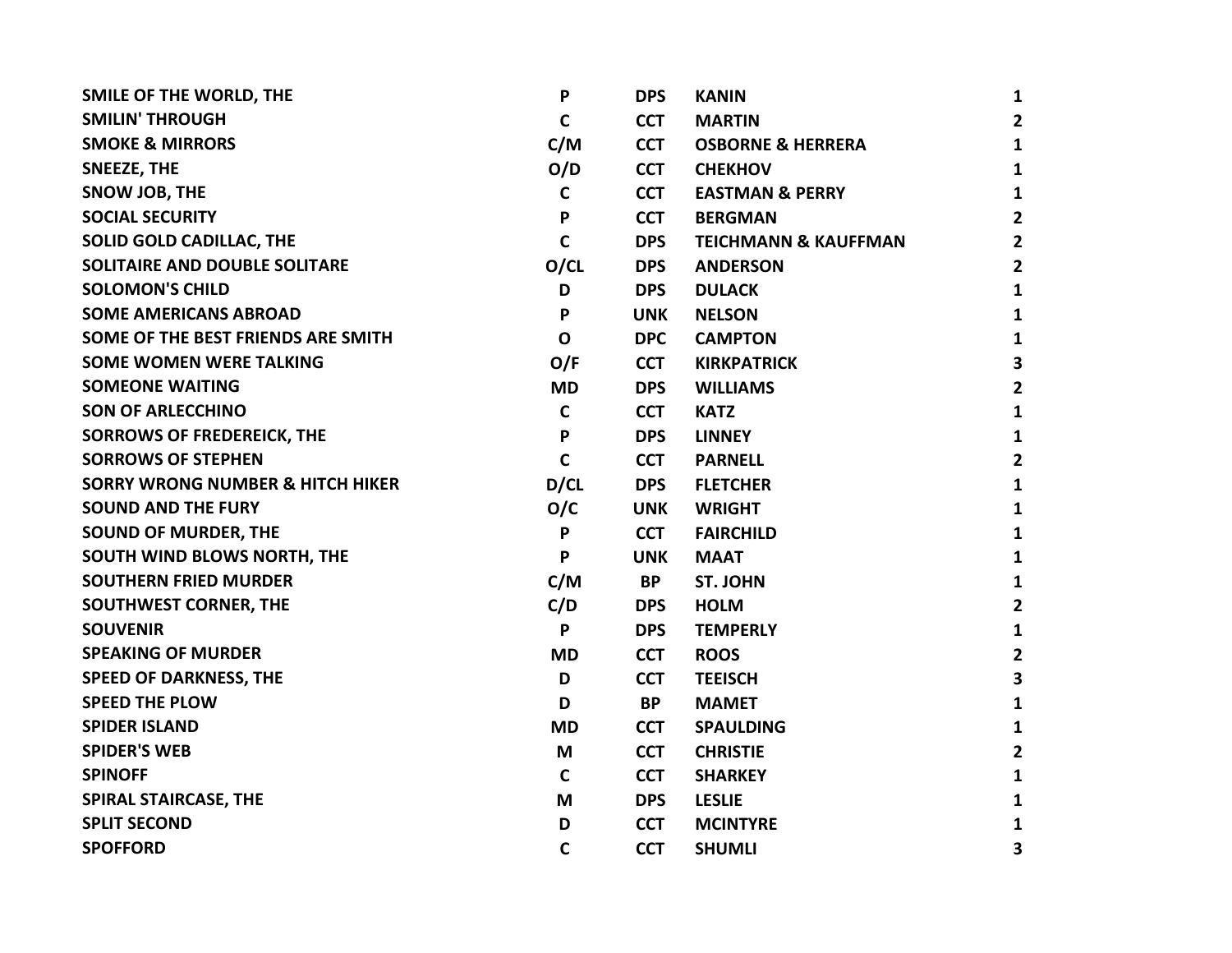| <b>SPOILS OF WAR</b>                       | D           | <b>CCT</b> | <b>WELLER</b>                 | $\mathbf{1}$   |
|--------------------------------------------|-------------|------------|-------------------------------|----------------|
| <b>SPONSOR, THE</b>                        | C/D         | <b>CCT</b> | <b>LEWIS</b>                  | $\overline{2}$ |
| <b>SPOON RIVER ANTHOLOGY</b>               | <b>MG</b>   | <b>CCT</b> | <b>MASTERS</b>                | $\overline{2}$ |
| <b>SPRING AWAKENING</b>                    | P           | <b>DPC</b> | <b>WEDEKIND</b>               | $\mathbf{1}$   |
| <b>SPRINGTIME FOR HENRY</b>                | F           | <b>CCT</b> | <b>LEVY</b>                   | 1              |
| <b>SQUABBLES</b>                           | $\mathbf C$ | <b>CCT</b> | <b>KARP</b>                   | 3              |
| <b>SQUARING THE CIRCLE</b>                 | $\mathbf C$ | <b>CCT</b> | <b>KATAEV</b>                 | $\overline{2}$ |
| <b>STAGE DOOR</b>                          | $\mathbf C$ | <b>DPS</b> | <b>FURBER &amp; KAUFMAN</b>   | $\mathbf{1}$   |
| <b>STALAG 17</b>                           | C/MD        | <b>DPS</b> | <b>BEVAN &amp; TRZCINSKI</b>  | $\mathbf{1}$   |
| <b>STAR SPANGLED GIRL, THE</b>             | $\mathbf C$ | <b>DPS</b> | <b>SIMON</b>                  | 3              |
| <b>STAR STRUCK</b>                         | O/C         | <b>UNK</b> | <b>RYERSON &amp; CLEMENTS</b> | 1              |
| <b>STAR WAGON, THE</b>                     | <b>FY</b>   | <b>DPS</b> | <b>ANDERSON</b>               | $\mathbf{1}$   |
| <b>STARING MATCH, THE</b>                  | P           | <b>DPS</b> | <b>MCNEELY</b>                | $\mathbf{1}$   |
| <b>STATE OF THE UNION</b>                  | $\mathbf c$ | <b>DPS</b> | <b>LINDSAY &amp; CROUSE</b>   | $\mathbf{1}$   |
| <b>STATUS QUO VADIS</b>                    | P           | <b>DPS</b> | <b>DRIVER</b>                 | $\mathbf{1}$   |
| <b>STEAMBATH</b>                           | $\mathbf C$ | <b>CCT</b> | <b>FRIEDMAN</b>               | $\mathbf{1}$   |
| <b>STEEL MAGNOLIAS</b>                     | P           | <b>DPS</b> | <b>HARLING</b>                | 3              |
| <b>STEINWAY GRAND</b>                      | O/P         | <b>CCT</b> | <b>KARINTBY</b>               | 1              |
| STEPHEN VINCENT BENET'S STORIES OF AMERICA | <b>FP</b>   | <b>DPS</b> | <b>LESLIE</b>                 | 1              |
| <b>STEPPING OUT</b>                        | $\mathbf c$ | <b>CCT</b> | <b>HARRIS</b>                 | 3              |
| <b>STILL LIFE WITH IRIS</b>                | A/FY/D      | <b>DPC</b> | <b>DIETZ</b>                  | $\mathbf{1}$   |
| <b>STILL STANDS THE HOUSE</b>              | O/D         | <b>CCT</b> | <b>RINGWOOD</b>               | $\mathbf{1}$   |
| <b>STORM CELLAR</b>                        | P           | <b>CCT</b> | <b>STEPHENS</b>               | $\mathbf{1}$   |
| STORY FOR A SUNDAY EVENING, A              | $\mathbf c$ | <b>CCT</b> | <b>CRABTREE</b>               | 1              |
| <b>STORY THEATRE</b>                       | <b>FB</b>   | <b>DPS</b> | <b>SILLS</b>                  | 3              |
| <b>STRANGE BEDFELLOWS</b>                  | $\mathbf C$ | <b>CCT</b> | <b>RYERSON &amp; CLEMENTS</b> | $\mathbf{2}$   |
| <b>STRANGE BOARDERS</b>                    | $\mathbf C$ | <b>DPS</b> | <b>BATSON &amp; KIRKLAND</b>  | $\mathbf{1}$   |
| <b>STRANGEST FEELING, THE</b>              | O/C         | <b>CCT</b> | <b>KIRKPATRICK</b>            | 1              |
| <b>STREET SCENE</b>                        | D           | <b>CCT</b> | <b>RICE</b>                   | $\mathbf{1}$   |
| STREETCAR NAMED DESIRE, A                  | D           | <b>CCT</b> | <b>WILLIAMS</b>               | 3              |
| <b>STUCK POT, THE</b>                      | C           | <b>DPC</b> | <b>GARIS</b>                  | $\mathbf{1}$   |
| <b>STUFFING AND AMERICAN SUNSET</b>        | O/C         | <b>CCT</b> | <b>PRIDEAUX</b>               | 1              |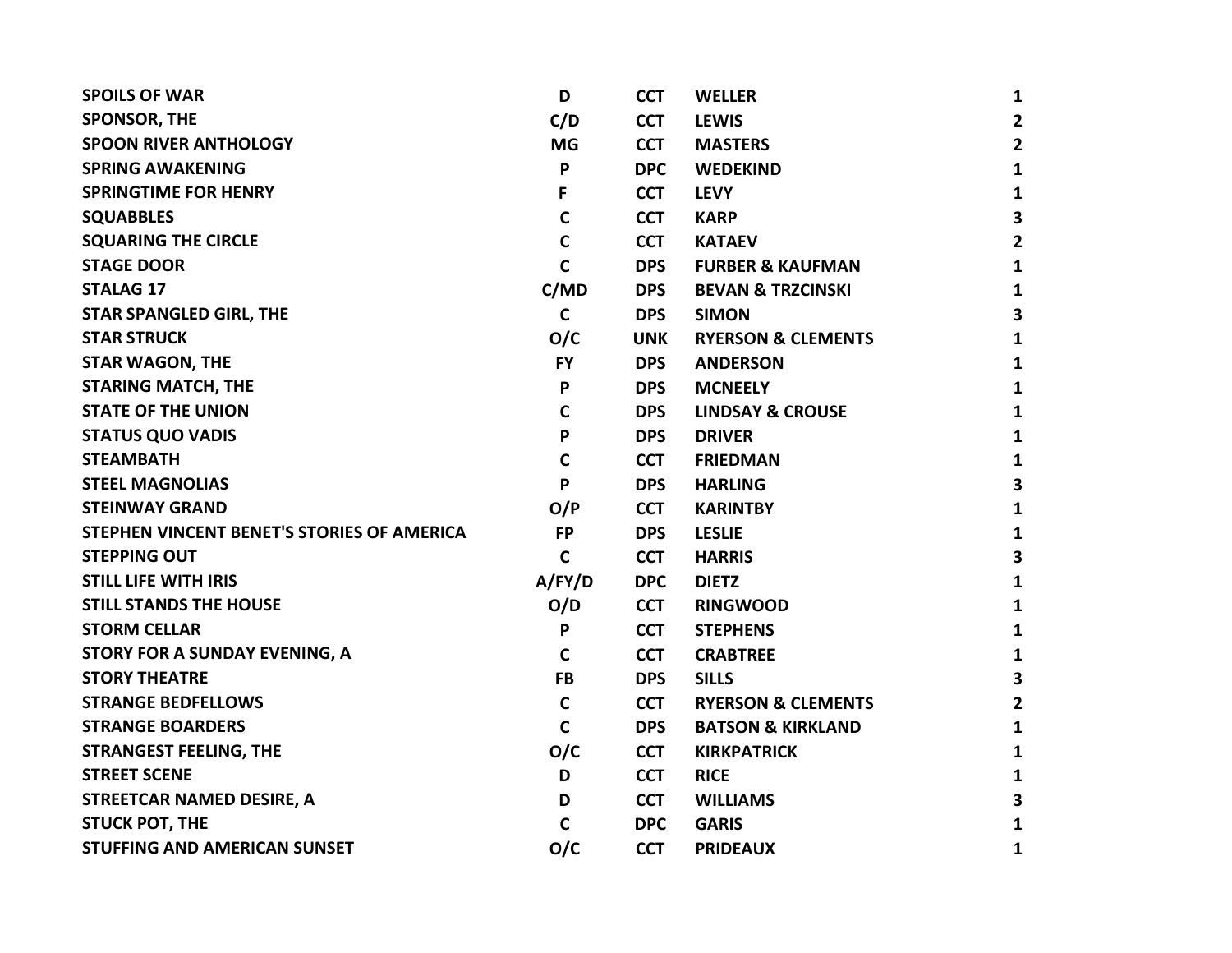| <b>SUBJECT TO CHANGE</b>        | $\mathbf c$  | <b>CCT</b> | <b>TASCA</b>                   | 1              |
|---------------------------------|--------------|------------|--------------------------------|----------------|
| <b>SUBJECT WAS ROSES, THE</b>   | C/D          | <b>CCT</b> | <b>GILROY</b>                  | 3              |
| <b>SUBWAY, THE</b>              | D            | <b>CCT</b> | <b>RICE</b>                    | $\mathbf{1}$   |
| SUCCESSFUL CALAMITY, A          | C            | <b>CCT</b> | <b>KUMMER</b>                  | $\mathbf{1}$   |
| <b>SUCH A LITTLE QUEEN</b>      | $\mathbf C$  | <b>CCT</b> | <b>POLLICK</b>                 | $\mathbf{1}$   |
| <b>SUDS IN YOUR EYE</b>         | $\mathsf{C}$ | <b>DPS</b> | <b>KIRKLAND</b>                | $\overline{2}$ |
| <b>SUGAR AND SPICE</b>          | O/C          | <b>CCT</b> | <b>RYERSON &amp; CLEMENTS</b>  | $\mathbf{1}$   |
| <b>SUITEHARTS</b>               | $\mathbf c$  | <b>CCT</b> | <b>VAN ZANDT &amp; MILMORE</b> | 1              |
| <b>SUMMER AND SMOKE</b>         | D            | <b>DPS</b> | <b>WILLIAMS</b>                | 3              |
| SUMMER OF THE SEVENTEENTH DOLL  | D            | <b>CCT</b> | <b>LAWER</b>                   | $\mathbf{1}$   |
| <b>SUMMERTREE</b>               | P            | <b>DPS</b> | <b>COWEN</b>                   | 3              |
| <b>SUNDAY IN NEW YORK</b>       | C            | <b>DPS</b> | <b>KRASNA</b>                  | $\mathbf{2}$   |
| <b>SUNRISE AT CAMPOBELLO</b>    | D            | <b>DPS</b> | <b>SCHARY</b>                  | $\overline{2}$ |
| <b>SUNSET</b>                   | $\mathbf 0$  | <b>DPC</b> | <b>JEROME</b>                  | $\mathbf{1}$   |
| <b>SUNSHINE BOYS, THE</b>       | $\mathbf C$  | <b>CCT</b> | <b>SIMON</b>                   | $\mathbf{3}$   |
| <b>SUNSHINE VALLEY</b>          | P            | <b>UNK</b> | <b>PASICIEL</b>                | $\mathbf{1}$   |
| <b>SUPPRESSED DESIRES</b>       | O/C          | <b>BP</b>  | <b>GLASPELL</b>                | $\overline{2}$ |
| <b>SUSAN SLEPT HERE</b>         | $\mathbf c$  | <b>CCT</b> | <b>FISHER &amp; GOTTLEIB</b>   | $\overline{2}$ |
| <b>SUSPECT</b>                  | D            | <b>CCT</b> | <b>DENHAM</b>                  | $\overline{2}$ |
| <b>SWAN, THE</b>                | $\mathbf C$  | <b>UNK</b> | <b>MOLNAR</b>                  | $\mathbf{1}$   |
| <b>SWEENEY TODD, THE BARBER</b> | <b>MD</b>    | <b>CCT</b> | <b>BURTON</b>                  | $\mathbf{1}$   |
| <b>SWEET BIRD OF YOUTH</b>      | D            | <b>DPS</b> | <b>WILLIAMS</b>                | $\mathbf{1}$   |
| <b>SWEET EROS AND WITNESS</b>   | $\mathbf o$  | <b>DPC</b> | <b>MCNALLY</b>                 | $\mathbf{1}$   |
| <b>SWEET SUE</b>                | P            | <b>DPS</b> | <b>GURNEY</b>                  | $\mathbf{1}$   |
| <b>SWITZERLAND</b>              | M            | <b>DPS</b> | <b>MURRAY-SMITH</b>            | $\mathbf{1}$   |
| <b>SYLVIA</b>                   | C            | <b>DPS</b> | <b>GURNEY</b>                  | 3              |
| <b>TABLE MANNERS</b>            | C            | <b>CCT</b> | <b>AYCKBOURN</b>               | $\mathbf{1}$   |
| <b>TABLE SETTINGS</b>           | $\mathbf C$  | <b>CCT</b> | <b>LAPINE</b>                  | $\overline{2}$ |
| <b>TAKE HER, SHE'S MINE</b>     | $\mathbf C$  | <b>CCT</b> | <b>EPBRON</b>                  | 3              |
| <b>TAKEN IN MARRIAGE</b>        | P            | <b>DPS</b> | <b>BABE</b>                    | $\mathbf{1}$   |
| <b>TAKING STEPS</b>             | F            | <b>CCT</b> | <b>AYCKBOURN</b>               | 1              |
| <b>TALENT FOR MURDER, A</b>     | C/M          | <b>CCT</b> | <b>CHERDOROV &amp; PANAMA</b>  | 3              |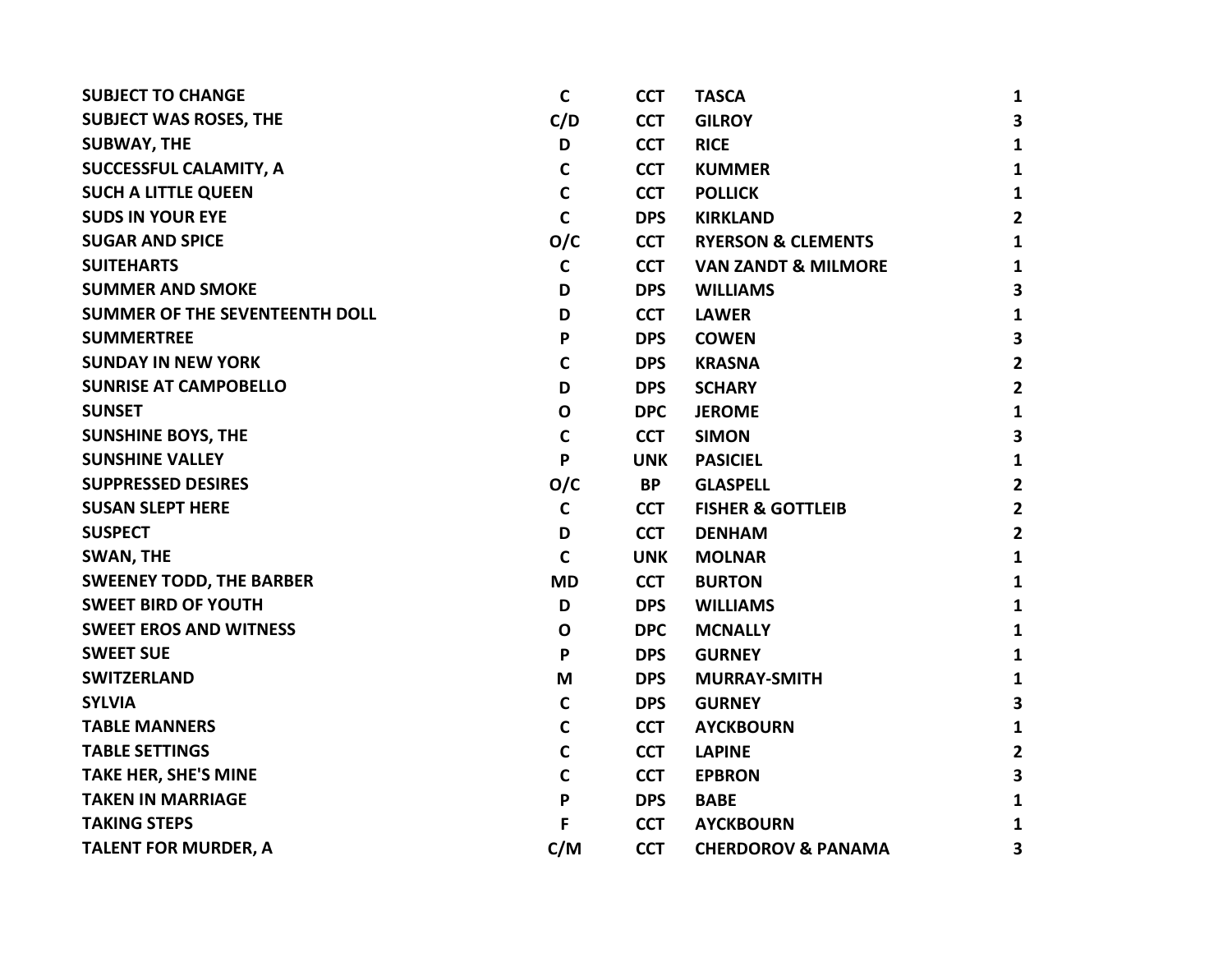| F            | <b>CCT</b> | <b>HAMPTON</b>                   | $\mathbf{1}$            |
|--------------|------------|----------------------------------|-------------------------|
| <b>MG</b>    | <b>CCT</b> | <b>MARTIN</b>                    | $\overline{\mathbf{3}}$ |
| $\mathbf C$  | <b>DPS</b> | <b>LINDSAY &amp; CROUSE</b>      | $\overline{2}$          |
| C/D          | <b>DPS</b> | <b>WILSON</b>                    | $\mathbf{1}$            |
| D            | <b>DPS</b> | <b>WILSON</b>                    | $\overline{2}$          |
| T            | <b>DPS</b> | <b>CULLEN &amp; ARLEY</b>        | $\overline{2}$          |
| $\mathbf C$  | <b>CCT</b> | <b>MOLIERE</b>                   | $\mathbf{1}$            |
| P            | <b>UNK</b> | <b>DELANEY</b>                   | $\mathbf{1}$            |
| M/C          | <b>CCT</b> | <b>COHEN</b>                     | $\mathbf{1}$            |
| P            | <b>BP</b>  | <b>MEGURE</b>                    | $\mathbf{1}$            |
| $\mathbf c$  | <b>DPS</b> | <b>PATRICK</b>                   | $\overline{\mathbf{3}}$ |
| P            | <b>DPS</b> | <b>CARLINO</b>                   | $\mathbf{1}$            |
| P            | <b>DPC</b> | <b>BROOKE</b>                    | $\mathbf{1}$            |
| M            | <b>CCT</b> | <b>CHRISTIE</b>                  | $\overline{2}$          |
| M            | <b>CCT</b> | <b>ARMSTRONG</b>                 | $\mathbf{1}$            |
| D            | <b>CCT</b> | <b>PRATT</b>                     | $\overline{2}$          |
| $\mathbf c$  | <b>CCT</b> | <b>AYCKBOURN</b>                 | $\mathbf{1}$            |
| $\mathbf C$  | <b>DPS</b> | <b>SHULMAN &amp; SMITH</b>       | $\overline{\mathbf{3}}$ |
| P            | <b>DPS</b> | <b>LARSON, LEE &amp; WACKLER</b> | $\overline{2}$          |
| $\mathsf{C}$ | <b>CCT</b> | <b>CHAYEFSKY</b>                 | $\mathbf{1}$            |
| P            | <b>DPS</b> | <b>TALLY</b>                     | $\overline{2}$          |
| O/CL         | <b>UNK</b> | <b>JONES</b>                     | $\mathbf{1}$            |
| $\mathsf{C}$ | <b>CCT</b> | <b>HOPKINS</b>                   | $\mathbf{1}$            |
| P            | <b>DPS</b> | <b>MILLER</b>                    | $\mathbf{1}$            |
| D            | <b>CCT</b> | <b>GILROY</b>                    | $\mathbf{1}$            |
|              |            |                                  |                         |
| $\mathbf C$  | <b>CCT</b> | <b>MCGILLIVRAY &amp; ZERLIN</b>  |                         |
|              |            |                                  | 1                       |
| M/F          | <b>CCT</b> | <b>LUDWIG</b>                    | 1                       |
| P            | <b>UNK</b> | <b>MILLER</b>                    | $\mathbf{1}$            |
| O            | <b>CCT</b> | <b>WALLACE</b>                   | $\mathbf{1}$            |
| P            | <b>DPS</b> | <b>SHERWOOD</b>                  | 1                       |
|              |            |                                  |                         |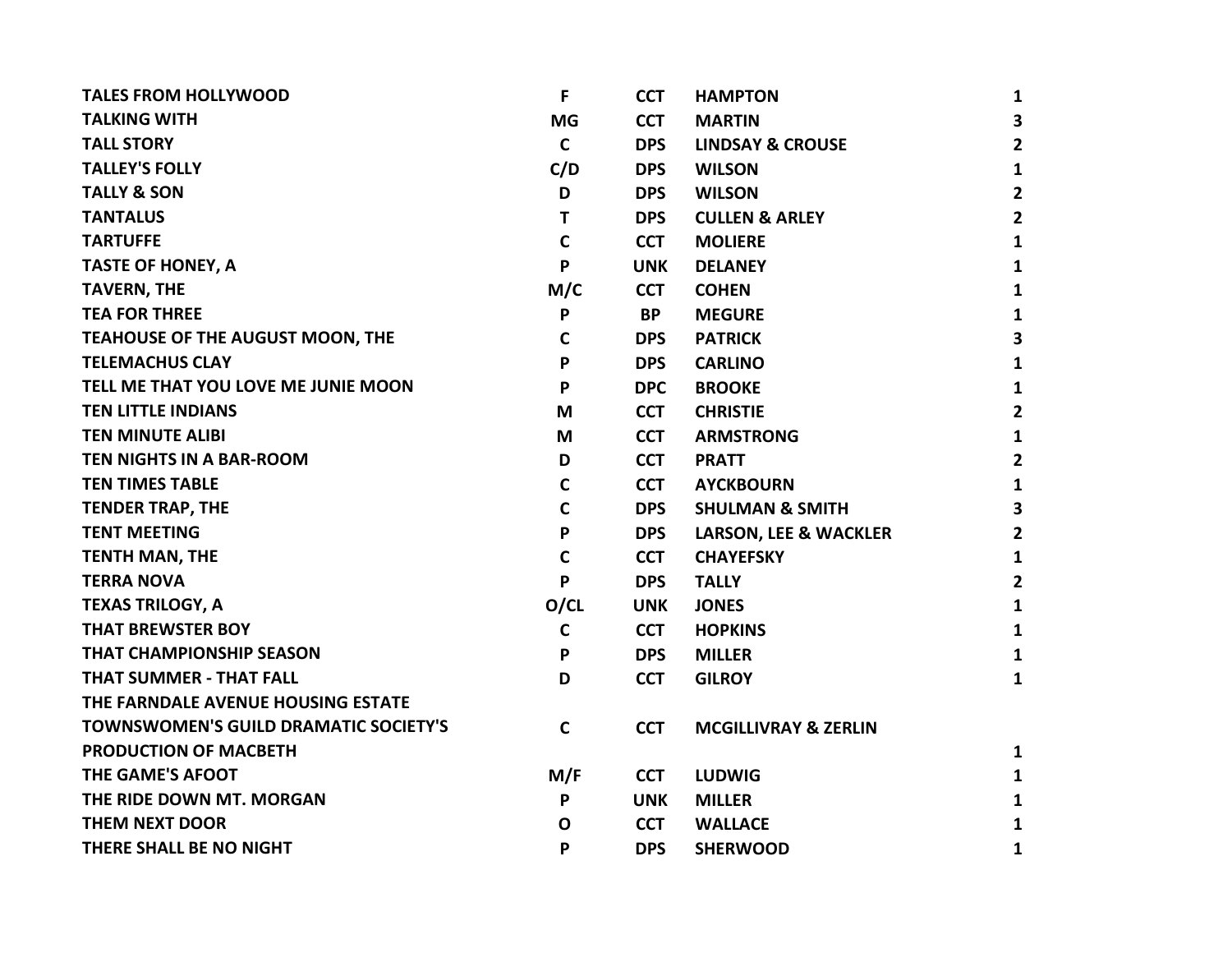| <b>THERE'S A GIRL IN MY SOUP</b>      | $\mathsf{C}$ | <b>CCT</b> | <b>FRISBY</b>            | $\mathbf{3}$            |
|---------------------------------------|--------------|------------|--------------------------|-------------------------|
| <b>THERE'S ALWAYS JULIET</b>          | $\mathsf{C}$ | <b>CCT</b> | <b>VAN DRUTEN</b>        | 1                       |
| <b>THERESE</b>                        | <b>TR</b>    | <b>CCT</b> | <b>JOB</b>               | $\mathbf{1}$            |
| THEY CAME TO A CITY                   | P            | <b>CCT</b> | <b>PRIESTLEY</b>         | $\mathbf{1}$            |
| THEY WENT THAT AWAY                   | $\mathbf C$  | <b>CCT</b> | <b>WILLIAMS</b>          | 1                       |
| <b>THIEVES</b>                        | $\mathsf{C}$ | <b>BP</b>  | <b>GARDNER</b>           | $\mathbf{1}$            |
| <b>THIEVES' CARNIVAL</b>              | P            | <b>CCT</b> | <b>HILL</b>              | $\overline{2}$          |
| <b>THIRD BEST SPORT</b>               | C            | <b>DPS</b> | <b>BAER</b>              | $\overline{\mathbf{3}}$ |
| THIS ISN'T EXACTLY HOW I EXPECTED IT  | P            | <b>PDS</b> | <b>STEELSMITH</b>        | $\mathbf{1}$            |
| THIS MUST BE THE PLACE                | $\mathsf{C}$ | <b>CCT</b> | <b>FERRIS</b>            | $\mathbf{1}$            |
| THIS THING CALLED LOVE                | $\mathsf{C}$ | <b>CCT</b> | <b>BURKE</b>             | $\overline{2}$          |
| THIS WAY TO HEAVEN                    | C/FY         | <b>BP</b>  | <b>PARKHURST</b>         | $\mathbf{2}$            |
| <b>THOUSAND CLOWNS, A</b>             | $\mathsf{C}$ | <b>CCT</b> | <b>GARDNER</b>           | 3                       |
| <b>THREE BAGS FULL</b>                | $\mathbf C$  | <b>CCT</b> | <b>CHODOROV</b>          | $\mathbf{1}$            |
| <b>THREE CORNERED MOON</b>            | $\mathbf C$  | <b>CCT</b> | <b>TONKONOGY</b>         | $\mathbf{1}$            |
| THREE CUCKOLDS, THE                   | F            | <b>CCT</b> | <b>KATZ</b>              | $\mathbf{1}$            |
| <b>THREE HAND REEL</b>                | $\mathbf{o}$ | <b>DPS</b> | <b>O'CONNOR</b>          | $\mathbf{1}$            |
| <b>THREE LITTLE MAIDS</b>             | $\mathbf C$  | BP.        | <b>ROLAND</b>            | $\mathbf{1}$            |
| <b>THREE MEN ON A HORSE</b>           | $\mathsf{C}$ | <b>DPS</b> | <b>HOLM &amp; ABBOTT</b> | 3                       |
| THREE OF US, THE                      | P            | <b>CCT</b> | <b>CROTHERS</b>          | $\mathbf{1}$            |
| THREE ONE ACT PLAYS ABOUT THE ELDERLY | $\mathbf 0$  | <b>CCT</b> | <b>NASS</b>              | $\mathbf{1}$            |
| <b>THREE TALL WOMEN</b>               | D            | <b>DPS</b> | <b>ALBEE</b>             | $\mathbf{1}$            |
| <b>THREE WISE FOOLS</b>               | $\mathsf{C}$ | <b>CCT</b> | <b>STRONG</b>            | $\mathbf{1}$            |
| <b>THRILLER OF THE YEAR</b>           | D            | <b>CCT</b> | <b>JONES</b>             | $\mathbf{1}$            |
| <b>THUNDER ON THE LEFT</b>            | P            | <b>CCT</b> | <b>BLACK</b>             | $\mathbf{1}$            |
| <b>THUNDER ROCK</b>                   | P            | <b>DPS</b> | <b>ARDREY</b>            | $\overline{2}$          |
| THURBER CARNIVAL, A                   | R            | <b>CCT</b> | <b>THURBER</b>           | 3                       |
| <b>THURSDAY EVENING</b>               | $\mathbf 0$  | <b>UNK</b> | <b>MORLEY</b>            | $\mathbf{1}$            |
| <b>TIES</b>                           | P            | <b>DPS</b> | <b>SWEET</b>             | $\mathbf{1}$            |
| <b>TIGER AT THE GATES</b>             | <b>TR</b>    | <b>CCT</b> | <b>GIRAUDOUX</b>         | $\mathbf{1}$            |
| <b>TIGHT LITTLE ISLAND</b>            | $\mathbf C$  | <b>DPC</b> | <b>SERGEL</b>            | $\mathbf{1}$            |
| <b>TIGHT SPOT</b>                     | $\mathbf C$  | <b>CCT</b> | <b>TILLER</b>            | $\mathbf{1}$            |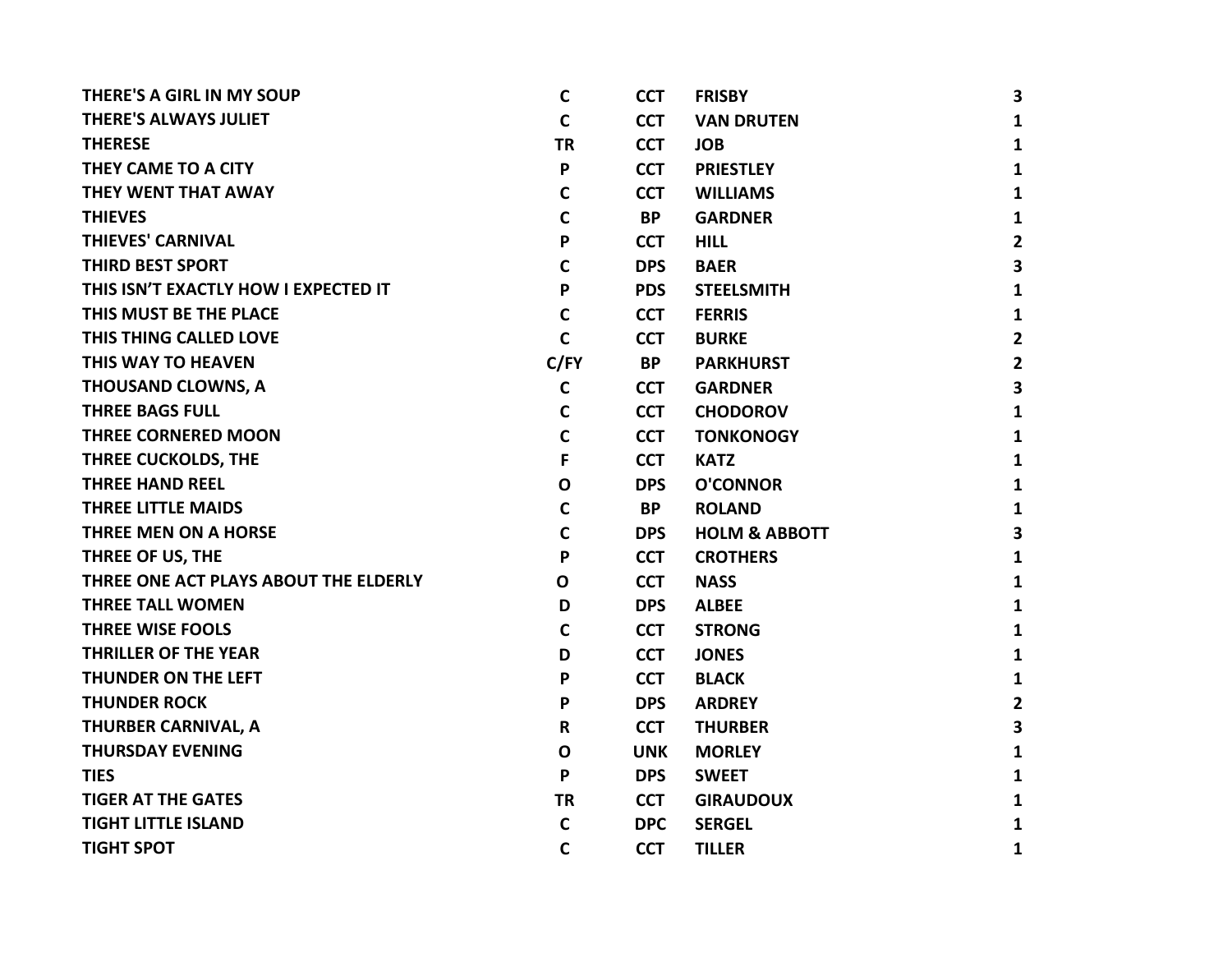| <b>TIME AND TIME AGAIN</b>                   | $\mathbf c$  | <b>CCT</b> | <b>AYCKBOURN</b>             | 1              |
|----------------------------------------------|--------------|------------|------------------------------|----------------|
| TIME FOR MADNESS, A                          | C            | <b>CCT</b> | <b>MULLIGAN &amp; PULVER</b> | 1              |
| <b>TIME FOR ROMANCE</b>                      | $\mathsf{C}$ | <b>UNK</b> | <b>GERSTENBERG</b>           | 1              |
| <b>TIME OUT FOR GINGER</b>                   | $\mathbf c$  | <b>DPS</b> | <b>ALEXANDER</b>             | 1              |
| <b>TIME REMEMBERED</b>                       | C            | <b>CCT</b> | <b>ANOUILH</b>               | 1              |
| <b>TINKERS WEDDING, THE</b>                  | P            | <b>UNK</b> | <b>SYNGE</b>                 | $\mathbf{1}$   |
| <b>TINY ALICE</b>                            | D            | <b>DPS</b> | <b>ALBEE</b>                 | 3              |
| TIRA TELLS EVERYTHING THERE IS TO KNOW ABOUT |              |            |                              |                |
| <b>HERSELF &amp; THE BODYBUILDER</b>         | O/CL         | <b>DPS</b> | <b>WELLER</b>                | $\mathbf{1}$   |
| TO BE YOUNG, GIFTED AND BLACK                | B            | <b>CCT</b> | <b>HANSBERRY</b>             | $\mathbf{1}$   |
| TO GRANDMOTHER'S HOUSE WE GO                 | C/F          | <b>CCT</b> | <b>GLASS</b>                 | $\overline{2}$ |
| <b>TO KILL A MOCKINGBIRD</b>                 | D            | <b>DPC</b> | <b>SERGEL</b>                | 1              |
| <b>TO QUINTO AND BACK</b>                    | P            | <b>UNK</b> | <b>HECHT</b>                 | $\mathbf{1}$   |
| <b>TOBACCO ROAD</b>                          | $\mathbf c$  | <b>CCT</b> | <b>KIRKLAND</b>              | $\mathbf{2}$   |
| <b>TOBACCY ROAD - WITH DETOURS</b>           | $\mathbf 0$  | <b>EP</b>  | <b>SUTTON</b>                | 1              |
| <b>TOBIAS AND THE ANGEL</b>                  | $\mathbf C$  | <b>CCT</b> | <b>BRIDIE</b>                | $\mathbf{1}$   |
| <b>TODAY I AM A FOUNTAIN PEN</b>             | P            | <b>DPS</b> | <b>HOROVITZ</b>              | 1              |
| <b>TOM JONES</b>                             | P            | <b>DPC</b> | <b>FIELDING</b>              | $\mathbf{2}$   |
| <b>TOM PAINE</b>                             | P            | <b>CCT</b> | <b>FOSTER</b>                | $\mathbf{1}$   |
| <b>TOM SAWYER</b>                            | C            | <b>CCT</b> | <b>KESTER</b>                | 1              |
| <b>TOMORROW THE WORLD</b>                    | P            | <b>DPC</b> | <b>GOW &amp; D'USSEAU</b>    | 1              |
| TONY N' TINA'S WEDDING                       | $\mathbf c$  | <b>CCT</b> | <b>CASSARO</b>               | 1              |
| <b>TOP GEAR</b>                              | F            | <b>CCT</b> | <b>DOLE</b>                  | 1              |
| <b>TOP GIRLS</b>                             | D/C          | <b>CCT</b> | <b>CHURCHILL</b>             | 1              |
| <b>TORCH SONG TRILOGY</b>                    | $\mathsf{C}$ | <b>CCT</b> | <b>FIERSTEIN</b>             | $\overline{2}$ |
| <b>TORCH-BEARERS, THE</b>                    | $\mathbf c$  | <b>CCT</b> | <b>KELLY</b>                 | $\mathbf{2}$   |
| TOUCH OF THE POET, A                         | D            | <b>DPS</b> | <b>O'NEILL</b>               | 3              |
| <b>TOYS IN THE ATTIC</b>                     | D            | <b>CCT</b> | <b>HELLMAN</b>               | $\mathbf{2}$   |
| <b>TRAITOR, THE</b>                          | P            | <b>CCT</b> | <b>WOUK</b>                  | $\mathbf{2}$   |
| <b>TRANSCEIVER</b>                           | O/D          | <b>CCT</b> | <b>MCDONOUGH</b>             | $\mathbf{1}$   |
| <b>TRAVELS WITH MY AUNT</b>                  | $\mathbf c$  | <b>DPC</b> | <b>GREENE</b>                | 2              |
| <b>TRAVESTIES</b>                            | <b>FY</b>    | <b>CCT</b> | <b>STOPPARD</b>              | 1              |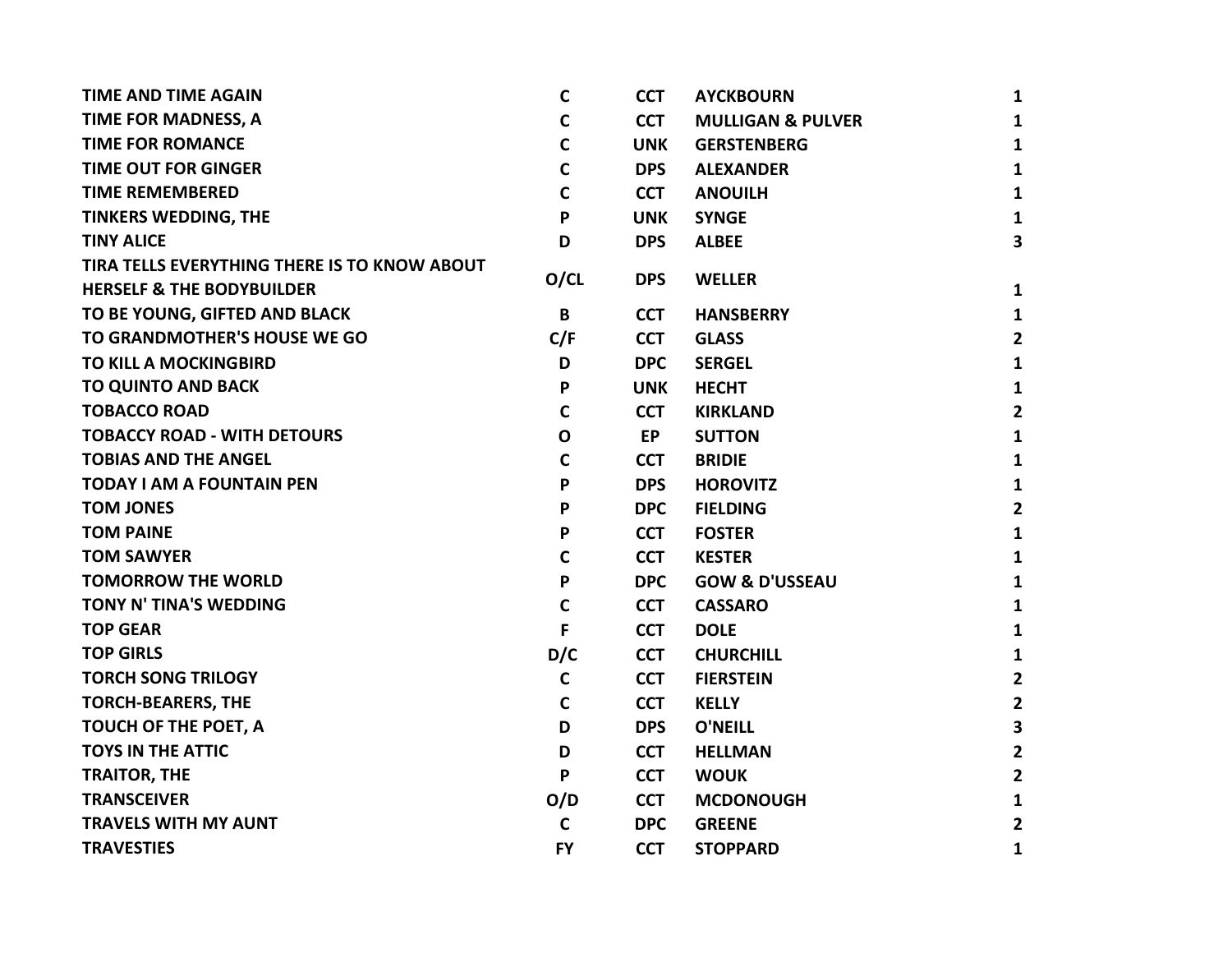| <b>TRELAWNY OF THE "WELLS"</b>           | C            | <b>CCT</b> | <b>PINERO</b>               | $\mathbf{1}$            |
|------------------------------------------|--------------|------------|-----------------------------|-------------------------|
| <b>TRIAL AND ERROR</b>                   | C            | <b>CCT</b> | <b>HORNE</b>                | $\mathbf{1}$            |
| TRIALS OF BROTHER JERO AND STRONG BREED  | O/CL         | <b>DPS</b> | <b>SOYINKA</b>              | $\mathbf{1}$            |
| <b>TRIBUTE</b>                           | P            | <b>CCT</b> | <b>SLADE</b>                | $\overline{\mathbf{3}}$ |
| <b>TRICK OR TREAT</b>                    | C            | <b>BP</b>  | <b>KELLY</b>                | $\mathbf{1}$            |
| <b>TRIFLES</b>                           | O            | <b>BP</b>  | <b>GLASPELL</b>             | $\overline{2}$          |
| TRIP TO BOUNTIFUL, THE                   | P            | <b>DPS</b> | <b>FOOTE</b>                | $\overline{\mathbf{3}}$ |
| TRIUMPH OF PAULINE, THE                  | O/C          | <b>DPC</b> | <b>TRENT</b>                | $\mathbf{1}$            |
| TROUBLE WITH THE CHRISTMAS PRESENTS, THE | $\mathbf C$  | <b>CCT</b> | <b>HAMLIN</b>               | $\mathbf{1}$            |
| <b>TROUBLED HOUSE</b>                    | D            | <b>UNK</b> | <b>SCHWABAUER</b>           | $\mathbf{1}$            |
| <b>TRUE WEST</b>                         | C            | <b>CCT</b> | <b>SHEPHERD</b>             | $\mathbf{2}$            |
| <b>TRYSTING PLACE, THE</b>               | $\mathbf 0$  | <b>BP</b>  | <b>TARKINGTON</b>           | $\mathbf{1}$            |
| <b>TUESAY WITH MORRIE</b>                | D            | <b>DPS</b> | <b>HATCHER &amp; ALBOM</b>  | $\mathbf{1}$            |
| <b>TUNA CHRISTMAS, A</b>                 | C            | <b>CCT</b> | <b>SEARS &amp; HOWARD</b>   | 3                       |
| <b>TUNG AND CHEEK</b>                    | $\mathbf C$  | <b>BP</b>  | <b>COOKE</b>                | $\mathbf{1}$            |
| <b>TUNNEL OF LOVE</b>                    | $\mathbf C$  | <b>CCT</b> | <b>FIELDS &amp; DEVRIES</b> | $\overline{2}$          |
| <b>TURN BACK THE CLOCK</b>               | $\mathbf C$  | <b>CCT</b> | <b>HAYES</b>                | $\mathbf{1}$            |
| TURN OF THE SCREW, THE                   | T            | <b>DPC</b> | <b>JONES</b>                | $\mathbf{2}$            |
| TURN OF THE WORM, THE                    | $\mathsf{C}$ | <b>CCT</b> | <b>TIBBLES</b>              | $\mathbf{1}$            |
| <b>TWAIN BY THE TALE</b>                 | D            | <b>BP</b>  | <b>SNEE</b>                 | $\mathbf{1}$            |
| <b>TWAIN PLUS TWAIN</b>                  | P            | <b>DPS</b> | <b>SABATH</b>               | $\mathbf{1}$            |
| <b>TWELTH NIGHT</b>                      | D            | <b>CCT</b> | <b>SHAKESPEARE</b>          | $\overline{2}$          |
| <b>TWELVE ANGRY MEN</b>                  | P            | <b>DPC</b> | <b>SERGEL</b>               | 3                       |
| <b>TWELVE ANGRY WOMEN</b>                | P            | <b>DPC</b> | <b>SERGEL</b>               | 3                       |
| <b>TWELVE DREAMS</b>                     | D            | <b>DPS</b> | <b>LAPINE</b>               | $\mathbf{1}$            |
| <b>TWELVE-POUND LOOK, THE</b>            | $\mathbf 0$  | <b>CCT</b> | <b>BARRIE</b>               | $\mathbf{1}$            |
| <b>TWENTY FOUR (24) HOURS AM</b>         | O/CL         | <b>DPS</b> | <b>HALEY</b>                | $\mathbf{3}$            |
| <b>TWIGS</b>                             | $\mathsf{C}$ | <b>CCT</b> | <b>FURTH</b>                | 3                       |
| <b>TWILIGHT OF THE GOLDS, THE</b>        | P            | <b>CCT</b> | <b>TOLINS</b>               | 1                       |
| <b>TWILIGHT WALK</b>                     | D            | <b>DPS</b> | <b>SHIFFRIN</b>             | 1                       |
| <b>TWIN BEDS</b>                         | F            | <b>CCT</b> | <b>MAYO &amp; FIELD</b>     | $\mathbf{2}$            |
| <b>TWO BLIND MICE</b>                    | C            | <b>DPS</b> | <b>SPEWACK</b>              | $\overline{\mathbf{2}}$ |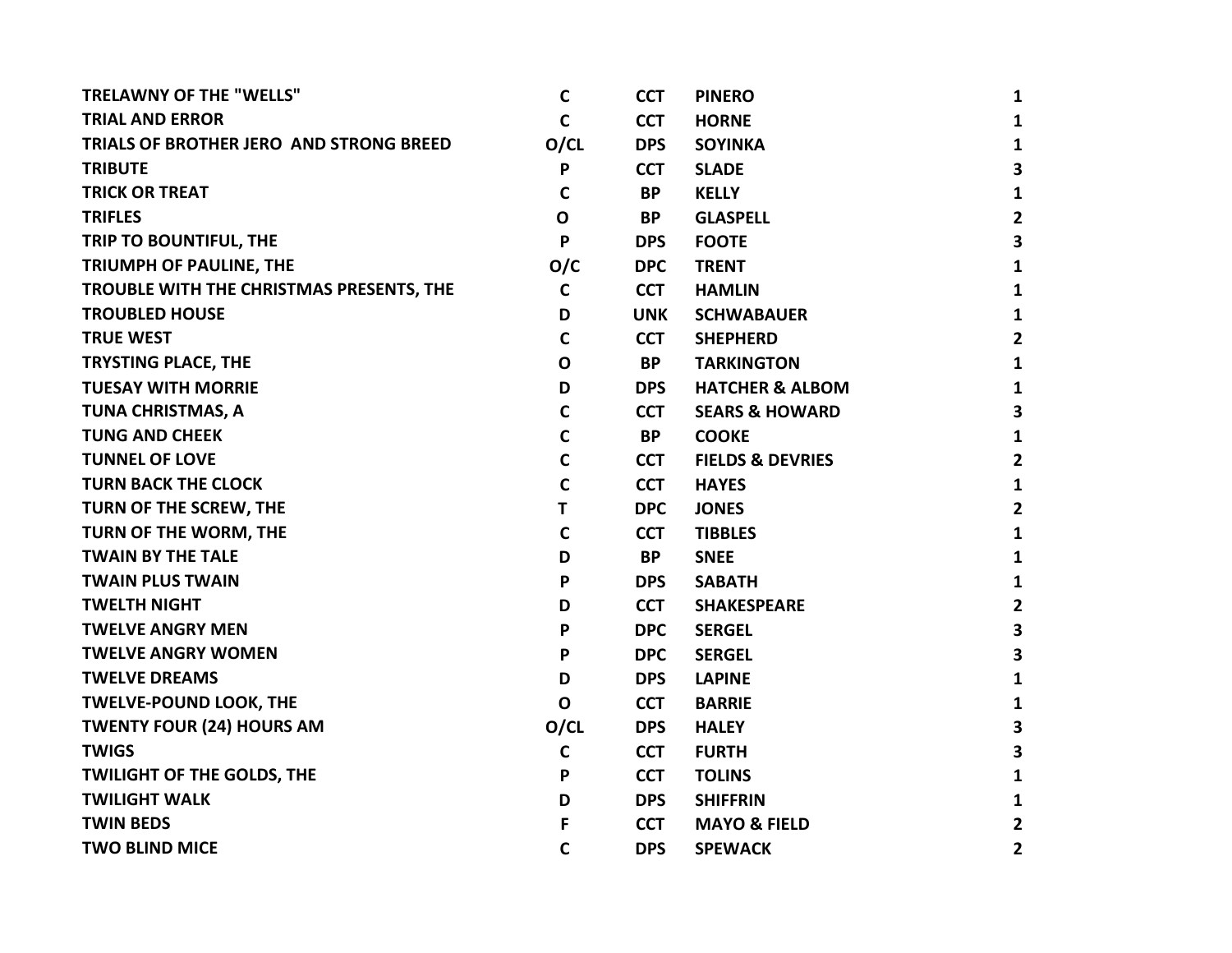| <b>TWO DOZEN RED ROSES</b>               | C            | <b>DPS</b> | <b>HORNE</b>                  | $\overline{2}$          |
|------------------------------------------|--------------|------------|-------------------------------|-------------------------|
| TWO FOOLS WHO GAINED A MEASURE OF WISDOM | $\mathbf 0$  | <b>DPS</b> | <b>KELLY</b>                  | 1                       |
| <b>TWO FOR THE SEESAW</b>                | C/D          | <b>CCT</b> | <b>GIBSON</b>                 | $\overline{2}$          |
| <b>TWO FROM GALILEE</b>                  | D            | <b>CCT</b> | <b>HERMAN</b>                 | $\mathbf{1}$            |
| <b>TWO INTO ONE</b>                      | C            | <b>CCT</b> | <b>COONEY</b>                 | 1                       |
| TWO MRS CARROLLS, THE                    | M            | <b>CCT</b> | <b>VALE</b>                   | 1                       |
| <b>TWO SHAKESPEAREAN ACTORS</b>          | D            | <b>UNK</b> | <b>NELSON</b>                 | 1                       |
| <b>TWO SHORT PLAYS</b>                   | $\mathbf 0$  | <b>DPS</b> | <b>ARNO</b>                   | $\overline{2}$          |
| <b>TWO'S A CROWD</b>                     | O/C          | <b>DPS</b> | <b>SIMMS</b>                  | $\mathbf{1}$            |
| <b>TYPIST AND THE TIGER, THE</b>         | O/CL         | <b>DPS</b> | <b>SCHISGAL</b>               | 1                       |
| <b>UBU ROI</b>                           | D            | <b>UNK</b> | <b>JARRY</b>                  | 1                       |
| <b>UNCLE FRED FLITS BY</b>               | $\mathsf{C}$ | <b>DPC</b> | <b>CLARK</b>                  | 1                       |
| <b>UNCLE HARRY</b>                       | D            | <b>CCT</b> | <b>JOB</b>                    | $\overline{2}$          |
| <b>UNCLE TOM'S CABIN</b>                 | D            | <b>CCT</b> | <b>AIKEN</b>                  | $\mathbf{1}$            |
| <b>UNCLE VANYA</b>                       | <b>TR</b>    | <b>PLS</b> | <b>LUCAS</b>                  | $\mathbf{1}$            |
| <b>UNCLE WILLIE</b>                      | C            | <b>CCT</b> | <b>BERNS &amp; ELMAN</b>      | 1                       |
| <b>UNDER PAPA'S PICTURE</b>              | $\mathsf{C}$ | <b>CCT</b> | <b>CONNELLY &amp; TIBBLES</b> | $\overline{2}$          |
| <b>UNDER THE SYCAMORE TREE</b>           | F/FB         | <b>CCT</b> | <b>SPEWACK</b>                | $\mathbf{1}$            |
| <b>UNDER THE YUM YUM TREE</b>            | $\mathbf C$  | <b>DPS</b> | <b>ROMAN</b>                  | $\overline{2}$          |
| <b>UNEXPECTED GUEST, THE</b>             | <b>MD</b>    | <b>CCT</b> | <b>CHRISTIE</b>               | $\overline{\mathbf{3}}$ |
| <b>UNFINISHED STORIES</b>                | P            | <b>DPS</b> | <b>PEARSON</b>                | 1                       |
| UNINVITED, THE                           | M            | <b>DPS</b> | <b>MACARDLE</b>               | 1                       |
| UNKNOWN SOLDIER AND HIS WIFE, THE        | $\mathbf C$  | <b>CCT</b> | <b>USTINOV</b>                | 1                       |
| <b>UP THE DOWN STAIRCASE</b>             | $\mathsf{C}$ | <b>DPC</b> | <b>KAUFFMAN</b>               | 3                       |
| <b>UP THE IVORY TOWER</b>                | P            | <b>DPC</b> | <b>ROBINETTE</b>              | 1                       |
| <b>UTBU</b>                              | F            | <b>CCT</b> | <b>KIRKWOOD</b>               | 3                       |
| UTOPIA, INC.                             | $\mathsf{C}$ | <b>DPS</b> | <b>GORDAN</b>                 | $\mathbf{1}$            |
| <b>VALIANT, THE</b>                      | D            | <b>CCT</b> | <b>HALL &amp; MIDDLEMASS</b>  | 3                       |
| <b>VAMPIRE CAT, THE</b>                  | $\mathbf O$  | <b>DPS</b> | <b>VAN ETTEN</b>              | $\mathbf{1}$            |
| <b>VANITIES</b>                          | $\mathsf{C}$ | <b>CCT</b> | <b>HEIFNER</b>                | $\overline{2}$          |
| VANYA AND SONIA AND MASHA AND SPIKE      | $\mathbf C$  | <b>DPS</b> | <b>DURANG</b>                 | 1                       |
| <b>VAUDEVILLE'S MY HOME</b>              | P            | <b>HPC</b> | <b>BRADBURY</b>               | 1                       |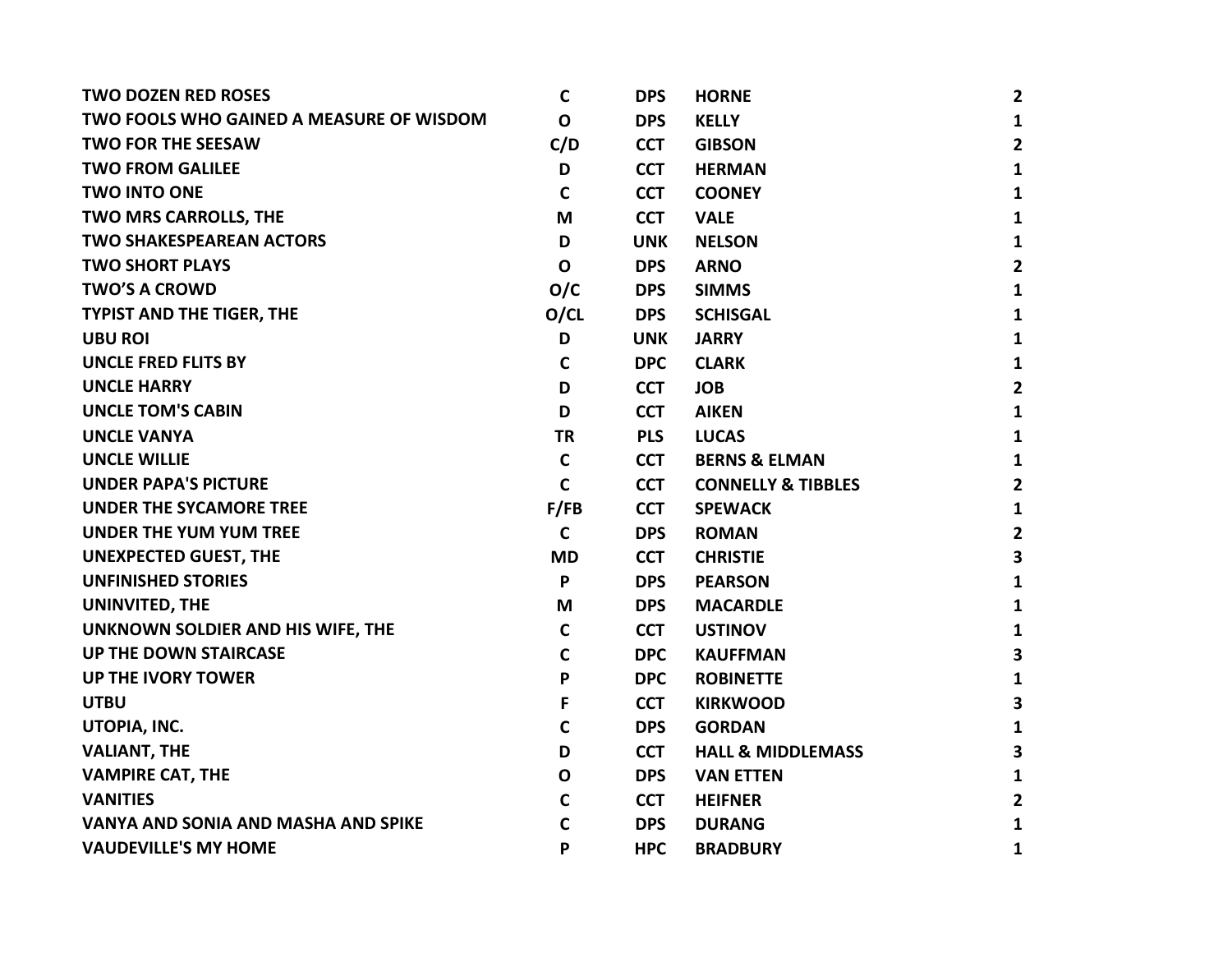| <b>VELVET GLOVE, THE</b>         | $\mathbf c$ | <b>CCT</b> | <b>CASEY</b>               | $\mathbf{1}$            |
|----------------------------------|-------------|------------|----------------------------|-------------------------|
| <b>VENUS OBSERVED</b>            | $\mathbf c$ | <b>DPS</b> | <b>FRY</b>                 | $\mathbf{1}$            |
| <b>VERONICA'S ROOM</b>           | T           | <b>CCT</b> | <b>LEVIN</b>               | 3                       |
| <b>VERY RICH WOMAN, A</b>        | $\mathbf c$ | <b>CCT</b> | <b>GORDON</b>              | $\mathbf{1}$            |
| <b>VIDEOMANIA</b>                | F           | <b>BP</b>  | <b>KELLY</b>               | $\mathbf{1}$            |
| <b>VIEW FROM THE BRIDGE, A</b>   | D           | <b>DPS</b> | <b>MILLER</b>              | 3                       |
| <b>VIGIL, THE</b>                | P           | <b>CCT</b> | <b>FODOR</b>               | $\overline{\mathbf{3}}$ |
| <b>VIKINGS</b>                   | D           | <b>CCT</b> | <b>METCALFE</b>            | $\mathbf{1}$            |
| <b>VINEGAR TREE, THE</b>         | $\mathbf C$ | <b>CCT</b> | <b>OSBORN</b>              | $\mathbf{1}$            |
| <b>VISIT TO A SMALL PLANET</b>   | $\mathbf c$ | <b>DPS</b> | <b>VIDAL</b>               | 3                       |
| VISIT, THE                       | <b>MR</b>   | <b>CCT</b> | <b>DUERRENMATT</b>         | $\mathbf{1}$            |
| <b>VISITING MR GREEN</b>         | D           | <b>DPS</b> | <b>BARON</b>               | $\mathbf{2}$            |
| <b>VIVAT! VIVAT REGINA!</b>      | н           | <b>CCT</b> | <b>BOLT</b>                | $\mathbf{1}$            |
| <b>WAGER, THE</b>                | $\mathbf c$ | <b>DPS</b> | <b>MEDOFF</b>              | 3                       |
| <b>WAIT UNTIL DARK</b>           | M           | <b>DPS</b> | <b>KNOTT</b>               | $\overline{\mathbf{3}}$ |
| <b>WAITING FOR GODOT</b>         | TR/C        | <b>CCT</b> | <b>BECKETT</b>             | $\mathbf{2}$            |
| <b>WAITING IN THE WINGS</b>      | P           | <b>CCT</b> | <b>COWARD</b>              | 3                       |
| <b>WAKE OF JAMEY FOSTER, THE</b> | P           | <b>DPS</b> | <b>HENLEY</b>              | $\mathbf{1}$            |
| <b>WAKE UP, DARLING</b>          | $\mathbf C$ | <b>DPS</b> | <b>GOTTLIEB</b>            | $\overline{2}$          |
| WALK IN THE WOODS, A             | P           | <b>DPS</b> | <b>BLESSINGS</b>           | $\overline{\mathbf{3}}$ |
| <b>WALLY'S CAFE</b>              | $\mathbf C$ | <b>CCT</b> | <b>BOBRICK &amp; CLARK</b> | $\mathbf{2}$            |
| <b>WATCH IT, SAILOR</b>          | $\mathbf C$ | <b>CCT</b> | <b>KING &amp; CARY</b>     | $\mathbf{1}$            |
| <b>WATCH THE BIRDIE</b>          | $\mathbf C$ | <b>DPS</b> | <b>KRASNA</b>              | $\overline{2}$          |
| <b>WAYWARD SAINT, THE</b>        | $\mathbf C$ | <b>DPS</b> | <b>CARROLL</b>             | $\mathbf{1}$            |
| WE ALWAYS LIVED IN A CASTLE      | <b>MD</b>   | <b>DPS</b> | <b>WHEELER</b>             | $\mathbf{1}$            |
| WE BOMBED IN NEW HAVEN           | <b>MR</b>   | <b>CCT</b> | <b>HELLER</b>              | $\mathbf{1}$            |
| <b>WE MUST KILL TONI</b>         | $\mathbf c$ | <b>CCT</b> | <b>BLACK</b>               | 3                       |
| WE WERE YOUNG THAT YEAR          | $\mathbf c$ | <b>CCT</b> | <b>HARRIS</b>              | $\mathbf{1}$            |
| <b>WEATHERMAN</b>                | $\mathbf C$ | <b>CCT</b> | <b>POLNER</b>              | $\mathbf{1}$            |
| <b>WEB OF MURDER</b>             | C/M         | <b>DPS</b> | <b>TROY</b>                | $\mathbf{1}$            |
| <b>WEDDING BREAKFAST</b>         | $\mathbf c$ | <b>CCT</b> | <b>REEVES</b>              | 1                       |
| <b>WELCOME DANGER</b>            | MD/F        | <b>CCT</b> | <b>REACH</b>               | $\mathbf{1}$            |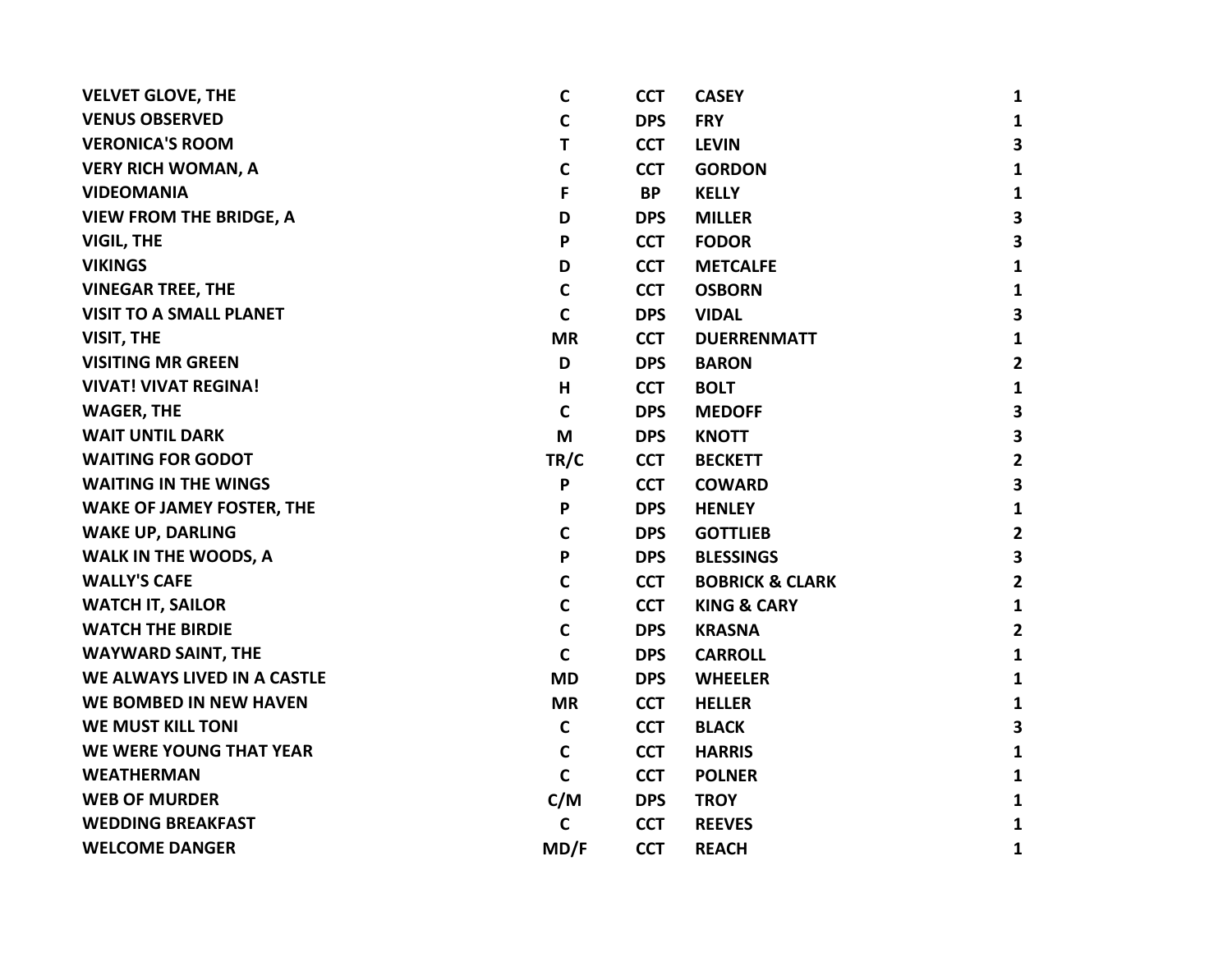| P            | <b>DPC</b> | <b>SERGEL</b>                 | $\mathbf{1}$            |
|--------------|------------|-------------------------------|-------------------------|
| P            | <b>DPS</b> | <b>SHUE</b>                   | $\mathbf{1}$            |
| F            | <b>CCT</b> | <b>TAGGART</b>                | $\overline{2}$          |
| $\mathbf c$  | <b>DPS</b> | <b>THOMPSON</b>               | $\overline{2}$          |
| $\mathbf C$  | <b>CCT</b> | <b>HACKETT &amp; GOODRICH</b> | $\overline{2}$          |
| P            | <b>DPS</b> | <b>BERRY</b>                  | $\mathbf{1}$            |
| $\mathsf{C}$ | <b>CCT</b> | <b>DENKER</b>                 | $\mathbf{1}$            |
| F            | <b>CCT</b> | <b>ORTON</b>                  | $\overline{\mathbf{3}}$ |
| P            | <b>CCT</b> | <b>MILNER</b>                 | $\mathbf{1}$            |
| $\mathsf{C}$ | <b>CCT</b> | <b>CARMICHAEL</b>             | $\mathbf{1}$            |
| F            | <b>CCT</b> | <b>GALTON &amp; ANTROBUS</b>  | $\mathbf{1}$            |
| $\mathbf{o}$ | <b>BP</b>  | <b>GEORGE</b>                 | 3                       |
| $\mathbf c$  | <b>CCT</b> | <b>BRIGGS</b>                 | $\mathbf{1}$            |
| P            | <b>DPS</b> | <b>MEDOFF</b>                 | $\overline{2}$          |
| $\mathbf{o}$ | <b>BP</b>  | <b>WOLFF</b>                  | $\mathbf{1}$            |
| $\mathsf{C}$ | <b>DPS</b> | <b>INGE</b>                   | $\mathbf{1}$            |
| D            | <b>CCT</b> | <b>MURPHY</b>                 | $\mathbf{1}$            |
| $\mathsf{C}$ | <b>CCT</b> | <b>ELLIS</b>                  | $\mathbf{1}$            |
| $\mathsf{P}$ | <b>UNK</b> | <b>WEBSTER</b>                | $\mathbf{1}$            |
| H            | <b>CCT</b> | <b>HOTCHNER</b>               | $\mathbf{1}$            |
| O/CL         | <b>CCT</b> | <b>SHAFFER</b>                | $\mathbf{3}$            |
| O/M          | <b>CCT</b> | <b>BRAUN</b>                  | 3                       |
| $\mathbf C$  | <b>CCT</b> | <b>PEACH &amp; HAY</b>        | $\overline{\mathbf{3}}$ |
| P            | <b>CCT</b> | <b>CARROLL</b>                | $\mathbf{1}$            |
| $\mathbf C$  | <b>CCT</b> | <b>ROBINSON</b>               | $\mathbf{1}$            |
| M            | <b>EP</b>  | <b>DRISCOLL</b>               | $\mathbf{1}$            |
| $\mathbf C$  | <b>DPS</b> | <b>KRASNA</b>                 | $\mathbf{1}$            |
| C/T          | <b>CCT</b> | <b>SHAFFER</b>                | $\mathbf{1}$            |
| F            | <b>UNK</b> | <b>EMERSON &amp; LOOS</b>     | $\mathbf{1}$            |
| $\mathbf c$  | <b>DPS</b> | <b>SHEEN</b>                  | $\overline{2}$          |
| D            | <b>DPS</b> | <b>ALBEE</b>                  | $\mathbf{2}$            |
| $\mathbf C$  | <b>DPS</b> | <b>HAILEY</b>                 | 3                       |
|              |            |                               |                         |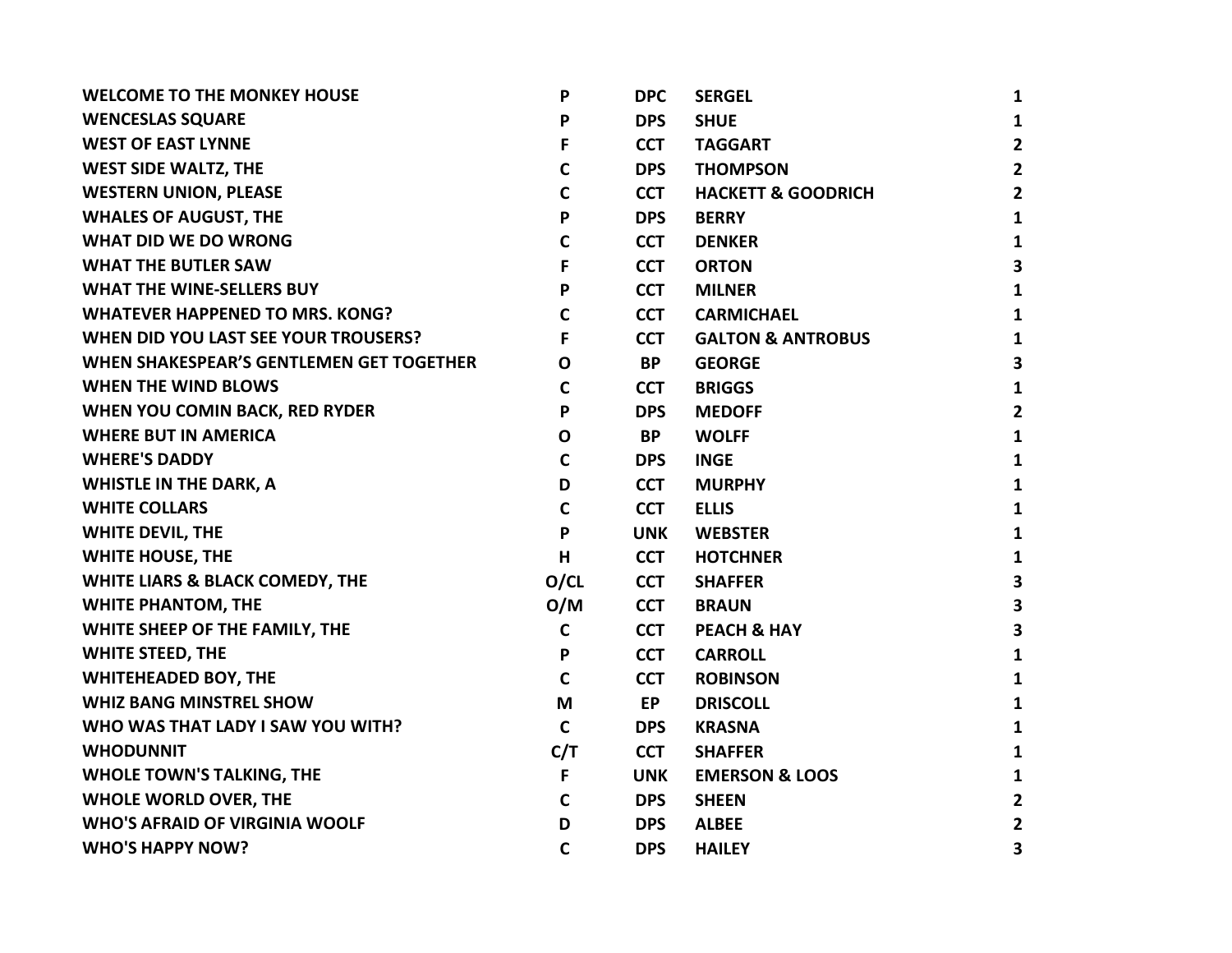| <b>WHO'S IN BED WITH THE BUTLER</b>   | C            | <b>CCT</b> | <b>PARKER</b>                 | 3                       |
|---------------------------------------|--------------|------------|-------------------------------|-------------------------|
| <b>WHOSE LIFE IS IT ANYWAY</b>        | P            | <b>DPC</b> | <b>CLARK</b>                  | $\mathbf{2}$            |
| <b>WHY NOT JOIN THE GIRAFFES?</b>     | $\mathbf C$  | <b>CCT</b> | <b>REACH</b>                  | $\mathbf{1}$            |
| <b>WIDDERSHINS</b>                    | M            | <b>CCT</b> | <b>NIGRO</b>                  | $\mathbf{1}$            |
| <b>WILD DECEMBERS</b>                 | P            | <b>CCT</b> | <b>DANE</b>                   | 1                       |
| <b>WILD HONEY</b>                     | F            | <b>CCT</b> | <b>FRAYN</b>                  | $\mathbf{1}$            |
| <b>WILL SUCCESS SPOIL ROCK HUNTER</b> | F            | <b>CCT</b> | <b>AXELROD</b>                | $\mathbf{1}$            |
| WIN/LOSE/DRAW                         | $\mathbf 0$  | <b>DPS</b> | <b>WATSON &amp; GALLAGHER</b> | 1                       |
| <b>WINDOW TO THE SOUTH, A</b>         | $\mathbf 0$  | <b>BP</b>  | <b>REELY</b>                  | $\mathbf{1}$            |
| WINE AND THE MUSIC, THE               | P            | <b>UNK</b> | <b>BARRETT</b>                | $\mathbf{1}$            |
| <b>WINE IN THE WILDERNESS</b>         | C/D          | <b>DPS</b> | <b>CHILDRESS</b>              | 1                       |
| <b>WINGS</b>                          | $\mathbf 0$  | <b>BP</b>  | <b>BARNES</b>                 | $\mathbf{1}$            |
| <b>WINGS OVER EUROPE</b>              | P            | <b>CCT</b> | <b>NICHOLS &amp; BROWNE</b>   | $\mathbf{1}$            |
| <b>WINSLOW BOY, THE</b>               | D            | <b>DPS</b> | <b>RATTIGAN</b>               | $\mathbf{1}$            |
| <b>WINTER'S TALE, THE</b>             | P            | <b>UNK</b> | <b>SHAKESPEARE</b>            | $\mathbf{1}$            |
| <b>WISHING TREE</b>                   | $\mathbf C$  | <b>CCT</b> | <b>HAUBOLD</b>                | $\mathbf{1}$            |
| <b>WITNESS FOR THE PROSECUTION</b>    | <b>MD</b>    | <b>CCT</b> | <b>CHRISTIE</b>               | 3                       |
| <b>WOMAN IN MIND</b>                  | P            | <b>CCT</b> | <b>AYCKBOURN</b>              | $\mathbf{1}$            |
| <b>WOMAN WITHOUT A NAME, A</b>        | P            | <b>DPS</b> | <b>LINNEY</b>                 | $\mathbf{1}$            |
| WOMEN MUST WEEP AND WOMEN MUST WORK   | O/CL         | <b>DPS</b> | <b>ORR</b>                    | $\mathbf{1}$            |
| <b>WOMEN, THE</b>                     | P            | <b>DPS</b> | <b>LUCE</b>                   | $\overline{\mathbf{3}}$ |
| <b>WOOLGATHERER, THE</b>              | P            | <b>CCT</b> | <b>MASTROSIMONE</b>           | $\overline{2}$          |
| <b>WOULD BE INVALID, THE</b>          | P            | <b>UNK</b> | <b>MOLIERE</b>                | $\mathbf{1}$            |
| <b>WOYZECK &amp; LEONE AND LENA</b>   | O/CL         | <b>UNK</b> | <b>BUECHNER</b>               | 1                       |
| <b>WRITE ME A MURDER</b>              | M            | <b>CCT</b> | <b>KNOTT</b>                  | $\mathbf{1}$            |
| <b>WRONG WAY LIGHT BULB, THE</b>      | P            | <b>CCT</b> | <b>SPEIGLEGASS</b>            | $\mathbf{1}$            |
| YARD OF SUN, A                        | P            | <b>DPC</b> | <b>FRY</b>                    | 1                       |
| <b>YEARS AGO</b>                      | C            | <b>DPS</b> | <b>GORDON</b>                 | 1                       |
| <b>YENTL</b>                          | P            | <b>CCT</b> | <b>NAPOLIN &amp; SINGER</b>   | 1                       |
| YES, VIRGINIA, THERE IS A SANTA CLAUS | P            | <b>EP</b>  | <b>COOK</b>                   | $\mathbf{1}$            |
| <b>YOU AND I</b>                      | C            | <b>CCT</b> | <b>BARRY</b>                  | $\mathbf{2}$            |
| YOU CAN'T TAKE IT WITH YOU            | $\mathsf{C}$ | <b>DPS</b> | <b>HART &amp; KAUFFMAN</b>    | 3                       |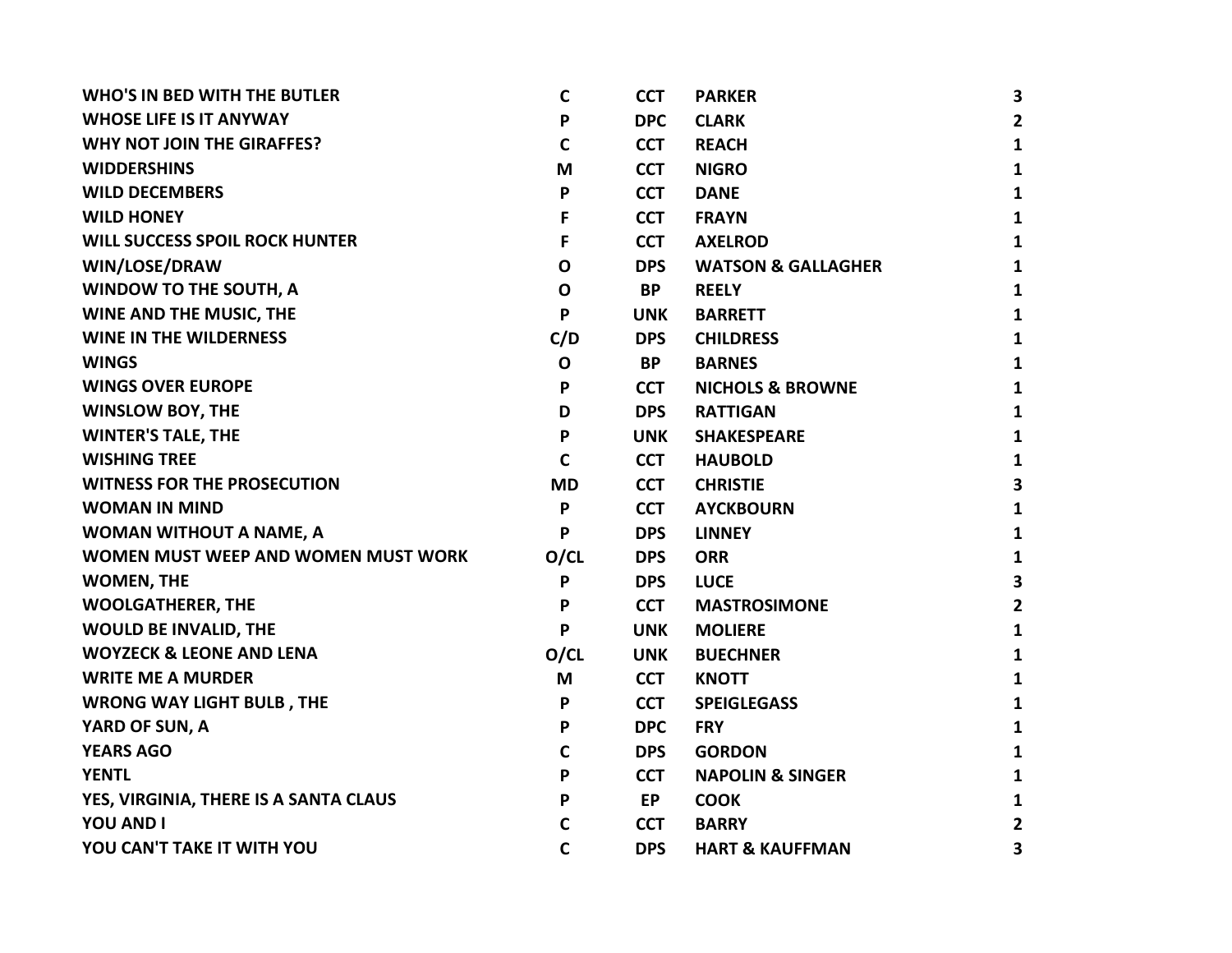| YOU KNOW I CAN'T HEAR YOU WHEN THE WATER IS<br><b>RUNNING</b> | C    | <b>DPS</b> | <b>ANDERSON</b>                 | 3                       |
|---------------------------------------------------------------|------|------------|---------------------------------|-------------------------|
| YOU, THE JURY                                                 | D    | <b>CCT</b> | <b>REACH</b>                    | 2 <sup>1</sup>          |
| YOUNG AT HEART                                                | P    | <b>UNK</b> | <b>WYLIE</b>                    | $\mathbf{1}$            |
| YOUNG LADY OF PROPERTY, A                                     | O/CL | <b>DPS</b> | <b>FOOTE</b>                    | $\overline{\mathbf{3}}$ |
| YOUNG MAN FROM ATLANTA, THE                                   | P    | <b>DPS</b> | <b>FOOTE</b>                    | $\mathbf{3}$            |
| YOUNG MAN'S FANCY, A                                          | C    | <b>DPS</b> | <b>THURSCHWELL &amp; GOLDEN</b> | $\mathbf{1}$            |
| YOUNGEST, THE                                                 | C    | <b>CCT</b> | <b>BARRY</b>                    | $\mathbf{1}$            |
| ZARA, OR WHO KILLED THE QUEEN OF THE SILENT<br><b>SCREEN</b>  | P    | <b>DPC</b> | <b>RANDAZZO</b>                 | 1                       |
| <b>ZOO STORY &amp; IN THE SANDBOX</b>                         | O/CL | <b>DPS</b> | <b>ALBEE</b>                    | 1                       |
|                                                               |      |            |                                 |                         |

## MANUSCRIPTS & NEW PLAYS BY AREA PLAYWRIGHTS

| MS/C/D    |  |                                                                                                                                                                                                                                                                                                                              |
|-----------|--|------------------------------------------------------------------------------------------------------------------------------------------------------------------------------------------------------------------------------------------------------------------------------------------------------------------------------|
| <b>MS</b> |  | 1 W/CD                                                                                                                                                                                                                                                                                                                       |
| <b>MS</b> |  | 1 W/CD                                                                                                                                                                                                                                                                                                                       |
| M         |  |                                                                                                                                                                                                                                                                                                                              |
| P         |  |                                                                                                                                                                                                                                                                                                                              |
| C         |  |                                                                                                                                                                                                                                                                                                                              |
| P         |  |                                                                                                                                                                                                                                                                                                                              |
| O         |  |                                                                                                                                                                                                                                                                                                                              |
| <b>MS</b> |  |                                                                                                                                                                                                                                                                                                                              |
| O         |  |                                                                                                                                                                                                                                                                                                                              |
| P         |  |                                                                                                                                                                                                                                                                                                                              |
| P         |  |                                                                                                                                                                                                                                                                                                                              |
| P         |  |                                                                                                                                                                                                                                                                                                                              |
|           |  | <b>MAN/NP LAVELLE</b><br><b>MAN/NP FINN</b><br><b>MAN/NP FINN</b><br><b>MAN/NP LAVELLE</b><br><b>MAN/NP WRIGHT</b><br><b>MAN/NP HERSHBERGER</b><br><b>MAN/NP STERRETT</b><br><b>MAN/NP BARTRAM</b><br><b>MAN/NP SPARKS</b><br><b>MAN/NP PHILLIPS</b><br><b>MAN/NP WEESNER</b><br><b>MAN/NP MATRE</b><br><b>MAN/NP MORRIS</b> |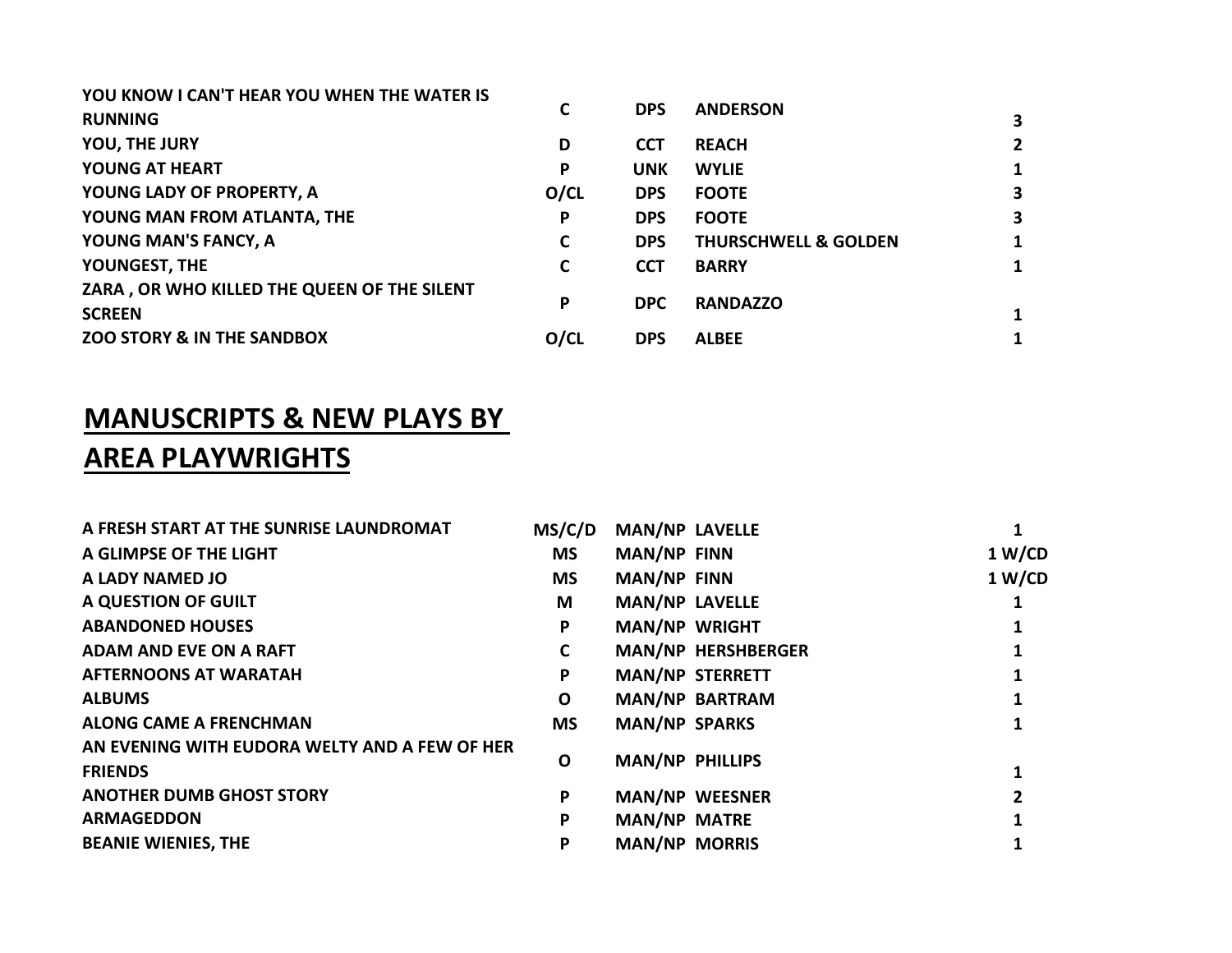| <b>BILLY WOULD HAVE BEEN 30 TODAY</b> | P | <b>MAN/NP TAYLOR</b>    |   |
|---------------------------------------|---|-------------------------|---|
| <b>BLACK WARRIOR</b>                  | P | <b>MAN/NP HALL</b>      |   |
| <b>BLIND TRUST</b>                    | D | <b>MAN/NP CARPENTER</b> |   |
| <b>BOATTAIL</b>                       | P | <b>MAN/NP BARTRAM</b>   |   |
| <b>BRIDGE, THE</b>                    | P | <b>MAN/NP RANSDELL</b>  | 1 |
| <b>BRIDGES</b>                        | P | <b>MAN/NP ADORJAN</b>   | 1 |
| <b>CAN YOU HEAR ME?</b>               | O | <b>MAN/NP LEE</b>       | 1 |
| <b>COLORS STARTED IT, THE</b>         | P | <b>MAN/NP GUION</b>     |   |
| <b>CORIE</b>                          | D | <b>MAN/NP WEESNER</b>   |   |
| <b>CUL-DE-SAC</b>                     | P | <b>MAN/NP WAGMAN</b>    | 1 |
| <b>DANCING ON CLOUDS</b>              | P | <b>MAN/NP MOWERY</b>    | 2 |
| <b>D.L.R.C.</b>                       | P | <b>MAN/NP MORRIS</b>    | 1 |

| <b>DAVEY'S SONG</b>                                 | SC/P | <b>MAN/NP PEAK</b>                |  |
|-----------------------------------------------------|------|-----------------------------------|--|
| <b>ENVY THE MOON &amp; SENSIBLE SHOES (2 PLAYS)</b> | P    | MAN/NP REBMAN                     |  |
| <b>EVELYN'S GIRLS</b>                               | P    | <b>MAN/NP DANEK</b>               |  |
| <b>FAMILY REUNION</b>                               | C    | <b>MAN/NP LEE</b>                 |  |
| <b>FERNALD</b>                                      | P    | <b>MAN/NP KUTH</b>                |  |
| <b>FIND THE HOLY GRAIL</b>                          | P    | <b>MAN/NP BARTRAM</b>             |  |
| <b>FOLLIES OF 45</b>                                | P    | <b>MAN/NP DOW &amp; SCHROEDER</b> |  |
| <b>GEORGE'S 2ND TIME AROUND</b>                     | C    | <b>MAN/NP VIGNOS</b>              |  |
| <b>GERSHWIN BY GEORGE (W/CD)</b>                    | M    | <b>MAN/NP FIRESTONE</b>           |  |
| <b>GOOD THAT MEN DO, THE</b>                        | P    | <b>MAN/NP BARTRAM</b>             |  |
| <b>GREENHAVEN</b>                                   | C    | <b>MAN/NP CHASE</b>               |  |
| <b>HANDFUL OF QUEENS, A</b>                         | P    | <b>MAN/NP MORRIS</b>              |  |
| <b>HEART TROUBLE</b>                                | P    | <b>MAN/NP MATRE</b>               |  |
| HOUSE ARREST OR DITCH THE STRAWBERRY                | F    | <b>MAN/NP HANSON</b>              |  |
| <b>HOUSE FOR SALE</b>                               | C/D  | MAN/NP HILL                       |  |
| IN SILENCE AND THE DUST                             | P    | <b>MAN/NP DAVIS</b>               |  |
| <b>INVENTING THE TRUTH</b>                          | P    | <b>MAN/NP REBMAN</b>              |  |
| <b>JAKE'S DILEMMA</b>                               | C    | <b>MAN/NP LAVELLE</b>             |  |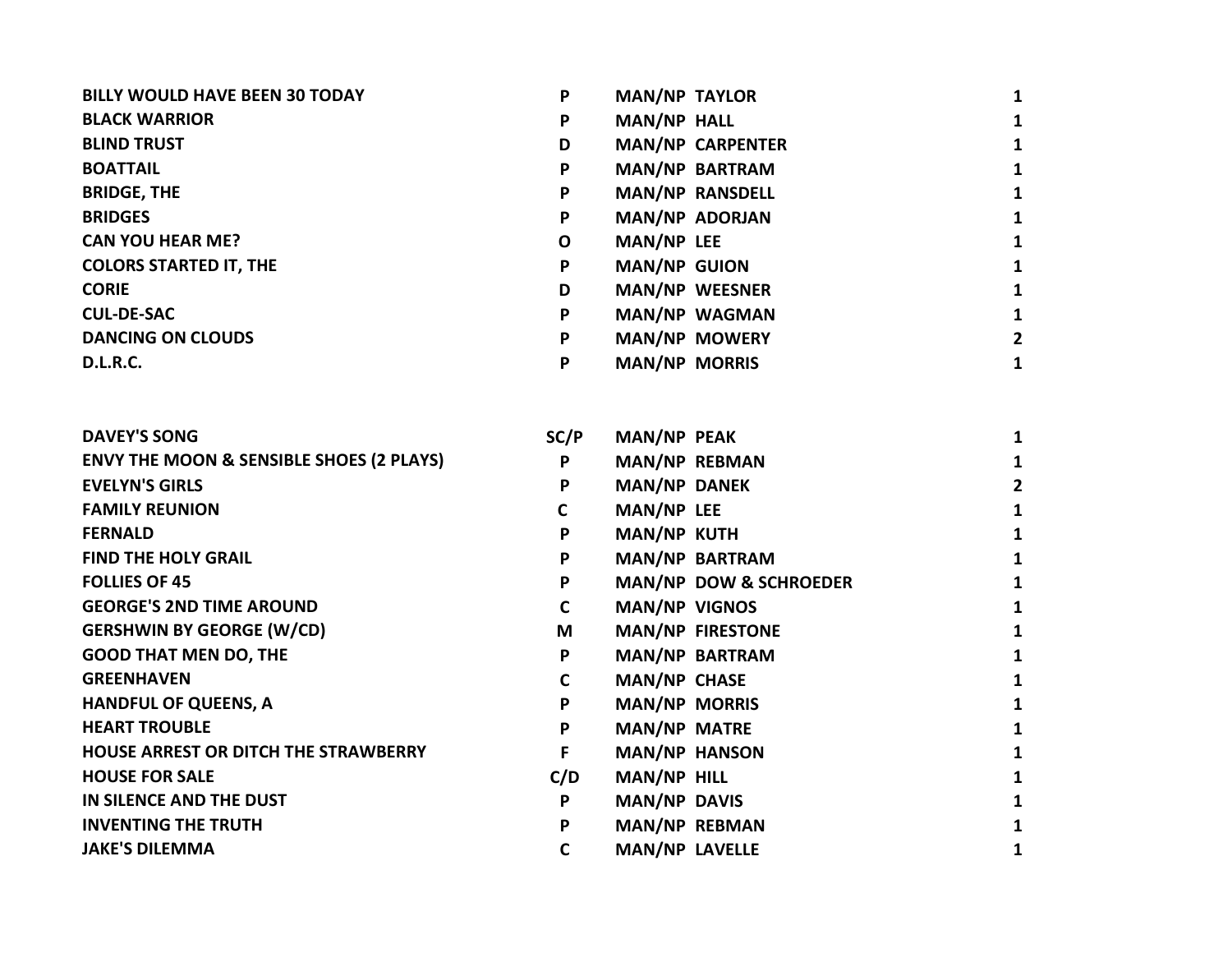| <b>KING OF HEARTS</b>                     | P            |                       | <b>MAN/NP KERR &amp; BROOKE</b>   | 1              |
|-------------------------------------------|--------------|-----------------------|-----------------------------------|----------------|
| LAST RED WAGON TENT SHOW IN THE LAND, THE | <b>MS</b>    |                       | MAN/NP EISENSTEIN & DAVIS         | $\mathbf{1}$   |
| <b>LEADING LADY, THE</b>                  | P            | <b>MAN/NP GORDON</b>  |                                   | 1              |
| <b>LEGEND OF QUAN-YEN</b>                 | P            | <b>MAN/NP MEANS</b>   |                                   | 1              |
| <b>LITTLE HUNT</b>                        | P            | <b>MAN/NP ROUSSIN</b> |                                   | 1              |
| <b>LUTWIDGE CANVASS, THE</b>              | P            | <b>MAN/NP ALEX</b>    |                                   | 1              |
| <b>MARRYING WALT</b>                      | P            | <b>MAN/NP DANEK</b>   |                                   | 3              |
| <b>MAYBE TOMORROW</b>                     | P            |                       | <b>MAN/NP CONGER &amp; WALKER</b> | $\mathbf{1}$   |
| <b>MEMORIES OF VIOLA</b>                  | P            | <b>MAN/NP DANEK</b>   |                                   | $\overline{2}$ |
| <b>MOMMA'S BOYS</b>                       | P            |                       | <b>MAN/NP FROELICH</b>            | $\mathbf{2}$   |
| <b>MOTHER, MAY I</b>                      | P            |                       | <b>MAN/NP PERSINGER</b>           | $\mathbf{1}$   |
| <b>MY CHILD</b>                           | <b>MS</b>    | <b>MAN/NP FINN</b>    |                                   | 1 W/CD         |
| <b>MY FATHER'S FACE WAS CRYSTAL</b>       | D            |                       | MAN/NP HUBBARD                    | 1              |
| <b>NEWBORN DAY</b>                        | <b>MS</b>    | <b>MAN/NP FINN</b>    |                                   | 1 W/CD         |
| <b>NIGHT FOR COLORED GLASS, A</b>         | P            | <b>MAN/NP LAWS</b>    |                                   | $\mathbf{1}$   |
| <b>NIGHTLIGHT</b>                         | SC/P         | <b>MAN/NP LEES</b>    |                                   | $\overline{2}$ |
| <b>ONTO INFINITY</b>                      | P            | <b>MAN/NP ALEX</b>    |                                   | $\mathbf{1}$   |
| <b>PASSION AND WARFARE</b>                | $\mathbf 0$  | <b>MAN/NP LAMAR</b>   |                                   | 1              |
| <b>PENELOPE</b>                           | P            |                       | <b>MAN/NP SELMEIER</b>            | 1              |
| PRINCESS OF TERRA NOVA, THE               | P            |                       | <b>MAN/NP PETERSON</b>            | $\mathbf{1}$   |
| <b>REBELS ARE COMING</b>                  | <b>MS</b>    |                       | <b>MAN/NP HOROWITZ</b>            | 1              |
| <b>REVENGE OF THE GREEKS, THE</b>         | P            | <b>MAN/NP MORRIS</b>  |                                   | 1              |
| <b>RHAPSODY TACHISTE</b>                  | P            | <b>MAN/NP KOJIS</b>   |                                   | $\mathbf{1}$   |
| <b>RIDE THE DARK HORSE</b>                | P            | <b>MAN/NP OKEEFE</b>  |                                   | 1              |
| <b>SANTA.ORG</b>                          | $\mathbf C$  | <b>MAN/NP LAVELLE</b> |                                   | 1              |
| <b>SEA LEVEL</b>                          | P            | <b>MAN/NP SHAVER</b>  |                                   | $\mathbf{1}$   |
| <b>SECOND CHANCE, A</b>                   | $\mathbf C$  |                       | <b>MAN/NP CUMMINS</b>             | 1              |
| SENATOR STEERS AND THE NATIONAL ENDOWMENT |              |                       |                                   |                |
| <b>FOR SOME OF OUR ART</b>                | F            | <b>MAN/NP KUTH</b>    |                                   | 1              |
| <b>SMOKE RING</b>                         | $\mathsf{C}$ | <b>MAN/NP LAVELLE</b> |                                   | 1              |
| <b>SWORD OF FORTUNE, THE</b>              | P            | <b>MAN/NP MATRE</b>   |                                   | 1              |
| <b>TEMPTATION</b>                         | P            | <b>MAN/NP KISTLER</b> |                                   | $\mathbf{1}$   |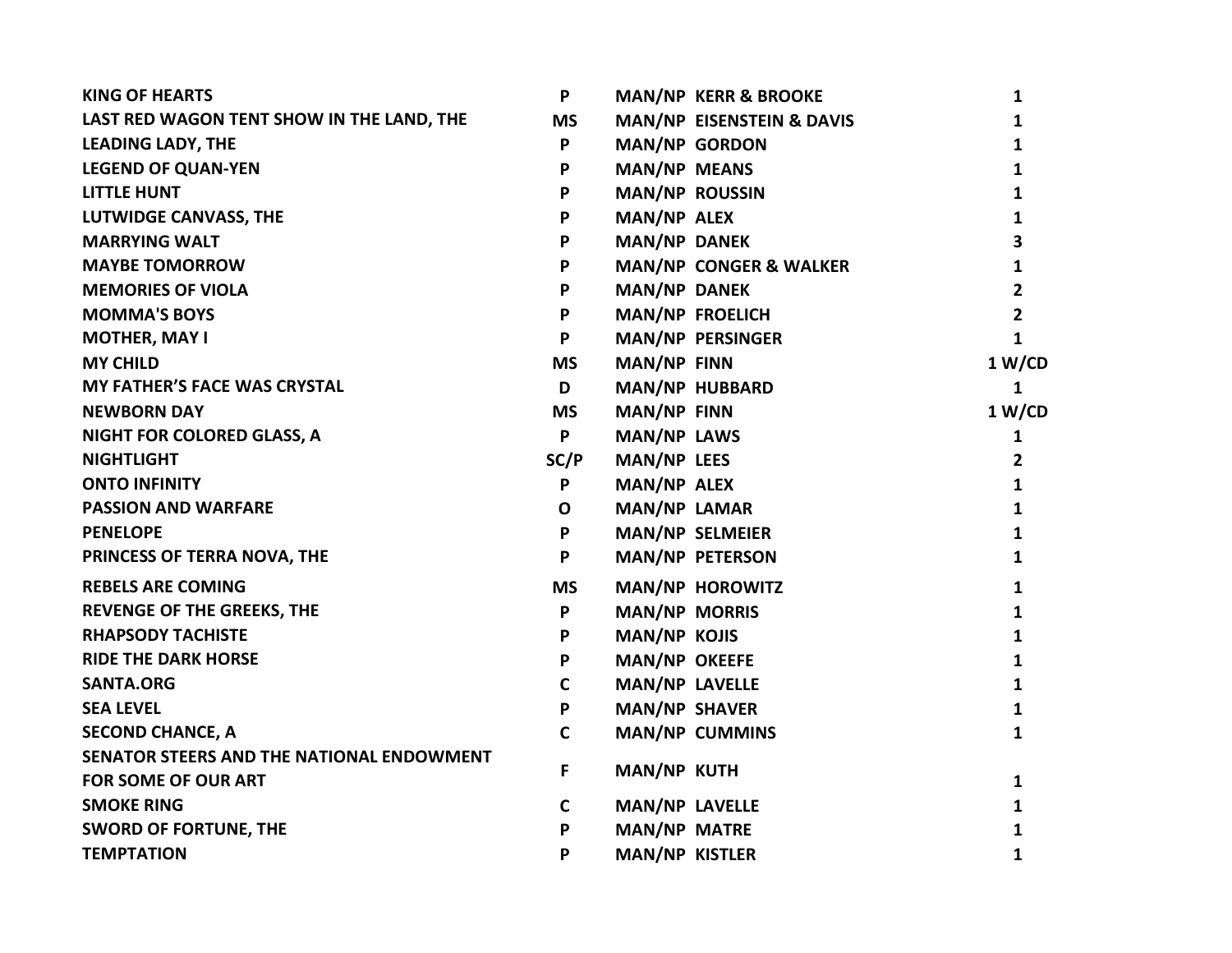| THE GUITAR TEACHER                           | <b>MS</b> |                       | <b>MAN/NP COMMINS</b>               |        |
|----------------------------------------------|-----------|-----------------------|-------------------------------------|--------|
| <b>THE HIGH ROAD</b>                         | D         | <b>MAN/NP LAVELLE</b> |                                     |        |
| THE RABBI'S WIFE                             | <b>MS</b> | <b>MAN/NP FINN</b>    |                                     | 1 W/CD |
| THE THREE TEMPTATIONS OF PARKER VANDERSPRAGG | O         |                       | MAN/NP BARTRAM                      |        |
| <b>TOM JONES</b>                             | P         | <b>MAN/NP TILLER</b>  |                                     |        |
| <b>TOWER IN THE SKY, THE</b>                 | P         |                       | <b>MAN/NP MOONJIAN</b>              |        |
| <b>TOWN FULL OF HEROES</b>                   | C         |                       | <b>MAN/NP NICHOLS &amp; PONTURO</b> |        |
| <b>VOLLEYS</b>                               | P         |                       | <b>MAN/NP WEESNER</b>               |        |
| <b>WALDEN: THE BALLAD OF THOREAU</b>         | P         | <b>MAN/NP SAWYER</b>  |                                     | 1 DVD  |
| <b>WENDY DARLING</b>                         | P         | UNK                   | <b>HAUPTMAN</b>                     | 3      |
| <b>WHEN ANGELS FALL</b>                      | P         |                       | <b>MAN/NP JONES &amp; RENYE</b>     |        |
| WHITE ROSE OF MUNICH, THE                    | P         |                       | <b>MAN/NP STERRETT</b>              |        |
| <b>WHO DONE IT DARLING</b>                   | M/C       |                       | <b>MAN/NP POGUE &amp; DRAKE</b>     |        |

## MUSICALS - OPERETTAS

| <b>1940'S RADIO HOUR</b>      | <b>MS</b> | <b>CCT</b> | <b>JONES</b>                         | 3            |
|-------------------------------|-----------|------------|--------------------------------------|--------------|
| A -- MY NAME IS ALICE         | <b>MS</b> | <b>CCT</b> | <b>SIVLER &amp; BOYD</b>             | 1            |
|                               |           |            | FAIN, HILLIARD, WALLACE,             |              |
| ALICE IN WONDERLAND JR.       | <b>MS</b> | <b>MTI</b> | COBAN, WRUBEL, GILBERT, DAVID,       |              |
|                               |           |            | <b>HOFFMAN &amp; LIVINGSTON</b>      | 1            |
| <b>ALLEGRO</b>                | <b>MS</b> | <b>CCT</b> | <b>KNOPF</b>                         | 1            |
| AMERICAN KALEIDOSCOPE         | <b>MS</b> | <b>DPC</b> | <b>PALMER, EDWARDS, &amp; REAVEY</b> | 1            |
| <b>AMOUROUS FLEA, THE</b>     | <b>MS</b> | <b>DPS</b> | <b>DIVINE</b>                        | $\mathbf{2}$ |
| <b>ANDROCLES AND THE LION</b> | <b>MS</b> | <b>PDS</b> | <b>BARTON &amp; BOND</b>             | 1            |
| <b>ANIMAL CRACKERS</b>        | <b>MS</b> | <b>CCT</b> | <b>KALMAR &amp; RUBY</b>             | 1            |
| <b>ANNIE GET YOUR GUN</b>     | <b>MS</b> | <b>CCT</b> | <b>BERLIN</b>                        | 1            |
| <b>ANNIE WARBUCKS</b>         | <b>MS</b> | MTI        | <b>MEHAND &amp; STROUSE</b>          | 1            |
| <b>ANYONE CAN WHISTLE</b>     | <b>MS</b> | <b>MTI</b> | <b>SONDHEIM</b>                      | 1            |
| <b>APPLE TREE, THE</b>        | <b>MS</b> | MTI        | <b>HARNICK &amp; BOCK</b>            | 3            |
| <b>ASSASSINS</b>              | <b>MS</b> | MTI        | <b>SONDHEIM</b>                      | 3            |
|                               |           |            |                                      |              |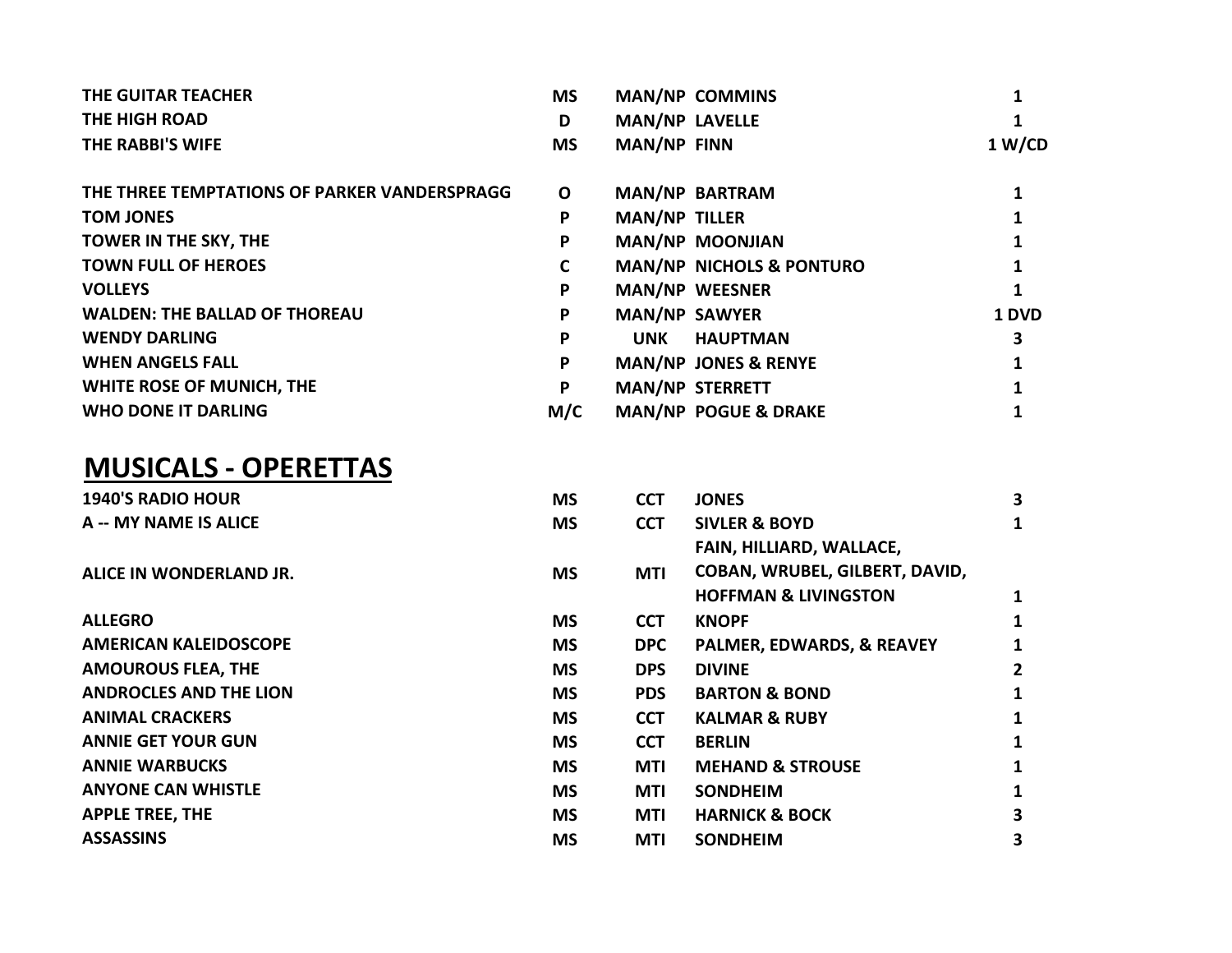| <b>BAKER STREET</b>                           | <b>MS</b> | <b>BRP</b> | <b>COPPERSMITH</b>               | 1              |
|-----------------------------------------------|-----------|------------|----------------------------------|----------------|
| <b>BALLROOM</b>                               | <b>MS</b> | <b>CCT</b> | <b>GOLDENBERG &amp; BERGMAN</b>  | $\mathbf{1}$   |
| <b>BELLS ARE RINGING</b>                      | <b>MS</b> | <b>BRP</b> | <b>STYNE</b>                     | $\mathbf{1}$   |
| <b>BEN FRANKLIN IN PARIS</b>                  | <b>MS</b> | <b>CCT</b> | <b>MICHAELS &amp; SANDRICH</b>   | $\mathbf{1}$   |
| <b>BEST LITTLE WHOREHOUSE IN TEXAS</b>        | <b>MS</b> | <b>CCT</b> | <b>HALL &amp; MASTERSON</b>      | $\mathbf{1}$   |
| <b>BLAME IT ON THE MOVIES</b>                 | <b>MS</b> | <b>MTI</b> | ABEL, BARNES, & GALLIGAN         | $\mathbf{1}$   |
| <b>BOYFRIEND, THE</b>                         | <b>MS</b> | <b>MTI</b> | <b>WILSON</b>                    | 3              |
| <b>BUTLER DID IT SINGING</b>                  | <b>MS</b> | <b>BP</b>  | <b>KELLY &amp; CHRISTIANSAN</b>  | 1              |
| <b>CABARET</b>                                | <b>MS</b> | <b>BRP</b> | <b>MASTEROFF &amp; KANDER</b>    | $\mathbf{1}$   |
| <b>CAMELOT</b>                                | <b>MS</b> | <b>CCT</b> |                                  | $\mathbf{1}$   |
| <b>CANDIDE</b>                                | <b>MS</b> | <b>MTI</b> | <b>HELMAN &amp; BERNSTEIN</b>    | $\mathbf{1}$   |
| <b>CAROUSEL</b>                               | <b>MS</b> | <b>CCT</b> | <b>RODGERS &amp; HAMMERSTEIN</b> | 1              |
| <b>CHARLIE &amp; ALGERNON</b>                 | <b>MS</b> | <b>DPC</b> | <b>RODGERS &amp; STRAUSS</b>     | 1              |
| <b>CHESS</b>                                  | <b>MS</b> | <b>CCT</b> |                                  | 1              |
| <b>CHICAGO</b>                                | <b>MS</b> | <b>CCT</b> |                                  | $\mathbf{1}$   |
| <b>CHRISTMAS CAROL, A</b>                     | <b>MS</b> | <b>MTI</b> | <b>MENKIN</b>                    | $\mathbf{1}$   |
| <b>CINDERELLA</b>                             | <b>MS</b> | <b>CCT</b> | <b>RODGER &amp; HAMMERSTEIN</b>  | 1              |
| <b>CLUB, THE</b>                              | <b>MS</b> | <b>CCT</b> | <b>MERRIAM</b>                   | $\mathbf{1}$   |
| <b>COLE</b>                                   | <b>MS</b> | <b>CCT</b> | <b>PORTER</b>                    | $\overline{2}$ |
| <b>CONTRAST, THE</b>                          | <b>MS</b> | <b>CCT</b> | <b>PIPPIN &amp; BROWN</b>        | $\mathbf{1}$   |
| <b>COOLEST CAT IN TOWN, THE</b>               | <b>MS</b> | <b>DPC</b> | <b>LESLIE &amp; GLEESON</b>      | $\mathbf{1}$   |
| <b>COTTON PATCH GOSPEL</b>                    | <b>MS</b> | <b>DPC</b> | <b>CHAPMIN</b>                   | 3              |
| <b>CURLEY MC DIMPLE</b>                       | <b>MS</b> | <b>CCT</b> | <b>DAHDAH</b>                    | $\mathbf{1}$   |
| <b>DAMES AT SEA</b>                           | <b>MS</b> | <b>CCT</b> | <b>HAIMSOHN</b>                  | $\mathbf{1}$   |
| DAY IN HOLLYWOOD/A NIGHT IN THE UKRAINE       | <b>MS</b> | <b>CCT</b> | <b>VOSBURGH &amp; LAZARUS</b>    | $\mathbf{1}$   |
| <b>DEAR EDWINA</b>                            | <b>MS</b> | <b>MTI</b> | <b>GOLDRICH &amp; HEISLER</b>    | $\mathbf{1}$   |
| DO BLACK PATENT LEATHER SHOES REALLY REFLECT  |           |            |                                  |                |
| UP?                                           | <b>MS</b> | <b>CCT</b> | <b>QUIN &amp; JANS</b>           | $\mathbf{1}$   |
| DON'T COUNT YOUR CHICKENS UNTIL THEY CRY WOLF | <b>MS</b> | <b>UNK</b> | <b>PEARSON</b>                   | $\mathbf{1}$   |
| <b>DRACULA, BABY</b>                          | <b>MS</b> | <b>DPC</b> | <b>STRAUCH &amp; JAKES</b>       | $\mathbf{1}$   |
| <b>DRACULA: THE MUSICAL?</b>                  | <b>MS</b> | <b>CCT</b> | <b>ABBOTT</b>                    | $\overline{2}$ |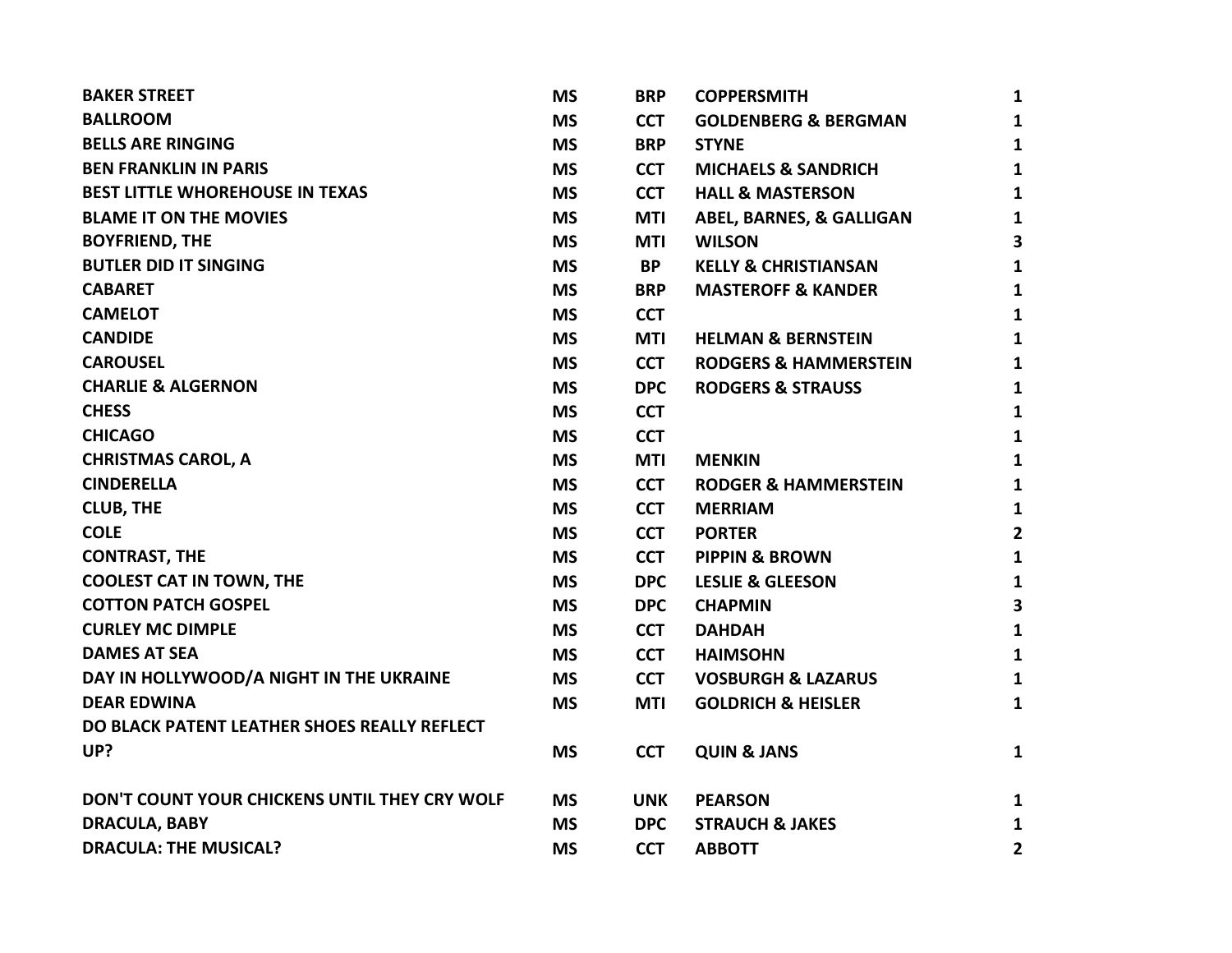| <b>DREAMS OF JIMMY JAMES</b>                  | <b>MS</b> | <b>BP</b>  | <b>HOLMBERG</b>                  | 1                       |
|-----------------------------------------------|-----------|------------|----------------------------------|-------------------------|
| <b>FANTASTICKS</b>                            | <b>MS</b> | <b>MTI</b> | <b>JONES &amp; SCHMIDT</b>       | 1                       |
| <b>FASHION</b>                                | <b>MS</b> | <b>CCT</b> | <b>MOWATT &amp; PIPPIN</b>       | $\mathbf{1}$            |
| <b>FIDDLER ON THE ROOF</b>                    | <b>MS</b> | <b>MTI</b> | <b>BOCK &amp; HARNACK</b>        | 3                       |
| <b>FIORELLO</b>                               | <b>MS</b> | <b>MTI</b> | <b>WEIDMAN &amp; ABBOTT</b>      | 1                       |
| <b>FLOWER DRUM SONG</b>                       | <b>MS</b> | <b>CCT</b> | <b>RODGERS &amp; HAMMERSTEIN</b> | 2                       |
| <b>FOLLIES</b>                                | <b>MS</b> | MTI        | <b>SONDHEIM</b>                  | 1                       |
| <b>FOREVER PLAID</b>                          | <b>MS</b> | <b>MTI</b> | <b>ROSS</b>                      | $\mathbf{2}$            |
| <b>FOXFIRE</b>                                | <b>MS</b> | <b>CCT</b> | <b>COOPER &amp; CROWN</b>        | $\overline{\mathbf{3}}$ |
| <b>FRANK MERRIWELL</b>                        | <b>MS</b> | <b>CCT</b> | <b>REDWINE &amp; FRANK</b>       | 1                       |
| <b>FROSTY THE SNOW MAN</b>                    | <b>MS</b> | <b>CCT</b> | <b>NELSON &amp; ROLLINS</b>      | 1                       |
| FUNNY THING HAPPENED ON THE WAY TO THE FORUM, |           |            | <b>SHEVELOBVE, GELBART,</b>      |                         |
| A                                             | <b>MS</b> | <b>MTI</b> | <b>SONDHEIM</b>                  | 1                       |
| <b>GERSHWIN, BY GEORGE</b>                    | <b>MS</b> | <b>UNK</b> | <b>FIRESTONE</b>                 | 1                       |
| <b>GIFT OF THE MAGI, THE</b>                  | <b>CM</b> | <b>CCT</b> | <b>EKSTROM</b>                   | 1                       |
| <b>GINGHAM GIRL</b>                           | <b>MS</b> | <b>CCT</b> | <b>KUSELL</b>                    | 1                       |
| <b>GIVE MY REGARDS TO BROADWAY</b>            | <b>MS</b> | <b>PDS</b> | <b>COHAN</b>                     | $\mathbf{2}$            |
| <b>GOLDEN BOY</b>                             | <b>MS</b> | <b>CCT</b> | <b>ADAM &amp; STRAUSS</b>        | $\mathbf{1}$            |
| <b>GOLDILOCKS</b>                             | <b>MS</b> | <b>CCT</b> | <b>KERR &amp; FORD</b>           | 1                       |
| <b>GOOD NEWS</b>                              | <b>MS</b> | <b>CCT</b> | <b>DESILVA &amp; BROWN</b>       | $\mathbf{2}$            |
| <b>GOODBYE GIRL, THE</b>                      | <b>MS</b> | <b>MTI</b> | <b>HAMLISCH &amp; ZIPPEL</b>     | 1                       |
| <b>GOREY STORIES</b>                          | <b>MS</b> | <b>CCT</b> | <b>CURRENS &amp; ALDRIDGE</b>    | 1                       |
| <b>GRAND HOTEL</b>                            | <b>MS</b> | <b>CCT</b> | <b>WRIGHT &amp; FORREST</b>      | 1                       |
| <b>GRASS HARP, THE</b>                        | <b>MS</b> | <b>CCT</b> | <b>ELMSLIE &amp; RICHARDSON</b>  | $\mathbf{2}$            |
| <b>GREASE</b>                                 | <b>MS</b> | <b>CCT</b> | <b>JACOB &amp; CASEY</b>         | $\overline{\mathbf{3}}$ |
| <b>GREAT SCOT!</b>                            | <b>MS</b> | <b>DPS</b> | <b>MCAFEE &amp; LEEDS</b>        | 1                       |
| <b>GROUCHO: A LIFE IN REVUE</b>               | <b>MS</b> | <b>CCT</b> | <b>MARKS &amp; FISHER</b>        | $\mathbf{1}$            |
| <b>GYPSY</b>                                  | <b>MS</b> | <b>BRP</b> | <b>SONDHEIM</b>                  | $\mathbf{1}$            |
| <b>HARRIGAN'N HART</b>                        | <b>MS</b> | <b>CCT</b> | <b>SHOWALTER &amp; WALKER</b>    | 1                       |
| HEIDI                                         | <b>MS</b> | <b>IEC</b> | <b>PUGH &amp; UDDER</b>          | 1                       |
| <b>HENRY SWEET HENRY</b>                      | <b>MS</b> | <b>CCT</b> | <b>MERRILL</b>                   | 1                       |
| HONK!                                         | <b>MS</b> | MTI        | <b>STILES &amp; DREWE</b>        | 1                       |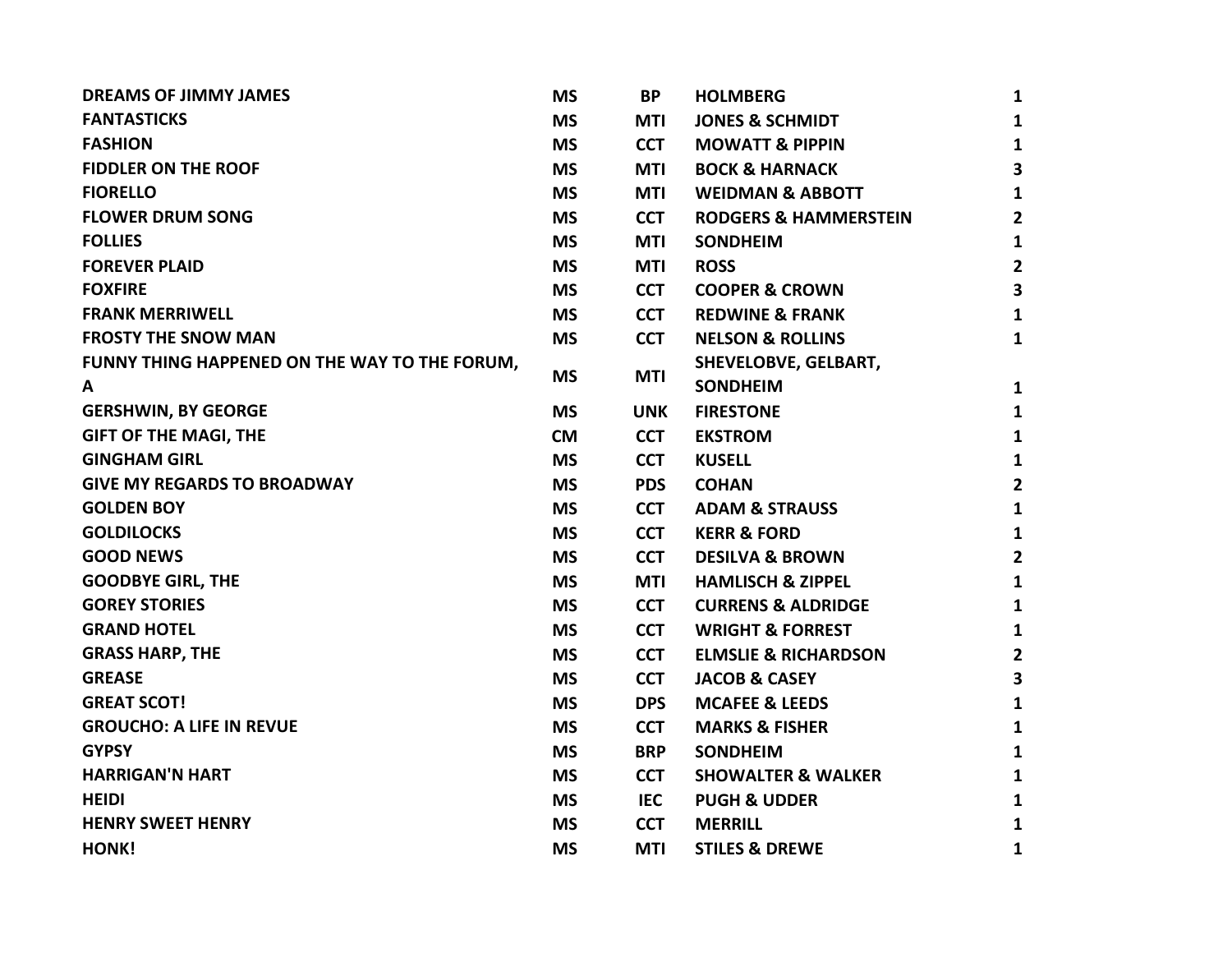| <b>HONK! JR</b>                            | <b>MS</b> | <b>MTI</b> | <b>STILES &amp; DREWE</b>              | 3            |
|--------------------------------------------|-----------|------------|----------------------------------------|--------------|
| <b>HORIZONS OF GOLD</b>                    | <b>MS</b> |            | <b>KENNIV, SMITH &amp; THOMPSON</b>    | $\mathbf{1}$ |
| <b>HOW NOW DOW JONE'S</b>                  | <b>MS</b> | <b>CCT</b> | <b>SHULMAN &amp; BERNSTEIN</b>         | 1            |
| <b>HOW TO EAT LIKE A CHILD</b>             | MS/CH     | <b>CCT</b> | <b>FORRESTER</b>                       | $\mathbf{2}$ |
| <b>I LOVE MY WIFE</b>                      | <b>MS</b> | <b>CCT</b> | <b>STEWART</b>                         | 3            |
| <b>INTO THE WOODS</b>                      | <b>MS</b> | MTI        | <b>SONDHEIM</b>                        | 2            |
| IS THERE LIFE AFTER HIGH SCHOOL            | <b>MS</b> | <b>CCT</b> | <b>KINDLEY &amp; CARNELIA</b>          | 3            |
| <b>IT'S A WONDERFUL LIFE</b>               | <b>MS</b> | <b>CCT</b> | <b>SHARKEY</b>                         | 1            |
| <b>JERRY'S GIRLS</b>                       | MS/R      | <b>CCT</b> | <b>HERMAN</b>                          | $\mathbf{2}$ |
| <b>JOHN BROWNS BODY</b>                    | MS/R      | <b>DPS</b> | <b>BENNETT &amp; HEATH</b>             | 3            |
| <b>JUNGLE BOOK, THE (DIRECTOR'S GUIDE)</b> | MS/Y      | <b>MTI</b> | <b>SHERMAN, SHERMAN &amp; GILKYSON</b> | 1            |
| <b>JUNGLE BOOK, THE (SCORE)</b>            | MS/Y      | <b>MTI</b> | <b>SHERMAN, SHERMAN &amp; GILKYSON</b> | 1            |
| <b>JUNGLE BOOK, THE (STUDENT BOOK)</b>     | MS/Y      | <b>MTI</b> | <b>SHERMAN, SHERMAN &amp; GILKYSON</b> | 3            |
| KING AND I, THE                            | <b>MS</b> | <b>CCT</b> | <b>RODGERS &amp; HAMMERSTEIN</b>       | 1            |
| <b>KISS ME KATE</b>                        | <b>MS</b> | <b>BRP</b> | <b>PORTER</b>                          | 1            |
| <b>KUNI-LEML</b>                           | <b>MS</b> | <b>CCT</b> | <b>CRYSTAL &amp; ENGQUIST</b>          | 1            |
| <b>LA CAGE AUX FOLLES</b>                  | <b>MS</b> | <b>CCT</b> | <b>HERMAN &amp; FIRESTEIN</b>          | 1            |
| <b>LADY DITHER'S GHOST</b>                 | <b>MS</b> | <b>IEC</b> | <b>HOWARD &amp; JUDSON</b>             | 1            |
| <b>LES MISERABLES</b>                      | <b>MS</b> | <b>MTI</b> | <b>SHONBERG &amp; KRETZMER</b>         | 1            |
| <b>LITTLE MARY SUNSHINE</b>                | <b>MS</b> | <b>CCT</b> | <b>BESOYAN</b>                         | 3            |
| LITTLE NIGHT MUSIC, A                      | <b>MS</b> | <b>MTI</b> | <b>SONDHEIM</b>                        | 1            |
| <b>LITTLE PRINCESS, A</b>                  | <b>MS</b> | <b>PDS</b> | <b>MORRIS &amp; FRANCOEUR</b>          | 1            |
| <b>LITTLE SHOP OF HORRORS</b>              | <b>MS</b> | <b>CCT</b> | <b>ASHMAN &amp; MENKEN</b>             | 3            |
| <b>LITTLE SHOP OF HORRORS</b>              | <b>MS</b> | <b>CCT</b> | <b>ASHMAN &amp; MENKEN</b>             | 1            |
| <b>LIVING HYMNS</b>                        | <b>MS</b> | <b>BP</b>  | <b>WILLIS &amp; ELSWORTH</b>           | 3            |
| <b>LOCK UP YOUR DAUGHTERS</b>              | <b>MS</b> | <b>CCT</b> | <b>JOHNSON &amp; BART</b>              | 1            |
| LOVELY LADIES, KIND GENTLEMEN              | <b>MS</b> | <b>CCT</b> | <b>FREEMAN &amp; UNDERWOOD</b>         | 1            |
| <b>MACK &amp; MABLE</b>                    | <b>MS</b> | <b>CCT</b> | <b>STEWART &amp; HERMAN</b>            | 2            |
| <b>MAD SHOW, THE</b>                       | MS/R      | <b>CCT</b> | <b>BARER &amp; ROGERS</b>              | 1            |
| <b>MAGGIE FLYNN</b>                        | <b>MS</b> | <b>CCT</b> | PERETTI, CRETORE & WEISEE              | 1            |
| <b>MAME</b>                                | <b>MS</b> | <b>BRP</b> | <b>LAWRENCE, LEE &amp; HERMAN</b>      | 1            |
| <b>MAN OF LAMANCHA</b>                     | <b>MS</b> | <b>BRP</b> | <b>WASSERMAN, DARION &amp; LEIGH</b>   | 1            |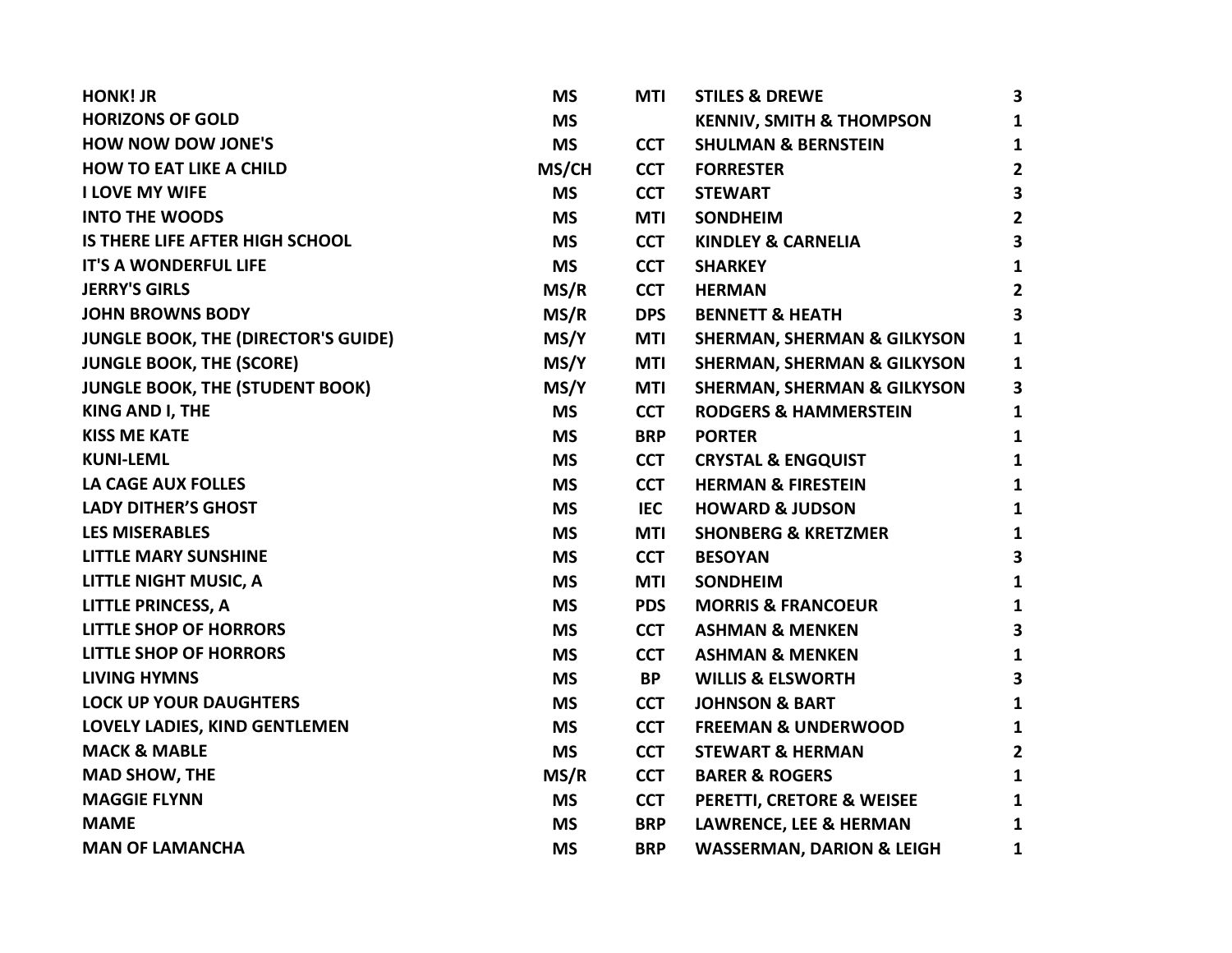| <b>MARRIAGE OF BETTE &amp; BOO</b>    | <b>MS</b> | <b>UNK</b> | <b>DURANG</b>                         | $\mathbf{1}$            |
|---------------------------------------|-----------|------------|---------------------------------------|-------------------------|
| <b>MARVIN'S SONG, THE</b>             | <b>MS</b> | <b>UNK</b> | <b>FINN &amp; LAPINE</b>              | $\mathbf{1}$            |
| <b>ME AND JULIET</b>                  | <b>MS</b> | <b>CCT</b> | <b>RODGERS &amp; HAMMERSTEIN</b>      | $\mathbf{1}$            |
| <b>ME AND MY GIRL</b>                 | <b>MS</b> | <b>CCT</b> | <b>ROSE &amp; FURBER</b>              | $\overline{2}$          |
| <b>MERMAIDS COWARDLY CUSTARD, THE</b> | <b>MS</b> | <b>CCT</b> | <b>COWARD</b>                         | $\mathbf{1}$            |
| <b>METAPHASIA</b>                     | <b>MS</b> | <b>PDS</b> | <b>COLLETTE, FRITZEN &amp; WRIGHT</b> | $\mathbf{1}$            |
| <b>MISS AUTOBODY</b>                  | <b>MS</b> | <b>UNK</b> | <b>ALLIEES</b>                        | $\mathbf{1}$            |
| <b>MISS LIBERTY</b>                   | <b>MS</b> | <b>CCT</b> | <b>BERLIN</b>                         | 3                       |
| <b>MONEY</b>                          | <b>MS</b> | <b>DPS</b> | <b>AXLEROD &amp; WHEDON</b>           | $\mathbf{1}$            |
| <b>MOST HAPPY FELLOW, THE</b>         | <b>MS</b> | MTI        | <b>LOESSER</b>                        | $\overline{\mathbf{2}}$ |
| <b>MR. SCROOGE</b>                    | <b>MS</b> | <b>DPC</b> | <b>MORRIS, CLAMAN, &amp; WOOD</b>     | 3                       |
| <b>MUSICAL CHAIRS</b>                 | <b>MS</b> | <b>CCT</b> | <b>SAVAGE</b>                         | 1                       |
| <b>MUSICAL OF MUSICALS, THE</b>       | <b>MS</b> | <b>CCT</b> | <b>ROCKWELL &amp; BOGARD</b>          | $\mathbf{1}$            |
| <b>MY EMPEROR'S NEW CLOTHES</b>       | <b>MS</b> | <b>DPS</b> | <b>SHUE</b>                           | $\mathbf{1}$            |
| <b>MYSTERY OF EDWIN DROOD</b>         | <b>MS</b> | <b>UNK</b> | <b>HOLMES</b>                         | $\overline{2}$          |
| <b>NARNIA</b>                         | <b>MS</b> | <b>DPC</b> | <b>DRACHMAN &amp; TIERNEY</b>         | $\mathbf{1}$            |
| <b>NEW GIRL IN TOWN</b>               | <b>MS</b> | <b>MTI</b> | <b>MERRILL</b>                        | $\mathbf{1}$            |
| <b>NIGHT IN VENICE</b>                | <b>OP</b> | <b>UNK</b> | <b>STRAUSS</b>                        | $\mathbf{1}$            |
| <b>NINE</b>                           | <b>MS</b> | <b>CCT</b> | <b>YESTON</b>                         | $\mathbf{1}$            |
| <b>NOBODY LOVES A DRAGON</b>          | <b>MS</b> | <b>CCT</b> | <b>VOS &amp; GERLACH</b>              | $\mathbf{1}$            |
| <b>NOT THE COUNT OF MONTE CRISTO?</b> | <b>MS</b> | <b>CCT</b> | <b>REISER &amp; SHARKEY</b>           | $\mathbf{1}$            |
| <b>NUNSENSE</b>                       | <b>MS</b> | <b>CCT</b> | <b>GOGGIN</b>                         | 3                       |
| <b>NUNSENSE II</b>                    | <b>MS</b> | <b>CCT</b> | <b>GOGGIN</b>                         | $\mathbf{1}$            |
| OF THEE I SING                        | <b>MS</b> | <b>CCT</b> | <b>GERSHWIN</b>                       | $\overline{2}$          |
| <b>OH! SUSANNA</b>                    | MS/C      | <b>CCT</b> | <b>RONELL</b>                         | $\mathbf{1}$            |
| <b>OLD KING COLE</b>                  | MS/CH     | <b>CCT</b> | <b>GRENZEBACK &amp; BERGH</b>         | $\mathbf{1}$            |
| <b>OLYMPUS ON MY MIND</b>             | <b>MS</b> | <b>CCT</b> | <b>HARMAN &amp; STURIALE</b>          | $\mathbf{1}$            |
| ON THE TWENTIETH CENTURY              | <b>MS</b> | <b>CCT</b> | <b>COMDEN, GREEN &amp; COLEMAN</b>    | $\overline{2}$          |
| <b>OVER HERE!</b>                     | <b>MS</b> | <b>CCT</b> | <b>SHERMAN &amp; SHERMAN</b>          | $\overline{\mathbf{2}}$ |
| <b>PACIFIC OVERATURES</b>             | <b>MS</b> | MTI        | <b>SONDHEIM</b>                       | $\mathbf{1}$            |
| <b>PAINT YOUR WAGON</b>               | <b>MS</b> | <b>BRP</b> | <b>RODGERS &amp; HART</b>             | $\mathbf{2}$            |
| PAJAMA GAME, THE                      | <b>MS</b> | MTI        | <b>ADLER &amp; ROSS</b>               | 3                       |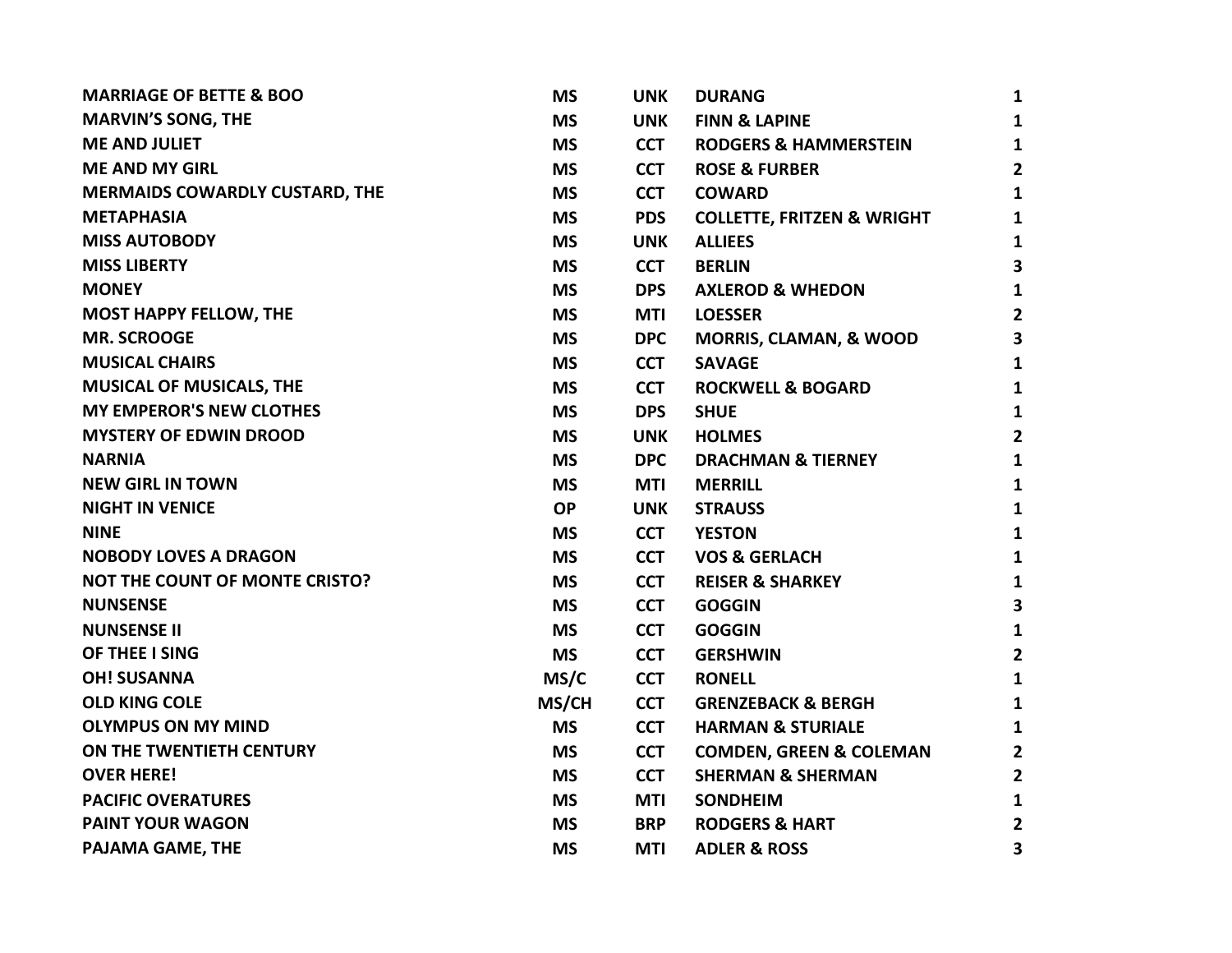| <b>PERSONALS</b>                        | <b>MS</b> | <b>CCT</b> | <b>CRANE, FREIDMAN &amp; KAUFFMAN</b> | 1                       |
|-----------------------------------------|-----------|------------|---------------------------------------|-------------------------|
| <b>PIANO BAR</b>                        | <b>MS</b> | <b>CCT</b> | <b>FREMONT &amp; WILLENS</b>          | 1                       |
| PINCHPENNY PHANTOM OF THE OPERA         | <b>MS</b> | <b>CCT</b> | <b>RISER &amp; SHARKEY</b>            | 1                       |
| <b>PIPEDREAM</b>                        | <b>MS</b> | <b>UNK</b> | <b>RODGERS &amp; HAMMERSTEIN</b>      | $\mathbf{1}$            |
| <b>PLAIN AND FANCY</b>                  | <b>MS</b> | <b>DPS</b> | <b>STEIN &amp; GLICKMAN</b>           | 3                       |
| <b>PLAIN AND FANCY</b>                  | <b>MS</b> | <b>DPS</b> | <b>STEIN &amp; GLICKMAN</b>           | 3                       |
| <b>POPEYE THE SAILOR</b>                | <b>MS</b> | <b>PDS</b> | <b>JACKSON &amp; ALETTE</b>           | 1                       |
| <b>PRINCESS WHATSERNAME</b>             | <b>MS</b> | <b>PDS</b> | <b>TAYLOR, FRANCOEUR &amp; DETURK</b> | $\mathbf{1}$            |
| PRINCESS WHO WOULDN'T SMILE, THE        | <b>MS</b> | <b>BP</b>  | <b>DANCHIK &amp; STEVENS</b>          | $\mathbf{1}$            |
| <b>PROMISES, PROMISES</b>               | <b>MS</b> | <b>BRP</b> | <b>BACHARACH &amp; DAVID</b>          | 1                       |
| <b>PUMP BOYS AND DINETTES</b>           | <b>MS</b> | <b>CCT</b> | <b>FOLEY &amp; HARWICK</b>            | 3                       |
| <b>PURLIE</b>                           | <b>MS</b> | <b>CCT</b> | <b>UDDELL &amp; GELD</b>              | $\mathbf{1}$            |
| <b>QUILTERS</b>                         | <b>MS</b> | <b>DPC</b> | <b>NEWMAN &amp; DAMASHEK</b>          | 3                       |
| <b>REALLY ROSIE</b>                     | <b>MS</b> | <b>CCT</b> | <b>SENDAK &amp; KING</b>              | $\mathbf{1}$            |
| <b>RETURN TO THE FORBIDDEN PLANET</b>   | <b>MS</b> | <b>CCT</b> | <b>CARLTON</b>                        | $\mathbf{1}$            |
| <b>RINK, THE</b>                        | <b>MS</b> | <b>CCT</b> | <b>KANDER &amp; EBB</b>               | $\mathbf{1}$            |
| <b>ROCKY HORROR SHOW, THE</b>           | <b>MS</b> | <b>CCT</b> | <b>O'BRIEN</b>                        | 3                       |
| <b>ROMANCE/ROMANCE</b>                  | <b>MS</b> | <b>CCT</b> | <b>HARMAN &amp; HERRMANN</b>          | $\mathbf{1}$            |
| <b>ROMEO AND HARIET</b>                 | <b>MS</b> | <b>PDS</b> | <b>LOVETT &amp; FRANCOEUR</b>         | $\mathbf{1}$            |
| <b>SECRET GARDEN, THE</b>               | <b>MS</b> | <b>CCT</b> | <b>NORMAN &amp; SIMON</b>             | 3                       |
| SECRET LIFE OF WALTER MITTY, THE        | <b>MS</b> | <b>CCT</b> | <b>THURBER</b>                        | $\overline{\mathbf{2}}$ |
| <b>SEESAW</b>                           | <b>MS</b> | <b>CCT</b> | <b>COLEMAN &amp; FIELDS</b>           | $\mathbf{1}$            |
| <b>SERIOUS BUSINESS</b>                 | <b>MS</b> | <b>CCT</b> | <b>EVANS &amp; BABCOCK</b>            | 1                       |
| <b>SEUSSICAL-LIBRETTO &amp; SCORE</b>   | <b>MS</b> | MTI        | <b>FLAHERTY, AHRENS</b>               | $\overline{2}$          |
| <b>SEVENTEEN</b>                        | <b>MS</b> | <b>CCT</b> | <b>GANNON &amp; KENT</b>              | 1                       |
| <b>SHE LOVE ME</b>                      | <b>MS</b> | MTI        | <b>MASTEROFF, BOCK, HARNICK</b>       | 1                       |
| <b>SHELTER</b>                          | <b>MS</b> | <b>CCT</b> | <b>CRYER</b>                          | 1                       |
| <b>SHENANDOAH</b>                       | <b>MS</b> | <b>CCT</b> | <b>UDELL &amp; GELD</b>               | 1                       |
| <b>SHOW ME WHERE THE GOOD TIMES ARE</b> | <b>MS</b> | <b>CCT</b> | <b>JACOBSON &amp; ROBERTS</b>         | 1                       |
| <b>SHOWTUNE</b>                         | <b>MS</b> | MTI        | <b>GILGER &amp; FOLLOWELL</b>         | 1                       |
| <b>SING OUT SWEET LAND</b>              | <b>MS</b> | <b>BP</b>  | <b>KERR</b>                           | 1                       |
| <b>SKYSCRAPER</b>                       | <b>MS</b> | <b>CCT</b> | <b>CONN &amp; HEUSEN</b>              | 1                       |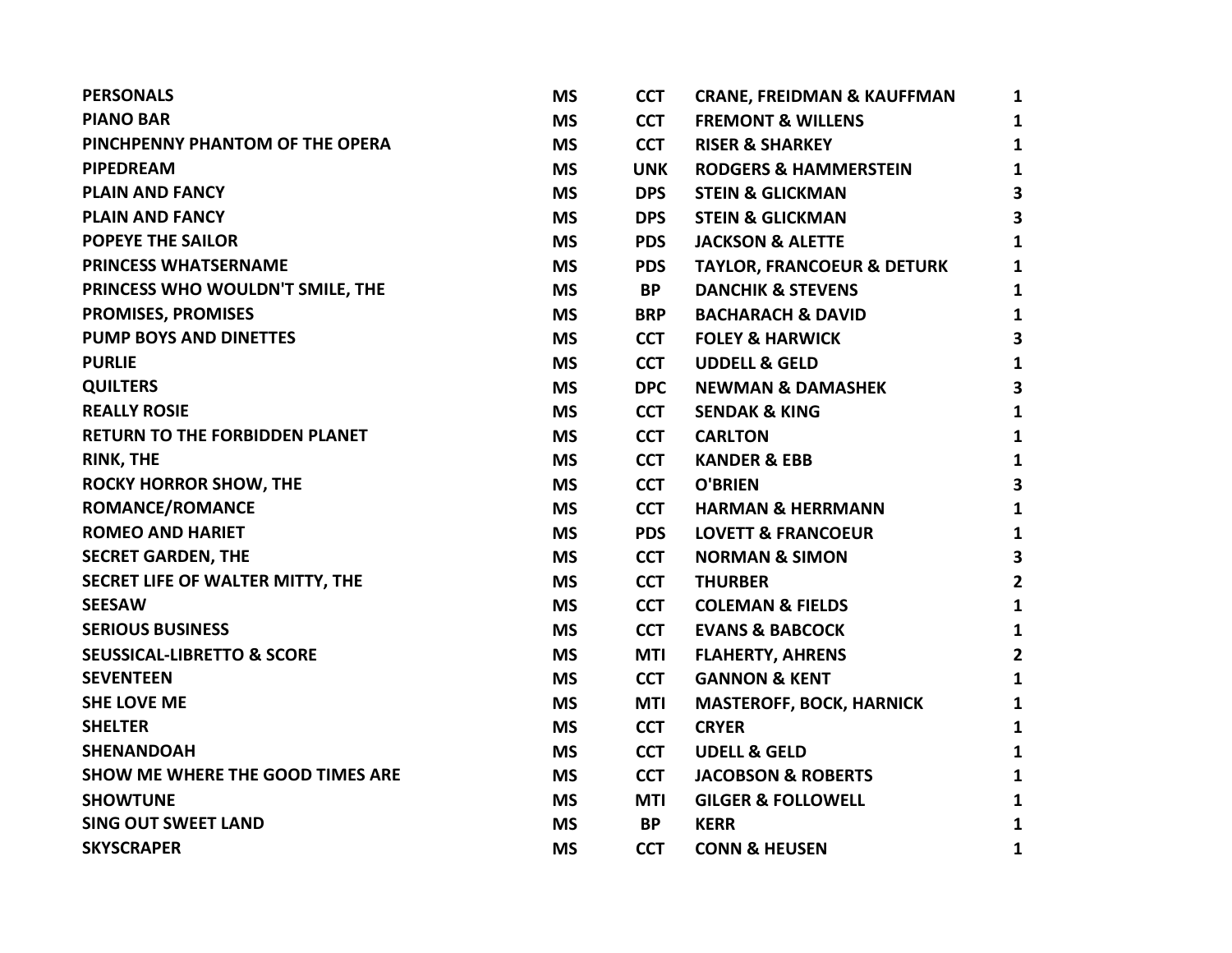| <b>SMILE</b>                                    | <b>MS</b> | <b>CCT</b> | <b>HAMLISCH &amp; ASHMAN</b>       | 1                       |
|-------------------------------------------------|-----------|------------|------------------------------------|-------------------------|
| <b>SMOKE ON THE MOUNTAIN</b>                    | <b>MS</b> | <b>CCT</b> | <b>CRAVER &amp; HARDWICK</b>       | $\overline{2}$          |
| <b>SOMETHING'S AFOOT</b>                        | <b>MS</b> | <b>CCT</b> | <b>MCDONALD, VOS &amp; GERLICH</b> | $\overline{\mathbf{3}}$ |
| <b>SOUND OF MUSIC</b>                           | <b>MS</b> | <b>CCT</b> | <b>RODGERS &amp; HAMMERSTEIN</b>   | 3                       |
| <b>SOUTH PACIFIC</b>                            | <b>MS</b> | <b>CCT</b> | <b>RODGERS &amp; HAMMERSTEIN</b>   | 1                       |
| <b>STARDUST</b>                                 | <b>MS</b> | <b>CCT</b> | <b>GOODMAN &amp; CARMICHAEL</b>    | 1                       |
| <b>STEEL PIER</b>                               | <b>MS</b> | <b>CCT</b> | <b>KANDER &amp; EBB</b>            | 1                       |
| <b>STREETS OF NEW YORK, THE</b>                 | <b>MS</b> | <b>CCT</b> | <b>GRAEL &amp; CHODOSH</b>         | 2                       |
| <b>STRIDER</b>                                  | <b>MS</b> | <b>CCT</b> | <b>ROZOVSKY</b>                    | $\mathbf{1}$            |
| <b>SUGAR BABIES</b>                             | <b>MS</b> | <b>CCT</b> | <b>FIELDS &amp; DUBIN</b>          | 1                       |
| <b>SWEET CHARITY</b>                            | <b>MS</b> | <b>BRP</b> | <b>COLEMAN &amp; FIELDS</b>        | 1                       |
| <b>TALES OF THE ARABIAN NIGHTS</b>              | <b>MS</b> | <b>IEC</b> | <b>COLE</b>                        | 1                       |
| <b>TEN NIGHTS IN A BARROOM</b>                  | <b>MS</b> | <b>CCT</b> | <b>PRATT &amp; CARMICHAEL</b>      | 3                       |
| <b>TENDERLOIN</b>                               | <b>MS</b> | <b>MTI</b> | <b>BOCK &amp; HARNICK</b>          | 1                       |
| THE SPOON RIVER PROJECT                         | <b>MS</b> | <b>PLS</b> | <b>ANDOLORA</b>                    | $\mathbf{1}$            |
| <b>THEY'RE PLAYING OUR SONG</b>                 | <b>MS</b> | <b>CCT</b> | <b>HAMLISCH &amp; SAGER</b>        | $\mathbf{1}$            |
| THREE GUYS NAKED FROM THE WAIST UP              | <b>MS</b> | <b>CCT</b> | <b>COLKER &amp; RUPERT</b>         | 1                       |
| <b>THREE PENNY OPERA</b>                        | <b>OP</b> | <b>CCT</b> | <b>BECHT</b>                       | 1                       |
| <b>THREE TO ONE</b>                             | R         | <b>CCT</b> | <b>HAMILTON &amp; LEWIS</b>        | 1                       |
| <b>TIED TO THE TRACKS</b>                       | <b>MS</b> | <b>PDS</b> | <b>CHRISTANSON &amp; KITTLESON</b> | 3                       |
| <b>TIED TO THE TRACKS</b>                       | <b>MS</b> | <b>PDS</b> | <b>CHRISTANSON &amp; KITTLESON</b> | $\mathbf{1}$            |
| <b>TOM FOOLERY</b>                              | <b>MS</b> | <b>CCT</b> | <b>LEHNER</b>                      | $\mathbf{1}$            |
| <b>TREE GROWS IN BROOKLYN</b>                   | <b>MS</b> | <b>UNK</b> | <b>SMITH &amp; ABBOTT</b>          | 1                       |
| TRIAL BY JURY, A CANTATA                        | <b>MS</b> | <b>UNK</b> | <b>SULLIVAN</b>                    | 3                       |
| <b>TURN ABOUT</b>                               | <b>MS</b> | <b>CCT</b> | <b>EASTON &amp; SHARKEY</b>        | 1                       |
| UNSINKABLE MOLLY BROWN, THE                     | <b>MS</b> | MTI        | <b>MORRIS &amp; WILSON</b>         | 1                       |
| <b>USA</b>                                      | R         | <b>CCT</b> | <b>DOSPAASSOS</b>                  | $\overline{\mathbf{2}}$ |
| <b>VELVETEEN RABBIT, THE</b>                    | MS/Y      | <b>DPC</b> | <b>BOFFEY &amp; PILCHER</b>        | 3                       |
| <b>WALKING HAPPY</b>                            | MS/R      | <b>CCT</b> | <b>CAHN &amp; VANHUSEN</b>         | 1                       |
| WHAT'S A NICE COUNTRY LIKE YOU DOING IN A STATE |           |            |                                    |                         |
| <b>LIKE THIS</b>                                | MS/R      | <b>CCT</b> | <b>HOFFMAN &amp; GASSMAN</b>       | $\overline{2}$          |
| <b>WHEN IN ROME</b>                             | <b>MS</b> | <b>PDS</b> | <b>FOLLOSE &amp; FRANCOEUR</b>     | 1                       |
|                                                 |           |            |                                    |                         |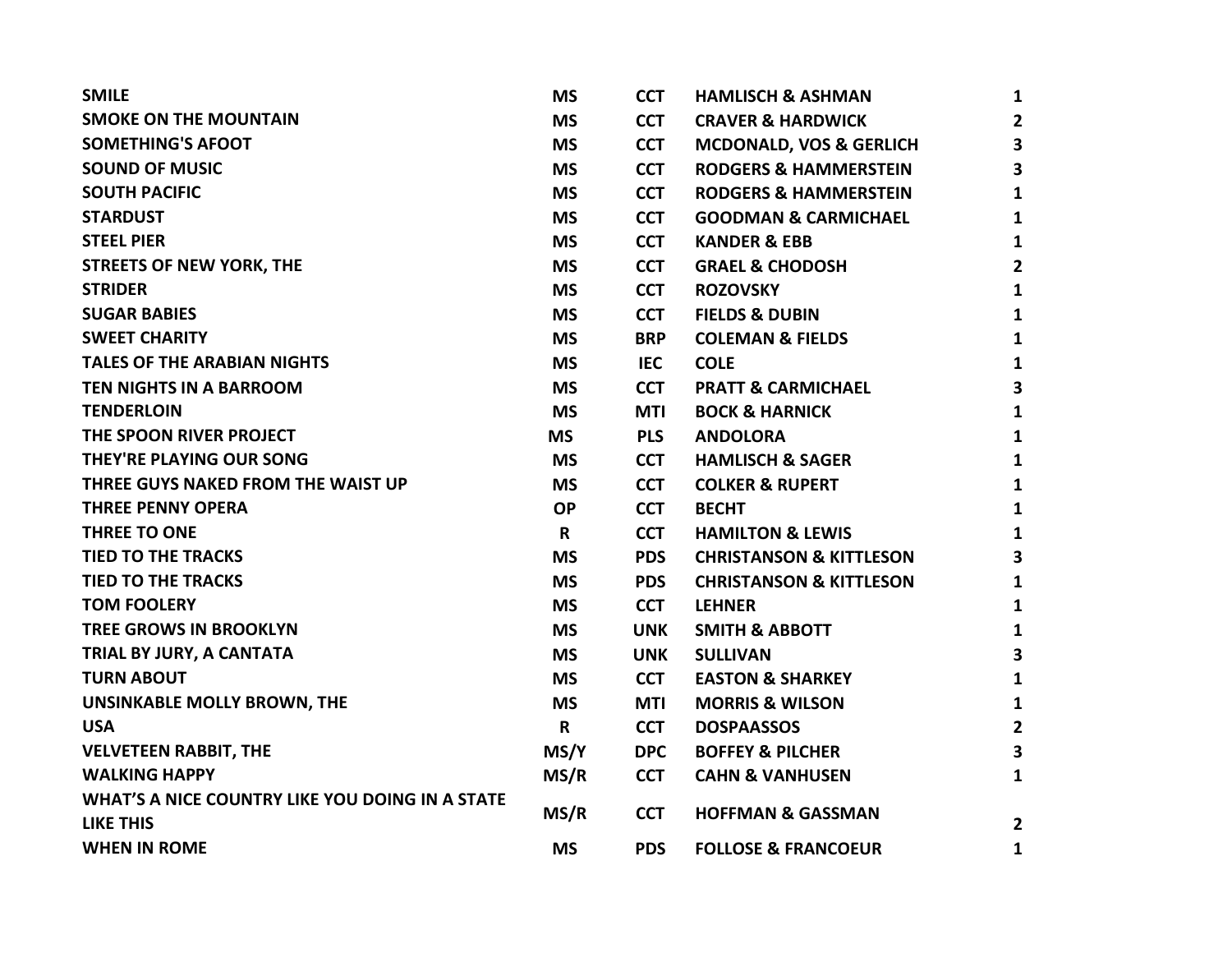| 1              |
|----------------|
| 1              |
| 1              |
| $\overline{2}$ |
| 1              |
| 1              |
| 1              |
| 1              |
|                |

## CHILDREN'S PLAYS

| $A-B-C$                                      | CH/Y        | <b>IEC</b> | <b>ROBINETTE</b>             | 1              |
|----------------------------------------------|-------------|------------|------------------------------|----------------|
| <b>ADDICT</b>                                | CH/Y        | <b>IEC</b> | <b>MCDONOUGH</b>             | 1              |
| ADVENTURES OF A BEAR CALLED PADDINGTON, THE  | <b>CH</b>   | <b>CCT</b> | <b>BRADLEY &amp; BOND</b>    | 1              |
| <b>ALADDIN</b>                               | <b>CH</b>   | <b>UNK</b> | <b>GLENNON</b>               | $\mathbf{1}$   |
| ALEXANDER & THE TERRIBLE, HORRIBLE, NO GOOD, |             |            |                              |                |
| <b>VERY BAD DAY</b>                          | CH/MS       | <b>UNK</b> |                              | 1              |
| ALEXANDER AND THE UNITED SNAKES OF AMERICA   | <b>CH</b>   | <b>UNK</b> | <b>LEWIS</b>                 | 1              |
| <b>ALI BABA &amp; THE MAGIC CAVE</b>         | <b>CH</b>   | <b>DPC</b> | <b>GLENNON</b>               | 3              |
| <b>ANNE OF GREEN GABLES</b>                  | Υ           | <b>PLS</b> | <b>DELAURIER</b>             | $\overline{2}$ |
| <b>ANNE OF GREEN GABLES</b>                  | C/D/Y       | <b>BP</b>  | <b>ASHBY</b>                 | $\mathbf{1}$   |
| ANT AND THE GRASSHOPPER, THE                 | $\mathbf C$ | <b>CCT</b> | <b>DEARBORN</b>              | 1              |
| <b>ARKANSAW BEAR, THE</b>                    | <b>CH</b>   | <b>UNK</b> | <b>HARRIS</b>                | 1              |
| <b>BABE, THE SHEEP PIG</b>                   | <b>CH</b>   | <b>UNK</b> |                              | 1              |
| <b>BEANSTALK</b>                             | <b>CH</b>   | <b>IEC</b> | <b>ROBINETTE &amp; SHAW</b>  | 1              |
| <b>BEAUTY AND THE BEAST</b>                  | <b>CH</b>   | <b>CCT</b> | <b>BEERS</b>                 | $\overline{2}$ |
| <b>BETHLEHEM</b>                             | CH/Y        | BP         | <b>HOUSMAN</b>               | 1              |
| <b>BOBBY SOCKS BRIGADE</b>                   | <b>CH</b>   | <b>CCT</b> | <b>BIGELOW</b>               | 1              |
| <b>BRAVE LITTLE TAILOR, THE</b>              | <b>CH</b>   | <b>UNK</b> | <b>HARRIS</b>                | $\overline{2}$ |
| <b>BUGSY MALONE JR</b>                       | CH/MS       | MTI        | <b>WILLIAMS &amp; PARKER</b> | 1              |
| <b>CHARLIE AND THE CHOCOLATE FACTORY</b>     | CH/Y        | <b>DPC</b> | <b>GEORGE</b>                | 2              |
|                                              |             |            |                              |                |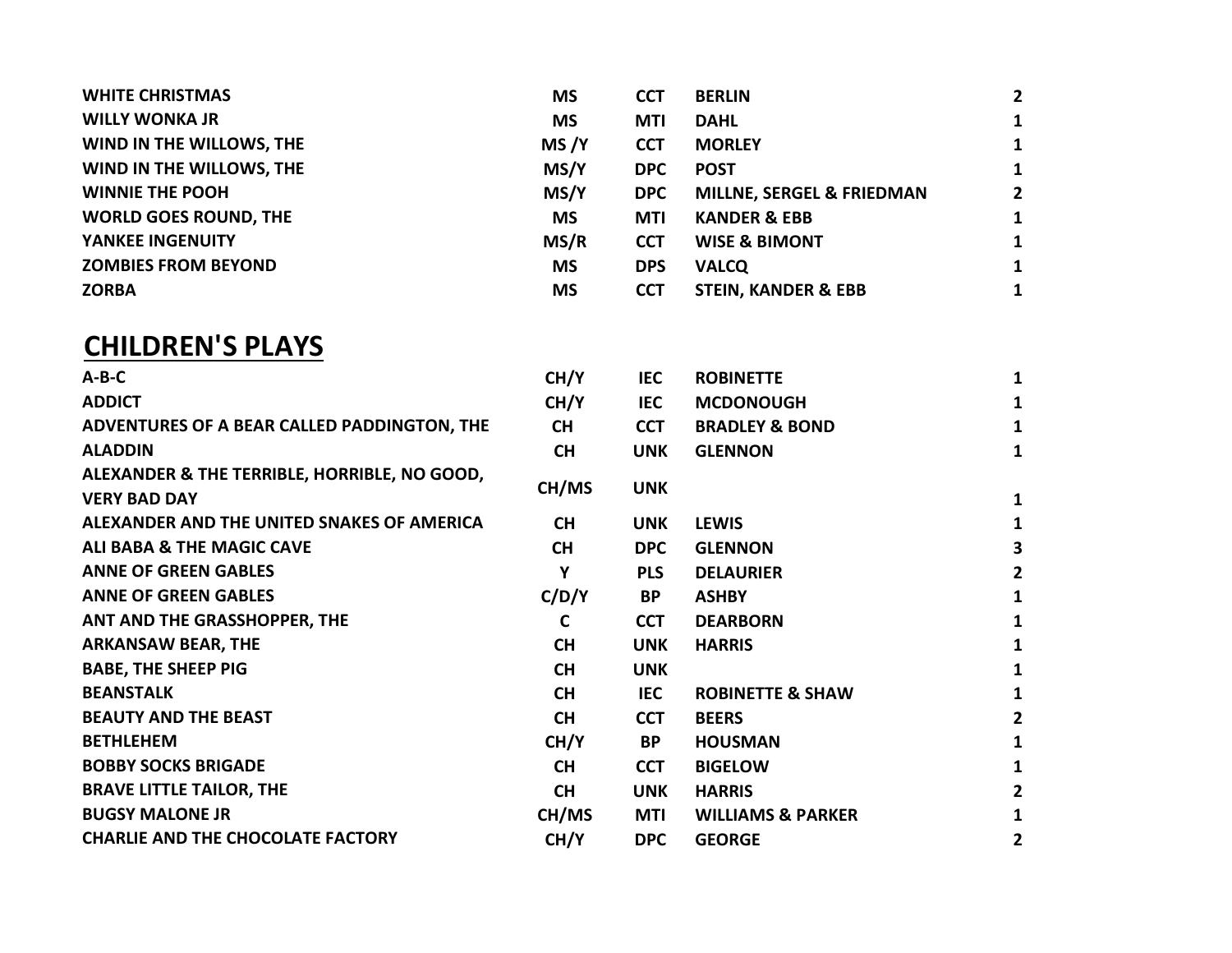| <b>CHARLOTTE'S WEB</b>                    | <b>CH</b> | <b>DPC</b> | <b>ROBINETTE</b>                  | $\mathbf{3}$            |
|-------------------------------------------|-----------|------------|-----------------------------------|-------------------------|
| <b>CHILDREN'S STORY, THE</b>              | CH/D      | <b>DPS</b> | <b>CLAVELL</b>                    | $\mathbf{1}$            |
| <b>CHRISTMAS AT FINNEGAN'S FLAT</b>       | CH/CM     | <b>UNK</b> | <b>UNKNOWN</b>                    | $\mathbf{1}$            |
| <b>CHRISTMAS WITH THE THREE BEARS</b>     | <b>CH</b> | <b>IEC</b> | <b>JACKSON</b>                    | $\mathbf{1}$            |
| <b>CIRCUS IN THE WIND</b>                 | CH/Y      | <b>CCT</b> | <b>HARRIS</b>                     | $\mathbf{1}$            |
| <b>CLOWN AND HIS CIRCUS, THE</b>          | <b>CH</b> | <b>UNK</b> | <b>SEILER</b>                     | $\mathbf{1}$            |
| <b>CLOWN WHO RAN AWAY, THE</b>            | <b>CH</b> | <b>UNK</b> | <b>SEILER</b>                     | $\overline{2}$          |
| <b>CODE BREAKER, THE</b>                  | <b>CH</b> | <b>UNK</b> | <b>CONLEY</b>                     | $\mathbf{1}$            |
| <b>DON COYOTE</b>                         | <b>CH</b> | <b>IEC</b> | <b>ASHBY</b>                      | $\mathbf{1}$            |
| <b>DR. DOOLITTLE</b>                      | <b>CH</b> | <b>DPC</b> | <b>FRICKER</b>                    | $\mathbf{1}$            |
| <b>DRAGON TALE</b>                        | <b>CH</b> | <b>UNK</b> | <b>CARTER &amp; BEALL</b>         | $\mathbf{1}$            |
| <b>ELVES AND THE SHOEMAKER, THE</b>       | <b>CH</b> | <b>PDS</b> | <b>BOERRCHER-TATE</b>             | $\overline{\mathbf{3}}$ |
| <b>ELVES AND THE SHOEMAKER, THE</b>       | FT.       | <b>UNK</b> | <b>MACALVAY &amp; CHORPENNING</b> | $\overline{2}$          |
| <b>EMPEROR'S NEW CLOTHES</b>              | <b>CH</b> | <b>CCT</b> | <b>CHORPENNING</b>                | $\overline{\mathbf{3}}$ |
| <b>EMPEROR'S NEW CLOTHES</b>              | <b>CH</b> | <b>UNK</b> | <b>KASE</b>                       | $\mathbf{1}$            |
| <b>EMPEROR'S NEW CLOTHES</b>              | <b>CH</b> | <b>IEC</b> | <b>COLE</b>                       | $\mathbf{1}$            |
| <b>EMPEROR'S NEW CLOTHES</b>              | CH/MS     | <b>DPC</b> | FRIEDMAN, WEBSTER, PERRY          | $\mathbf{1}$            |
| <b>ENCHANTED JOURNEY, THE</b>             | <b>FY</b> | <b>CCT</b> | <b>WHITE</b>                      | $\overline{2}$          |
| <b>FAIRY TALE COURTROOM</b>               | <b>CH</b> | <b>BP</b>  | <b>PROULX</b>                     | $\overline{2}$          |
| <b>FLYING PRINCE, THE</b>                 | <b>CH</b> | <b>CCT</b> | <b>HARRIS</b>                     | $\mathbf{1}$            |
| <b>GHOST OF THE CHINESE ELM, THE</b>      | <b>CH</b> | <b>CCT</b> | <b>GORDON</b>                     | $\overline{\mathbf{3}}$ |
| <b>GODSPELL JR</b>                        | CH/MS     | <b>MTI</b> |                                   | $\mathbf{1}$            |
| <b>GRANDPA'S BEDTIME STORY</b>            | <b>CH</b> | <b>UNK</b> | <b>LASKY &amp; LANDES</b>         | $\mathbf{1}$            |
| <b>GREAT CROSS-COUNTRY RACE, THE</b>      | <b>CH</b> | <b>UNK</b> | <b>BROADHURST</b>                 | $\overline{2}$          |
| <b>HANSEL AND GRETEL</b>                  | C/FY      | <b>CCT</b> | <b>MASTERS</b>                    | $\overline{2}$          |
| <b>HANSEL AND GRETEL</b>                  | C/FY      | <b>DPC</b> | <b>GOLDBERG</b>                   | $\mathbf{1}$            |
| <b>HAPPILY EVER AFTER</b>                 | <b>CH</b> | IEC        | <b>ASHBY</b>                      | $\mathbf{1}$            |
| <b>HARKEE THE CAT</b>                     | CH/Y      | <b>CCT</b> | <b>HITT</b>                       | $\mathbf{1}$            |
| <b>HEADS AND TALES</b>                    | <b>CH</b> | <b>CCT</b> | <b>LAUCH</b>                      | $\mathbf{1}$            |
| <b>HOW READING CAME BACK FROM NOWHERE</b> | <b>CH</b> | IEC        | <b>YOUNG</b>                      | $\mathbf{1}$            |
| <b>HOW THE CHICKEN HAWK WON THE WEST</b>  | <b>CH</b> | <b>CCT</b> | <b>WINDGATE &amp; KENDRICK</b>    | $\overline{2}$          |
| <b>HUCKLEBERRY FINN</b>                   | CH/Y      | <b>CCT</b> | <b>TWAIN</b>                      | $\mathbf{2}$            |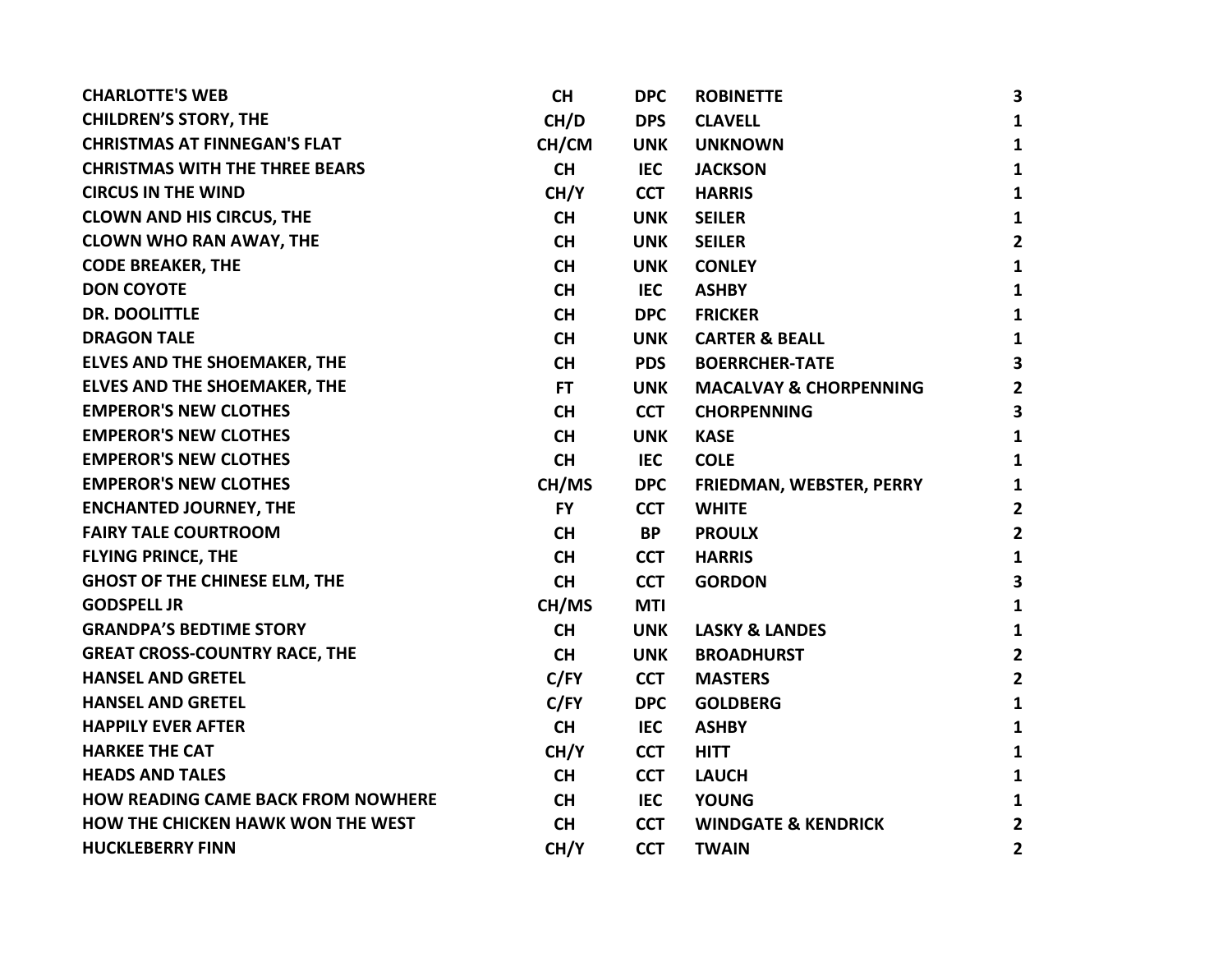| <b>I BELIEVE IN MAKE BELIEVE</b>        | <b>CH</b>   | <b>UNK</b> | <b>PEARSON &amp; REDFORD</b>    | $\mathbf{2}$   |
|-----------------------------------------|-------------|------------|---------------------------------|----------------|
| I'M A CELEBRITY                         | <b>CH</b>   | <b>IEC</b> | <b>MILLER</b>                   | $\mathbf{1}$   |
| IF ANGELS WERE MORTALS                  | Y           | <b>UNK</b> | <b>PETERSEN</b>                 | $\mathbf{1}$   |
| <b>JACK AND THE BEANSTALK</b>           | <b>CH</b>   | <b>PDS</b> | <b>MCCALLUM</b>                 | $\mathbf{1}$   |
| <b>JAMES AND THE GIANT PEACH</b>        | <b>CH</b>   | <b>DPC</b> | <b>GEORGE</b>                   | $\mathbf{1}$   |
| <b>JOLLY ROGER AND THE PIRATE QUEEN</b> | Y           | <b>PDS</b> | <b>SODARO</b>                   | $\mathbf{1}$   |
| <b>JUVIE</b>                            | Y           | <b>IEC</b> | <b>MCDONOUGH</b>                | $\mathbf{1}$   |
| <b>KINGS IN NOMANIA</b>                 | <b>CH</b>   | <b>UNK</b> | <b>WILDE</b>                    | $\mathbf{1}$   |
| <b>KNIGHT BEFORE GLASSES, THE</b>       | <b>FY</b>   | <b>CCT</b> | <b>ANTRIM</b>                   | $\mathbf{1}$   |
| LAND OF FORGETFULNESS, THE              | <b>CH</b>   | <b>DPC</b> | <b>KESTER</b>                   | $\mathbf{1}$   |
| LET'S GO TO THE MOON                    | <b>FY</b>   | <b>CCT</b> | <b>SEILER</b>                   | $\mathbf{1}$   |
| LIGHTS, CAMERA, CHRISTMAS               | CH/Y/CM     | <b>PDS</b> | <b>CARPENTER</b>                | $\mathbf{1}$   |
| <b>LITTLE CLOUD FACE</b>                | CH/Y        | <b>UNK</b> | <b>WHITEMAN</b>                 | $\mathbf{1}$   |
| <b>LITTLE DARLING</b>                   | CH/O        | <b>CCT</b> | <b>OLIVER</b>                   | $\mathbf{1}$   |
| <b>LITTLE MERMAID, THE</b>              | <b>CH</b>   | <b>IEC</b> | <b>NURSEY-BRAY</b>              | $\mathbf{2}$   |
| <b>MAGIC DEVIL LION, THE</b>            | $\mathbf 0$ | <b>CCT</b> | <b>HAUBOLT &amp; HITT</b>       | $\overline{2}$ |
| <b>MAGIC THEATRE II</b>                 | O/R         | <b>DPC</b> | <b>MATTHEW-DEACON</b>           | $\mathbf{1}$   |
| <b>MAGICAL PIED PIPER, THE</b>          | <b>CH</b>   | <b>PDS</b> | <b>CELVIN</b>                   | $\mathbf{1}$   |
| <b>MAN IN THE MOON, THE</b>             | <b>CH</b>   | <b>UNK</b> | <b>CULLEN</b>                   | $\mathbf{1}$   |
| <b>MARLOW MEETS THE DRAGON</b>          | <b>CH</b>   | <b>CCT</b> | <b>KURANI</b>                   | $\mathbf{1}$   |
| <b>MARMALADE GUMDROPS</b>               | <b>CH</b>   | <b>CCT</b> | <b>LAUCH</b>                    | $\mathbf{1}$   |
| <b>MARVELOUS LAND OF OZ, THE</b>        | <b>CH</b>   | <b>UNK</b> | <b>THANE</b>                    | $\overline{2}$ |
| <b>MR. POPPER'S PENGUINS</b>            | <b>CH</b>   | <b>UNK</b> | <b>MITCHELL</b>                 | $\overline{2}$ |
| <b>MYSTERY AT THE OLD FORT</b>          | <b>CH</b>   | <b>UNK</b> | <b>MUSIL</b>                    | $\mathbf{1}$   |
| <b>NEW LAMPS FOR OLD</b>                | <b>CH</b>   | <b>UNK</b> | <b>FARJEON</b>                  | $\mathbf{1}$   |
| <b>NIGHTINGALE</b>                      | <b>CH</b>   | <b>UNK</b> | <b>URQUHART &amp; GROSSBERG</b> | $\mathbf{1}$   |
| <b>O'JOHNNY</b>                         | Y/O         | <b>CCT</b> | <b>RANDALL</b>                  | $\mathbf{1}$   |
| <b>OLD KING COLE</b>                    | CH/MS       | <b>CCT</b> | <b>GRENZEBACH &amp; BERGH</b>   | $\mathbf{1}$   |
| ON THE TIP OF MY TONGUE                 | CH/MS       | <b>CCT</b> | <b>O'TOOLE</b>                  | $\mathbf{1}$   |
| PALE PINK DRAGON, THE                   | Y           | <b>PDS</b> | <b>MCCALLUM</b>                 | $\mathbf{1}$   |
| PENNY AND THE MAGIC MEDALLION           | CH/O/MS     | <b>IEC</b> | <b>ROBINETTE &amp; SHAW</b>     | $\mathbf{1}$   |
| PETER COTTONTAIL                        | <b>CH</b>   | <b>CCT</b> | <b>NELSON &amp; ROLLINS</b>     | $\mathbf{1}$   |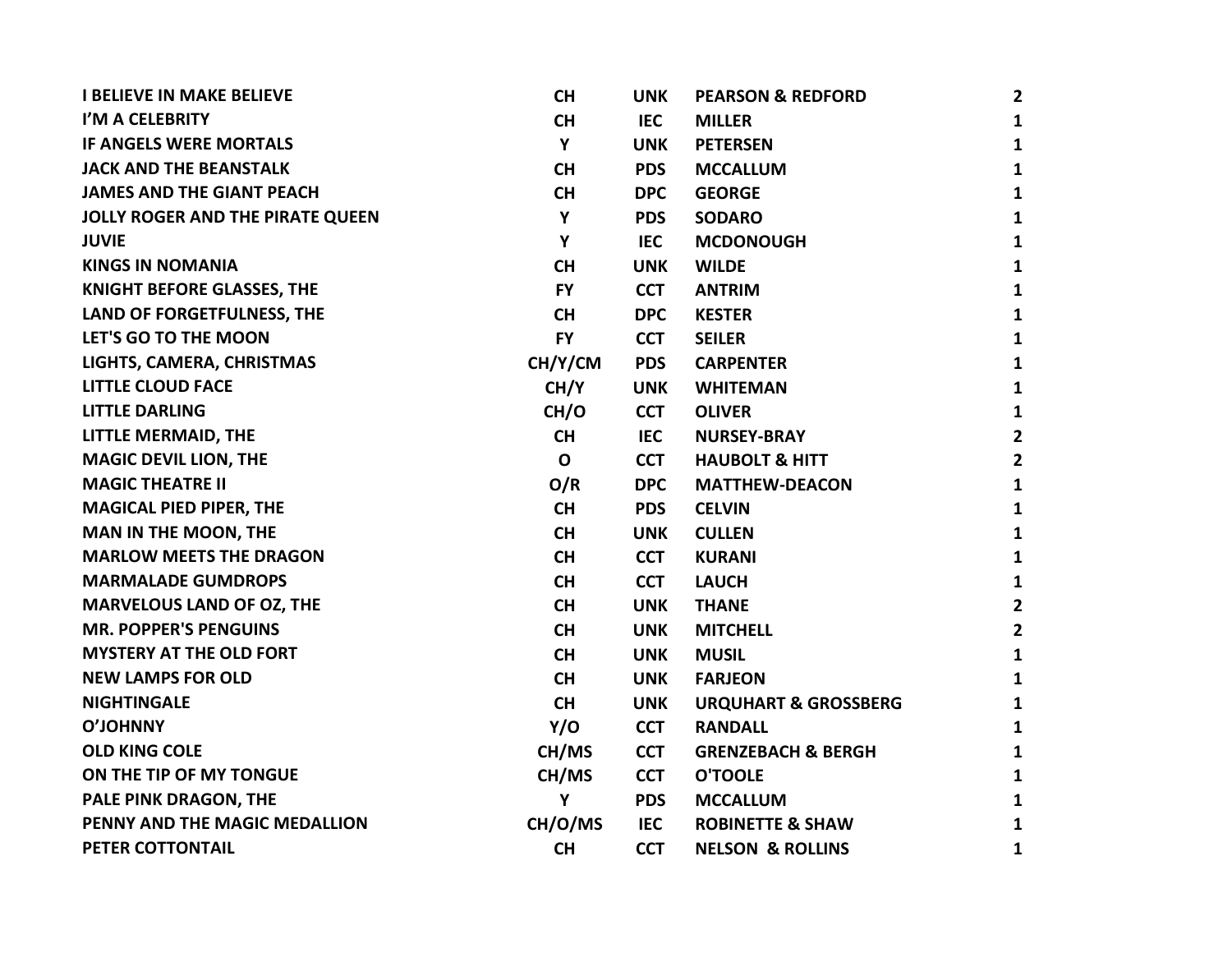| <b>PETER PAN</b>                        | <b>FY</b> | <b>CCT</b> | <b>BARRIE</b>                   | 3                       |
|-----------------------------------------|-----------|------------|---------------------------------|-------------------------|
| PHANTOM TOLLBOOTH, THE                  | <b>CH</b> | <b>CCT</b> | <b>NANUS</b>                    | $\overline{2}$          |
| PIED PIPER OF HAMELIN, THE              | <b>CH</b> | <b>UNK</b> | <b>MILLER</b>                   | $\mathbf{1}$            |
| PIED PIPER, THE                         | S         | <b>PDS</b> | <b>FENDRICH &amp; RAINWILLE</b> | $\mathbf{1}$            |
| PLIGHT BEFORE CHRISTMAS, THE            | Y         | <b>PDS</b> | <b>CUSICK &amp; MOORE</b>       | $\mathbf{1}$            |
| PRINCE WHO WOULDN'T TALK, THE           | Y/C       | <b>BP</b>  | <b>BROCK</b>                    | $\mathbf{1}$            |
| PROFESSOR ZUCCINI'S TRAVELING TALES     | CH/O      | IEC        | <b>ASHBY</b>                    | $\mathbf{1}$            |
| <b>PROSPERO'S MAGIC CAPE</b>            | <b>CH</b> | <b>UNK</b> | <b>DEAN</b>                     | $\mathbf{1}$            |
| <b>PUSS IN BOOTS</b>                    | <b>CH</b> | <b>CCT</b> | <b>BENNETT</b>                  | $\mathbf{1}$            |
| <b>PUSS IN BOOTS</b>                    | <b>CH</b> | <b>UNK</b> | <b>MILLER</b>                   | $\mathbf{1}$            |
| <b>RAPUNZEL AND THE WITCH</b>           | <b>CH</b> | <b>UNK</b> | <b>MELANOS</b>                  | $\mathbf{1}$            |
| <b>RED SHOES, THE</b>                   | <b>CH</b> | <b>CCT</b> | <b>SHORT</b>                    | $\overline{2}$          |
| <b>REYNARD THE FOX</b>                  | <b>CH</b> | <b>UNK</b> | <b>FAUQUEZ</b>                  | $\mathbf{1}$            |
| <b>RUMPLESTILTSKIN</b>                  | CH/MS     | <b>DPC</b> | <b>JOHANSON &amp; EVANS</b>     | $\mathbf{1}$            |
| <b>SATURDAY MATINEE</b>                 | O/C       | EP         | <b>ROBERTS</b>                  | $\mathbf{1}$            |
| SECRET WITHIN THE WALLS, THE            | <b>CH</b> | <b>UNK</b> | <b>MCCARTHY</b>                 | $\overline{2}$          |
| SIR SLOB AND THE PRINCESS               | <b>CH</b> | <b>CCT</b> | <b>GARRETT</b>                  | $\mathbf{1}$            |
| SLEEPING BEAUTY OF LORELAND, THE        | <b>CH</b> | <b>DPC</b> | <b>HOMER</b>                    | $\overline{2}$          |
| <b>SLEEPING BEAUTY, THE</b>             | <b>CH</b> | <b>UNK</b> | <b>CHORPENNING</b>              | $\overline{2}$          |
| <b>SNOW WHITE</b>                       | <b>CH</b> | <b>BP</b>  | <b>STRACZYNSKI</b>              | $\mathbf{1}$            |
| SNOW WHITE AND THE SEVEN DWARFS         | <b>FY</b> | <b>CCT</b> | <b>WHITE</b>                    | $\overline{\mathbf{3}}$ |
| <b>SPECIAL CLASS</b>                    | <b>CH</b> | <b>UNK</b> | <b>KRAL</b>                     | $\mathbf{1}$            |
| <b>STEP ON A CRACK</b>                  | <b>CH</b> | <b>UNK</b> | <b>ZEDER</b>                    | $\mathbf{1}$            |
| <b>STONE IN THE ROAD</b>                | <b>CH</b> | <b>PDS</b> | <b>THIELEN</b>                  | $\overline{\mathbf{3}}$ |
| <b>STONE SOUP</b>                       | <b>CH</b> | <b>PDS</b> | <b>BOETTCHER-TATE</b>           | $\mathbf{1}$            |
| STORY OF HANSEL AND GRETEL, THE         | <b>CH</b> | <b>PDS</b> | <b>MORRIS &amp; FRANCOEUR</b>   | $\mathbf{1}$            |
| <b>STUART LITTLE</b>                    | <b>CH</b> | <b>DPC</b> | <b>WHITE &amp; ROBINETTE</b>    | $\mathbf{1}$            |
| <b>TALES OF HANS CHRISTIAN ANDERSEN</b> | <b>FP</b> | <b>PDS</b> | <b>LANE</b>                     | $\overline{\mathbf{2}}$ |
| THIS SITE UNSUITABLE FOR DRAGONS        | <b>CH</b> | <b>BP</b>  | <b>DOTTERER</b>                 | $\mathbf{1}$            |
| <b>TIGER IN TRACTION, THE</b>           | <b>CH</b> | <b>CCT</b> | <b>WINGATE &amp; SMITH</b>      | $\mathbf{1}$            |
| <b>TREASURE ISLAND</b>                  | <b>FY</b> | <b>UNK</b> | <b>HARRIS</b>                   | $\mathbf{1}$            |
| TRIAL OF GOLDIELOCKS, THE               | <b>CH</b> | <b>DPC</b> | <b>ROBINETTE &amp; CHAULS</b>   | $\mathbf{1}$            |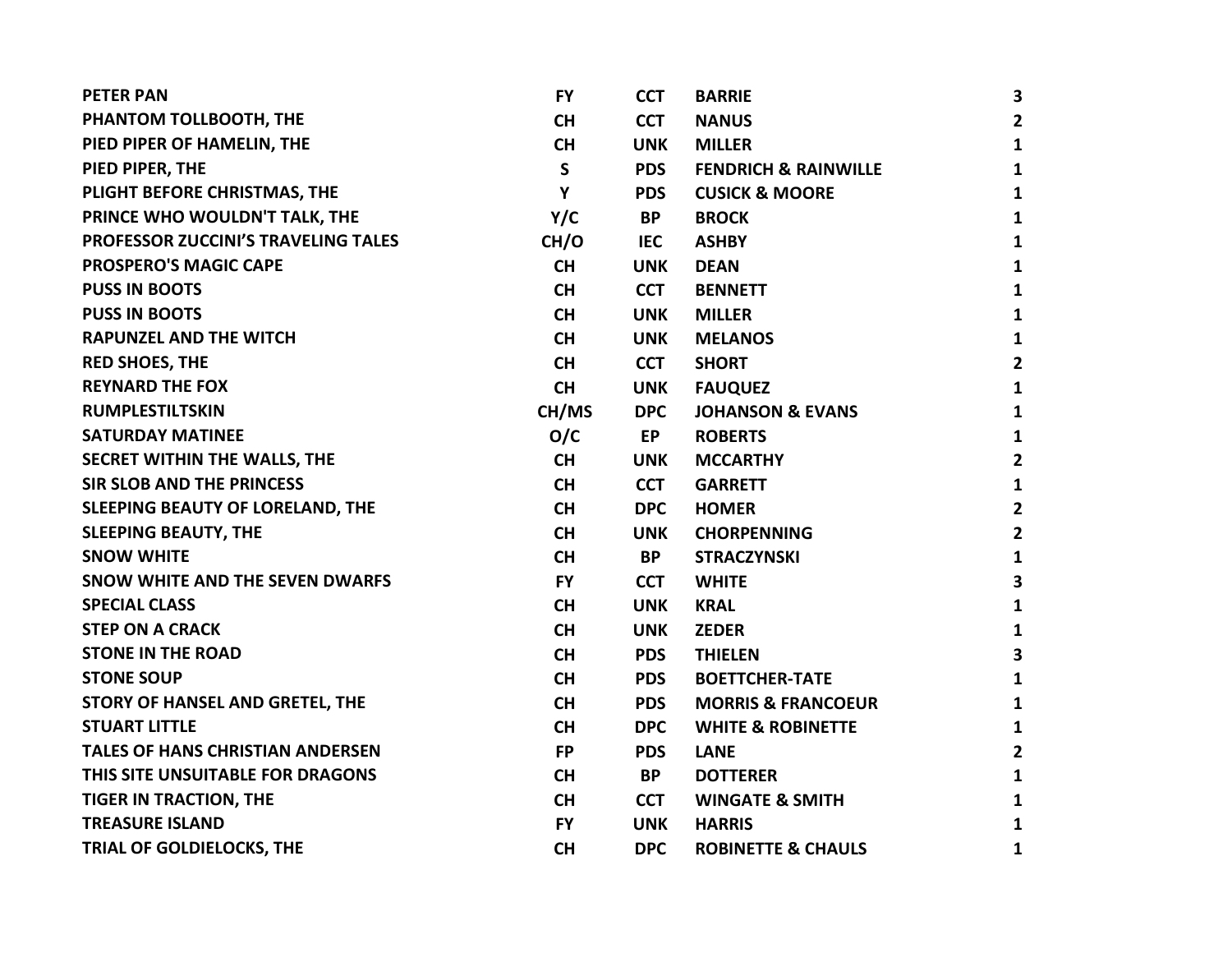| <b>VOICE FROM THE HIGH SCHOOL</b>   | Υ         | <b>BP</b>  | <b>DEE</b>                   |              |
|-------------------------------------|-----------|------------|------------------------------|--------------|
| <b>WELCOME TO THE HAUNTED HOUSE</b> | <b>CH</b> | EP.        | <b>SODARO</b>                | 1            |
| <b>WHATS NEW AT THE ZOO</b>         | CH/Y/O    | <b>BP</b>  | <b>KELLY</b>                 | 1            |
| <b>WILEY AND THE HAIRY MAN</b>      | <b>CH</b> | <b>UNK</b> | <b>ZEDER</b>                 | 1            |
| <b>WILLIAM'S WINDOW</b>             | Υ         | IEC.       | <b>STOCKDALE</b>             | 1            |
| WIND IN THE WILLOWS, THE            | <b>CH</b> | <b>DPC</b> | <b>GRAHAME &amp; BALDWIN</b> | 1            |
| WIND IN THE WILLOWS, THE            | <b>CH</b> | <b>PDS</b> | <b>HULETT</b>                | 1            |
| <b>WIZARD OF OZ, THE</b>            | <b>CH</b> | <b>CCT</b> | <b>CHAPMAN</b>               | $\mathbf{2}$ |
| <b>WIZARD OF OZ, THE</b>            | <b>CH</b> | <b>DPC</b> | <b>MARTENS</b>               | $\mathbf{2}$ |
| <b>WIZARD OF OZ, THE</b>            | <b>CH</b> | <b>PDS</b> | <b>HOTCHNER</b>              | 1            |
| <b>WIZARD OF OZ, THE</b>            | <b>CH</b> | <b>UNK</b> | <b>THANE</b>                 | $\mathbf{2}$ |
| WONDERFUL WIZARD OF OZ, THE         | <b>CH</b> | <b>PDS</b> | <b>KELLY</b>                 | 1            |

## COLLECTIONS/EDUCATIONAL

| <b>7 SHORT FARCES</b>                            | D               | <b>DPS</b> | <b>CHEKOV</b>              | 1                       |
|--------------------------------------------------|-----------------|------------|----------------------------|-------------------------|
| <b>ACTOR'S BOOK OF SCENES, THE</b>               | <b>CL</b>       |            | <b>LANE &amp; SHENGOLD</b> | 1                       |
| AMERICAN DREAM, THE; DEATH OF BESSIE SMITH, THE; |                 |            |                            |                         |
| <b>FAM AND YAM</b>                               | O/CL            | <b>DPS</b> | <b>ALBEE</b>               | 1                       |
| <b>AUDITIONING FOR THE MUSICAL THEATRE</b>       | <b>CL</b>       |            | <b>VARIOUS</b>             | 1                       |
| <b>AWAKENING, THE</b>                            | <b>CL</b>       |            | <b>CHOPIN</b>              | 1                       |
| <b>BEST MEN'S STAGE MONOLOGUES OF 1992</b>       | <b>CL</b>       |            | <b>VARIOUS</b>             | 1                       |
| <b>BEYOND TRADITION</b>                          | <b>THEATER</b>  |            | <b>DAVIS &amp; NEWMAN</b>  | 1                       |
| DON'T APPLAUD JUST SEND MONEY                    | <b>BUSINESS</b> |            | <b>REISS</b>               | 1                       |
| <b>FAMOUS AMERICAN PLAYS OF THE 1960'S</b>       | <b>CL</b>       | <b>UNK</b> | <b>VARIOUS AUTHORS</b>     | 1                       |
| <b>FIVE PLAYS BY ANTON CHEKHOV</b>               | <b>CL</b>       | <b>UNK</b> | <b>CHEKHOV</b>             | 1                       |
| <b>FOUR MAJOR PLAYS BY HENRIK IBSEN</b>          | <b>CL</b>       | <b>UNK</b> | <b>IBESN</b>               | 1                       |
| <b>FOUR PLAYS BY APHRA BEHN</b>                  | <b>CL</b>       | <b>UNK</b> | <b>BEHN</b>                | 1                       |
| <b>FOUR PLAYS BY CHARLES BUSCH</b>               | CL              |            | <b>BUSCH</b>               | 1                       |
| <b>GENERATION</b>                                | <b>CL</b>       | <b>CCT</b> | <b>GOODHEART</b>           | $\overline{\mathbf{3}}$ |
| <b>JOE ORTON - THE COMPLETE PLAYS</b>            | <b>CL</b>       |            | <b>ORTON</b>               | 1                       |
| <b>MAHABHARATA</b>                               | <b>EDU</b>      | <b>UNK</b> | <b>BUCK</b>                | 1                       |